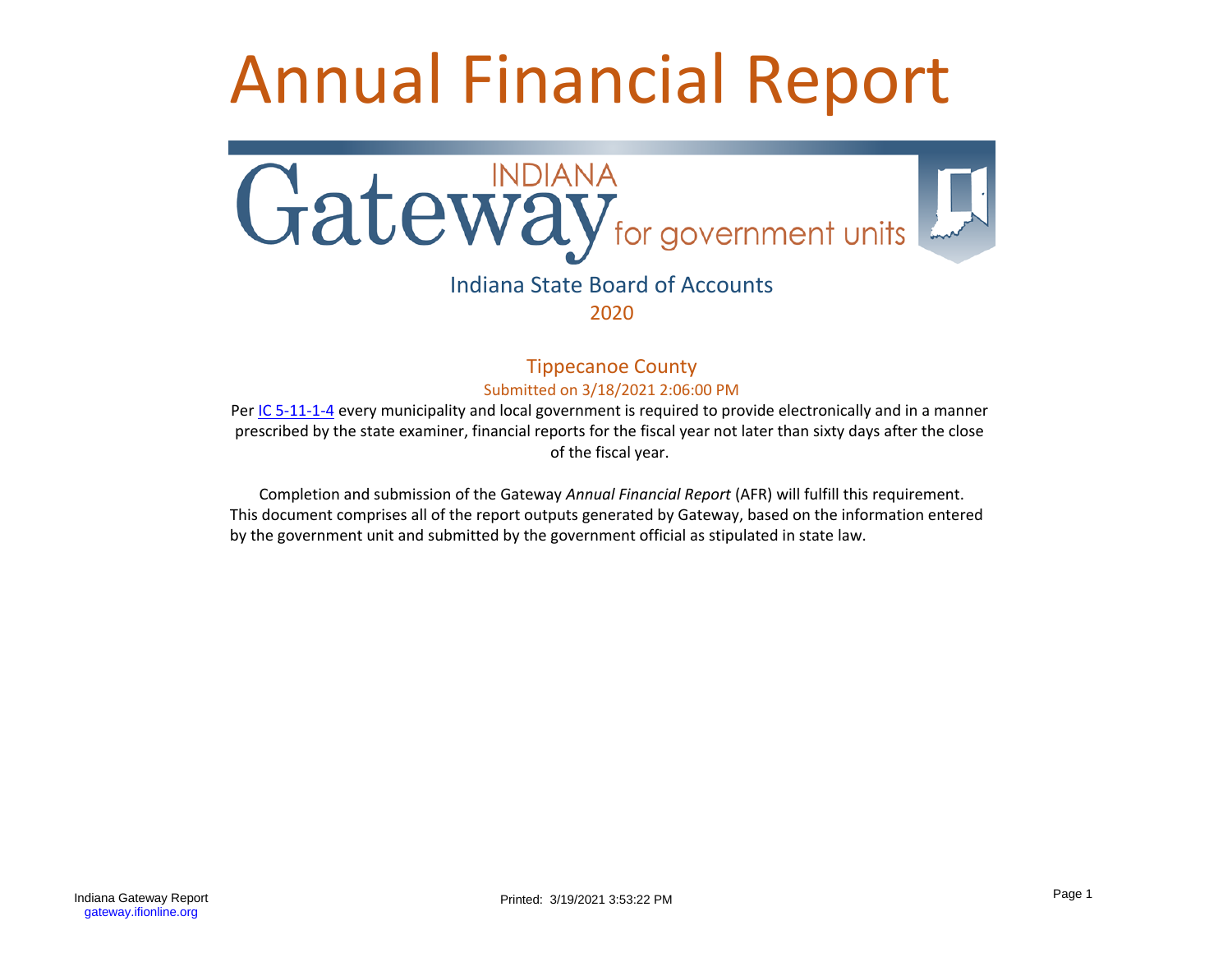#### **Tippecanoe County, Indiana Annual Financial Report - 2020 Cash & Investments Combined Statement**

|                              | Local Fund<br>Number | <b>Local Fund Name</b>                       | <b>Beg Cash</b><br>& Inv Bal<br>Jan 1, 2020 | <b>Receipts</b> | <b>Disbursement</b> | <b>End Cash</b><br>& Inv Bal<br>Dec 31, 2020 |
|------------------------------|----------------------|----------------------------------------------|---------------------------------------------|-----------------|---------------------|----------------------------------------------|
| Governmental Activities 0001 |                      | After Settlement Collections                 | \$5,013,933.56                              | \$6,227,129.56  | \$5,013,933.56      | \$6,227,129.56                               |
|                              | 0002                 | <b>Sheriff's Inmate Trust</b>                | \$50,450.16                                 | \$2,838,602.35  | \$2,825,184.40      | \$63,868.11                                  |
|                              | 0005                 | Jail Commissary                              | \$287,386.70                                | \$1,174,400.23  | \$1,067,064.58      | \$394,722.35                                 |
|                              | 0006                 | Clerk's Trust                                | \$3,284,587.80                              | \$14,019,558.39 | \$13,955,414.40     | \$3,348,731.79                               |
|                              | 0007                 | <b>County Home Residents' Trust</b>          | \$34,690.83                                 | \$215,307.60    | \$172,497.48        | \$77,500.95                                  |
|                              | 0008                 | Convention, Visitor and Tourism<br>Promotion | \$187,180.00                                | \$0.00          | \$0.00              | \$187,180.00                                 |
|                              | 0050                 | Other Cash On Hand                           | \$3,237.72                                  | \$575,516.91    | \$566,784.06        | \$11,970.57                                  |
|                              | 1000                 | General                                      | \$12,329,109.69                             | \$60,302,961.58 | \$57,643,176.49     | \$14,988,894.78                              |
|                              | 1101                 | <b>Accident Report</b>                       | \$58,107.89                                 | \$16,074.45     | \$895.00            | \$73,287.34                                  |
|                              | 1108                 | <b>Bid Deposits and Bonds Holding</b>        | \$470,493.68                                | \$625,485.85    | \$252,606.07        | \$843,373.46                                 |
|                              | 1112                 | <b>CEDIT County Share</b>                    | \$15,943,126.79                             | \$11,088,728.00 | \$11,545,347.20     | \$15,486,507.59                              |
|                              | 1116                 | <b>City and Town Court Costs</b>             | \$0.00                                      | \$39,797.67     | \$37,050.56         | \$2,747.11                                   |
|                              | 1119                 | <b>Clerk's Records Perpetuation</b>          | \$103,800.66                                | \$132,012.83    | \$86,814.48         | \$148,999.01                                 |
|                              | 1122                 | <b>Community Corrections</b>                 | \$712,512.36                                | \$2,540,219.33  | \$2,687,389.05      | \$565,342.64                                 |
|                              | 1123                 | CC DOC Community Relations                   | \$139,512.20                                | \$65,375.00     | \$46,191.83         | \$158,695.37                                 |
|                              | 1131                 | Sales Disclosure - County Share              | \$87,667.95                                 | \$42,600.00     | \$50,692.73         | \$79,575.22                                  |
|                              | 1135                 | <b>Cumulative Bridge</b>                     | \$3,152,776.64                              | \$3,022,884.95  | \$2,758,162.98      | \$3,417,498.61                               |
|                              | 1138                 | <b>Cumulative Capital Development</b>        | \$1,327,193.03                              | \$2,139,372.95  | \$2,901,368.05      | \$565,197.93                                 |
|                              | 1143                 | <b>Cumulative Voting Equipment Fund</b>      | \$0.00                                      | \$100,000.00    | \$0.00              | \$100,000.00                                 |
|                              | 1148                 | Drug Free Community                          | \$182,696.07                                | \$178,759.25    | \$187,504.00        | \$173,951.32                                 |
|                              | 1150                 | <b>Electronic Map Generation</b>             | \$19,996.60                                 | \$1,460.45      | \$0.00              | \$21,457.05                                  |
|                              | 1152                 | Emergency Planning/Right To Know             | \$13,356.94                                 | \$10,582.45     | \$5,754.81          | \$18,184.58                                  |
|                              | 1154                 | <b>Enhanced Access</b>                       | \$11,270.27                                 | \$108.50        | \$0.00              | \$11,378.77                                  |
|                              | 1155                 | <b>Extradition and Sheriff's Assistance</b>  | \$7,000.00                                  | \$0.00          | \$0.00              | \$7,000.00                                   |
|                              | 1156                 | <b>Firearms Training</b>                     | \$29,198.49                                 | \$54,236.28     | \$24,475.43         | \$58,959.34                                  |
|                              | 1158                 | General Drain Improvement                    | \$1,119,959.70                              | \$2,310,923.93  | \$852,888.39        | \$2,577,995.24                               |
|                              | 1160                 | <b>Identification Security Protection</b>    | \$34,481.98                                 | \$27,582.00     | \$29,999.25         | \$32,064.73                                  |
|                              | 1166                 | Landfill Closure and Post Closure            | \$3,226,605.26                              | \$30,843.46     | \$319,098.02        | \$2,938,350.70                               |
|                              | 1167                 | Levy Excess                                  | \$73,634.24                                 | \$0.00          | \$0.00              | \$73,634.24                                  |
|                              | 1168                 | Local Health Maintenance                     | \$7,448.26                                  | \$72,672.00     | \$28,701.59         | \$51,418.67                                  |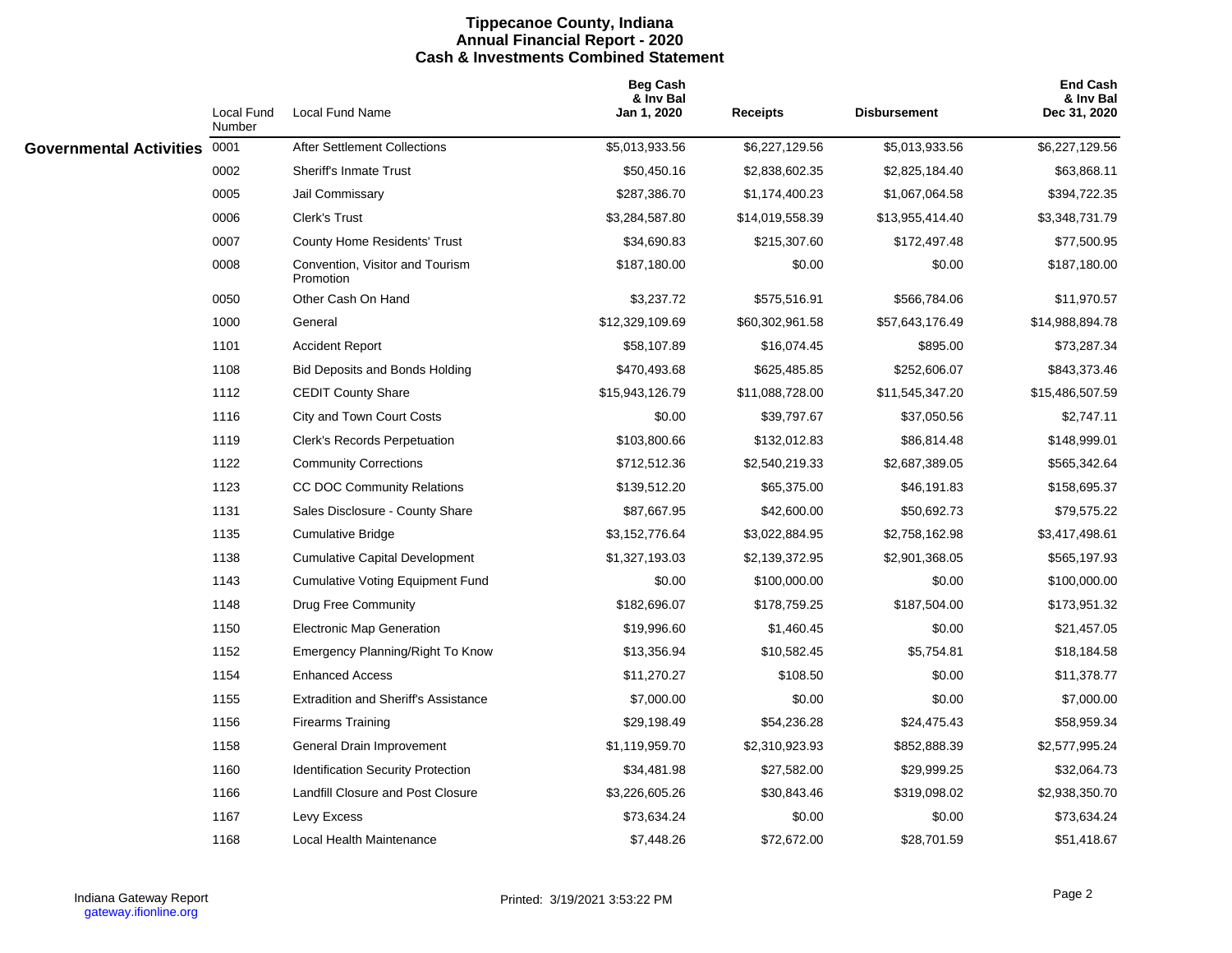|                                | Local Fund<br>Number | Local Fund Name                           | <b>Beg Cash</b><br>& Inv Bal<br>Jan 1, 2020 | <b>Receipts</b> | Disbursement   | <b>End Cash</b><br>& Inv Bal<br>Dec 31, 2020 |
|--------------------------------|----------------------|-------------------------------------------|---------------------------------------------|-----------------|----------------|----------------------------------------------|
| <b>Governmental Activities</b> | 1169                 | Local Road and Street                     | \$1,784,839.15                              | \$1,564,542.32  | \$1,310,801.93 | \$2,038,579.54                               |
|                                | 1170                 | LIT Public Safety - County Share          | \$0.00                                      | \$4,003,966.00  | \$83,689.00    | \$3,920,277.00                               |
|                                | 1171                 | Major Bridge                              | \$2,374,033.91                              | \$829,421.50    | \$30,037.00    | \$3,173,418.41                               |
|                                | 1173                 | <b>Motor Vehicle Restricted</b>           | \$0.00                                      | \$3,197,391.23  | \$3,043,852.01 | \$153,539.22                                 |
|                                | 1175                 | Misdemeanant                              | \$49,472.36                                 | \$98,757.15     | \$69,189.07    | \$79,040.44                                  |
|                                | 1176                 | Motor Vehicle Highway                     | \$3,028,363.61                              | \$2,699,926.20  | \$2,462,361.71 | \$3,265,928.10                               |
|                                | 1177                 | <b>Omitted Property Audits</b>            | \$422,910.15                                | \$0.00          | \$0.00         | \$422,910.15                                 |
|                                | 1178                 | Park Nonreverting Capital                 | \$30,989.11                                 | \$398.43        | \$0.00         | \$31,387.54                                  |
|                                | 1181                 | Plat Book                                 | \$86,308.10                                 | \$69,590.00     | \$57,635.45    | \$98,262.65                                  |
|                                | 1186                 | Rainy Day                                 | \$6,082,472.86                              | \$0.00          | \$2,494,097.80 | \$3,588,375.06                               |
|                                | 1188                 | Reassessment - 2015                       | \$226,888.77                                | \$390,759.75    | \$394,720.94   | \$222,927.58                                 |
|                                | 1189                 | Recorder's Records Perpetuation           | \$864,055.31                                | \$512,184.14    | \$483,556.46   | \$892,682.99                                 |
|                                | 1193                 | <b>Sheriff's Pension Trust</b>            | \$249,398.00                                | \$106,992.52    | \$173,087.00   | \$183,303.52                                 |
|                                | 1200                 | Supplemental Public Defender Services     | \$35,184.76                                 | \$115,289.43    | \$61,145.40    | \$89,328.79                                  |
|                                | 1201                 | Surplus Tax                               | \$248,248.25                                | \$575,433.69    | \$81,782.05    | \$741,899.89                                 |
|                                | 1202                 | Surveyor's Corner Perpetuation            | \$271,730.25                                | \$137,045.00    | \$86,330.05    | \$322,445.20                                 |
|                                | 1203                 | <b>Tax Sale Fees</b>                      | \$8,102.24                                  | \$12,109.77     | \$11,342.83    | \$8,869.18                                   |
|                                | 1204                 | <b>Tax Sale Redemption</b>                | \$36.91                                     | \$211,099.21    | \$211,099.21   | \$36.91                                      |
|                                | 1205                 | <b>Tax Sale Surplus</b>                   | \$992,854.87                                | \$2,444,430.35  | \$2,041,469.49 | \$1,395,815.73                               |
|                                | 1206                 | Local Health Department Trust Account     | \$13,411.57                                 | \$65,469.76     | \$48,250.31    | \$30,631.02                                  |
|                                | 1207                 | Unsafe Building                           | \$55,566.09                                 | \$0.00          | \$0.00         | \$55,566.09                                  |
|                                | 1213                 | GAL/CASA                                  | \$5,608.30                                  | \$73,787.00     | \$49,648.86    | \$29,746.44                                  |
|                                | 1216                 | Auditors Ineligible Deductions            | \$349,862.28                                | \$33,333.28     | \$73,632.72    | \$309,562.84                                 |
|                                | 1217                 | <b>County Elected Officials Training</b>  | \$102,660.07                                | \$27,582.00     | \$2,565.89     | \$127,676.18                                 |
|                                | 1222                 | Statewide 911                             | \$5,123,213.92                              | \$1,937,033.60  | \$2,986,958.29 | \$4,073,289.23                               |
|                                | 1229                 | <b>LOIT Special Distribution</b>          | \$66,412.40                                 | \$76,045.58     | \$55,419.35    | \$87,038.63                                  |
|                                | 2000                 | <b>Adult Probation Administrative</b>     | \$219,952.28                                | \$221,557.80    | \$186,575.47   | \$254,934.61                                 |
|                                | 2200                 | Alternative Dispute Resolution            | \$18,468.42                                 | \$13,117.89     | \$11,558.10    | \$20,028.21                                  |
|                                | 2503                 | <b>Federal Drug Forfeitures</b>           | \$3.08                                      | \$0.03          | \$0.00         | \$3.11                                       |
|                                | 2507                 | Prosecutor Drug Enforcement               | \$34,190.01                                 | \$8,274.33      | \$31,310.61    | \$11,153.73                                  |
|                                | 2546                 | TIPPCO HAZMAT                             | \$14,279.10                                 | \$13,287.58     | \$5,714.62     | \$21,852.06                                  |
|                                | 2550                 | User Fee / Forensic Diversion Participant | \$1,863.29                                  | \$0.00          | \$28.10        | \$1,835.19                                   |
|                                | 2560                 | User Fee / Pre-trial Diversion            | \$248,362.48                                | \$185,360.92    | \$147,295.85   | \$286,427.55                                 |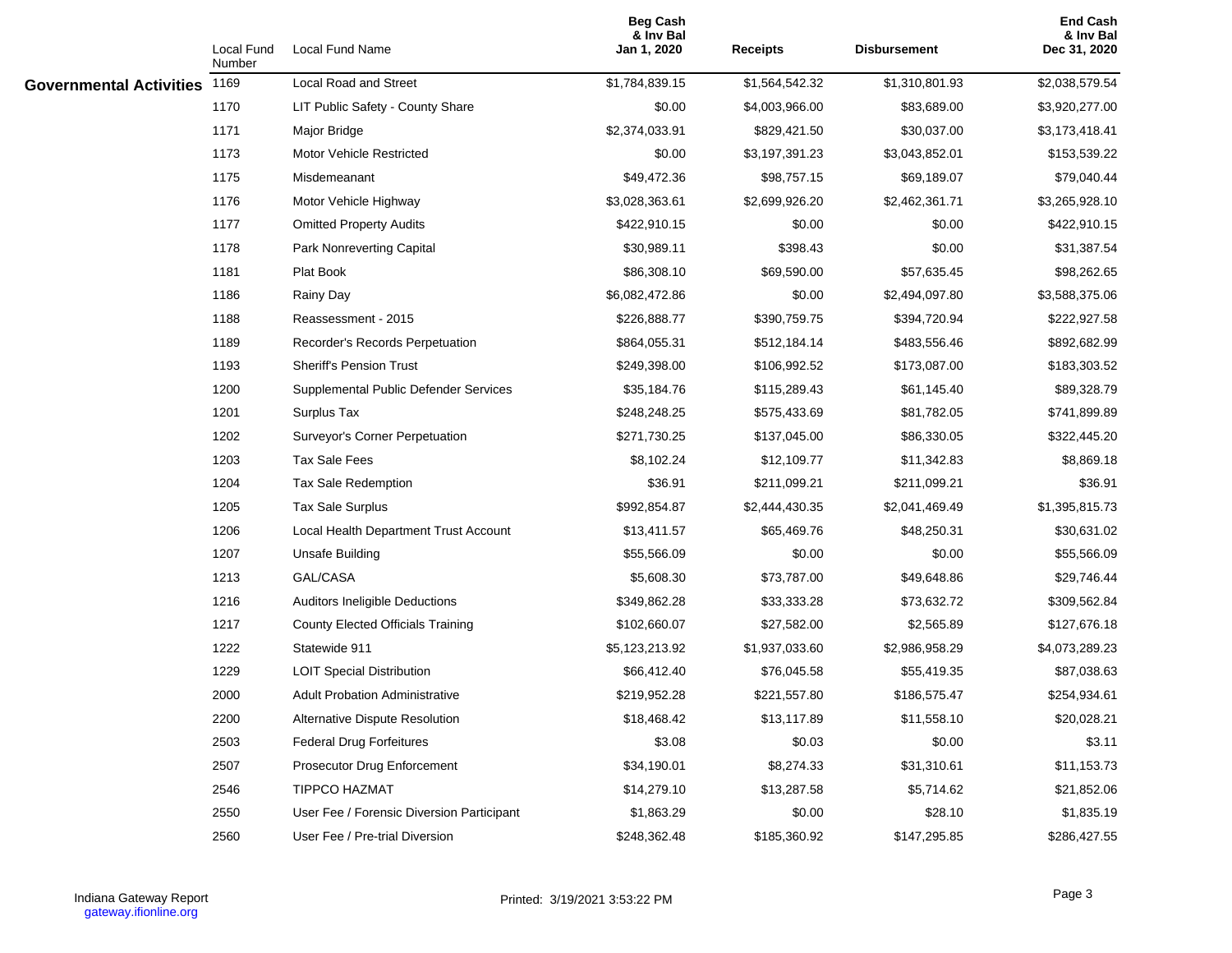|                                | Local Fund<br>Number | Local Fund Name                        | <b>Beg Cash</b><br>& Inv Bal<br>Jan 1, 2020 | <b>Receipts</b> | <b>Disbursement</b> | <b>End Cash</b><br>& Inv Bal<br>Dec 31, 2020 |
|--------------------------------|----------------------|----------------------------------------|---------------------------------------------|-----------------|---------------------|----------------------------------------------|
| <b>Governmental Activities</b> | 2561                 | User Fee / Infraction Diversion        | \$94,444.27                                 | \$50,563.00     | \$61,688.88         | \$83,318.39                                  |
|                                | 2566                 | User Fee / Late Surrender              | \$41,337.80                                 | \$0.00          | \$0.00              | \$41,337.80                                  |
|                                | 2573                 | <b>Amimal Control</b>                  | \$40,361.85                                 | \$10,588.50     | \$6,850.20          | \$44,100.15                                  |
|                                | 2574                 | User Fee / Sheriff False Alarm         | \$24,250.02                                 | \$2,300.00      | \$0.00              | \$26,550.02                                  |
|                                | 2575                 | User Fee / Sheriff Cont Ed             | \$1,536.78                                  | \$10,190.96     | \$7,516.00          | \$4,211.74                                   |
|                                | 2576                 | User Fee / Law Enforcement Cont Ed     | \$126,337.58                                | \$33,195.18     | \$30,651.97         | \$128,880.79                                 |
|                                | 2579                 | User Fee / Sheriff Firearm Destruction | \$1,850.00                                  | \$0.00          | \$0.00              | \$1,850.00                                   |
|                                | 2580                 | Court Services (Substance Abuse/MH)    | \$123,288.28                                | \$178,719.70    | \$179,740.42        | \$122,267.56                                 |
|                                | 2581                 | Court Services (Violence in Comm/CS)   | \$16,119.22                                 | \$3,586.35      | \$0.00              | \$19,705.57                                  |
|                                | 2583                 | Juvenile Drug Court                    | \$3,017.63                                  | \$0.00          | \$0.00              | \$3,017.63                                   |
|                                | 2584                 | Jury Pay                               | \$54,727.33                                 | \$17,663.49     | \$24,745.00         | \$47,645.82                                  |
|                                | 2585                 | User Fee / National Guard              | \$449.18                                    | \$0.00          | \$0.00              | \$449.18                                     |
|                                | 2586                 | User Fee / AFDC Welfare PC             | \$4,213.36                                  | \$0.00          | \$0.00              | \$4,213.36                                   |
|                                | 2595                 | <b>Family Counseling</b>               | \$53,069.44                                 | \$6,426.10      | \$11,007.65         | \$48,487.89                                  |
|                                | 2596                 | Juv Alt Project Income                 | \$11,640.78                                 | \$15,304.09     | \$25,347.13         | \$1,597.74                                   |
|                                | 2599                 | User Fee / Econ Dev Wind Energy        | \$1,000.00                                  | \$0.00          | \$0.00              | \$1,000.00                                   |
|                                | 2700                 | Drainage Maintenance                   | \$1,867,623.92                              | \$1,483,566.74  | \$687,421.91        | \$2,663,768.75                               |
|                                | 4009                 | <b>Sheriff Sale Administration</b>     | \$168,508.00                                | \$9,175.00      | \$8,200.00          | \$169,483.00                                 |
|                                | 4012                 | K-9 Support                            | \$13,835.41                                 | \$2,131.00      | \$8,465.79          | \$7,500.62                                   |
|                                | 4013                 | Recycling                              | \$69,511.03                                 | \$18,257.60     | \$0.00              | \$87,768.63                                  |
|                                | 4017                 | Parking Facility Operating             | \$649,954.70                                | \$143,259.18    | \$98,835.69         | \$694,378.19                                 |
|                                | 4115                 | Ag Test Plot Donation                  | \$0.99                                      | \$0.00          | \$0.00              | \$0.99                                       |
|                                | 4116                 | <b>Extension Donation</b>              | \$165.07                                    | \$0.00          | \$0.00              | \$165.07                                     |
|                                | 4117                 | <b>Fg Restoration Donation</b>         | \$17,278.41                                 | \$0.00          | \$0.00              | \$17,278.41                                  |
|                                | 4118                 | <b>Health Dept Donation</b>            | \$29.43                                     | \$10,000.00     | \$0.00              | \$10,029.43                                  |
|                                | 4121                 | <b>CASA Donations</b>                  | \$16,712.76                                 | \$4,708.09      | \$0.00              | \$21,420.85                                  |
|                                | 4125                 | Park Donation                          | \$13,282.98                                 | \$1,946.00      | \$3,129.49          | \$12,099.49                                  |
|                                | 4126                 | Naturalist Program Gift                | \$105,497.16                                | \$1,356.36      | \$0.00              | \$106,853.52                                 |
|                                | 4127                 | <b>Sheriff Donation</b>                | \$4,019.05                                  | \$0.00          | \$250.00            | \$3,769.05                                   |
|                                | 4128                 | <b>Phase II Storm Water Donation</b>   | \$8,365.21                                  | \$12,614.99     | \$4,868.50          | \$16,111.70                                  |
|                                | 4129                 | Villa Donaation                        | \$50,938.47                                 | \$0.00          | \$49,861.00         | \$1,077.47                                   |
|                                | 4130                 | Cary Home Donation                     | \$15,928.67                                 | \$20,584.51     | \$15,247.83         | \$21,265.35                                  |
|                                | 4137                 | <b>WIC Donations</b>                   | \$3,762.94                                  | \$0.00          | \$0.00              | \$3,762.94                                   |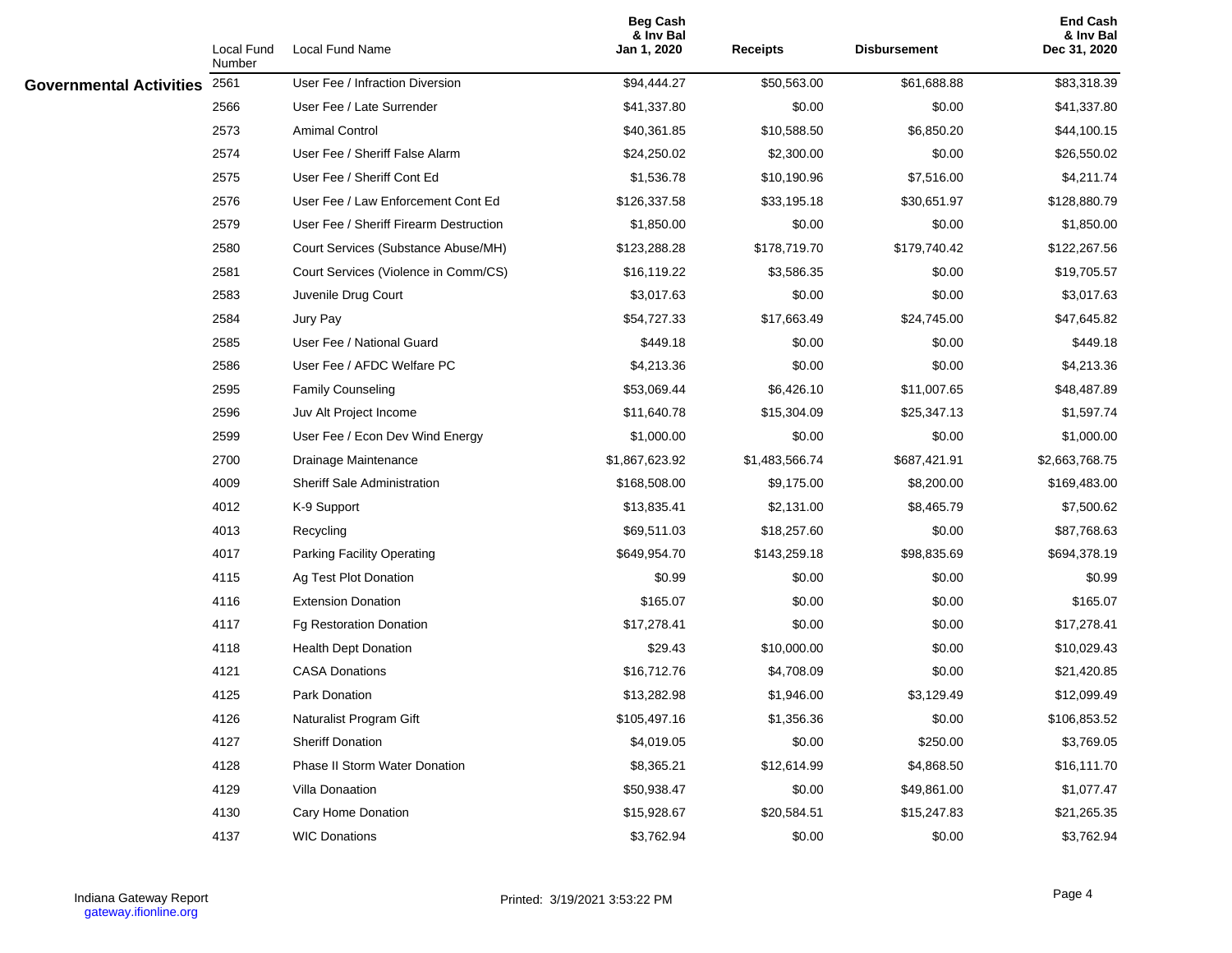|                                | Local Fund<br>Number | Local Fund Name                             | <b>Beg Cash</b><br>& Inv Bal<br>Jan 1, 2020 | <b>Receipts</b> | Disbursement   | <b>End Cash</b><br>& Inv Bal<br>Dec 31, 2020 |
|--------------------------------|----------------------|---------------------------------------------|---------------------------------------------|-----------------|----------------|----------------------------------------------|
| <b>Governmental Activities</b> | 4141                 | Sheriff Unclaimed                           | \$43,693.76                                 | \$20.04         | \$0.00         | \$43,713.80                                  |
|                                | 4142                 | Juvenile Probation Donation                 | \$109.86                                    | \$0.00          | \$0.00         | \$109.86                                     |
|                                | 4168                 | Local Health Maintenance Carryover          | \$70,502.86                                 | \$0.00          | \$0.00         | \$70,502.86                                  |
|                                | 4206                 | Local Health Trust Carryover                | \$110,182.59                                | \$8,576.36      | \$70,721.31    | \$48,037.64                                  |
|                                | 4266                 | Law Enforcement Warrant Fund                | \$590,967.33                                | \$5,728.37      | \$188,065.28   | \$408,630.42                                 |
|                                | 4505                 | TIF Capital Projects / Southeast Industrial | \$2,539,208.27                              | \$2,540,740.99  | \$809,094.23   | \$4,270,855.03                               |
|                                | 4540                 | <b>Heartland TIF</b>                        | \$70,068.43                                 | \$28,976.13     | \$0.00         | \$99,044.56                                  |
|                                | 4620                 | Debt Service / Jail Lease                   | \$622,275.50                                | \$865,541.27    | \$1,165,000.00 | \$322,816.77                                 |
|                                | 4630                 | Debt Service / Reserve                      | \$116,177.68                                | \$0.00          | \$0.00         | \$116,177.68                                 |
|                                | 4632                 | Fairgrounds Debt Service Reserve            | \$1,778,650.00                              | \$0.00          | \$0.00         | \$1,778,650.00                               |
|                                | 4709                 | County Self Insurance Rainy Day             | \$3,000,000.00                              | \$0.00          | \$0.00         | \$3,000,000.00                               |
|                                | 4710                 | County Self Insurance                       | \$8,711,737.77                              | \$10,855,661.66 | \$9,955,974.15 | \$9,611,425.28                               |
|                                | 4711                 | <b>Public Officials Self Insurance</b>      | \$258,190.03                                | \$33,592.78     | \$0.00         | \$291,782.81                                 |
|                                | 4712                 | <b>Commissioners Self Insurance</b>         | \$447,426.12                                | \$66,284.16     | \$7,198.91     | \$506,511.37                                 |
|                                | 4713                 | Highway Self Insurance                      | \$255,125.13                                | \$8,391.07      | \$16,207.96    | \$247,308.24                                 |
|                                | 4714                 | <b>Sheriff Self Insurance</b>               | \$332,303.84                                | \$33,894.04     | \$57,828.37    | \$308,369.51                                 |
|                                | 4715                 | <b>Inmate Medical</b>                       | \$30,822.01                                 | \$25,000.00     | \$0.00         | \$55,822.01                                  |
|                                | 4716                 | <b>Flex Benefits</b>                        | \$181,031.78                                | \$493,581.24    | \$455,179.89   | \$219,433.13                                 |
|                                | 4717                 | Long Term Disability                        | \$34,936.39                                 | \$130,981.10    | \$132,389.19   | \$33,528.30                                  |
|                                | 4719                 | Inmate Medical Copay                        | \$22,422.13                                 | \$30,342.29     | \$52,763.99    | \$0.43                                       |
|                                | 4803                 | Project / Dust Control                      | \$19,006.45                                 | \$0.00          | \$0.00         | \$19,006.45                                  |
|                                | 4804                 | Project / Hwy Escrow                        | \$63,329.12                                 | \$488.28        | \$0.00         | \$63,817.40                                  |
|                                | 4805                 | <b>County Share Surtax</b>                  | \$3,740,679.51                              | \$1,516,609.76  | \$1,024,428.83 | \$4,232,860.44                               |
|                                | 4806                 | County Share Wheel Tax                      | \$177,310.64                                | \$88,257.86     | \$1,652.60     | \$263,915.90                                 |
|                                | 4818                 | Construction FG 2018 LIT Revenue            | \$13,907,048.94                             | \$98,315.08     | \$8,143,318.26 | \$5,862,045.76                               |
|                                | 4833                 | Project / Wabash River Hydrology            | \$8,625.01                                  | \$110.88        | \$0.00         | \$8,735.89                                   |
|                                | 4880                 | Project (Revolving)                         | \$553,626.47                                | \$2,541,474.52  | \$634,904.25   | \$2,460,196.74                               |
|                                | 4881                 | Project / Highway Escrow (j&c)              | \$5,891.68                                  | \$38.29         | \$0.00         | \$5,929.97                                   |
|                                | 4890                 | Project / F-Lake Detention                  | \$265,479.61                                | \$16,622.08     | \$3,200.00     | \$278,901.69                                 |
|                                | 4891                 | Project / Berlovitz Detention               | \$1,995.70                                  | \$25.66         | \$0.00         | \$2,021.36                                   |
|                                | 4892                 | Project / Great Lakes                       | \$462,955.77                                | \$5,610.39      | \$267,170.66   | \$201,395.50                                 |
|                                | 4893                 | Alexander Ross Detention                    | \$24,684.44                                 | \$313.81        | \$1,300.00     | \$23,698.25                                  |
|                                | 4897                 | Project / Phase II Stormwater               | \$937,343.92                                | \$149,389.55    | \$518,126.88   | \$568,606.59                                 |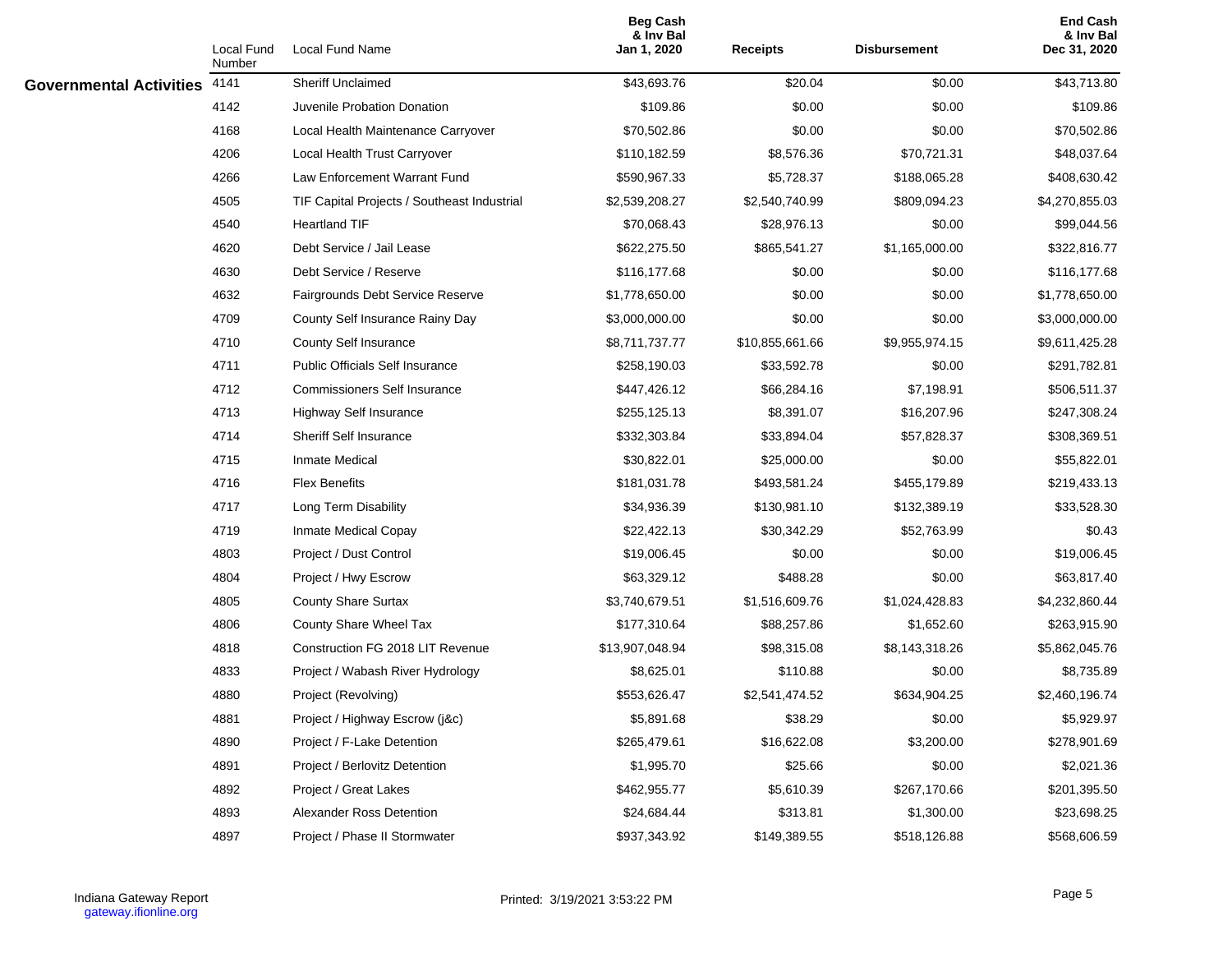|                                | Local Fund<br>Number | Local Fund Name                        | <b>Beg Cash</b><br>& Inv Bal<br>Jan 1, 2020 | <b>Receipts</b>  | <b>Disbursement</b> | <b>End Cash</b><br>& Inv Bal<br>Dec 31, 2020 |
|--------------------------------|----------------------|----------------------------------------|---------------------------------------------|------------------|---------------------|----------------------------------------------|
| <b>Governmental Activities</b> | 4935                 | <b>Drain Reconstruction Assistance</b> | \$607,967.62                                | \$74,474.51      | \$544,319.73        | \$138,122.40                                 |
|                                | 4940                 | <b>TEMA Hazard Warning Fund</b>        | \$110,051.44                                | \$40,000.00      | \$61,008.16         | \$89,043.28                                  |
|                                | 4956                 | Firearms Range Support                 | \$50,000.00                                 | \$25,000.00      | \$0.00              | \$75,000.00                                  |
|                                | 4973                 | P-Card Rebate                          | \$31,645.57                                 | \$674,362.60     | \$677,529.29        | \$28,478.88                                  |
|                                | 4986                 | Local Income Tax Rainy Day             | \$0.00                                      | \$3,000,000.00   | \$0.00              | \$3,000,000.00                               |
|                                | 5100                 | <b>Payroll Clearing</b>                | \$29,422.68                                 | \$27,531,805.05  | \$27,284,934.74     | \$276,292.99                                 |
|                                | 5901                 | Retainage - Tyler CLT                  | \$3,690.00                                  | \$0.00           | \$0.00              | \$3,690.00                                   |
|                                | 5950                 | <b>Francis Powers Trust</b>            | \$72,422.50                                 | \$1,568.65       | \$2,006.96          | \$71,984.19                                  |
|                                | 5971                 | Deer Creek Levy                        | \$0.00                                      | \$4,830.84       | \$4,830.84          | \$0.00                                       |
|                                | 5980                 | <b>Battle Ground Fence</b>             | \$16,787.05                                 | \$174.15         | \$5,750.00          | \$11,211.20                                  |
|                                | 5984                 | Parks Tax Collections                  | \$75.50                                     | \$825.00         | \$842.80            | \$57.70                                      |
|                                | 6000                 | Settlement                             | \$0.00                                      | \$218,459,682.65 | \$218,459,682.65    | \$0.00                                       |
|                                | 6021                 | Wheel Tax                              | \$7,738.09                                  | \$186,730.39     | \$188,548.72        | \$5,919.76                                   |
|                                | 6022                 | Sur Tax                                | \$168,270.39                                | \$2,862,699.38   | \$2,855,777.64      | \$175,192.13                                 |
|                                | 6023                 | <b>CVET Agency</b>                     | \$0.00                                      | \$814,078.00     | \$814,078.00        | \$0.00                                       |
|                                | 6051                 | <b>Financial Institutions Tax</b>      | \$0.00                                      | \$1,978,732.09   | \$1,978,732.09      | \$0.00                                       |
|                                | 6203                 | LIT Property Tax Relief                | \$791,429.22                                | \$7,219,784.00   | \$7,193,191.73      | \$818,021.49                                 |
|                                | 7101                 | State Fines & Forefeitures             | \$7,844.85                                  | \$42,323.80      | \$43,945.02         | \$6,223.63                                   |
|                                | 7102                 | Infraction Judgments                   | \$20,605.94                                 | \$207,373.31     | \$213,315.84        | \$14,663.41                                  |
|                                | 7104                 | Special Death Benefit                  | \$1,460.00                                  | \$17,000.00      | \$17,145.00         | \$1,315.00                                   |
|                                | 7106                 | <b>Coroners Continuing Education</b>   | \$1,678.50                                  | \$22,113.00      | \$20,450.25         | \$3,341.25                                   |
|                                | 7108                 | Mortgage Record Fee-State Share        | \$1,410.00                                  | \$20,967.50      | \$20,465.00         | \$1,912.50                                   |
|                                | 7301                 | <b>Education Plate Fees Agency</b>     | \$0.00                                      | \$2,643.75       | \$2,568.75          | \$75.00                                      |
|                                | 7303                 | Riverboat Revenue Sharing              | \$0.00                                      | \$1,023,535.02   | \$1,023,535.02      | \$0.00                                       |
|                                | 7304                 | Innkeepers Tax Collections             | \$394,758.96                                | \$1,939,852.73   | \$1,880,724.99      | \$453,886.70                                 |
|                                | 7330                 | <b>LIT Certified Shares</b>            | \$0.00                                      | \$28,597,713.00  | \$28,597,713.00     | \$0.00                                       |
|                                | 7331                 | <b>LIT Public Safety</b>               | \$0.00                                      | \$8,260,334.00   | \$8,260,334.00      | \$0.00                                       |
|                                | 7332                 | <b>LIT Economic Development</b>        | \$0.00                                      | \$20,467,141.00  | \$20,467,141.00     | \$0.00                                       |
|                                | 8134                 | Cary Home JAMS Grant                   | \$3,735.21                                  | \$0.00           | \$0.00              | \$3,735.21                                   |
|                                | 8155                 | Superior Ct 3 Assessment               | \$3,802.04                                  | \$0.00           | \$0.00              | \$3,802.04                                   |
|                                | 8181                 | <b>Bullet Proof Vest Grant</b>         | \$0.00                                      | \$2,535.52       | \$2,535.53          | $-$0.01$                                     |
|                                | 8198                 | <b>ICAC Task Force</b>                 | \$0.00                                      | \$19,969.35      | \$19,969.35         | \$0.00                                       |
|                                | 8209                 | Cops Hiring Program                    | \$0.00                                      | \$0.00           | \$21,479.79         | $-$21,479.79$                                |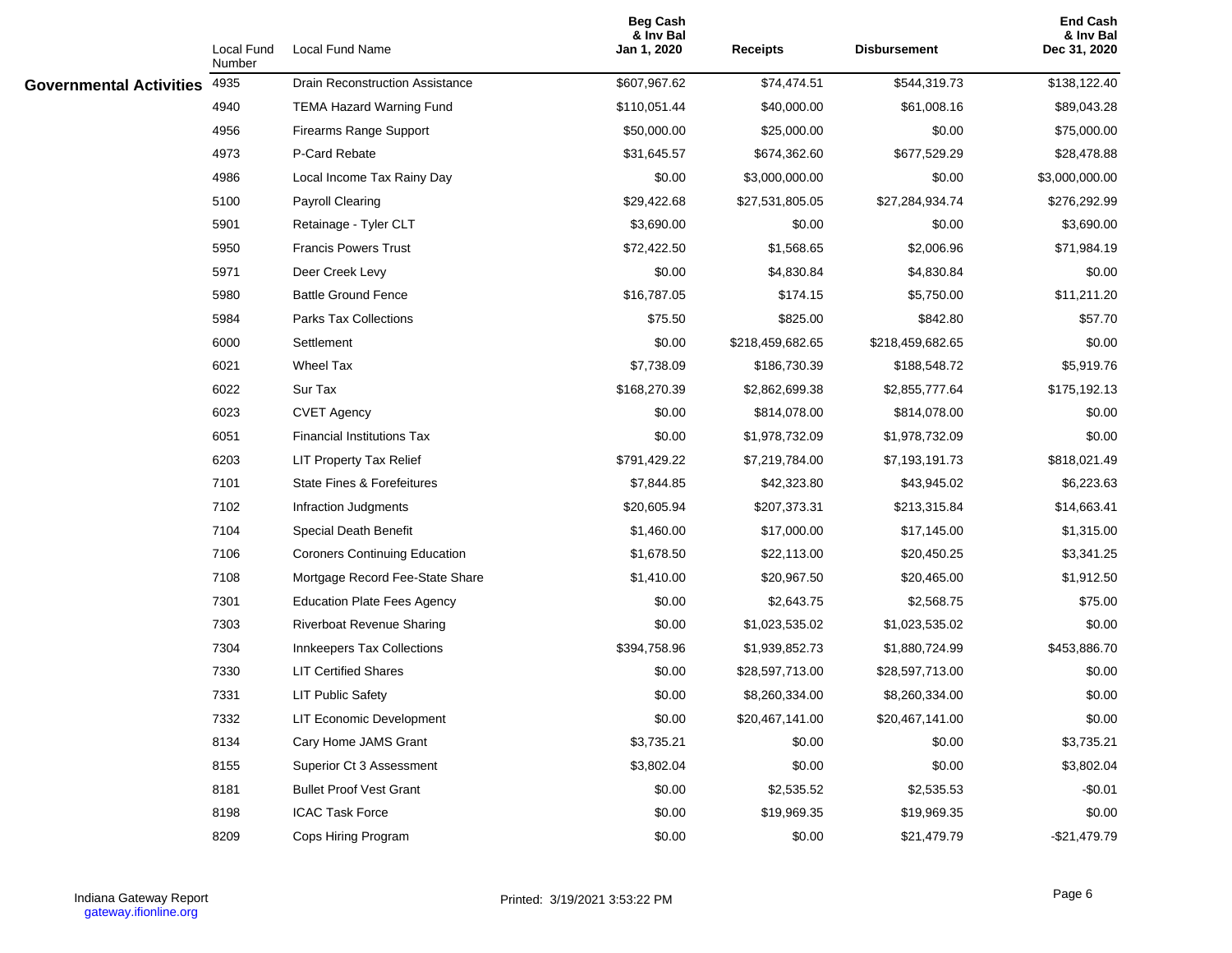|                                | Local Fund<br>Number | Local Fund Name                                  | <b>Beg Cash</b><br>& Inv Bal<br>Jan 1, 2020 | <b>Receipts</b> | <b>Disbursement</b> | <b>End Cash</b><br>& Inv Bal<br>Dec 31, 2020 |
|--------------------------------|----------------------|--------------------------------------------------|---------------------------------------------|-----------------|---------------------|----------------------------------------------|
| <b>Governmental Activities</b> | 8226                 | CC TANF Block Grant                              | \$4,141.39                                  | \$0.00          | \$0.00              | \$4,141.39                                   |
|                                | 8231                 | Highway Safety Program                           | \$1,691.27                                  | \$0.00          | \$0.00              | \$1,691.27                                   |
|                                | 8235                 | Speed Limit Project                              | \$31,781.38                                 | \$0.00          | \$0.00              | \$31,781.38                                  |
|                                | 8271                 | Prosecutor ICJI HTCU                             | $-$ \$53,039.31                             | \$115,046.58    | \$85,404.88         | $-$ \$23,397.61                              |
|                                | 8272                 | Prosecutor ICJI VOCA                             | $-$ \$37,875.32                             | \$163,092.80    | \$170,634.63        | $-$ \$45,417.15                              |
|                                | 8330                 | Help America Vote                                | \$1,925.00                                  | \$0.00          | \$0.00              | \$1,925.00                                   |
|                                | 8401                 | Traffic / Area Plan                              | $-$10,338.95$                               | \$19,402.32     | \$8,525.00          | \$538.37                                     |
|                                | 8404                 | APC SURP CARROLL COUNTY                          | \$30,961.42                                 | \$0.00          | \$0.00              | \$30,961.42                                  |
|                                | 8416                 | TEMA 2005 SHSP                                   | \$25,421.34                                 | \$0.00          | \$0.00              | \$25,421.34                                  |
|                                | 8431                 | TEMA LEPC HMEP                                   | \$0.00                                      | \$15,000.00     | \$15,000.00         | \$0.00                                       |
|                                | 8438                 | TEMA SHSP Hazmat TQP                             | $-$13,500.00$                               | \$13,500.00     | \$0.00              | \$0.00                                       |
|                                | 8463                 | <b>STD Prevention Grant</b>                      | -\$10,891.76                                | \$79,982.19     | \$104,888.33        | -\$35,797.90                                 |
|                                | 8464                 | Immunization Grant                               | $-$3,713.96$                                | \$41,132.84     | \$41,396.08         | $-$3,977.20$                                 |
|                                | 8476                 | Bio Emergency HPP & PHEP                         | $-$183.43$                                  | \$20,647.32     | \$26,751.18         | $-$ \$6,287.29                               |
|                                | 8482                 | HIV Prevention Health Program                    | $-$ \$3,436.24                              | \$13,787.54     | \$14,072.15         | $-$3,720.85$                                 |
|                                | 8483                 | Quick Response Team                              | $-$1,242.75$                                | \$5,121.73      | \$0.00              | \$3,878.98                                   |
|                                | 8502                 | CASA VOCA B                                      | \$1,435.04                                  | \$0.00          | \$0.00              | \$1,435.04                                   |
|                                | 8507                 | CASA ICJI VOCA                                   | $-$ \$44,258.90                             | \$172,728.28    | \$179,102.02        | -\$50,632.64                                 |
|                                | 8624                 | Adolescent Sub Abuse                             | \$3,175.40                                  | \$0.00          | \$0.00              | \$3,175.40                                   |
|                                | 8625                 | Children"s Advocacy Grant                        | \$1,546.94                                  | \$0.00          | \$0.00              | \$1,546.94                                   |
|                                | 8632                 | Court Tech Improvement                           | \$22.52                                     | \$0.00          | \$0.00              | \$22.52                                      |
|                                | 8634                 | Court Improvement Project                        | \$194.91                                    | \$0.00          | \$7,500.00          | $-$7,305.09$                                 |
|                                | 8637                 | <b>NCJFCJ Grant</b>                              | \$0.00                                      | \$0.00          | \$845.00            | $-$ \$845.00                                 |
|                                | 8653                 | <b>JPAR Grant</b>                                | \$60,000.00                                 | \$60,000.00     | \$51,517.30         | \$68,482.70                                  |
|                                | 8665                 | Comprehensive Opioid Abuse Program               | -\$51,398.86                                | \$432,641.90    | \$169,305.38        | \$211,937.66                                 |
|                                | 8668                 | Area IV AACAP                                    | \$0.00                                      | \$24,340.00     | \$24,340.00         | \$0.00                                       |
|                                | 8726                 | D-4 Emergency Deployment                         | \$18,810.79                                 | \$4,590.19      | \$207.15            | \$23,193.83                                  |
|                                | 8880                 | <b>WIC</b>                                       | -\$217,097.58                               | \$1,018,979.60  | \$1,036,463.80      | -\$234,581.78                                |
|                                | 8882                 | WIC PEER COUNSELOR                               | $-$ \$8,798.64                              | \$36,274.41     | \$36,875.33         | $-$9,399.56$                                 |
|                                | 8895                 | 93.563 Title IV-D Incentive                      | \$20,931.38                                 | \$58,290.75     | \$39,964.26         | \$39,257.87                                  |
|                                | 8897                 | 93.563 Prosecutor IV-D Incentive-Post<br>Oct '99 | \$119,931.14                                | \$88,539.21     | \$87,157.56         | \$121,312.79                                 |
|                                | 8899                 | 93.563 Clerk IV-D Incentive-Post Oct '99         | \$75,409.70                                 | \$58,914.68     | \$40,900.93         | \$93,423.45                                  |
|                                | 8900                 | <b>CARES Act Provider Grant COVID</b>            | \$0.00                                      | \$6,263,207.00  | \$6,263,207.00      | \$0.00                                       |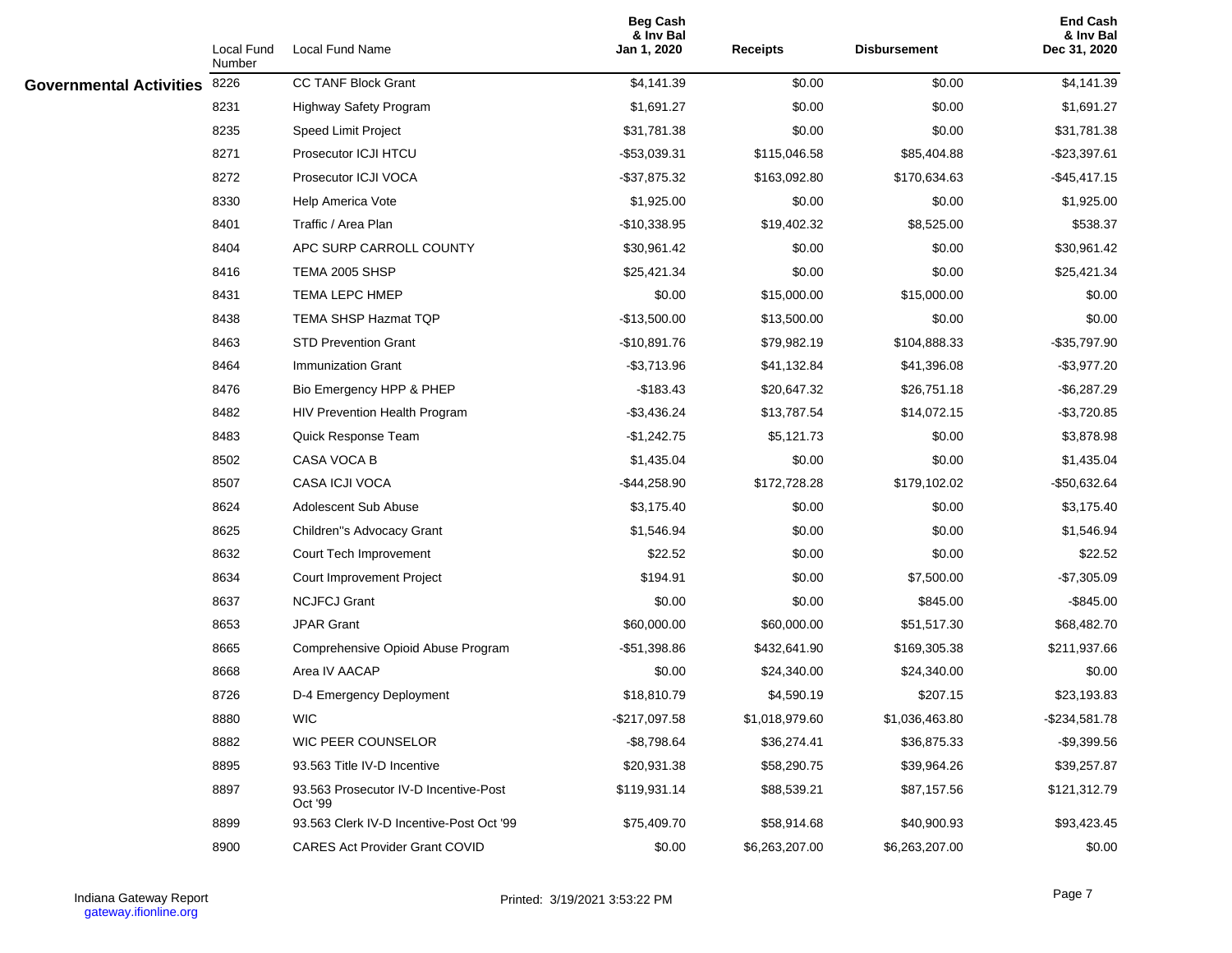|                                | Local Fund<br>Number | Local Fund Name                     | <b>Beg Cash</b><br>& Inv Bal<br>Jan 1, 2020 | <b>Receipts</b> | Disbursement | <b>End Cash</b><br>& Inv Bal<br>Dec 31, 2020 |
|--------------------------------|----------------------|-------------------------------------|---------------------------------------------|-----------------|--------------|----------------------------------------------|
| <b>Governmental Activities</b> | 8901                 | CDBG Covid-19 OCRA                  | \$0.00                                      | \$2,005.21      | \$9,835.13   | $-$7,829.92$                                 |
|                                | 8902                 | CESFP Covid-19 Relief BJA           | \$0.00                                      | \$58,008.00     | \$17,971.86  | \$40,036.14                                  |
|                                | 8903                 | FTA CARES Act Provider COVID        | \$0.00                                      | \$28,556.00     | \$0.00       | \$28,556.00                                  |
|                                | 8904                 | Sec of State CARES Act COVID        | \$0.00                                      | \$34,210.81     | \$34,210.81  | \$0.00                                       |
|                                | 9107                 | <b>CASAs for Kids</b>               | \$21,609.89                                 | \$55,158.00     | \$53,210.07  | \$23,557.82                                  |
|                                | 9108                 | <b>Community Crossing</b>           | \$11,950.09                                 | \$363,745.10    | \$340,359.01 | \$35,336.18                                  |
|                                | 9114                 | Juvenile Case Assessment Triage     | \$48,842.98                                 | \$0.00          | \$38,546.06  | \$10,296.92                                  |
|                                | 9136                 | Safe Sleep Program Grant            | \$0.50                                      | \$0.00          | \$0.00       | \$0.50                                       |
|                                | 9144                 | CLaf Byrne Law Enforcement          | \$7,339.00                                  | \$7,062.00      | \$7,339.00   | \$7,062.00                                   |
|                                | 9146                 | Indiana American Water Grant        | \$1,000.00                                  | \$0.00          | \$0.00       | \$1,000.00                                   |
|                                | 9165                 | <b>CHeP Boilerwork</b>              | \$86.98                                     | \$0.00          | \$0.00       | \$86.98                                      |
|                                | 9168                 | <b>WCI/FIRM</b>                     | \$40,000.00                                 | \$28,834.03     | \$71,464.58  | $-$2,630.55$                                 |
|                                | 9171                 | Syringe Services - THFGI            | \$9,051.38                                  | \$10,000.00     | \$14,782.82  | \$4,268.56                                   |
|                                | 9178                 | Gateway to Hope Counseling          | \$15,200.00                                 | \$17,550.00     | \$16,889.25  | \$15,860.75                                  |
|                                | 9182                 | <b>SCAAP Grant</b>                  | \$23,150.79                                 | \$0.00          | \$0.00       | \$23,150.79                                  |
|                                | 9185                 | Proj Lifesaver - McAllister         | \$1,263.70                                  | \$0.00          | \$0.00       | \$1,263.70                                   |
|                                | 9203                 | <b>CC Truancy Mediation</b>         | \$14,220.57                                 | \$22,440.00     | \$23,958.18  | \$12,702.39                                  |
|                                | 9211                 | JUV ALT Safe Place                  | \$753.33                                    | \$7,371.86      | \$7,939.37   | \$185.82                                     |
|                                | 9212                 | <b>IDHS Foundatin Grant</b>         | \$0.00                                      | \$3,046.44      | \$3,046.44   | \$0.00                                       |
|                                | 9213                 | JUV ALT DOC JDAI 2014               | \$3,717.31                                  | \$67,281.77     | \$48,429.24  | \$22,569.84                                  |
|                                | 9214                 | <b>JDAI Performance Grant</b>       | \$30,823.31                                 | \$0.00          | \$30,823.31  | \$0.00                                       |
|                                | 9218                 | CC DOC ADULT GRANT                  | \$293,295.40                                | \$0.00          | \$24,201.80  | \$269,093.60                                 |
|                                | 9219                 | <b>CC Adult Grant</b>               | \$0.00                                      | \$979,554.00    | \$909,581.50 | \$69,972.50                                  |
|                                | 9220                 | CC DOC COMMUNITY TRANSITIONS        | \$409.80                                    | \$0.00          | \$0.00       | \$409.80                                     |
|                                | 9242                 | SIA Foundation WOW Grant            | \$4,044.63                                  | \$0.00          | \$3,600.00   | \$444.63                                     |
|                                | 9252                 | <b>IFSSA ADULT PROTECT SVC</b>      | -\$69,843.87                                | \$291,262.05    | \$294,486.05 | -\$73,067.87                                 |
|                                | 9254                 | <b>ICJI EEDMA Project Fund</b>      | \$8,694.08                                  | \$0.00          | \$836.22     | \$7,857.86                                   |
|                                | 9259                 | Drug Prosecution Fund               | \$554.54                                    | \$0.00          | \$0.00       | \$554.54                                     |
|                                | 9504                 | CASA JFC Grant                      | \$1,111.10                                  | \$0.00          | \$0.00       | \$1,111.10                                   |
|                                | 9512                 | DOC Probation Grant                 | \$11,320.93                                 | \$0.00          | \$5,000.00   | \$6,320.93                                   |
|                                | 9513                 | <b>DOC Probation</b>                | \$0.00                                      | \$87,434.97     | \$79,093.77  | \$8,341.20                                   |
|                                | 9532                 | <b>CASA Capacity Building Grant</b> | $-$ \$6,498.25                              | \$43,728.00     | \$43,226.05  | $-$5,996.30$                                 |
|                                | 9535                 | Veterans Treatment                  | \$21,511.23                                 | \$5,500.00      | \$3,989.12   | \$23,022.11                                  |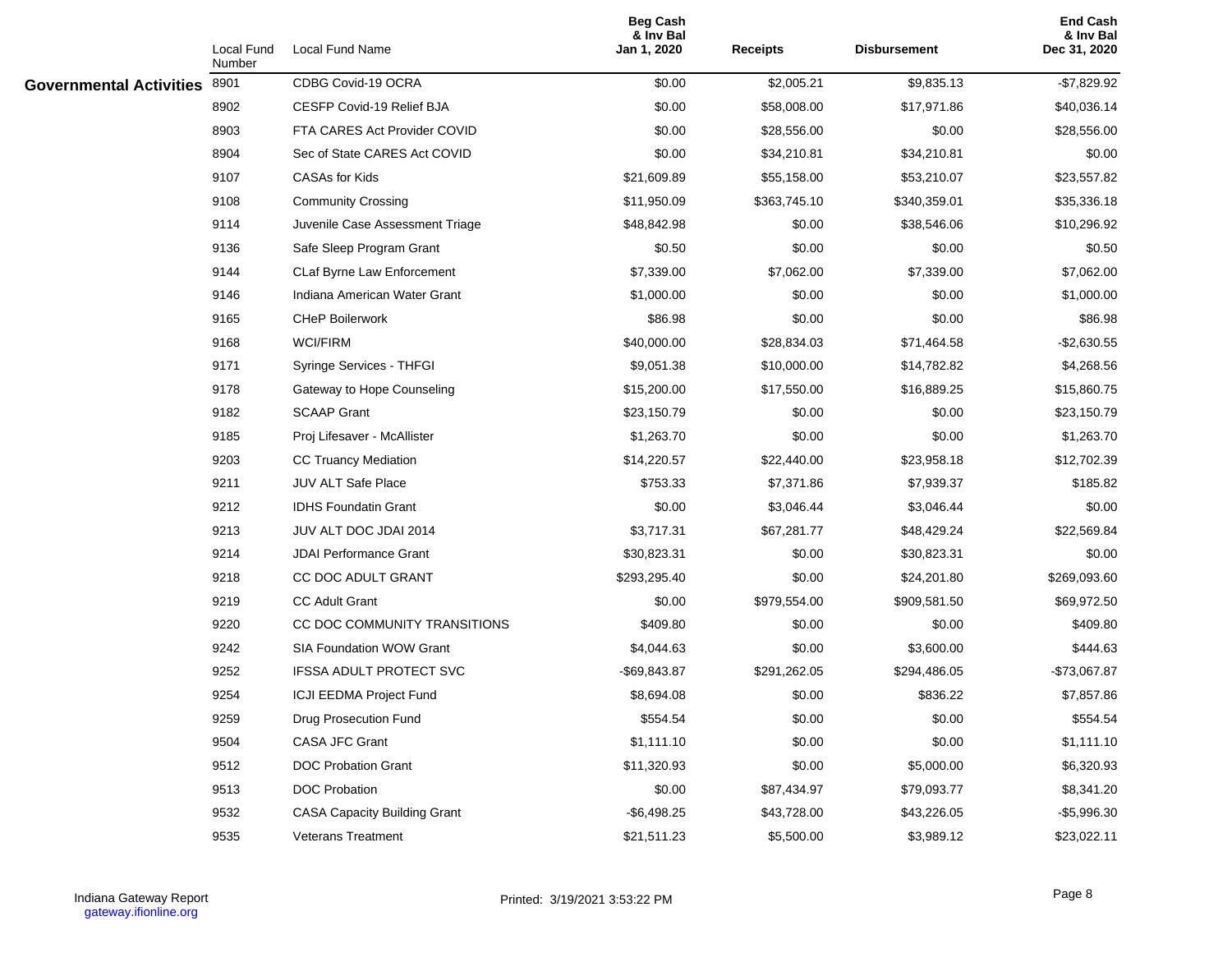|                                | Local Fund<br>Number | Local Fund Name                 | <b>Beg Cash</b><br>& Inv Bal<br>Jan 1, 2020 | <b>Receipts</b>  | <b>Disbursement</b> | <b>End Cash</b><br>& Inv Bal<br>Dec 31, 2020 |
|--------------------------------|----------------------|---------------------------------|---------------------------------------------|------------------|---------------------|----------------------------------------------|
| <b>Governmental Activities</b> | 9549                 | Court Interpreter IN Supreme Ct | \$80.24                                     | \$8,813.75       | \$10,806.25         | $-$1,912.26$                                 |
|                                | 9623                 | <b>Family Court Grant</b>       | \$865.00                                    | \$0.00           | \$725.00            | \$140.00                                     |
|                                | 9631                 | <b>TAGS VASIA Grant</b>         | \$0.00                                      | \$75,000.00      | \$75,000.00         | \$0.00                                       |
|                                | 9641                 | Juv Alt DOC Grant               | \$42,489.11                                 | \$246,636.97     | \$247,424.42        | \$41,701.66                                  |
|                                | 9642                 | Juv Alt DOC Bonus Grant SF19    | \$5.425.00                                  | \$0.00           | \$5,425.00          | \$0.00                                       |
|                                | 9760                 | <b>TB Grant</b>                 | \$4,398.47                                  | \$0.00           | \$0.00              | \$4,398.47                                   |
|                                |                      | <b>GRAND TOTAL</b>              | \$116,721,290.55                            | \$483,704,754.52 | \$475,971,316.38    | \$124,454,728.69                             |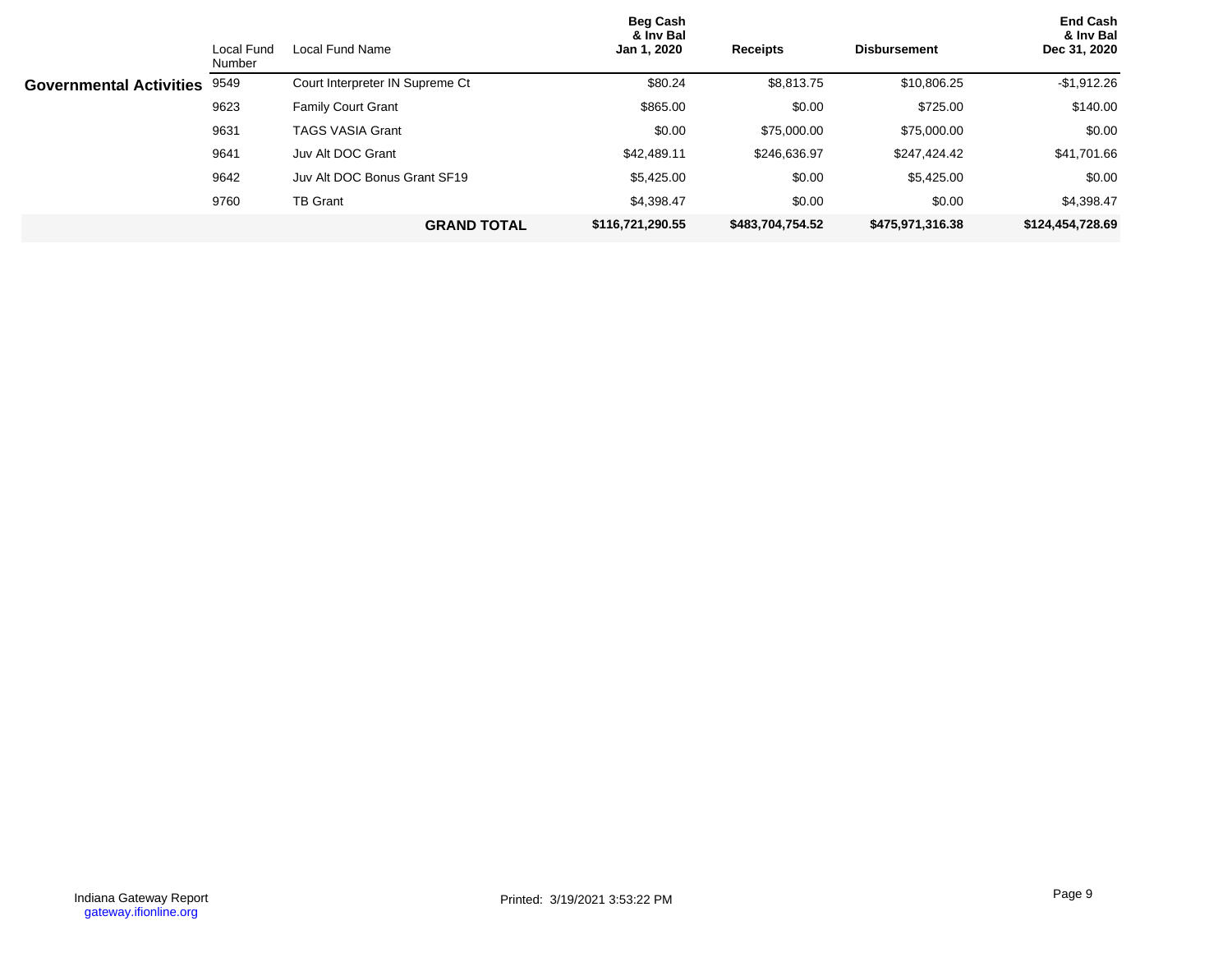#### **Tippecanoe County, Indiana Detailed Receipts - 2020**

| After Settlement Collections              | Other Receipts/0000 - Other Receipts | \$6,227,129.56  |
|-------------------------------------------|--------------------------------------|-----------------|
| <b>Total Other Receipts</b>               |                                      | \$6,227,129.56  |
| <b>Total After Settlement Collections</b> |                                      | \$6,227,129.56  |
| <b>Sheriff's Inmate Trust</b>             | Other Receipts/0000 - Other Receipts | \$2,838,602.35  |
| <b>Total Other Receipts</b>               |                                      | \$2,838,602.35  |
| <b>Total Sheriff's Inmate Trust</b>       |                                      | \$2,838,602.35  |
| Jail Commissary                           | Other Receipts/0000 - Other Receipts | \$1,174,400.23  |
| <b>Total Other Receipts</b>               |                                      | \$1,174,400.23  |
| <b>Total Jail Commissary</b>              |                                      | \$1,174,400.23  |
| Clerk's Trust                             | Other Receipts/0000 - Other Receipts | \$14,019,558.39 |
| <b>Total Other Receipts</b>               |                                      | \$14,019,558.39 |
| <b>Total Clerk's Trust</b>                |                                      | \$14,019,558.39 |
| <b>County Home Residents' Trust</b>       | Other Receipts/0000 - Other Receipts | \$215,307.60    |
| <b>Total Other Receipts</b>               |                                      | \$215,307.60    |
| <b>Total County Home Residents' Trust</b> |                                      | \$215,307.60    |
| Other Cash On Hand                        | Other Receipts/0000 - Other Receipts | \$575,516.91    |
| <b>Total Other Receipts</b>               |                                      | \$575,516.91    |
| <b>Total Other Cash On Hand</b>           |                                      | \$575,516.91    |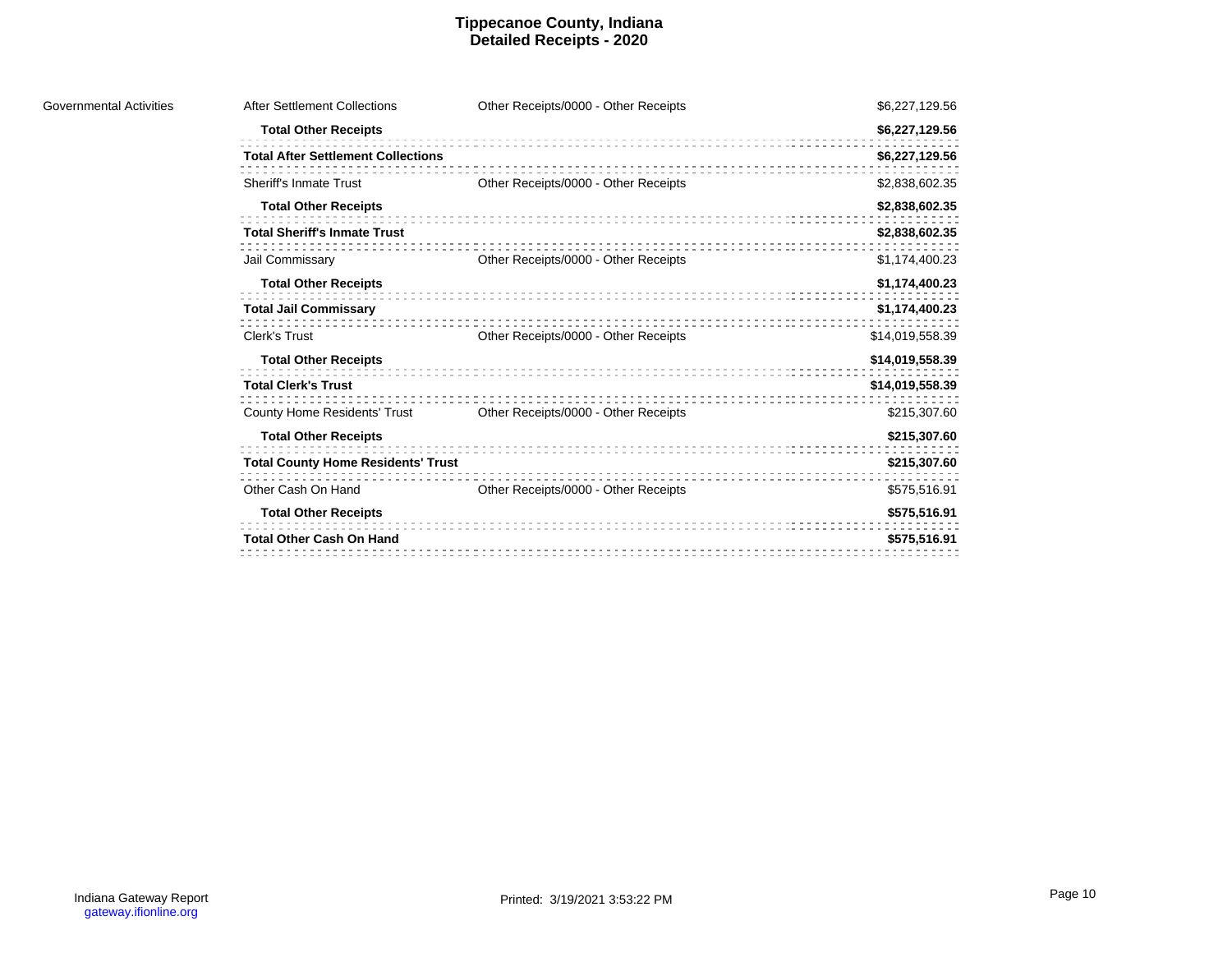| Governmental Activities | General                                   | <b>General Property Taxes</b>                                                   | \$26,346,208.70 |
|-------------------------|-------------------------------------------|---------------------------------------------------------------------------------|-----------------|
|                         |                                           | <b>ABC Excise Tax Distribution</b>                                              | \$15,081.00     |
|                         |                                           | Casino/Riverboat Distribution                                                   | \$418,833.03    |
|                         |                                           | Financial Institution Tax distribution                                          | \$225,712.60    |
|                         |                                           | Vehicle/Aircraft Excise Tax Distribution                                        | \$2,401,950.95  |
|                         |                                           | Commercial Vehicle Excise Tax Distribution (CVET)                               | \$108,626.28    |
|                         |                                           | Local Income Tax (LIT) Certified Shares                                         | \$12,351,055.00 |
|                         |                                           | Federal and State Grants and Distributions - Highways<br>and Streets            | \$464,959.01    |
|                         |                                           | Federal and State Grants and Distributions - Economic<br>Development            | \$29,949.07     |
|                         |                                           | Federal and State Grants and Distributions - Health and<br>Welfare              | \$1,347,150.69  |
|                         |                                           | Federal and State Grants and Distributions - Public<br>Safety                   | \$1,351,681.86  |
|                         |                                           | Other Taxes/0120 - Miscellaneous                                                | \$27,100.44     |
|                         |                                           | Federal and State Grants and Distributions - Other/0290<br>- Municipal Election | \$174,230.65    |
|                         |                                           | Federal and State Grants and Distributions - Other/0299<br>- Miscellaneous      | \$163,550.00    |
|                         | <b>Total Taxes and Intergovernmental</b>  |                                                                                 | \$45,426,089.28 |
|                         |                                           | Planning, Zoning, and Building Permits and Fees                                 | \$542,057.45    |
|                         |                                           | County Health Department Licenses and Permits                                   | \$262,871.25    |
|                         | <b>Total Licenses and Permits</b>         |                                                                                 | \$804,928.70    |
|                         |                                           | <b>County Auditor Services</b>                                                  | \$23,582.83     |
|                         |                                           | <b>County Recorder Services</b>                                                 | \$441,443.00    |
|                         |                                           | <b>County Treasurer Services</b>                                                | \$5,776.27      |
|                         |                                           | Document and Copy Fees                                                          | \$726.95        |
|                         |                                           | Park and Recreation Receipts                                                    | \$63,492.00     |
|                         |                                           | <b>Rental of Property</b>                                                       | \$6,000.00      |
|                         |                                           | Other Charges for Services, Sales, and Fees/041 -<br><b>Public Safety Fees</b>  | \$1,166,124.48  |
|                         |                                           | Other Charges for Services, Sales, and Fees/042 -<br>Health & Welfare Fees      | \$2,212,877.44  |
|                         |                                           | Other Charges for Services, Sales, and Fees/0490 -<br><b>Miscellaneous</b>      | \$5,908.44      |
|                         | <b>Total Charges for Services</b>         |                                                                                 | \$3,925,931.41  |
|                         |                                           | <b>Court Costs and Fees</b>                                                     | \$549,947.45    |
|                         |                                           | Other Court and Clerk Receipts/0510 - Restitutions &<br><b>Court Ordered</b>    | \$102,620.84    |
|                         | <b>Total Fines, Forfeitures, and Fees</b> |                                                                                 | \$652,568.29    |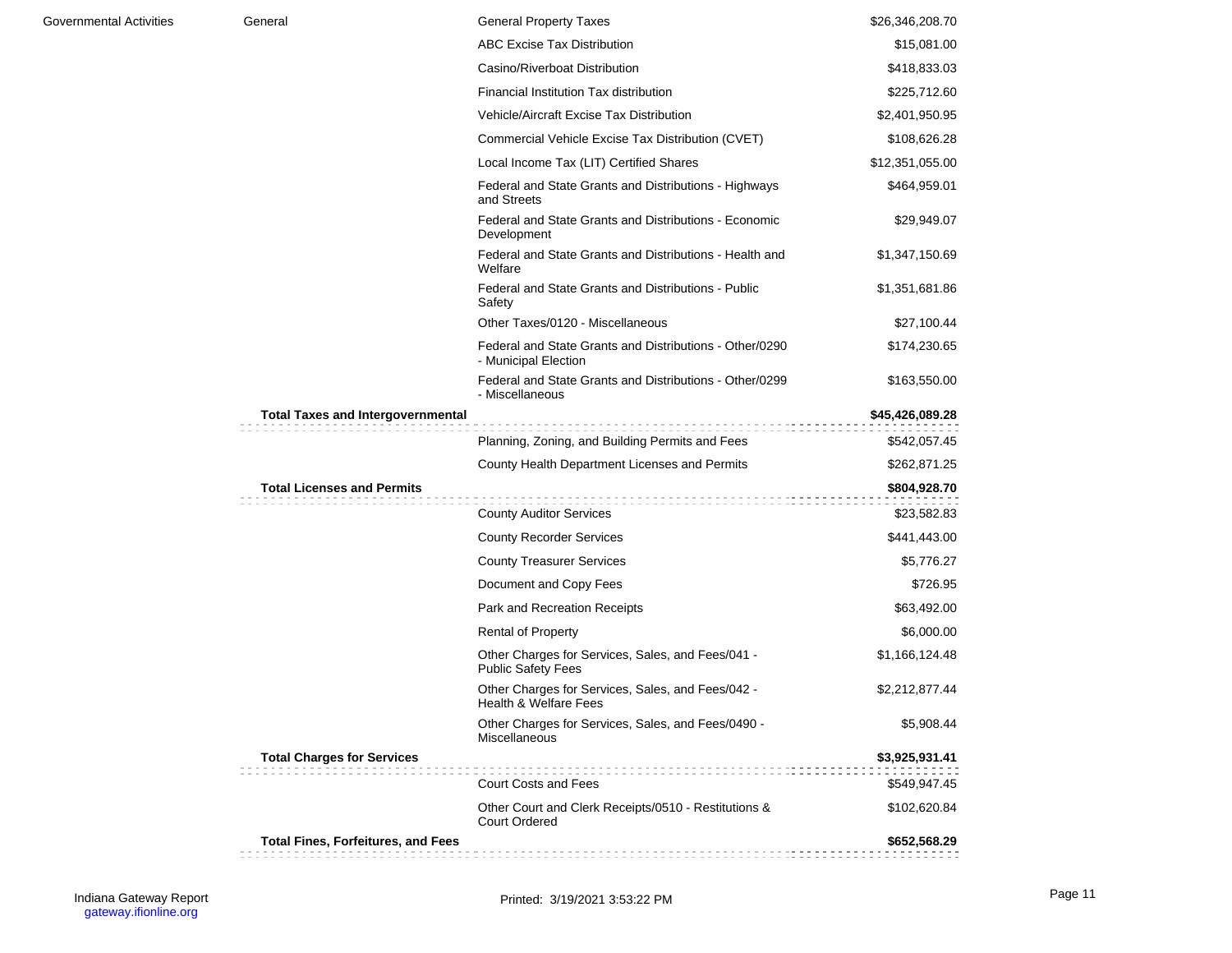| General                                     | Earnings on Investments and Deposits                                       | \$886,185.14    |
|---------------------------------------------|----------------------------------------------------------------------------|-----------------|
|                                             | Sale of Capital Assets                                                     | \$2,566.95      |
|                                             | <b>Refunds and Reimbursements</b>                                          | \$1,337,870.96  |
|                                             | Transfers In - Transferred from Another Fund                               | \$7,225,516.14  |
|                                             | Other Receipts/0000 - Other Receipts                                       | \$8,342.50      |
|                                             | Other Receipts/0670 - Miscellaneous                                        | \$12,326.29     |
|                                             | Other Receipts/0991 - Uncliamed Tax Sale Surplus                           | \$20,635.92     |
| <b>Total Other Receipts</b>                 |                                                                            | \$9,493,443.90  |
| <b>Total General</b>                        |                                                                            | \$60,302,961.58 |
| <b>Accident Report</b>                      | Document and Copy Fees                                                     | \$16,074.45     |
| <b>Total Charges for Services</b>           |                                                                            | \$16,074.45     |
| <b>Total Accident Report</b>                |                                                                            | \$16,074.45     |
| <b>Bid Deposits and Bonds Holding</b>       | Other Receipts/0990 - Funds Held for Others                                | \$625,485.85    |
| <b>Total Other Receipts</b>                 |                                                                            | \$625,485.85    |
| <b>Total Bid Deposits and Bonds Holding</b> |                                                                            | \$625,485.85    |
| <b>CEDIT County Share</b>                   | Local Income Tax (LIT) Certified Shares                                    | \$9,880,705.00  |
|                                             | Federal and State Grants and Distributions - Economic<br>Development       | \$937,514.17    |
| <b>Total Taxes and Intergovernmental</b>    |                                                                            | \$10,818,219.17 |
|                                             | Earnings on Investments and Deposits                                       | \$193,742.89    |
|                                             | <b>Refunds and Reimbursements</b>                                          | \$11,423.32     |
|                                             | Transfers In - Transferred from Another Fund                               | \$46,326.82     |
|                                             | Other Receipts/0670 - Miscellaneous                                        | \$19,015.80     |
| <b>Total Other Receipts</b>                 |                                                                            | \$270,508.83    |
| <b>Total CEDIT County Share</b>             |                                                                            | \$11,088,728.00 |
| City and Town Court Costs                   | Other Charges for Services, Sales, and Fees/0490 -<br><b>Miscellaneous</b> | \$57.25         |
| <b>Total Charges for Services</b>           |                                                                            | \$57.25         |
|                                             | Other Receipts/8007 - Settlement                                           | \$39,740.42     |
| <b>Total Other Receipts</b>                 |                                                                            | \$39,740.42     |
| <b>Total City and Town Court Costs</b>      |                                                                            | \$39,797.67     |
|                                             |                                                                            |                 |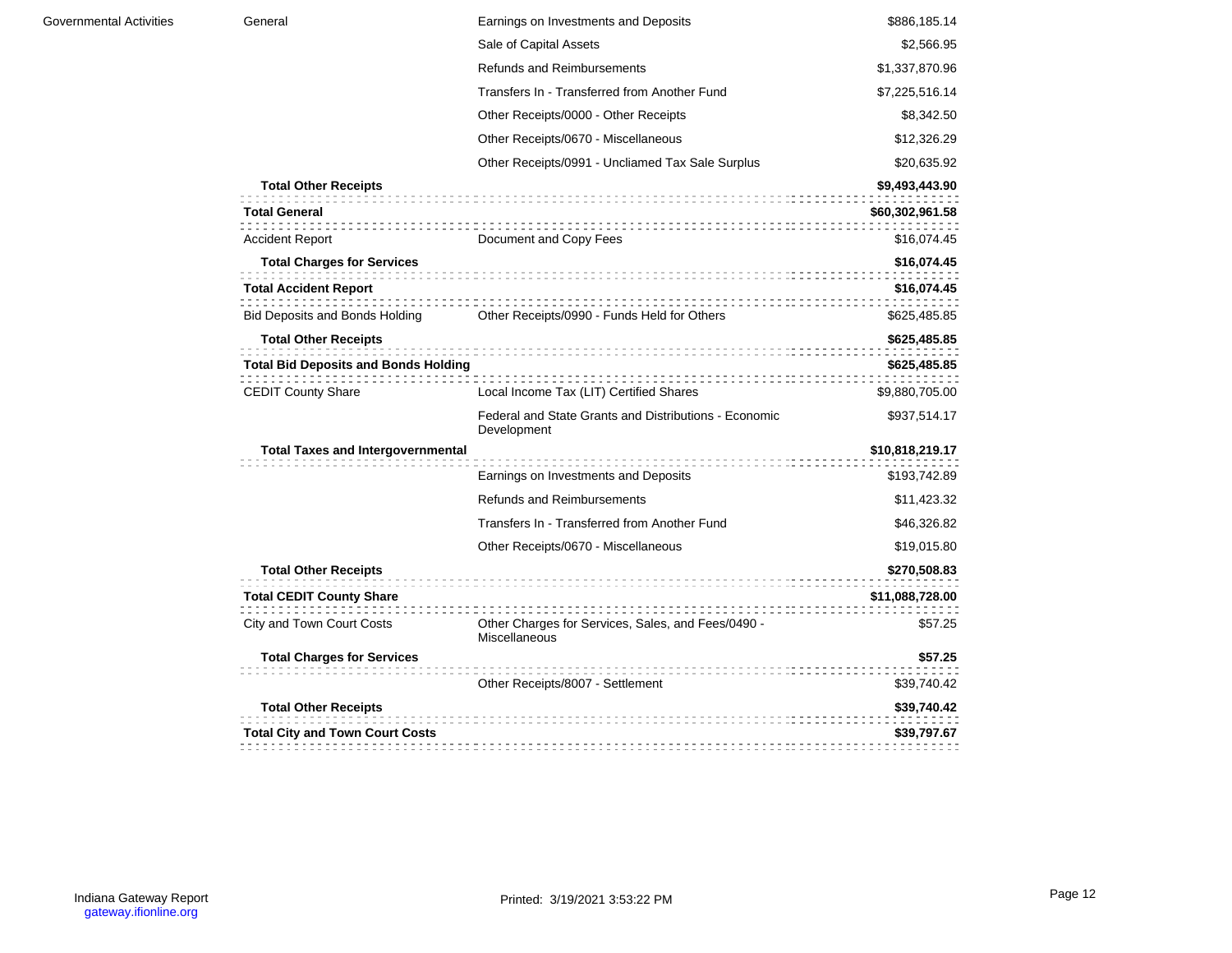| Governmental Activities | <b>Clerk's Records Perpetuation</b>          | Federal and State Grants and Distributions - Health and<br>Welfare                 | \$10,129.95    |
|-------------------------|----------------------------------------------|------------------------------------------------------------------------------------|----------------|
|                         | <b>Total Taxes and Intergovernmental</b>     |                                                                                    | \$10,129.95    |
|                         |                                              | Other Charges for Services, Sales, and Fees/0408 -<br><b>County Clerk Services</b> | \$121,882.88   |
|                         | <b>Total Charges for Services</b>            |                                                                                    | \$121,882.88   |
|                         | <b>Total Clerk's Records Perpetuation</b>    |                                                                                    | \$132,012.83   |
|                         | <b>Community Corrections</b>                 | Other Fines and Forfeitures/0410 - public safety fees                              | \$2,531,184.79 |
|                         | <b>Total Fines, Forfeitures, and Fees</b>    |                                                                                    | \$2,531,184.79 |
|                         |                                              | Sale of Capital Assets                                                             | \$166.00       |
|                         |                                              | <b>Refunds and Reimbursements</b>                                                  | \$891.15       |
|                         |                                              | Donations, Gifts, and Bequests                                                     | \$2,500.00     |
|                         |                                              | Transfers In - Transferred from Another Fund                                       | \$4,375.59     |
|                         |                                              | Other Receipts/0670 - Miscellaneous                                                | \$1,101.80     |
|                         | <b>Total Other Receipts</b>                  |                                                                                    | \$9,034.54     |
|                         | <b>Total Community Corrections</b>           |                                                                                    | \$2,540,219.33 |
|                         | CC DOC Community Relations                   | Other Charges for Services, Sales, and Fees/0411 -<br><b>Public Safety Fees</b>    | \$65,375.00    |
|                         | <b>Total Charges for Services</b>            |                                                                                    | \$65,375.00    |
|                         | <b>Total CC DOC Community Relations</b>      |                                                                                    | \$65,375.00    |
|                         | Sales Disclosure - County Share              | Other Charges for Services, Sales, and Fees/2990 -<br><b>Sales Disclousre Fees</b> | \$41,950.00    |
|                         | <b>Total Charges for Services</b>            |                                                                                    | \$41,950.00    |
|                         |                                              | Other Receipts/0670 - Miscellaneous                                                | \$650.00       |
|                         | <b>Total Other Receipts</b>                  |                                                                                    | \$650.00       |
|                         | <b>Total Sales Disclosure - County Share</b> |                                                                                    | \$42,600.00    |
|                         |                                              |                                                                                    |                |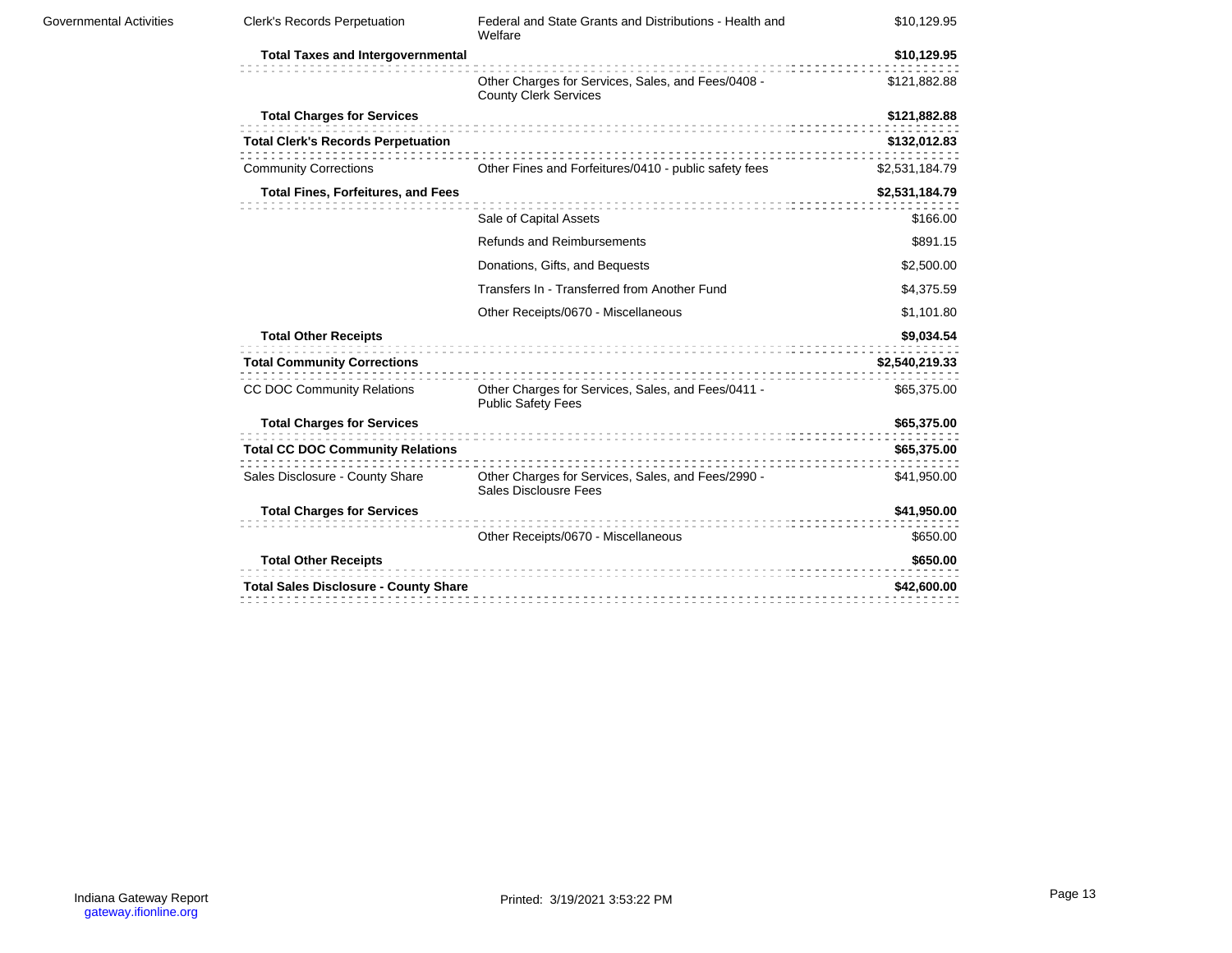| <b>Governmental Activities</b> | <b>Cumulative Bridge</b>                         | <b>General Property Taxes</b>                                              | \$2,626,615.42 |
|--------------------------------|--------------------------------------------------|----------------------------------------------------------------------------|----------------|
|                                |                                                  | Financial Institution Tax distribution                                     | \$22,506.96    |
|                                |                                                  | Vehicle/Aircraft Excise Tax Distribution                                   | \$239,510.81   |
|                                |                                                  | Commercial Vehicle Excise Tax Distribution (CVET)                          | \$10,831.68    |
|                                |                                                  | Federal and State Grants and Distributions - Highways<br>and Streets       | \$84,089.83    |
|                                | <b>Total Taxes and Intergovernmental</b>         |                                                                            | \$2,983,554.70 |
|                                |                                                  | Other Fines and Forfeitures/0430 - Highway & Street<br>Fees                | \$15,285.34    |
|                                | <b>Total Fines, Forfeitures, and Fees</b>        |                                                                            | \$15,285.34    |
|                                |                                                  | Earnings on Investments and Deposits                                       | \$20,150.60    |
|                                |                                                  | Other Receipts/0670 - Miscellaneous                                        | \$3,894.31     |
|                                | <b>Total Other Receipts</b>                      |                                                                            | \$24,044.91    |
|                                | <b>Total Cumulative Bridge</b>                   |                                                                            | \$3,022,884.95 |
|                                | <b>Cumulative Capital Development</b>            | <b>General Property Taxes</b>                                              | \$1,877,531.90 |
|                                |                                                  | Financial Institution Tax distribution                                     | \$16,076.40    |
|                                |                                                  | Vehicle/Aircraft Excise Tax Distribution                                   | \$171,079.12   |
|                                |                                                  | Commercial Vehicle Excise Tax Distribution (CVET)                          | \$7,736.92     |
|                                |                                                  | Federal and State Grants and Distributions - Public<br>Safety              | \$49,622.60    |
|                                | <b>Total Taxes and Intergovernmental</b>         |                                                                            | \$2,122,046.94 |
|                                |                                                  | Earnings on Investments and Deposits                                       | \$10,169.46    |
|                                |                                                  | <b>Refunds and Reimbursements</b>                                          | \$223.78       |
|                                |                                                  | Transfers In - Transferred from Another Fund                               | \$6,932.77     |
|                                | <b>Total Other Receipts</b>                      |                                                                            | \$17,326.01    |
|                                | <b>Total Cumulative Capital Development</b>      |                                                                            | \$2,139,372.95 |
|                                | <b>Cumulative Voting Equipment Fund</b>          | Transfers In - Transferred from Another Fund                               | \$100,000.00   |
|                                | <b>Total Other Receipts</b>                      |                                                                            | \$100,000.00   |
|                                | <b>Total Cumulative Voting Equipment</b><br>Fund |                                                                            | \$100,000.00   |
|                                | Drug Free Community                              | :::::::::::::::::::::<br><b>Court Costs and Fees</b>                       | \$178,759.25   |
|                                | <b>Total Fines, Forfeitures, and Fees</b>        |                                                                            | \$178,759.25   |
|                                | <b>Total Drug Free Community</b>                 |                                                                            | \$178,759.25   |
|                                | <b>Electronic Map Generation</b>                 | Other Charges for Services, Sales, and Fees/0490 -<br><b>Miscellaneous</b> | \$1,460.45     |
|                                | <b>Total Charges for Services</b>                |                                                                            | \$1,460.45     |
|                                | <b>Total Electronic Map Generation</b>           |                                                                            | \$1,460.45     |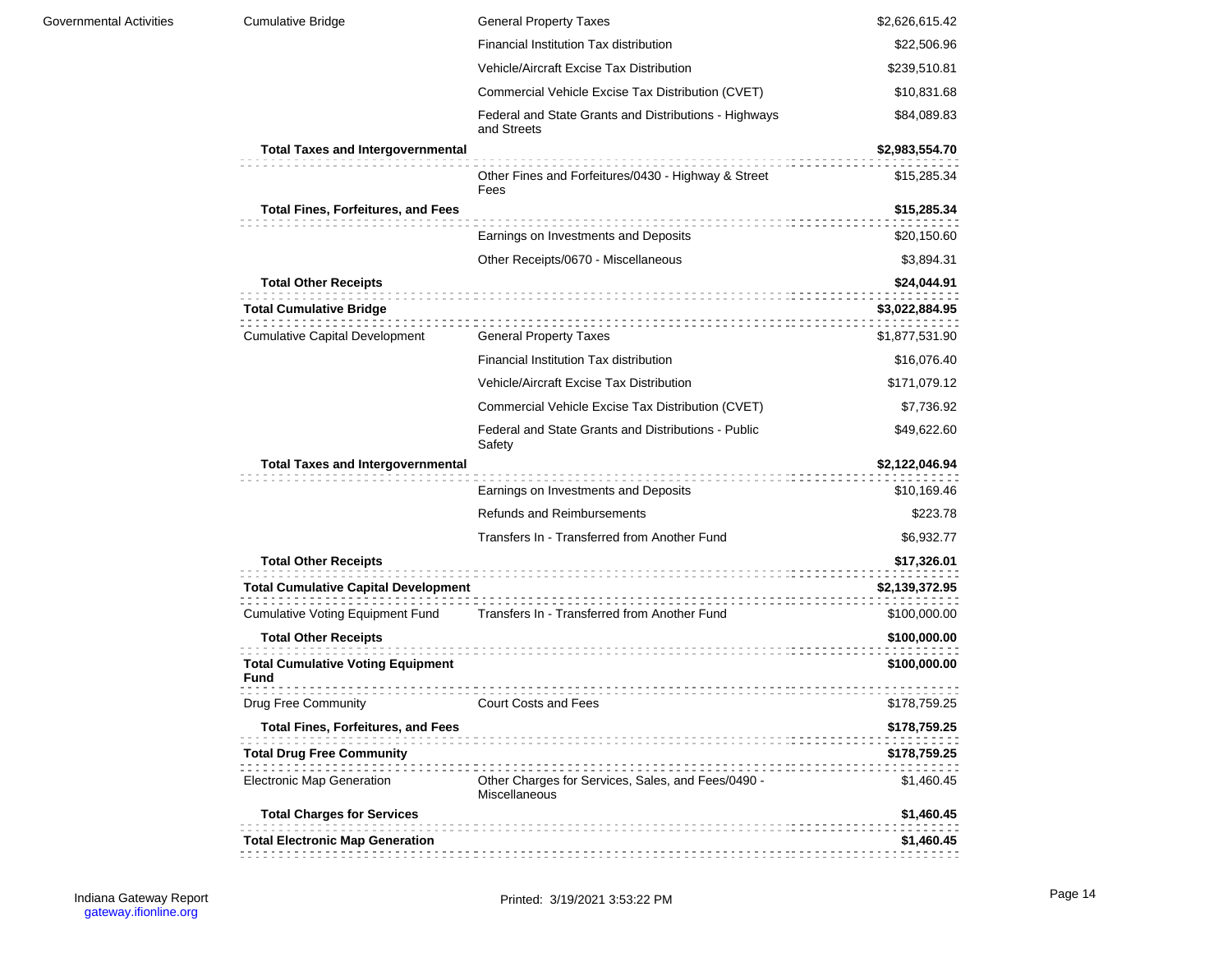| <b>Governmental Activities</b> | Emergency Planning/Right To Know                         | Federal and State Grants and Distributions - Public<br>Safety        | \$10,383.31    |
|--------------------------------|----------------------------------------------------------|----------------------------------------------------------------------|----------------|
|                                | <b>Total Taxes and Intergovernmental</b>                 |                                                                      | \$10,383.31    |
|                                |                                                          | Earnings on Investments and Deposits                                 | \$199.14       |
|                                | <b>Total Other Receipts</b>                              |                                                                      | \$199.14       |
|                                | <b>Total Emergency Planning/Right To</b><br>Know         |                                                                      | \$10,582.45    |
|                                | <b>Enhanced Access</b>                                   | Document and Copy Fees                                               | \$108.50       |
|                                | <b>Total Charges for Services</b>                        |                                                                      | \$108.50       |
|                                | <b>Total Enhanced Access</b>                             |                                                                      | \$108.50       |
|                                | <b>Firearms Training</b>                                 | <b>Gun Permits</b>                                                   | \$53,890.00    |
|                                | <b>Total Licenses and Permits</b>                        |                                                                      | \$53,890.00    |
|                                |                                                          | Other Receipts/0670 - Miscellaneous                                  | \$346.28       |
|                                | <b>Total Other Receipts</b>                              |                                                                      | \$346.28       |
|                                | <b>Total Firearms Training</b>                           |                                                                      | \$54,236.28    |
|                                | General Drain Improvement                                | <b>General Property Taxes</b>                                        | \$182,896.85   |
|                                |                                                          | Federal and State Grants and Distributions - Economic<br>Development | \$50,000.00    |
|                                | <b>Total Taxes and Intergovernmental</b>                 |                                                                      | \$232,896.85   |
|                                |                                                          | <b>County Surveyor Services</b>                                      | \$4,100.00     |
|                                | <b>Total Charges for Services</b>                        |                                                                      | \$4,100.00     |
|                                |                                                          | Earnings on Investments and Deposits                                 | \$10,323.96    |
|                                |                                                          | Transfers In - Transferred from Another Fund                         | \$1,794,319.73 |
|                                |                                                          | Other Receipts/0000 - OTHER RECEIPTS                                 | \$269,283.39   |
|                                | <b>Total Other Receipts</b>                              |                                                                      | \$2,073,927.08 |
|                                | <b>Total General Drain Improvement</b>                   |                                                                      | \$2,310,923.93 |
|                                | Identification Security Protection                       | <b>County Recorder Services</b>                                      | \$27,582.00    |
|                                | <b>Total Charges for Services</b>                        |                                                                      | \$27,582.00    |
|                                | <b>Total Identification Security Protection</b>          |                                                                      | \$27,582.00    |
|                                | Landfill Closure and Post Closure                        | Earnings on Investments and Deposits                                 | \$30,843.46    |
|                                | <b>Total Other Receipts</b>                              |                                                                      | \$30,843.46    |
|                                | <b>Total Landfill Closure and Post</b><br><b>Closure</b> |                                                                      | \$30,843.46    |
|                                |                                                          |                                                                      |                |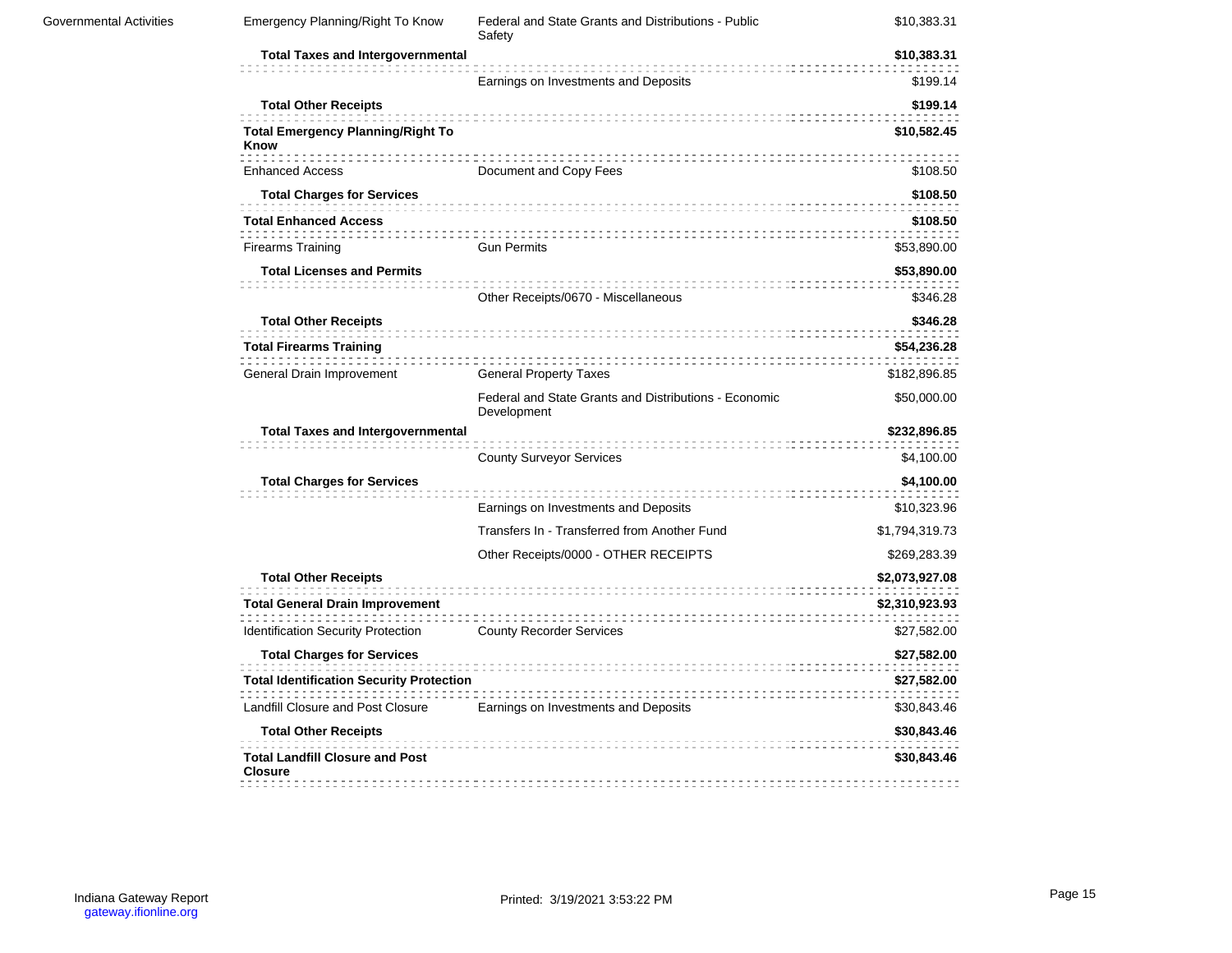| <b>Governmental Activities</b> | Local Health Maintenance                      | Federal and State Grants and Distributions - Health and<br>Welfare   | \$72,672.00    |
|--------------------------------|-----------------------------------------------|----------------------------------------------------------------------|----------------|
|                                | <b>Total Taxes and Intergovernmental</b>      |                                                                      | \$72,672.00    |
|                                | <b>Total Local Health Maintenance</b>         |                                                                      | \$72,672.00    |
|                                | Local Road and Street                         | Motor Vehicle Highway Distribution                                   | \$1,450,705.06 |
|                                |                                               | Federal and State Grants and Distributions - Highways<br>and Streets | \$27,678.00    |
|                                | <b>Total Taxes and Intergovernmental</b>      |                                                                      | \$1,478,383.06 |
|                                |                                               | Other Fines and Forfeitures/0283 - Highway & Street<br>Fees          | \$4,527.65     |
|                                | <b>Total Fines, Forfeitures, and Fees</b>     |                                                                      | \$4,527.65     |
|                                |                                               | Earnings on Investments and Deposits                                 | \$13,879.64    |
|                                |                                               | <b>Refunds and Reimbursements</b>                                    | \$66,501.43    |
|                                |                                               | Other Receipts/0670 - Miscellaneous                                  | \$1,250.54     |
|                                | <b>Total Other Receipts</b>                   | .                                                                    | \$81,631.61    |
|                                | <b>Total Local Road and Street</b>            |                                                                      | \$1,564,542.32 |
|                                | LIT Public Safety - County Share              | Local Income Tax (LIT) for Public Safety                             | \$4,003,966.00 |
|                                | <b>Total Taxes and Intergovernmental</b>      |                                                                      | \$4,003,966.00 |
|                                | <b>Total LIT Public Safety - County Share</b> |                                                                      | \$4,003,966.00 |
|                                | Major Bridge                                  | <b>General Property Taxes</b>                                        | \$751,464.53   |
|                                |                                               | Financial Institution Tax distribution                               | \$6,430.56     |
|                                |                                               | Vehicle/Aircraft Excise Tax Distribution                             | \$68,431.65    |
|                                |                                               | Commercial Vehicle Excise Tax Distribution (CVET)                    | \$3,094.76     |
|                                | <b>Total Taxes and Intergovernmental</b>      |                                                                      | \$829,421.50   |
|                                | <b>Total Major Bridge</b>                     |                                                                      | \$829,421.50   |
|                                | <b>Motor Vehicle Restricted</b>               | Major Moves Distribution                                             | \$2,591,449.92 |
|                                |                                               | Federal and State Grants and Distributions - Highways<br>and Streets | \$306,781.35   |
|                                | <b>Total Taxes and Intergovernmental</b>      |                                                                      | \$2,898,231.27 |
|                                |                                               | Transfers In - Transferred from Another Fund                         | \$299,159.96   |
|                                | <b>Total Other Receipts</b>                   |                                                                      | \$299,159.96   |
|                                | <b>Total Motor Vehicle Restricted</b>         |                                                                      | \$3,197,391.23 |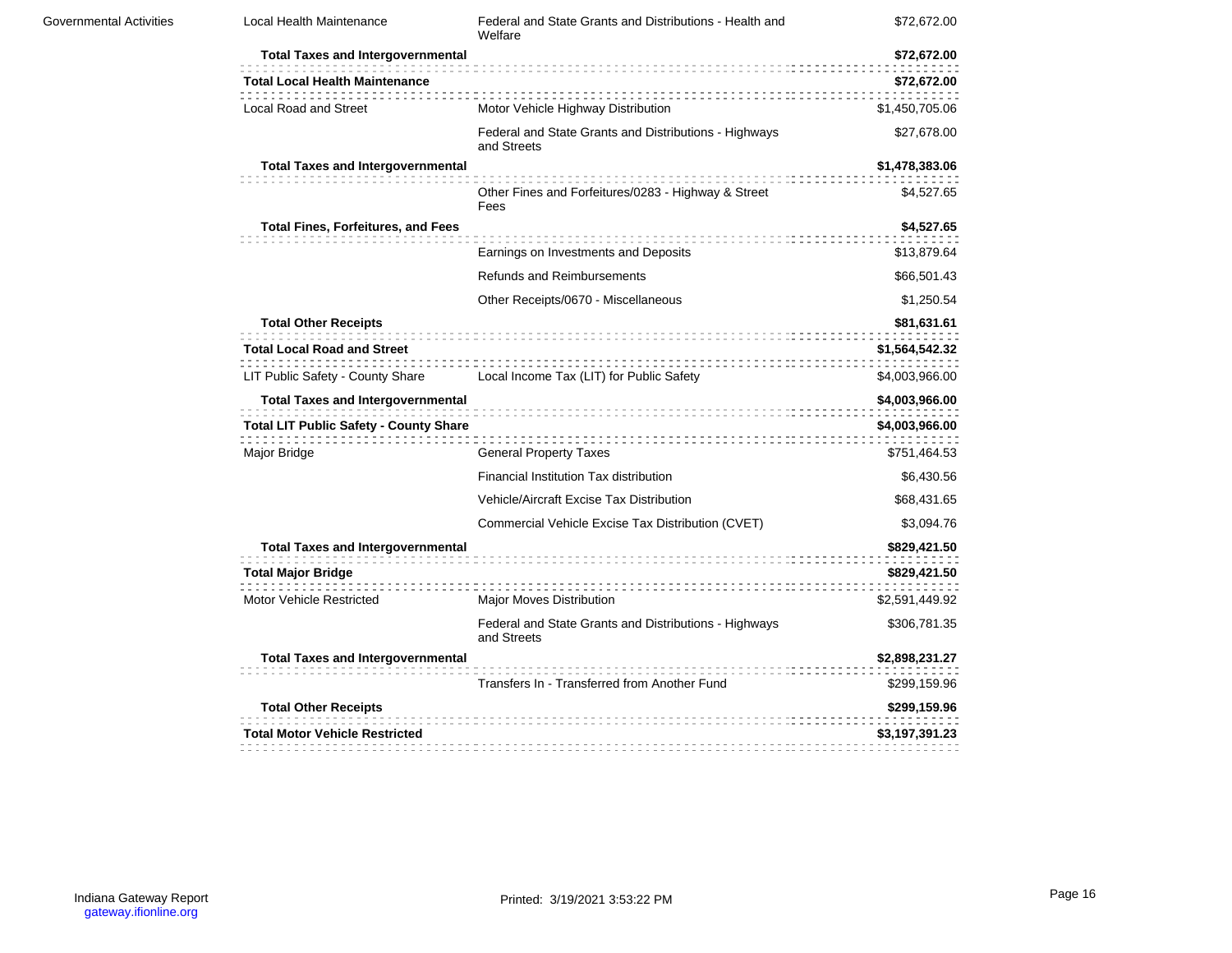| Governmental Activities | Misdemeanant                             | Federal and State Grants and Distributions - Public<br>Safety        | \$95,982.15    |
|-------------------------|------------------------------------------|----------------------------------------------------------------------|----------------|
|                         | <b>Total Taxes and Intergovernmental</b> |                                                                      | \$95,982.15    |
|                         |                                          | Sale of Capital Assets                                               | \$2,775.00     |
|                         | <b>Total Other Receipts</b>              |                                                                      | \$2,775.00     |
|                         | <b>Total Misdemeanant</b>                |                                                                      | \$98,757.15    |
|                         | Motor Vehicle Highway                    | Major Moves Distribution                                             | \$2,591,450.01 |
|                         |                                          | Federal and State Grants and Distributions - Highways<br>and Streets | \$40,000.00    |
|                         | <b>Total Taxes and Intergovernmental</b> |                                                                      | \$2,631,450.01 |
|                         |                                          | <b>Street and Curb Cuts Permits</b>                                  | \$27,825.00    |
|                         | <b>Total Licenses and Permits</b>        |                                                                      | \$27,825.00    |
|                         |                                          | Street Maintenance and Other Transportation Fees                     | \$2,172.97     |
|                         |                                          | Document and Copy Fees                                               | \$21.00        |
|                         | <b>Total Charges for Services</b>        |                                                                      | \$2,193.97     |
|                         |                                          | Earnings on Investments and Deposits                                 | \$23,886.96    |
|                         |                                          | Sale of Capital Assets                                               | \$3,109.65     |
|                         |                                          | Refunds and Reimbursements                                           | \$7,804.26     |
|                         |                                          | Transfers In - Transferred from Another Fund                         | \$101.28       |
|                         |                                          | Other Receipts/0670 - Miscellaneous                                  | \$3,555.07     |
|                         | <b>Total Other Receipts</b>              |                                                                      | \$38,457.22    |
|                         | <b>Total Motor Vehicle Highway</b>       |                                                                      | \$2,699,926.20 |
|                         | Park Nonreverting Capital                | Earnings on Investments and Deposits                                 | \$398.43       |
|                         | <b>Total Other Receipts</b>              |                                                                      | \$398.43       |
|                         | <b>Total Park Nonreverting Capital</b>   |                                                                      | \$398.43       |
|                         | Plat Book                                | <b>County Auditor Services</b>                                       | \$69,590.00    |
|                         | <b>Total Charges for Services</b>        |                                                                      | \$69,590.00    |
|                         | <b>Total Plat Book</b>                   |                                                                      | \$69,590.00    |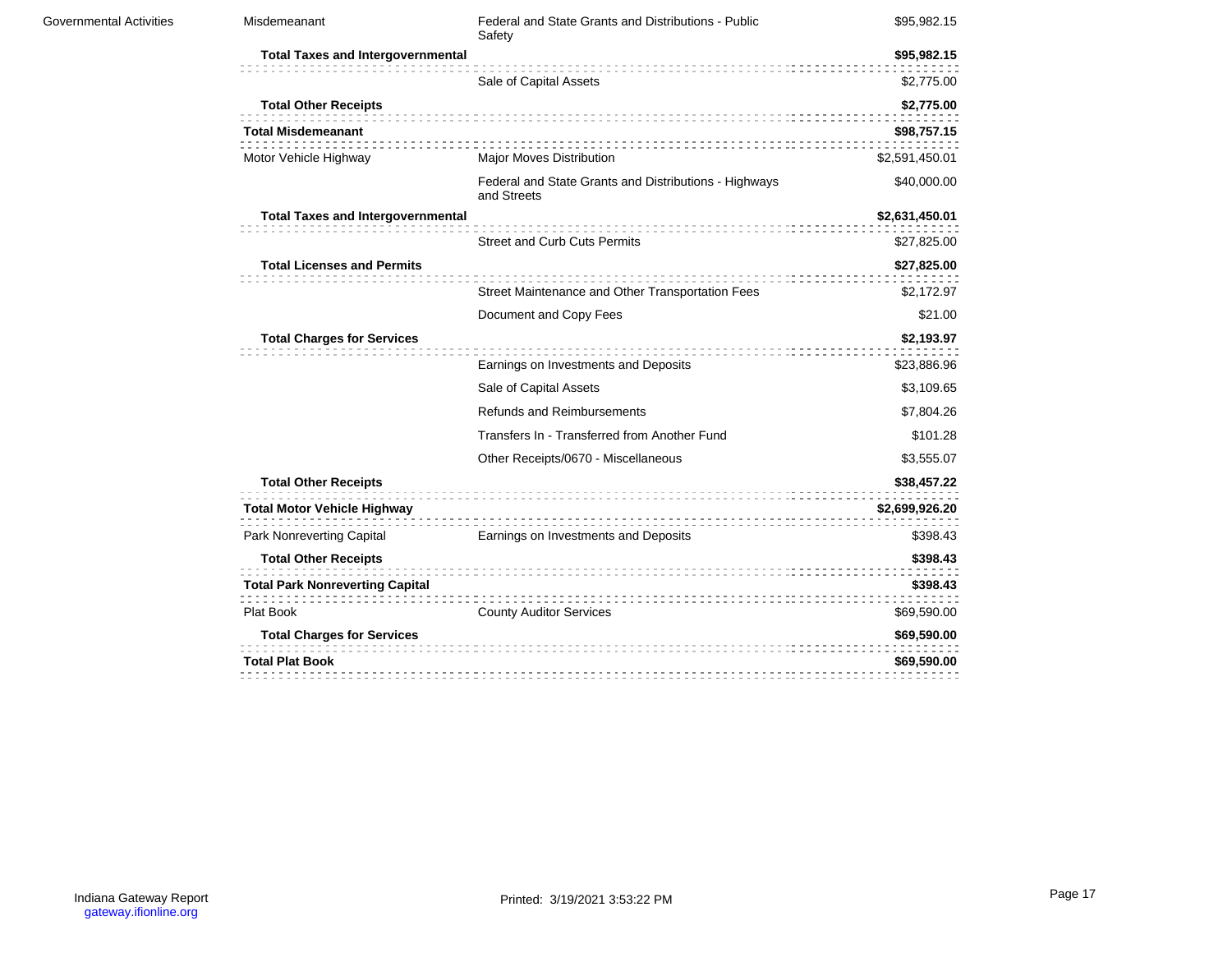| <b>Governmental Activities</b> | Reassessment - 2015                                          | <b>General Property Taxes</b>                                                                       | \$345,687.39               |
|--------------------------------|--------------------------------------------------------------|-----------------------------------------------------------------------------------------------------|----------------------------|
|                                |                                                              | Financial Institution Tax distribution                                                              | \$2,958.06                 |
|                                |                                                              | Vehicle/Aircraft Excise Tax Distribution                                                            | \$31,478.58                |
|                                |                                                              | Commercial Vehicle Excise Tax Distribution (CVET)                                                   | \$1,423.60                 |
|                                | <b>Total Taxes and Intergovernmental</b>                     |                                                                                                     | \$381,547.63               |
|                                |                                                              | Earnings on Investments and Deposits                                                                | \$2,212.12                 |
|                                |                                                              | <b>Refunds and Reimbursements</b>                                                                   | \$7,000.00                 |
|                                | <b>Total Other Receipts</b>                                  |                                                                                                     | \$9,212.12                 |
|                                | Total Reassessment - 2015                                    |                                                                                                     | \$390,759.75               |
|                                | Recorder's Records Perpetuation                              | <b>County Recorder Services</b>                                                                     | \$512,184.14               |
|                                | <b>Total Charges for Services</b>                            |                                                                                                     | \$512,184.14               |
|                                | <b>Total Recorder's Records</b><br>Perpetuation              |                                                                                                     | \$512,184.14               |
|                                | <b>Sheriff's Pension Trust</b>                               | <b>Court Costs and Fees</b>                                                                         | \$106,992.52               |
|                                | <b>Total Fines, Forfeitures, and Fees</b>                    |                                                                                                     | \$106,992.52               |
|                                | <b>Total Sheriff's Pension Trust</b>                         |                                                                                                     | \$106,992.52               |
|                                |                                                              | Supplemental Public Defender Services Federal and State Grants and Distributions - Public<br>Safety | \$41,371.52                |
|                                | <b>Total Taxes and Intergovernmental</b>                     | Other Charges for Services, Sales, and Fees/0414 -<br><b>Public Defender User Fees</b>              | \$41,371.52<br>\$73,917.91 |
|                                | <b>Total Charges for Services</b>                            |                                                                                                     | \$73,917.91                |
|                                | <b>Total Supplemental Public Defender</b><br><b>Services</b> |                                                                                                     | \$115,289.43               |
|                                | Surplus Tax                                                  | <b>General Property Taxes</b>                                                                       | \$575,433.69               |
|                                | <b>Total Taxes and Intergovernmental</b>                     |                                                                                                     | \$575,433.69               |
|                                | <b>Total Surplus Tax</b>                                     |                                                                                                     | \$575,433.69               |
|                                | Surveyor's Corner Perpetuation                               | <b>County Recorder Services</b>                                                                     | \$137,045.00               |
|                                | <b>Total Charges for Services</b>                            |                                                                                                     | \$137,045.00               |
|                                | <b>Total Surveyor's Corner Perpetuation</b>                  |                                                                                                     | \$137,045.00               |
|                                | <b>Tax Sale Fees</b>                                         | Other Taxes/0670 - Miscellaneous                                                                    | \$1,042.83                 |
|                                |                                                              | Other Taxes/0808 - Settlement Distribution                                                          | \$11,066.94                |
|                                | <b>Total Taxes and Intergovernmental</b>                     |                                                                                                     | \$12,109.77                |
|                                | <b>Total Tax Sale Fees</b>                                   |                                                                                                     | \$12,109.77                |
|                                |                                                              |                                                                                                     |                            |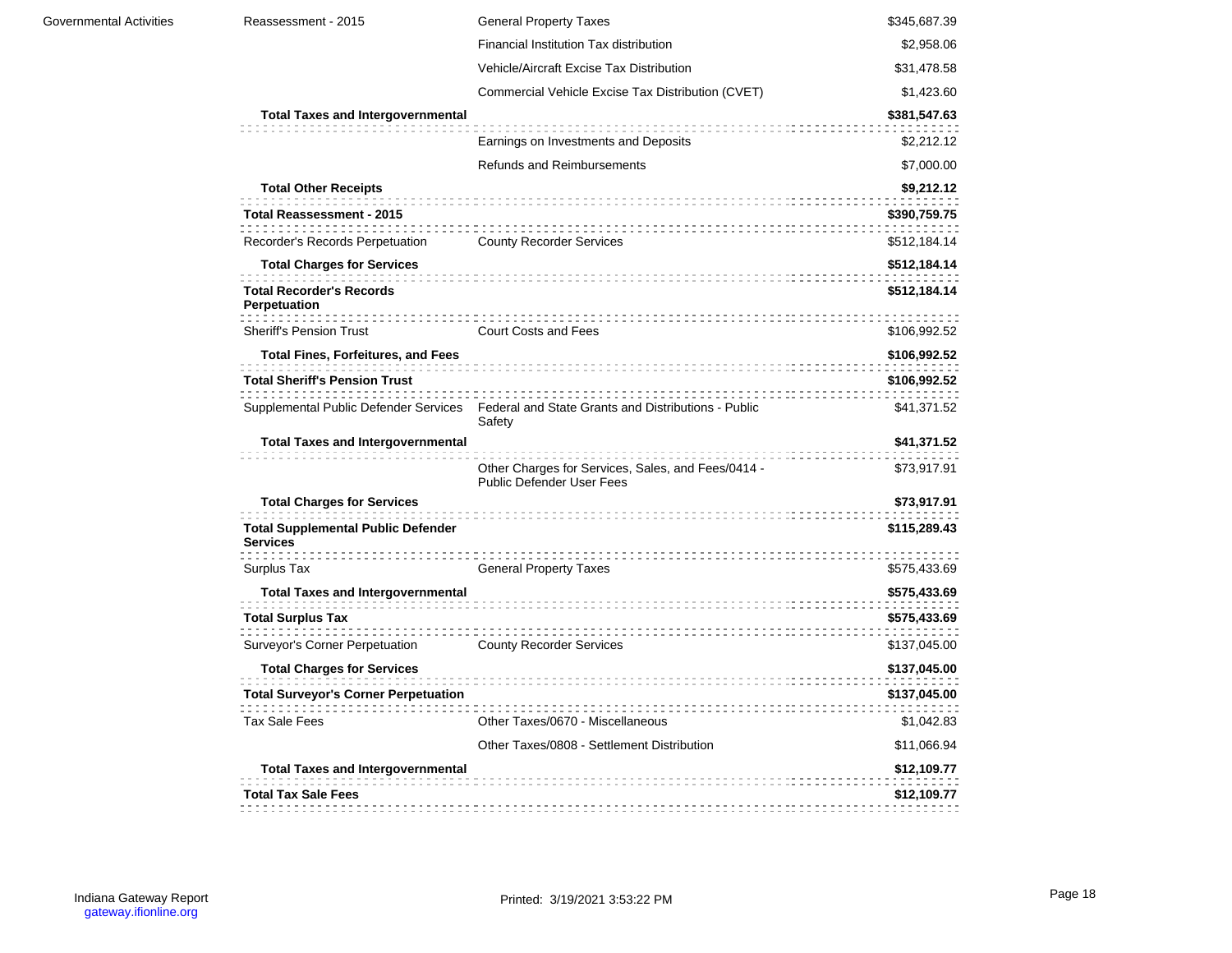| Activities | <b>Tax Sale Redemption</b>                                   | Other Charges for Services, Sales, and Fees/0670 -<br>Miscellaneous                                      | \$211,099.21   |
|------------|--------------------------------------------------------------|----------------------------------------------------------------------------------------------------------|----------------|
|            | <b>Total Charges for Services</b>                            |                                                                                                          | \$211,099.21   |
|            | <b>Total Tax Sale Redemption</b>                             |                                                                                                          | \$211,099.21   |
|            | <b>Tax Sale Surplus</b>                                      | Other Charges for Services, Sales, and Fees/0670 -<br>Miscellaneous                                      | \$2,444,430.35 |
|            | <b>Total Charges for Services</b>                            |                                                                                                          | \$2,444,430.35 |
|            | <b>Total Tax Sale Surplus</b>                                |                                                                                                          | \$2,444,430.35 |
|            |                                                              | Local Health Department Trust Account Federal and State Grants and Distributions - Health and<br>Welfare | \$65,427.72    |
|            | <b>Total Taxes and Intergovernmental</b>                     |                                                                                                          | \$65,427.72    |
|            |                                                              | Transfers In - Transferred from Another Fund                                                             | \$42.04        |
|            | <b>Total Other Receipts</b>                                  |                                                                                                          | \$42.04        |
|            | <b>Total Local Health Department Trust</b><br><b>Account</b> |                                                                                                          | \$65,469.76    |
|            | GAL/CASA                                                     | Federal and State Grants and Distributions - Health and<br>Welfare                                       | \$73,787.00    |
|            | <b>Total Taxes and Intergovernmental</b>                     |                                                                                                          | \$73,787.00    |
|            | <b>Total GAL/CASA</b>                                        |                                                                                                          | \$73,787.00    |
|            | <b>Auditors Ineligible Deductions</b>                        | Other Taxes/0104 - Ineligible Homestead                                                                  | \$30,755.74    |
|            | <b>Total Taxes and Intergovernmental</b>                     |                                                                                                          | \$30,755.74    |
|            |                                                              | Other Receipts/0665 - Tax Penalties & Interest                                                           | \$2,551.77     |
|            |                                                              | Other Receipts/0808 - Settlement Collections                                                             | \$25.77        |
|            | <b>Total Other Receipts</b>                                  |                                                                                                          | \$2,577.54     |
|            | <b>Total Auditors Ineligible Deductions</b>                  |                                                                                                          | \$33,333.28    |
|            | County Elected Officials Training                            | <b>County Recorder Services</b>                                                                          | \$27,582.00    |
|            | <b>Total Charges for Services</b>                            |                                                                                                          | \$27,582.00    |
|            | <b>Total County Elected Officials</b><br><b>Training</b>     |                                                                                                          | \$27,582.00    |
|            | Statewide 911                                                | 911 Telephone Service                                                                                    | \$1,872,317.10 |
|            | <b>Total Charges for Services</b>                            |                                                                                                          | \$1,872,317.10 |
|            |                                                              | Earnings on Investments and Deposits                                                                     | \$62,155.36    |
|            |                                                              | <b>Refunds and Reimbursements</b>                                                                        | \$2,561.14     |
|            | <b>Total Other Receipts</b>                                  |                                                                                                          | \$64,716.50    |
|            | <b>Total Statewide 911</b>                                   |                                                                                                          | \$1,937,033.60 |
|            |                                                              |                                                                                                          |                |

Governmental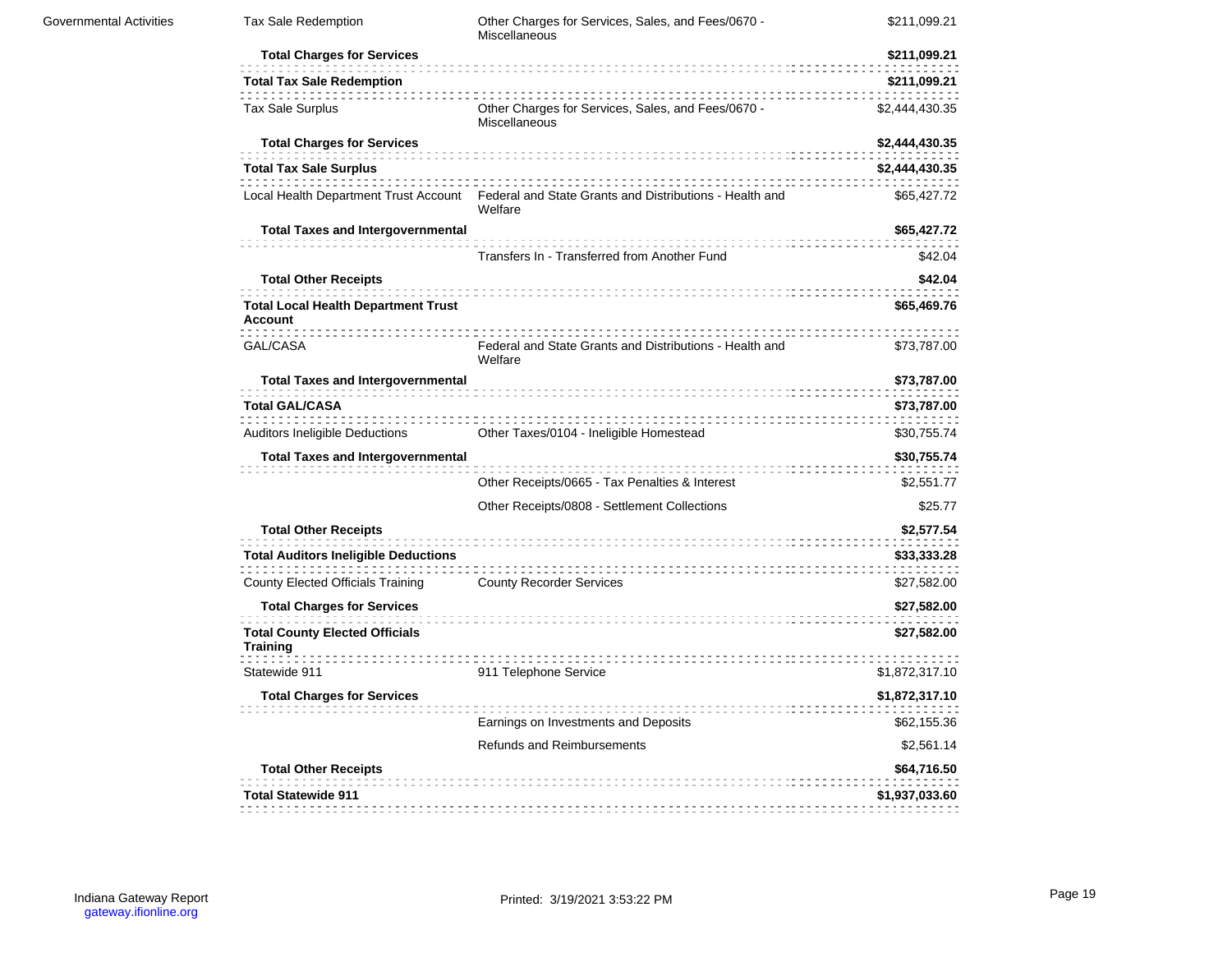| Governmental Activities | <b>LOIT Special Distribution</b>            | Federal and State Grants and Distributions - Highways<br>and Streets | \$76,045.58              |
|-------------------------|---------------------------------------------|----------------------------------------------------------------------|--------------------------|
|                         | <b>Total Taxes and Intergovernmental</b>    |                                                                      | \$76,045.58              |
|                         | <b>Total LOIT Special Distribution</b>      |                                                                      | \$76,045.58              |
|                         | <b>Adult Probation Administrative</b>       | Other Fines and Forfeitures/0413 - Probation User Fees               | \$216,681.55             |
|                         |                                             | Other Fines and Forfeitures/0490 - Miscellaneous                     | \$4,000.00               |
|                         | <b>Total Fines, Forfeitures, and Fees</b>   | Transfers In - Transferred from Another Fund                         | \$220,681.55<br>\$876.25 |
|                         | <b>Total Other Receipts</b>                 |                                                                      | \$876.25                 |
|                         | <b>Total Adult Probation Administrative</b> |                                                                      | \$221,557.80             |
|                         | Alternative Dispute Resolution              | <b>Court Costs and Fees</b>                                          | \$13,117.89              |
|                         | <b>Total Fines, Forfeitures, and Fees</b>   |                                                                      | \$13,117.89              |
|                         | <b>Total Alternative Dispute Resolution</b> |                                                                      | \$13,117.89              |
|                         | <b>Federal Drug Forfeitures</b>             | Earnings on Investments and Deposits                                 | \$0.03                   |
|                         | <b>Total Other Receipts</b>                 |                                                                      | \$0.03                   |
|                         | <b>Total Federal Drug Forfeitures</b>       |                                                                      | \$0.03                   |
|                         | Prosecutor Drug Enforcement                 | Other Fines and Forfeitures/0520 - Drug Forfeitures                  | \$8,274.33               |
|                         | <b>Total Fines, Forfeitures, and Fees</b>   |                                                                      | \$8,274.33               |
|                         | <b>Total Prosecutor Drug Enforcement</b>    |                                                                      | \$8,274.33               |
|                         | <b>TIPPCO HAZMAT</b>                        | Other Fines and Forfeitures/0410 - Miscellaneous                     | \$13,287.58              |
|                         | <b>Total Fines, Forfeitures, and Fees</b>   |                                                                      | \$13,287.58              |
|                         | <b>Total TIPPCO HAZMAT</b>                  |                                                                      | \$13,287.58              |
|                         | User Fee / Pre-trial Diversion              | Federal and State Grants and Distributions - Public<br>Safety        | \$225.00                 |
|                         | <b>Total Taxes and Intergovernmental</b>    | Other Fines and Forfeitures/0417 - Diversion Fees                    | \$225.00<br>\$184,845.32 |
|                         | <b>Total Fines, Forfeitures, and Fees</b>   |                                                                      | \$184,845.32             |
|                         |                                             | Transfers In - Transferred from Another Fund                         | \$290.60                 |
|                         | <b>Total Other Receipts</b>                 |                                                                      | \$290.60                 |
|                         | <b>Total User Fee / Pre-trial Diversion</b> |                                                                      | \$185,360.92             |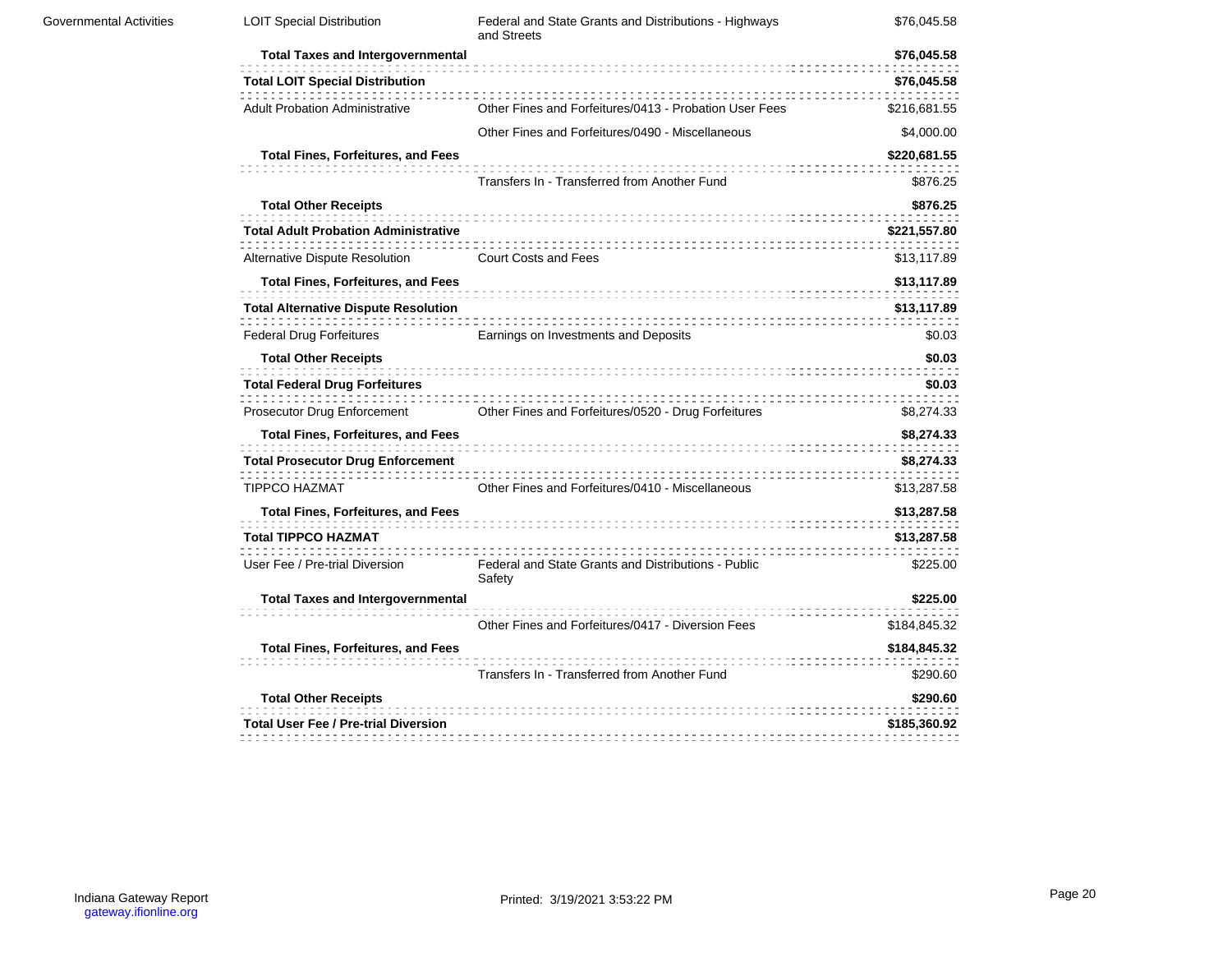| <b>Governmental Activities</b> | User Fee / Infraction Diversion                           | Other Fines and Forfeitures/0417 - Diversion Fees              | \$50,380.00  |
|--------------------------------|-----------------------------------------------------------|----------------------------------------------------------------|--------------|
|                                | <b>Total Fines, Forfeitures, and Fees</b>                 |                                                                | \$50,380.00  |
|                                |                                                           | Other Receipts/0670 - Miscellaneous                            | \$183.00     |
|                                | <b>Total Other Receipts</b>                               |                                                                | \$183.00     |
|                                | <b>Total User Fee / Infraction Diversion</b>              |                                                                | \$50,563.00  |
|                                | <b>Amimal Control</b>                                     | <b>Court Costs and Fees</b>                                    | \$8,493.50   |
|                                |                                                           | Other Fines and Forfeitures/0510 - Public Safety Fines         | \$1,500.00   |
|                                | <b>Total Fines, Forfeitures, and Fees</b>                 |                                                                | \$9,993.50   |
|                                |                                                           | <b>Refunds and Reimbursements</b>                              | \$595.00     |
|                                | <b>Total Other Receipts</b>                               |                                                                | \$595.00     |
|                                | <b>Total Amimal Control</b>                               |                                                                | \$10,588.50  |
|                                | User Fee / Sheriff False Alarm                            | Other Fines and Forfeitures/0410 - False Alarm Fines           | \$2,300.00   |
|                                | <b>Total Fines, Forfeitures, and Fees</b>                 |                                                                | \$2,300.00   |
|                                | <b>Total User Fee / Sheriff False Alarm</b>               |                                                                | \$2,300.00   |
|                                | User Fee / Sheriff Cont Ed                                | <b>Refunds and Reimbursements</b>                              | \$600.00     |
|                                |                                                           | Other Receipts/0000 - OTHER RECEIPTS                           | \$9,590.96   |
|                                | <b>Total Other Receipts</b>                               |                                                                | \$10,190.96  |
|                                | <b>Total User Fee / Sheriff Cont Ed</b>                   |                                                                | \$10,190.96  |
|                                | User Fee / Law Enforcement Cont Ed                        | Other Fines and Forfeitures/0410 - Public Safety Fees          | \$33,195.18  |
|                                | <b>Total Fines, Forfeitures, and Fees</b>                 |                                                                | \$33,195.18  |
|                                | <b>Total User Fee / Law Enforcement</b><br><b>Cont Ed</b> |                                                                | \$33,195.18  |
|                                | Court Services (Substance Abuse/MH)                       | Other Fines and Forfeitures/0415 - Court Services User<br>Fees | \$178,719.70 |
|                                | <b>Total Fines, Forfeitures, and Fees</b>                 |                                                                | \$178,719.70 |
|                                | <b>Total Court Services (Substance</b><br>Abuse/MH)       |                                                                | \$178,719.70 |
|                                | Court Services (Violence in Comm/CS)                      | Other Fines and Forfeitures/0415 - Court Services Fees         | \$3,586.35   |
|                                | <b>Total Fines, Forfeitures, and Fees</b>                 |                                                                | \$3,586.35   |
|                                | <b>Total Court Services (Violence in</b><br>Comm/CS)      |                                                                | \$3,586.35   |
|                                |                                                           |                                                                |              |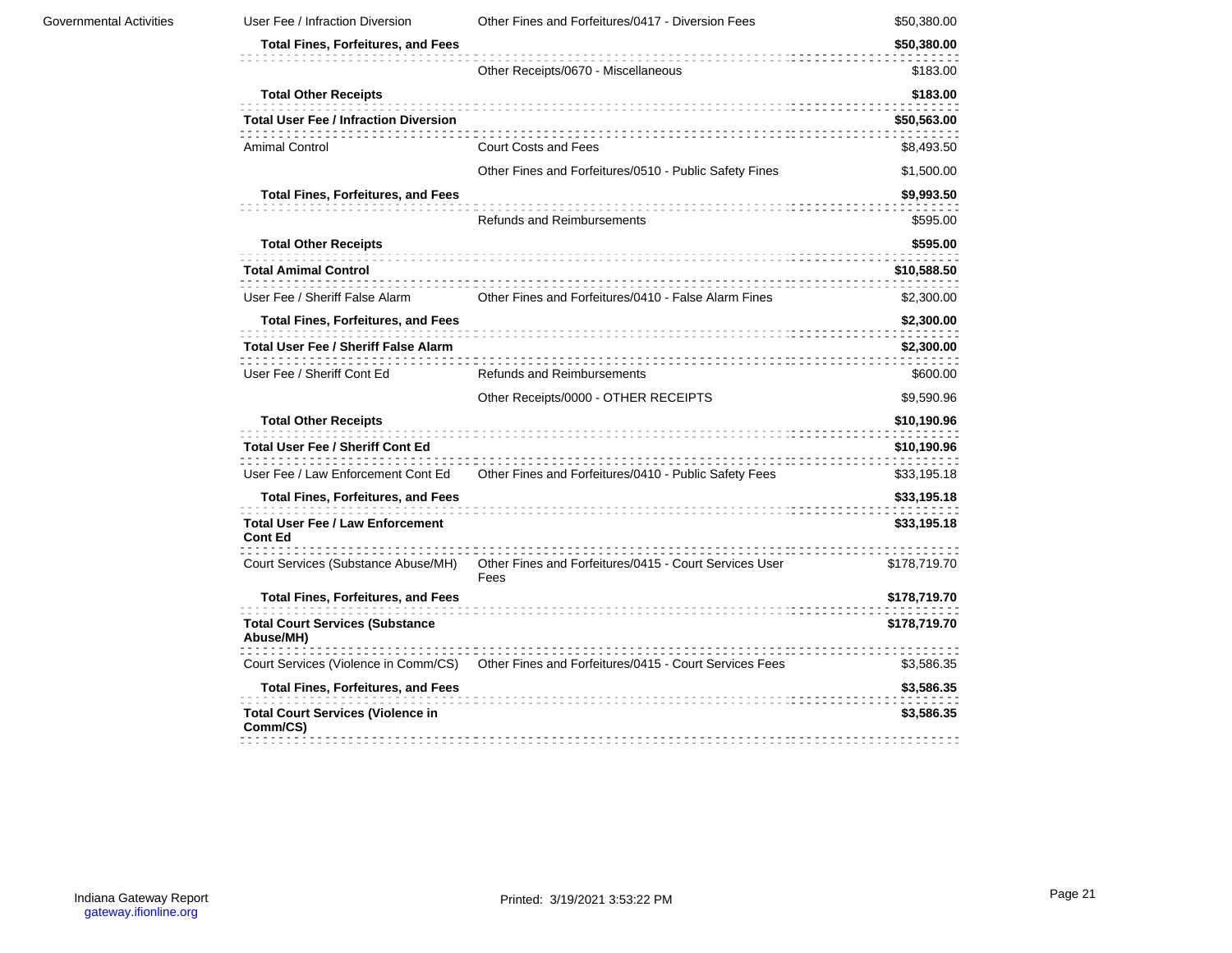| <b>Governmental Activities</b> | Jury Pay                                  | <b>Court Costs and Fees</b>                                 | \$17,603.49    |
|--------------------------------|-------------------------------------------|-------------------------------------------------------------|----------------|
|                                | <b>Total Fines, Forfeitures, and Fees</b> |                                                             | \$17,603.49    |
|                                |                                           | Other Receipts/0670 - Miscellaneous                         | \$60.00        |
|                                | <b>Total Other Receipts</b>               |                                                             | \$60.00        |
|                                | <b>Total Jury Pay</b>                     |                                                             | \$17,663.49    |
|                                | <b>Family Counseling</b>                  | <b>Court Costs and Fees</b>                                 | \$6,426.10     |
|                                | <b>Total Fines, Forfeitures, and Fees</b> |                                                             | \$6,426.10     |
|                                | <b>Total Family Counseling</b>            |                                                             | \$6,426.10     |
|                                | Juv Alt Project Income                    | Other Fines and Forfeitures/0420 - Health & Welfare<br>Fees | \$15,304.09    |
|                                | <b>Total Fines, Forfeitures, and Fees</b> |                                                             | \$15,304.09    |
|                                | Total Juv Alt Project Income              |                                                             | \$15,304.09    |
|                                | Drainage Maintenance                      | <b>General Property Taxes</b>                               | \$590,708.93   |
|                                | <b>Total Taxes and Intergovernmental</b>  |                                                             | \$590,708.93   |
|                                |                                           | <b>County Surveyor Services</b>                             | \$393,025.00   |
|                                | <b>Total Charges for Services</b>         |                                                             | \$393,025.00   |
|                                |                                           | Earnings on Investments and Deposits                        | \$15,809.26    |
|                                |                                           | Transfers In - Transferred from Another Fund                | \$361,858.15   |
|                                |                                           | Other Receipts/0670 - Miscellaneous                         | \$122,165.40   |
|                                | <b>Total Other Receipts</b>               |                                                             | \$499,832.81   |
|                                | <b>Total Drainage Maintenance</b>         |                                                             | \$1,483,566.74 |
|                                | Sheriff Sale Administration               | Other Receipts/0670 - Miscellaneous                         | \$9,175.00     |
|                                | <b>Total Other Receipts</b>               |                                                             | \$9,175.00     |
|                                | <b>Total Sheriff Sale Administration</b>  |                                                             | \$9,175.00     |
|                                | K-9 Support                               | Donations, Gifts, and Bequests                              | \$2,131.00     |
|                                | <b>Total Other Receipts</b>               |                                                             | \$2,131.00     |
|                                | <b>Total K-9 Support</b>                  |                                                             | \$2,131.00     |
|                                | Recycling                                 | Other Fines and Forfeitures/0420 - Recyling Fees            | \$18,257.60    |
|                                | <b>Total Fines, Forfeitures, and Fees</b> |                                                             | \$18,257.60    |
|                                | <b>Total Recycling</b>                    |                                                             | \$18,257.60    |
|                                |                                           |                                                             |                |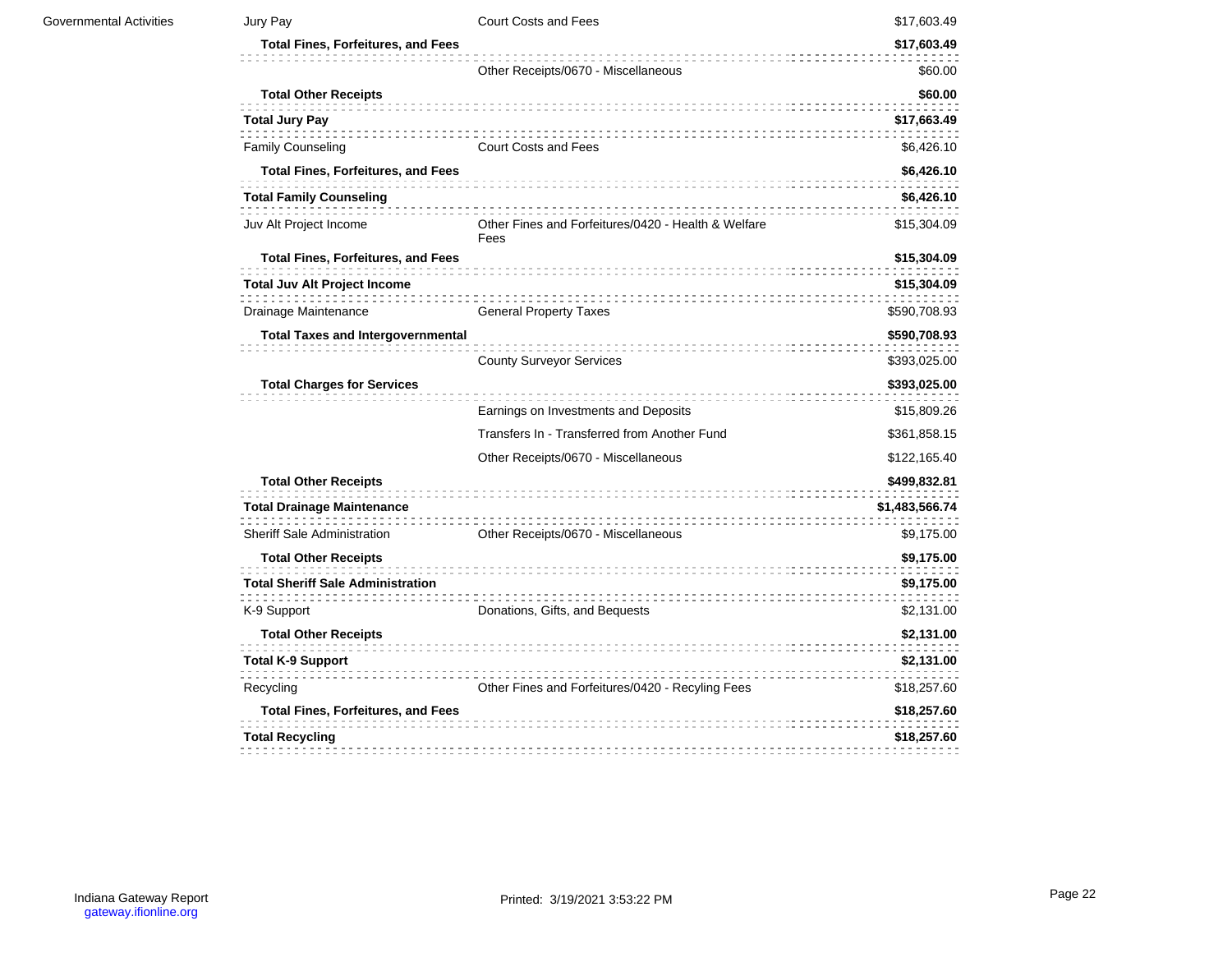| <b>Governmental Activities</b> | Parking Facility Operating                                             | Parking Receipts                             | \$134,699.00                |
|--------------------------------|------------------------------------------------------------------------|----------------------------------------------|-----------------------------|
|                                | <b>Total Charges for Services</b>                                      |                                              | \$134,699.00                |
|                                |                                                                        | Earnings on Investments and Deposits         | \$8,560.18                  |
|                                | <b>Total Other Receipts</b>                                            |                                              | \$8,560.18                  |
|                                | <b>Total Parking Facility Operating</b><br><b>Health Dept Donation</b> | Donations, Gifts, and Bequests               | \$143,259.18<br>\$10,000.00 |
|                                | <b>Total Other Receipts</b>                                            |                                              | \$10,000.00                 |
|                                | <b>Total Health Dept Donation</b>                                      |                                              | \$10,000.00                 |
|                                | <b>CASA Donations</b>                                                  | Donations, Gifts, and Bequests               | \$4,708.09                  |
|                                | <b>Total Other Receipts</b>                                            |                                              | \$4,708.09                  |
|                                | <b>Total CASA Donations</b>                                            |                                              | \$4,708.09                  |
|                                | Park Donation                                                          | Donations, Gifts, and Bequests               | \$1,946.00                  |
|                                | <b>Total Other Receipts</b><br><b>Total Park Donation</b>              |                                              | \$1,946.00<br>\$1,946.00    |
|                                | Naturalist Program Gift                                                | Earnings on Investments and Deposits         | \$1,356.36                  |
|                                | <b>Total Other Receipts</b>                                            |                                              | \$1,356.36                  |
|                                | Total Naturalist Program Gift                                          |                                              | \$1,356.36                  |
|                                | <b>Phase II Storm Water Donation</b>                                   | Donations, Gifts, and Bequests               | \$12,460.00                 |
|                                |                                                                        | Transfers In - Transferred from Another Fund | \$154.99                    |
|                                | <b>Total Other Receipts</b>                                            |                                              | \$12,614.99                 |
|                                | <b>Total Phase II Storm Water Donation</b>                             |                                              | \$12,614.99                 |
|                                | Cary Home Donation                                                     | Donations, Gifts, and Bequests               | \$16,401.36                 |
|                                |                                                                        | Other Receipts/0670 - Miscellaneous          | \$30.00                     |
|                                |                                                                        | Other Receipts/0671 - Non Government Grants  | \$4,153.15                  |
|                                | <b>Total Other Receipts</b>                                            |                                              | \$20,584.51                 |
|                                | <b>Total Cary Home Donation</b>                                        |                                              | \$20,584.51                 |
|                                | <b>Sheriff Unclaimed</b>                                               | Other Receipts/0670 - Miscellaneous          | \$20.04                     |
|                                | <b>Total Other Receipts</b>                                            |                                              | \$20.04                     |
|                                | <b>Total Sheriff Unclaimed</b><br>Local Health Trust Carryover         | Transfers In - Transferred from Another Fund | \$20.04<br>\$8,576.36       |
|                                | <b>Total Other Receipts</b>                                            |                                              | \$8,576.36                  |
|                                |                                                                        |                                              |                             |
|                                | Total Local Health Trust Carryover                                     |                                              | \$8,576.36                  |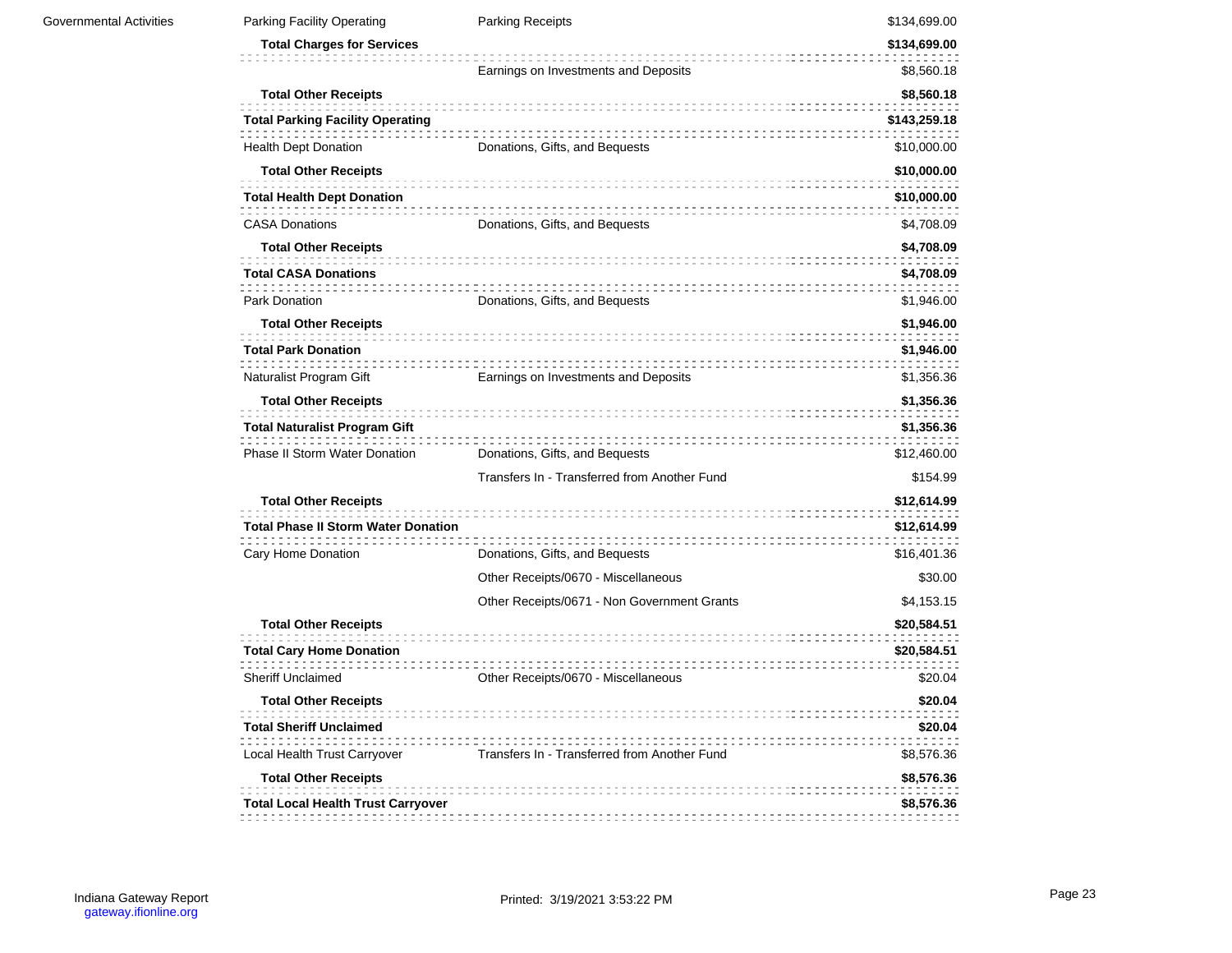| <b>Governmental Activities</b> | Law Enforcement Warrant Fund                                                                                 | Federal and State Grants and Distributions - Public<br>Safety           | \$575.00                                   |
|--------------------------------|--------------------------------------------------------------------------------------------------------------|-------------------------------------------------------------------------|--------------------------------------------|
|                                | <b>Total Taxes and Intergovernmental</b>                                                                     |                                                                         | \$575.00                                   |
|                                |                                                                                                              | Earnings on Investments and Deposits                                    | \$3,895.16                                 |
|                                |                                                                                                              | Transfers In - Transferred from Another Fund                            | \$867.34                                   |
|                                |                                                                                                              | Other Receipts/0670 - Miscellaneous                                     | \$390.87                                   |
|                                | <b>Total Other Receipts</b><br><b>Total Law Enforcement Warrant Fund</b><br>TIF Capital Projects / Southeast | <b>General Property Taxes</b>                                           | \$5,153.37<br>\$5,728.37<br>\$2,507,207.11 |
|                                | Industrial                                                                                                   |                                                                         |                                            |
|                                | <b>Total Taxes and Intergovernmental</b>                                                                     | Earnings on Investments and Deposits                                    | \$2,507,207.11<br>\$33,533.88              |
|                                | <b>Total Other Receipts</b>                                                                                  |                                                                         | \$33,533.88                                |
|                                | <b>Total TIF Capital Projects / Southeast</b><br>Industrial                                                  |                                                                         | \$2,540,740.99                             |
|                                | <b>Heartland TIF</b>                                                                                         | <b>General Property Taxes</b>                                           | \$28,976.13                                |
|                                | <b>Total Taxes and Intergovernmental</b>                                                                     |                                                                         | \$28,976.13                                |
|                                | <b>Total Heartland TIF</b>                                                                                   |                                                                         | \$28,976.13                                |
|                                | Debt Service / Jail Lease                                                                                    | <b>General Property Taxes</b>                                           | \$787,584.30                               |
|                                |                                                                                                              | Financial Institution Tax distribution                                  | \$6,430.56                                 |
|                                |                                                                                                              | <b>Vehicle/Aircraft Excise Tax Distribution</b>                         | \$68,431.65                                |
|                                |                                                                                                              | Commercial Vehicle Excise Tax Distribution (CVET)                       | \$3,094.76                                 |
|                                | <b>Total Taxes and Intergovernmental</b>                                                                     |                                                                         | \$865,541.27                               |
|                                | <b>Total Debt Service / Jail Lease</b>                                                                       |                                                                         | \$865,541.27                               |
|                                | County Self Insurance                                                                                        | Other Charges for Services, Sales, and Fees/0490 -<br>Health /Insurance | \$10,835,760.89                            |
|                                | <b>Total Charges for Services</b>                                                                            |                                                                         | \$10,835,760.89                            |
|                                |                                                                                                              | Earnings on Investments and Deposits                                    | \$19,900.77                                |
|                                | <b>Total Other Receipts</b>                                                                                  |                                                                         | \$19,900.77                                |
|                                | <b>Total County Self Insurance</b>                                                                           |                                                                         | \$10,855,661.66                            |
|                                | Public Officials Self Insurance                                                                              | Earnings on Investments and Deposits                                    | \$3,592.78                                 |
|                                |                                                                                                              | Transfers In - Transferred from Another Fund                            | \$30,000.00                                |
|                                | <b>Total Other Receipts</b>                                                                                  |                                                                         | \$33,592.78                                |
|                                | <b>Total Public Officials Self Insurance</b>                                                                 |                                                                         | \$33,592.78                                |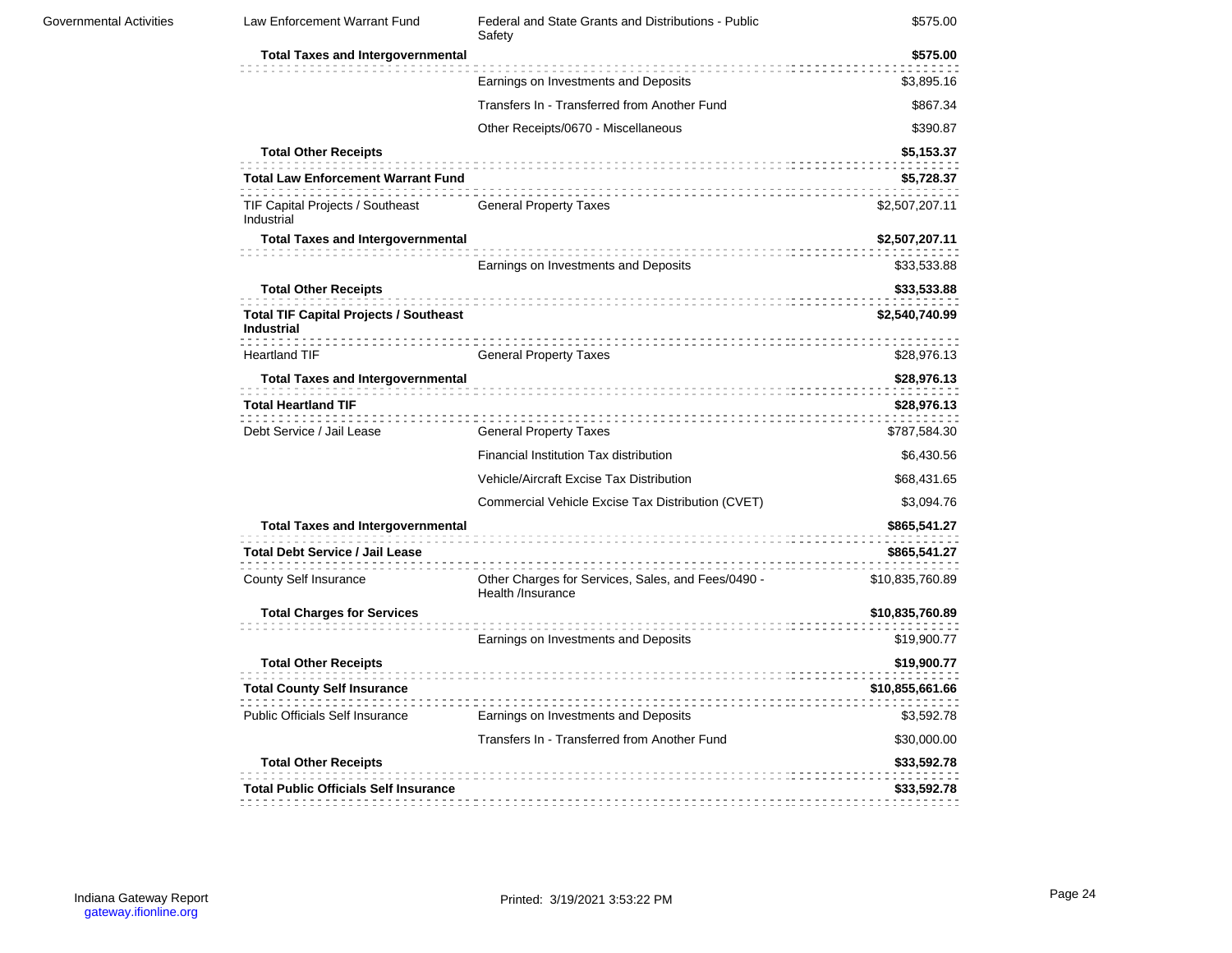| <b>Commissioners Self Insurance</b>                       | Earnings on Investments and Deposits                  | \$6,284.16   |
|-----------------------------------------------------------|-------------------------------------------------------|--------------|
|                                                           | Transfers In - Transferred from Another Fund          | \$60,000.00  |
| <b>Total Other Receipts</b>                               |                                                       | \$66,284.16  |
| <b>Total Commissioners Self Insurance</b>                 |                                                       | \$66,284.16  |
| <b>Highway Self Insurance</b>                             | Earnings on Investments and Deposits                  | \$3,391.07   |
|                                                           | Transfers In - Transferred from Another Fund          | \$5,000.00   |
| <b>Total Other Receipts</b>                               |                                                       | \$8,391.07   |
| <b>Total Highway Self Insurance</b>                       |                                                       | \$8,391.07   |
| Sheriff Self Insurance                                    | Earnings on Investments and Deposits                  | \$3,894.04   |
|                                                           | Transfers In - Transferred from Another Fund          | \$30,000.00  |
| <b>Total Other Receipts</b>                               |                                                       | \$33,894.04  |
| <b>Total Sheriff Self Insurance</b>                       |                                                       | \$33,894.04  |
| <b>Inmate Medical</b>                                     | Transfers In - Transferred from Another Fund          | \$25,000.00  |
| <b>Total Other Receipts</b>                               |                                                       | \$25,000.00  |
| <b>Total Inmate Medical</b>                               |                                                       | \$25,000.00  |
| <b>Flex Benefits</b>                                      | Other Fines and Forfeitures/0490 - User Fees          | \$491,182.50 |
| <b>Total Fines, Forfeitures, and Fees</b>                 |                                                       | \$491,182.50 |
|                                                           | Earnings on Investments and Deposits                  | \$1,089.94   |
|                                                           | Other Receipts/0670 - Miscellaneous                   | \$1,308.80   |
| <b>Total Other Receipts</b>                               |                                                       | \$2,398.74   |
| <b>Total Flex Benefits</b>                                |                                                       | \$493,581.24 |
| Long Term Disability                                      | Other Fines and Forfeitures/0490 - LTD Fees           | \$130,981.10 |
| <b>Total Fines, Forfeitures, and Fees</b>                 |                                                       | \$130,981.10 |
| <b>Total Long Term Disability</b>                         |                                                       | \$130,981.10 |
| <b>Inmate Medical Copay</b>                               | Other Fines and Forfeitures/0410 - Public Safety Fees | \$28,063.87  |
| <b>Total Fines, Forfeitures, and Fees</b>                 |                                                       | \$28,063.87  |
|                                                           | <b>Refunds and Reimbursements</b>                     | \$2,278.42   |
| <b>Total Other Receipts</b>                               |                                                       | \$2,278.42   |
|                                                           |                                                       | \$30,342.29  |
|                                                           |                                                       |              |
| <b>Total Inmate Medical Copay</b><br>Project / Hwy Escrow | Earnings on Investments and Deposits                  | \$488.28     |
| <b>Total Other Receipts</b>                               |                                                       | \$488.28     |
| <b>Total Project / Hwy Escrow</b>                         |                                                       | \$488.28     |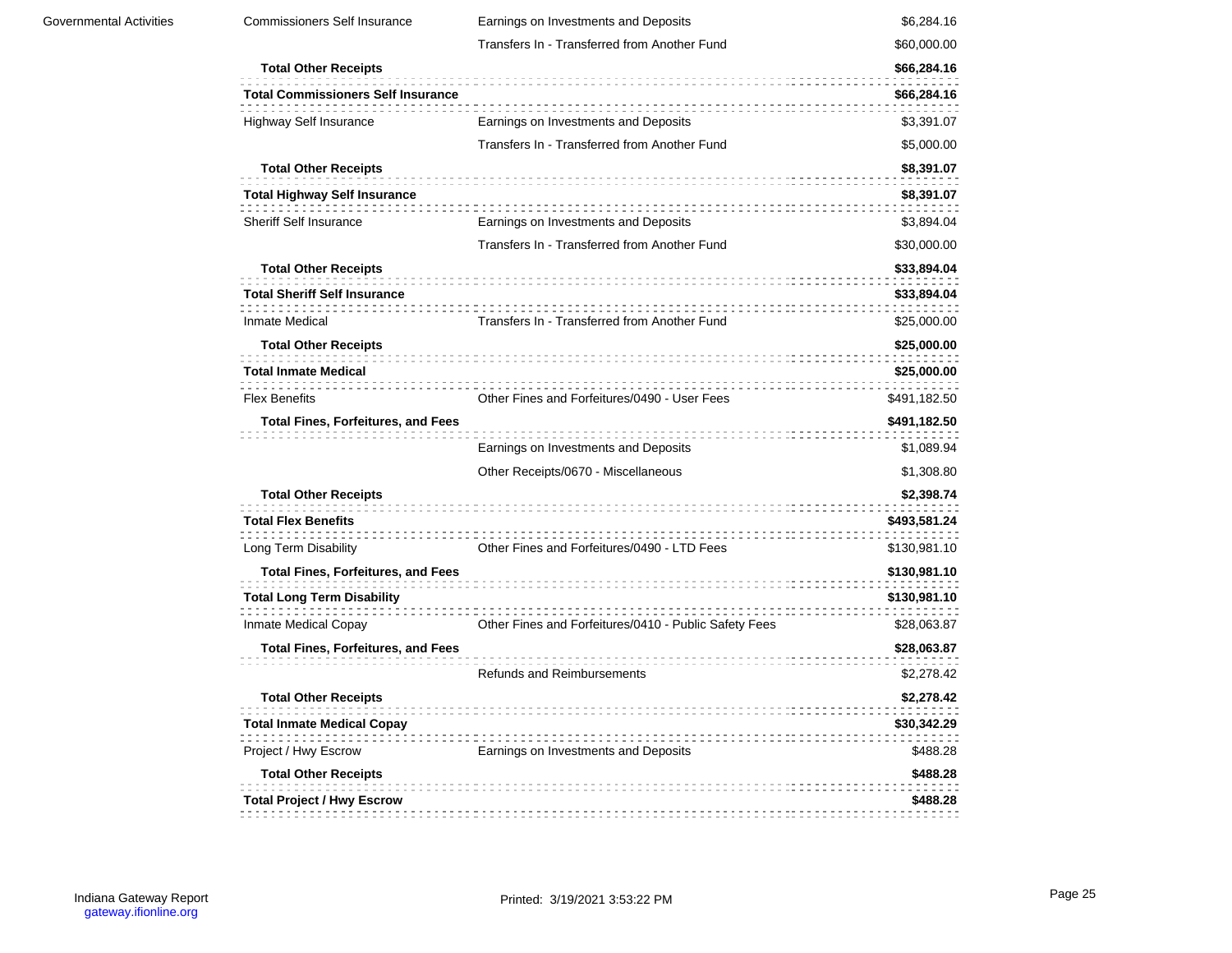| Governmental Activities | County Share Surtax                                     | <b>Wheel Tax/Surtax Distribution</b>                                 | \$1,331,523.96 |
|-------------------------|---------------------------------------------------------|----------------------------------------------------------------------|----------------|
|                         |                                                         | Federal and State Grants and Distributions - Highways<br>and Streets | \$87,715.80    |
|                         | <b>Total Taxes and Intergovernmental</b>                |                                                                      | \$1,419,239.76 |
|                         |                                                         | <b>Refunds and Reimbursements</b>                                    | \$97,370.00    |
|                         | <b>Total Other Receipts</b>                             |                                                                      | \$97,370.00    |
|                         | <b>Total County Share Surtax</b>                        |                                                                      | \$1,516,609.76 |
|                         | County Share Wheel Tax                                  | Wheel Tax/Surtax Distribution                                        | \$88,257.86    |
|                         | <b>Total Taxes and Intergovernmental</b>                |                                                                      | \$88,257.86    |
|                         | <b>Total County Share Wheel Tax</b>                     |                                                                      | \$88,257.86    |
|                         | Construction FG 2018 LIT Revenue                        | Earnings on Investments and Deposits                                 | \$98,315.08    |
|                         | <b>Total Other Receipts</b>                             |                                                                      | \$98,315.08    |
|                         | <b>Total Construction FG 2018 LIT</b><br>Revenue        |                                                                      | \$98,315.08    |
|                         | Project / Wabash River Hydrology                        | Earnings on Investments and Deposits                                 | \$110.88       |
|                         | <b>Total Other Receipts</b>                             |                                                                      | \$110.88       |
|                         | <b>Total Project / Wabash River</b><br><b>Hydrology</b> |                                                                      | \$110.88       |
|                         | Project (Revolving)                                     | <b>General Property Taxes</b>                                        | \$2,507,207.10 |
|                         |                                                         | Federal and State Grants and Distributions - Economic<br>Development | \$24,642.74    |
|                         | <b>Total Taxes and Intergovernmental</b>                |                                                                      | \$2,531,849.84 |
|                         |                                                         | Earnings on Investments and Deposits                                 | \$9,134.68     |
|                         |                                                         | <b>Refunds and Reimbursements</b>                                    | \$490.00       |
|                         | <b>Total Other Receipts</b>                             |                                                                      | \$9,624.68     |
|                         | <b>Total Project (Revolving)</b>                        |                                                                      | \$2,541,474.52 |
|                         | Project / Highway Escrow (j&c)                          | Earnings on Investments and Deposits                                 | \$38.29        |
|                         | <b>Total Other Receipts</b>                             |                                                                      | \$38.29        |
|                         | Total Project / Highway Escrow (j&c)                    |                                                                      | \$38.29        |
|                         | Project / F-Lake Detention                              | <b>County Surveyor Services</b>                                      | \$13,200.00    |
|                         | <b>Total Charges for Services</b>                       |                                                                      | \$13,200.00    |
|                         |                                                         | Earnings on Investments and Deposits                                 | \$3,422.08     |
|                         | <b>Total Other Receipts</b>                             |                                                                      | \$3,422.08     |
|                         | <b>Total Project / F-Lake Detention</b>                 |                                                                      | \$16,622.08    |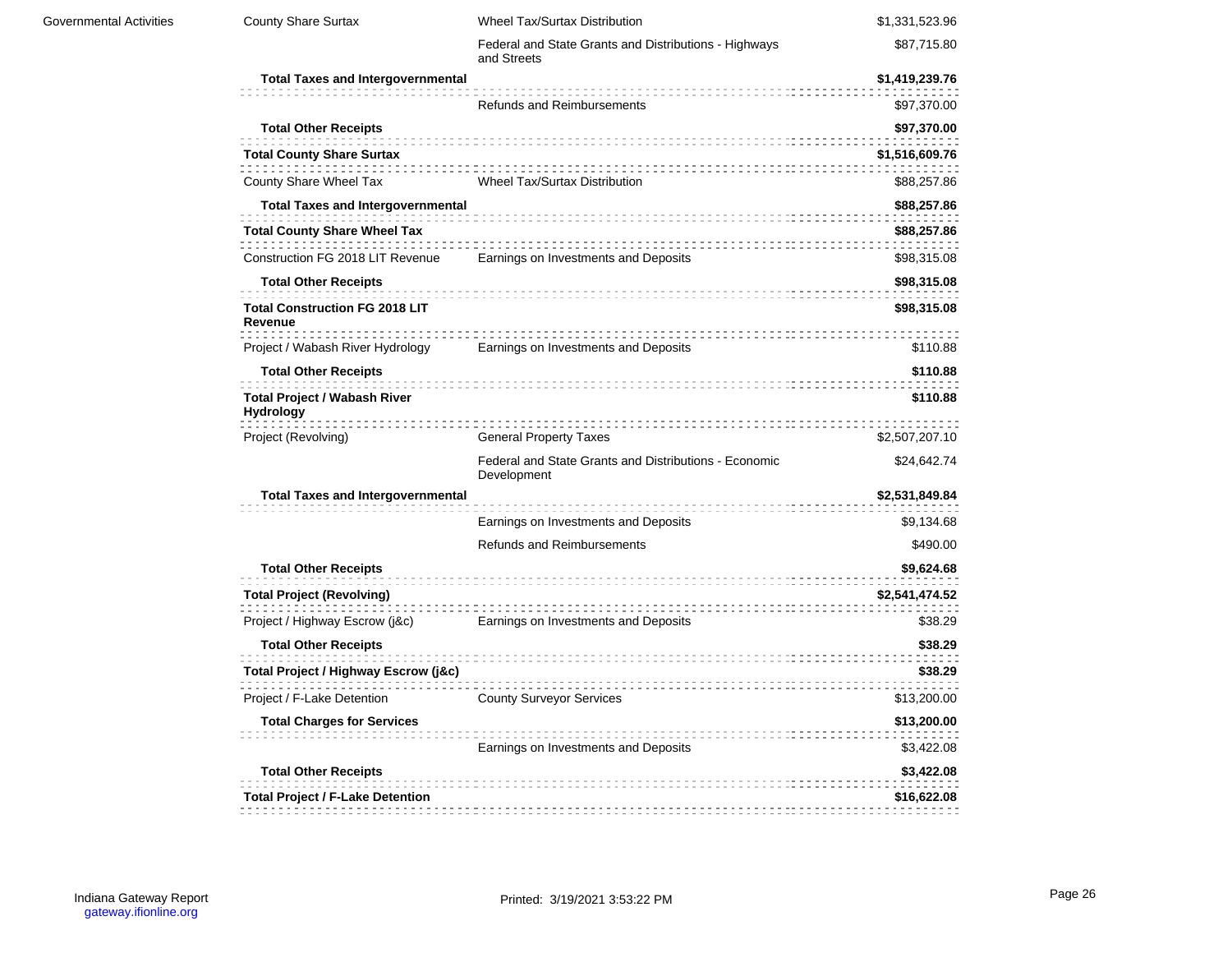| Project / Berlovitz Detention                             | Earnings on Investments and Deposits                                                         | \$25.66                                      |
|-----------------------------------------------------------|----------------------------------------------------------------------------------------------|----------------------------------------------|
| <b>Total Other Receipts</b>                               |                                                                                              | \$25.66                                      |
| <b>Total Project / Berlovitz Detention</b>                |                                                                                              | \$25.66                                      |
| Project / Great Lakes                                     | Earnings on Investments and Deposits                                                         | \$5,610.39                                   |
| <b>Total Other Receipts</b>                               |                                                                                              | \$5,610.39                                   |
| <b>Total Project / Great Lakes</b>                        |                                                                                              | \$5,610.39                                   |
| Alexander Ross Detention                                  | Earnings on Investments and Deposits                                                         | \$313.81                                     |
| <b>Total Other Receipts</b>                               |                                                                                              | \$313.81                                     |
| <b>Total Alexander Ross Detention</b>                     |                                                                                              | \$313.81                                     |
| Project / Phase II Stormwater                             | Planning, Zoning, and Building Permits and Fees                                              | \$16,650.00                                  |
| <b>Total Licenses and Permits</b>                         |                                                                                              | \$16,650.00                                  |
|                                                           | <b>County Surveyor Services</b>                                                              | \$36,082.73                                  |
| <b>Total Charges for Services</b>                         |                                                                                              | \$36,082.73                                  |
|                                                           | Earnings on Investments and Deposits                                                         | \$10,619.94                                  |
|                                                           | <b>Refunds and Reimbursements</b>                                                            | \$3,569.29                                   |
|                                                           | Other Receipts/0670 - Miscellaneous                                                          | \$82,467.59                                  |
| <b>Total Other Receipts</b>                               |                                                                                              | \$96,656.82                                  |
| <b>Total Project / Phase II Stormwater</b>                |                                                                                              | \$149,389.55                                 |
| <b>Drain Reconstruction Assistance</b>                    | <b>General Property Taxes</b>                                                                | \$74,474.51                                  |
| <b>Total Taxes and Intergovernmental</b>                  |                                                                                              | \$74,474.51                                  |
| <b>Total Drain Reconstruction</b><br><b>Assistance</b>    |                                                                                              | \$74,474.51                                  |
| <b>TEMA Hazard Warning Fund</b>                           | Transfers In - Transferred from Another Fund                                                 | \$40,000.00                                  |
| <b>Total Other Receipts</b>                               |                                                                                              | \$40,000.00                                  |
| <b>Total TEMA Hazard Warning Fund</b>                     |                                                                                              | \$40,000.00<br>\$25,000.00                   |
|                                                           |                                                                                              | \$25,000.00                                  |
|                                                           |                                                                                              | \$25,000.00                                  |
| P-Card Rebate                                             | Refunds and Reimbursements                                                                   | \$2,168.97                                   |
|                                                           | Other Receipts/00000 - OTHER RECEIPTS                                                        | \$672,193.63                                 |
| <b>Total Other Receipts</b><br><b>Total P-Card Rebate</b> |                                                                                              | \$674,362.60<br>\$674,362.60                 |
|                                                           | Firearms Range Support<br><b>Total Other Receipts</b><br><b>Total Firearms Range Support</b> | Transfers In - Transferred from Another Fund |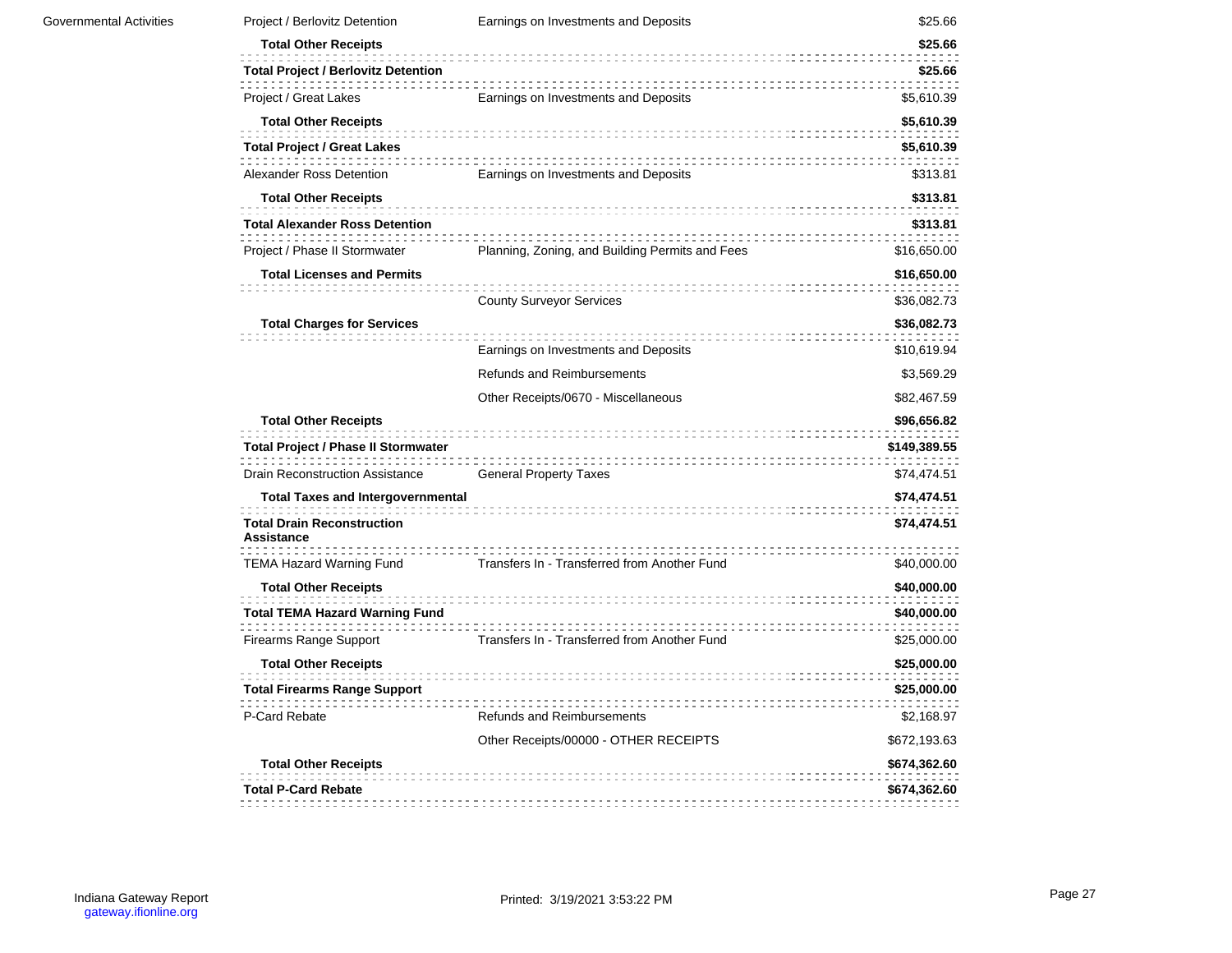| Local Income Tax Rainy Day               | Transfers In - Transferred from Another Fund     | \$3,000,000.00   |
|------------------------------------------|--------------------------------------------------|------------------|
| <b>Total Other Receipts</b>              |                                                  | \$3,000,000.00   |
| <b>Total Local Income Tax Rainy Day</b>  |                                                  | \$3,000,000.00   |
| <b>Payroll Clearing</b>                  | Payroll Fund and Clearing Account Receipts       | \$27,531,805.05  |
| <b>Total Other Receipts</b>              |                                                  | \$27,531,805.05  |
| <b>Total Payroll Clearing</b>            |                                                  | \$27,531,805.05  |
| <b>Francis Powers Trust</b>              | Earnings on Investments and Deposits             | \$1,568.65       |
| <b>Total Other Receipts</b>              |                                                  | \$1,568.65       |
| <b>Total Francis Powers Trust</b>        |                                                  | \$1,568.65       |
| Deer Creek Levy                          | Other Receipts/0805 - Settlement                 | \$4,830.84       |
| <b>Total Other Receipts</b>              |                                                  | \$4,830.84       |
| <b>Total Deer Creek Levy</b>             |                                                  | \$4,830.84       |
| <b>Battle Ground Fence</b>               | Earnings on Investments and Deposits             | \$174.15         |
| <b>Total Other Receipts</b>              |                                                  | \$174.15         |
| <b>Total Battle Ground Fence</b>         |                                                  | \$174.15         |
| <b>Parks Tax Collections</b>             | Other Taxes/0125 - Park Taxes                    | \$825.00         |
| <b>Total Taxes and Intergovernmental</b> |                                                  | \$825.00         |
| <b>Total Parks Tax Collections</b>       |                                                  | \$825.00         |
| Settlement                               | Other Receipts/0801 - Settlement/Property Tax    | \$197,668,757.27 |
|                                          | Other Receipts/0803 - Settlement/Excise          | \$20,692,234.62  |
|                                          | Other Receipts/0804 - Settlement/Liens           | \$96,358.47      |
|                                          | Other Receipts/0807 - Settlement/Local Certified | \$668.60         |
|                                          | Other Receipts/0808 - Settlement/Treasurer Misc  | \$1,663.69       |
| <b>Total Other Receipts</b>              |                                                  | \$218,459,682.65 |
| <b>Total Settlement</b>                  |                                                  | \$218,459,682.65 |
| <b>Wheel Tax</b>                         | Wheel Tax/Surtax Distribution                    | \$186,730.39     |
| <b>Total Taxes and Intergovernmental</b> |                                                  | \$186,730.39     |
| <b>Total Wheel Tax</b>                   |                                                  | \$186,730.39     |
| Sur Tax                                  | <b>Wheel Tax/Surtax Distribution</b>             | \$2,862,699.38   |
| <b>Total Taxes and Intergovernmental</b> |                                                  | \$2,862,699.38   |
| <b>Total Sur Tax</b>                     |                                                  | \$2,862,699.38   |
|                                          |                                                  |                  |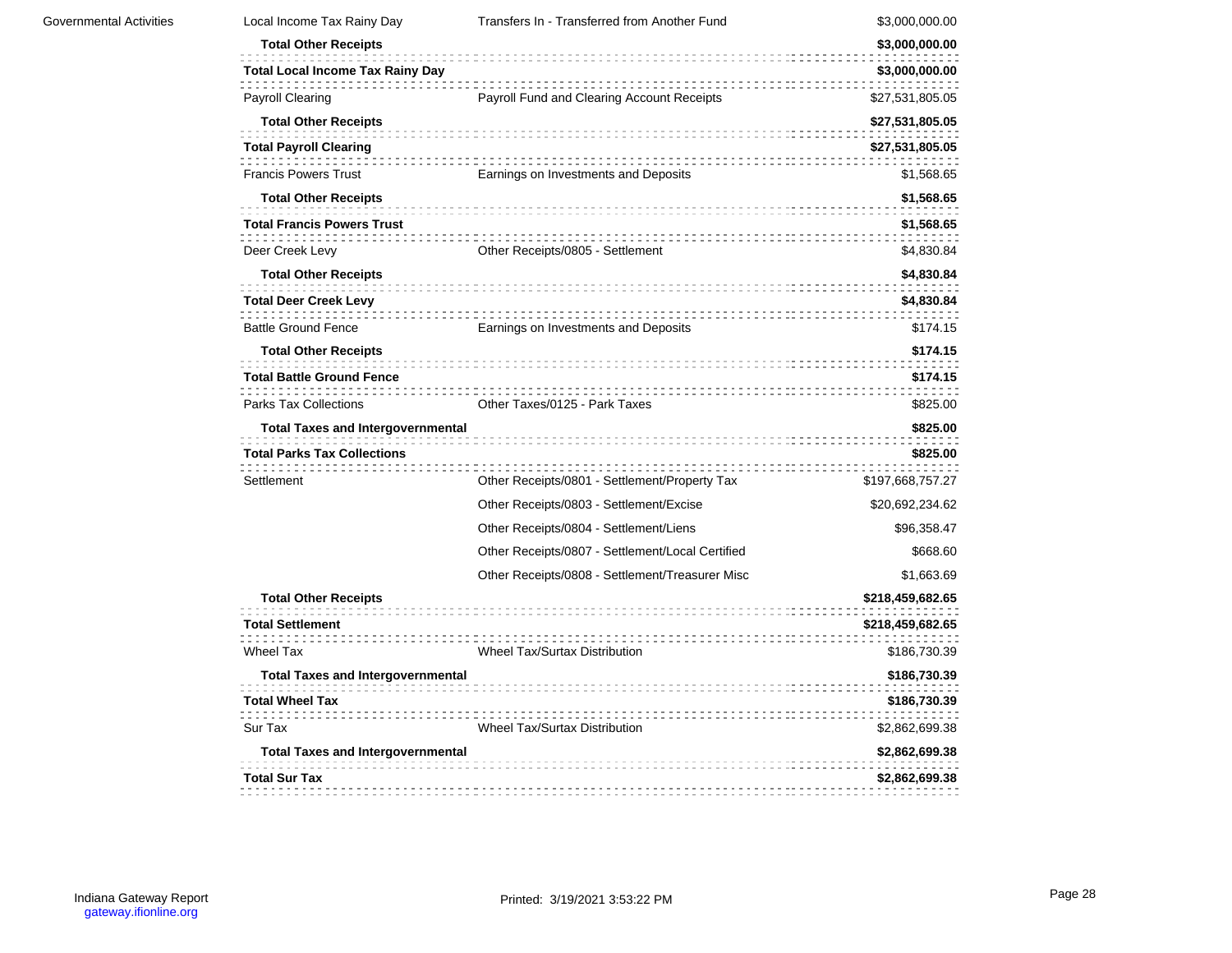| <b>Governmental Activities</b> | <b>CVET Agency</b>                                     | Commercial Vehicle Excise Tax Distribution (CVET)                                                       | \$814,078.00   |
|--------------------------------|--------------------------------------------------------|---------------------------------------------------------------------------------------------------------|----------------|
|                                | <b>Total Taxes and Intergovernmental</b>               |                                                                                                         | \$814,078.00   |
|                                | <b>Total CVET Agency</b>                               |                                                                                                         | \$814,078.00   |
|                                | <b>Financial Institutions Tax</b>                      | Financial Institution Tax distribution                                                                  | \$1,978,732.09 |
|                                | <b>Total Taxes and Intergovernmental</b>               |                                                                                                         | \$1,978,732.09 |
|                                | <b>Total Financial Institutions Tax</b>                |                                                                                                         | \$1,978,732.09 |
|                                | LIT Property Tax Relief                                | Federal and State Grants and Distributions - Other/0802<br>- Local Income Tax (LIT) Property Tax Relief | \$7,219,784.00 |
|                                | <b>Total Taxes and Intergovernmental</b>               |                                                                                                         | \$7,219,784.00 |
|                                | <b>Total LIT Property Tax Relief</b>                   |                                                                                                         | \$7,219,784.00 |
|                                | State Fines & Forefeitures                             | Other Taxes/0807 - Fine & Forfeitures Collecitons                                                       | \$42,323.80    |
|                                | <b>Total Taxes and Intergovernmental</b>               |                                                                                                         | \$42,323.80    |
|                                | <b>Total State Fines &amp; Forefeitures</b>            |                                                                                                         | \$42,323.80    |
|                                | Infraction Judgments                                   | Other Taxes/0807 - Settlement Collections                                                               | \$207,373.31   |
|                                | <b>Total Taxes and Intergovernmental</b>               |                                                                                                         | \$207,373.31   |
|                                | <b>Total Infraction Judgments</b>                      |                                                                                                         | \$207,373.31   |
|                                | Special Death Benefit                                  | Other Taxes/0807 - Settlement Collections                                                               | \$17,000.00    |
|                                | <b>Total Taxes and Intergovernmental</b>               |                                                                                                         | \$17,000.00    |
|                                | <b>Total Special Death Benefit</b>                     |                                                                                                         | \$17,000.00    |
|                                | <b>Coroners Continuing Education</b>                   | Other Taxes/0807 - Settlement Collections                                                               | \$22,113.00    |
|                                | <b>Total Taxes and Intergovernmental</b>               |                                                                                                         | \$22,113.00    |
|                                | <b>Total Coroners Continuing Education</b>             |                                                                                                         | \$22,113.00    |
|                                | Mortgage Record Fee-State Share                        | <b>County Recorder Services</b>                                                                         | \$20,967.50    |
|                                | <b>Total Charges for Services</b>                      |                                                                                                         | \$20,967.50    |
|                                | <b>Total Mortgage Record Fee-State</b><br><b>Share</b> |                                                                                                         | \$20,967.50    |
|                                | <b>Education Plate Fees Agency</b>                     | Vehicle/Aircraft Excise Tax Distribution                                                                | \$2,643.75     |
|                                | <b>Total Taxes and Intergovernmental</b>               |                                                                                                         | \$2,643.75     |
|                                | <b>Total Education Plate Fees Agency</b>               |                                                                                                         | \$2,643.75     |
|                                | <b>Riverboat Revenue Sharing</b>                       | Casino/Riverboat Distribution                                                                           | \$1,023,535.02 |
|                                | <b>Total Taxes and Intergovernmental</b>               |                                                                                                         | \$1,023,535.02 |
|                                | <b>Total Riverboat Revenue Sharing</b>                 |                                                                                                         | \$1,023,535.02 |
|                                |                                                        |                                                                                                         |                |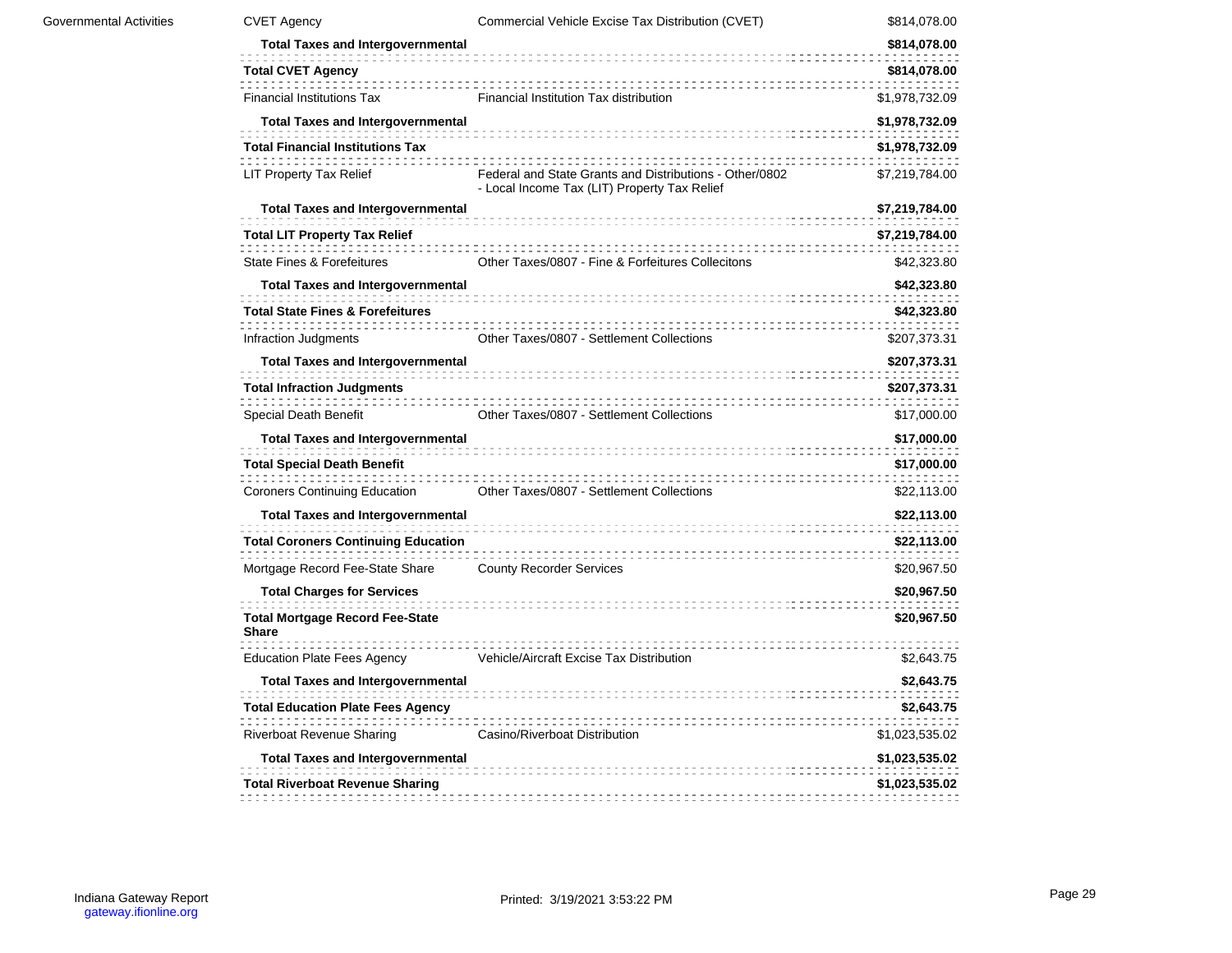| <b>Innkeepers Tax Collections</b>        | Innkeepers Tax                                                       | \$1,938,950.96  |
|------------------------------------------|----------------------------------------------------------------------|-----------------|
| <b>Total Taxes and Intergovernmental</b> |                                                                      | \$1,938,950.96  |
|                                          | Earnings on Investments and Deposits                                 | \$901.77        |
| <b>Total Other Receipts</b>              |                                                                      | \$901.77        |
| <b>Total Innkeepers Tax Collections</b>  |                                                                      | \$1,939,852.73  |
| <b>LIT Certified Shares</b>              | Local Income Tax (LIT) Certified Shares                              | \$28,597,713.00 |
| <b>Total Taxes and Intergovernmental</b> |                                                                      | \$28,597,713.00 |
| <b>Total LIT Certified Shares</b>        |                                                                      | \$28,597,713.00 |
| <b>LIT Public Safety</b>                 | Local Income Tax (LIT) for Public Safety                             | \$8,260,334.00  |
| <b>Total Taxes and Intergovernmental</b> |                                                                      | \$8,260,334.00  |
| <b>Total LIT Public Safety</b>           |                                                                      | \$8,260,334.00  |
| LIT Economic Development                 | Local Income Tax (LIT) for Economic Development                      | \$20,467,141.00 |
| <b>Total Taxes and Intergovernmental</b> |                                                                      | \$20,467,141.00 |
| <b>Total LIT Economic Development</b>    |                                                                      | \$20,467,141.00 |
| <b>Bullet Proof Vest Grant</b>           | Federal and State Grants and Distributions - Public<br>Safety        | \$2,535.52      |
| <b>Total Taxes and Intergovernmental</b> |                                                                      | \$2,535.52      |
| <b>Total Bullet Proof Vest Grant</b>     |                                                                      | \$2,535.52      |
| <b>ICAC Task Force</b>                   | Federal and State Grants and Distributions - Public<br>Safety        | \$19,969.35     |
| <b>Total Taxes and Intergovernmental</b> |                                                                      | \$19,969.35     |
| <b>Total ICAC Task Force</b>             |                                                                      | \$19,969.35     |
| Prosecutor ICJI HTCU                     | Federal and State Grants and Distributions - Public<br>Safety        | \$115,046.58    |
| <b>Total Taxes and Intergovernmental</b> |                                                                      | \$115,046.58    |
| <b>Total Prosecutor ICJI HTCU</b>        |                                                                      | \$115,046.58    |
| Prosecutor ICJI VOCA                     | Federal and State Grants and Distributions - Public<br>Safety        | \$163,092.80    |
| <b>Total Taxes and Intergovernmental</b> |                                                                      | \$163,092.80    |
| <b>Total Prosecutor ICJI VOCA</b>        |                                                                      | \$163,092.80    |
| Traffic / Area Plan                      | Federal and State Grants and Distributions - Highways<br>and Streets | \$19,402.32     |
| <b>Total Taxes and Intergovernmental</b> |                                                                      | \$19,402.32     |
| Total Traffic / Area Plan                |                                                                      | \$19,402.32     |
|                                          |                                                                      |                 |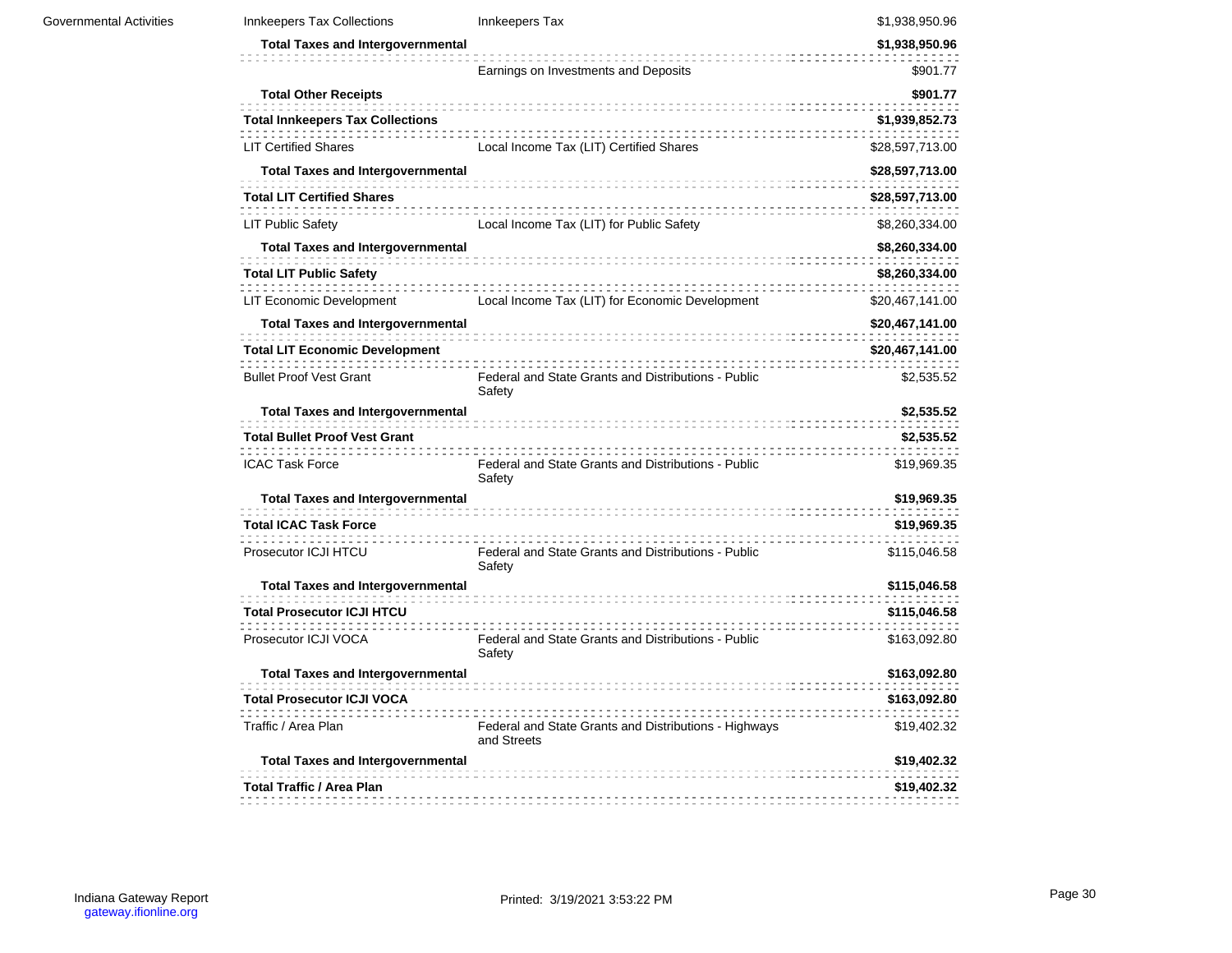| <b>Governmental Activities</b> | <b>TEMA LEPC HMEP</b>                      | Federal and State Grants and Distributions - Public<br>Safety      | \$15,000.00  |
|--------------------------------|--------------------------------------------|--------------------------------------------------------------------|--------------|
|                                | <b>Total Taxes and Intergovernmental</b>   |                                                                    | \$15,000.00  |
|                                | <b>Total TEMA LEPC HMEP</b>                |                                                                    | \$15,000.00  |
|                                | TEMA SHSP Hazmat TQP                       | Federal and State Grants and Distributions - Public<br>Safety      | \$13,500.00  |
|                                | <b>Total Taxes and Intergovernmental</b>   |                                                                    | \$13,500.00  |
|                                | <b>Total TEMA SHSP Hazmat TQP</b>          |                                                                    | \$13,500.00  |
|                                | <b>STD Prevention Grant</b>                | Federal and State Grants and Distributions - Health and<br>Welfare | \$79,982.19  |
|                                | <b>Total Taxes and Intergovernmental</b>   |                                                                    | \$79,982.19  |
|                                | <b>Total STD Prevention Grant</b>          |                                                                    | \$79,982.19  |
|                                | Immunization Grant                         | Federal and State Grants and Distributions - Health and<br>Welfare | \$41,132.84  |
|                                | <b>Total Taxes and Intergovernmental</b>   |                                                                    | \$41,132.84  |
|                                | <b>Total Immunization Grant</b>            |                                                                    | \$41,132.84  |
|                                | Bio Emergency HPP & PHEP                   | Federal and State Grants and Distributions - Health and<br>Welfare | \$20,647.32  |
|                                | <b>Total Taxes and Intergovernmental</b>   |                                                                    | \$20,647.32  |
|                                | <b>Total Bio Emergency HPP &amp; PHEP</b>  |                                                                    | \$20,647.32  |
|                                | HIV Prevention Health Program              | Federal and State Grants and Distributions - Health and<br>Welfare | \$13,787.54  |
|                                | <b>Total Taxes and Intergovernmental</b>   |                                                                    | \$13,787.54  |
|                                | <b>Total HIV Prevention Health Program</b> |                                                                    | \$13,787.54  |
|                                | Quick Response Team                        | Federal and State Grants and Distributions - Health and<br>Welfare | \$5,121.73   |
|                                | <b>Total Taxes and Intergovernmental</b>   |                                                                    | \$5,121.73   |
|                                | <b>Total Quick Response Team</b>           |                                                                    | \$5,121.73   |
|                                | CASA ICJI VOCA                             | Federal and State Grants and Distributions - Health and<br>Welfare | \$172,728.28 |
|                                | <b>Total Taxes and Intergovernmental</b>   |                                                                    | \$172,728.28 |
|                                | <b>Total CASA ICJI VOCA</b>                |                                                                    | \$172,728.28 |
|                                | <b>JPAR Grant</b>                          | Federal and State Grants and Distributions - Health and<br>Welfare | \$60,000.00  |
|                                | <b>Total Taxes and Intergovernmental</b>   |                                                                    | \$60,000.00  |
|                                | <b>Total JPAR Grant</b>                    |                                                                    | \$60,000.00  |
|                                |                                            |                                                                    |              |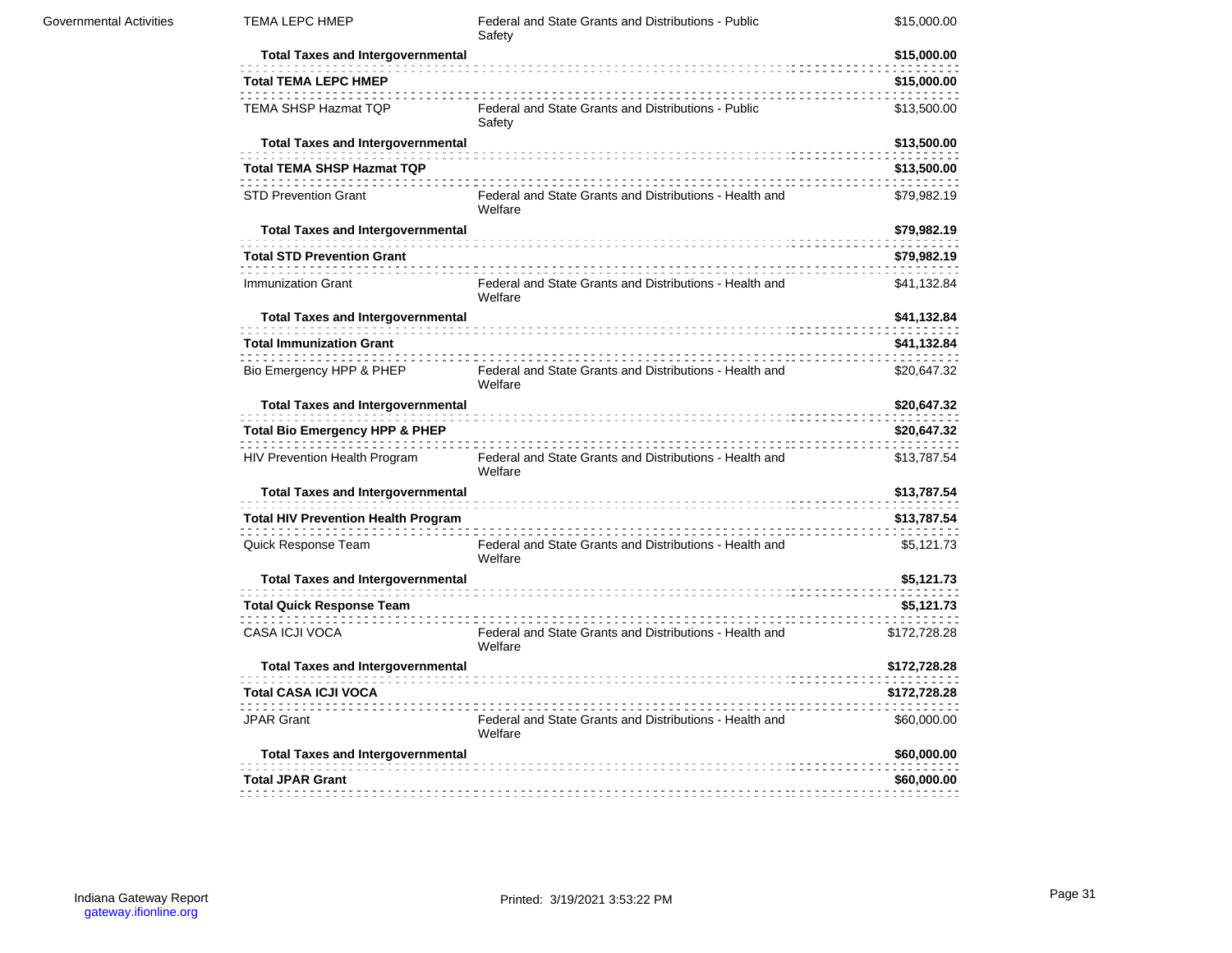| <b>Governmental Activities</b> | Comprehensive Opioid Abuse Program                            | Federal and State Grants and Distributions - Health and<br>Welfare | \$432,641.90   |
|--------------------------------|---------------------------------------------------------------|--------------------------------------------------------------------|----------------|
|                                | <b>Total Taxes and Intergovernmental</b>                      |                                                                    | \$432,641.90   |
|                                | <b>Total Comprehensive Opioid Abuse</b><br>Program            |                                                                    | \$432,641.90   |
|                                | Area IV AACAP                                                 | Federal and State Grants and Distributions - Health and<br>Welfare | \$24,340.00    |
|                                | <b>Total Taxes and Intergovernmental</b>                      |                                                                    | \$24,340.00    |
|                                | <b>Total Area IV AACAP</b>                                    |                                                                    | \$24,340.00    |
|                                | D-4 Emergency Deployment                                      | Federal and State Grants and Distributions - Public<br>Safety      | \$4,590.19     |
|                                | <b>Total Taxes and Intergovernmental</b>                      |                                                                    | \$4,590.19     |
|                                | <b>Total D-4 Emergency Deployment</b>                         |                                                                    | \$4,590.19     |
|                                | <b>WIC</b>                                                    | Federal and State Grants and Distributions - Health and<br>Welfare | \$1,018,820.60 |
|                                | <b>Total Taxes and Intergovernmental</b>                      |                                                                    | \$1,018,820.60 |
|                                |                                                               | Other Receipts/0670 - Miscellaneous                                | \$159.00       |
|                                | <b>Total Other Receipts</b>                                   |                                                                    | \$159.00       |
|                                | <b>Total WIC</b>                                              |                                                                    | \$1,018,979.60 |
|                                | WIC PEER COUNSELOR                                            | Federal and State Grants and Distributions - Health and<br>Welfare | \$36,274.41    |
|                                | <b>Total Taxes and Intergovernmental</b>                      |                                                                    | \$36,274.41    |
|                                | <b>Total WIC PEER COUNSELOR</b>                               |                                                                    | \$36,274.41    |
|                                | 93.563 Title IV-D Incentive                                   | Federal and State Grants and Distributions - Health and<br>Welfare | \$57,858.00    |
|                                | <b>Total Taxes and Intergovernmental</b>                      |                                                                    | \$57,858.00    |
|                                |                                                               | Earnings on Investments and Deposits                               | \$432.75       |
|                                | <b>Total Other Receipts</b>                                   |                                                                    | \$432.75       |
|                                | Total 93.563 Title IV-D Incentive                             |                                                                    | \$58,290.75    |
|                                | 93.563 Prosecutor IV-D Incentive-Post<br>Oct '99              | Federal and State Grants and Distributions - Health and<br>Welfare | \$87,050.00    |
|                                | <b>Total Taxes and Intergovernmental</b>                      |                                                                    | \$87,050.00    |
|                                |                                                               | Earnings on Investments and Deposits                               | \$1,489.21     |
|                                | <b>Total Other Receipts</b>                                   |                                                                    | \$1,489.21     |
|                                | Total 93.563 Prosecutor IV-D<br><b>Incentive-Post Oct '99</b> |                                                                    | \$88,539.21    |
|                                |                                                               |                                                                    |                |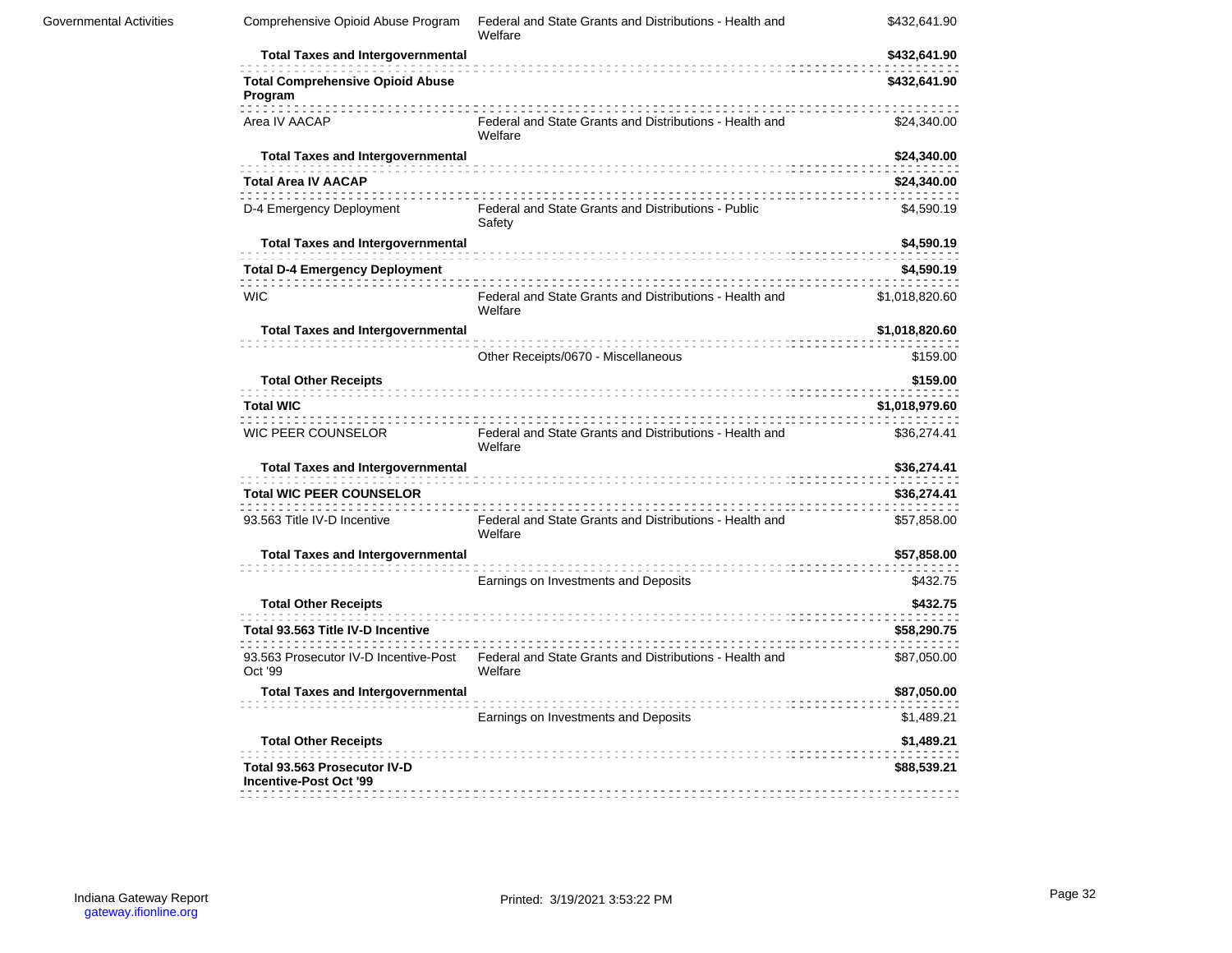|                                                          | 93.563 Clerk IV-D Incentive-Post Oct '99 Federal and State Grants and Distributions - Health and<br>Welfare | \$57,858.00    |
|----------------------------------------------------------|-------------------------------------------------------------------------------------------------------------|----------------|
| <b>Total Taxes and Intergovernmental</b>                 |                                                                                                             | \$57,858.00    |
|                                                          | Earnings on Investments and Deposits                                                                        | \$1,056.68     |
| <b>Total Other Receipts</b>                              |                                                                                                             | \$1,056.68     |
| Total 93.563 Clerk IV-D Incentive-Post<br><b>Oct '99</b> |                                                                                                             | \$58,914.68    |
| <b>CARES Act Provider Grant COVID</b>                    | Federal and State Grants and Distributions - Other/0288<br>- COVID-19 CARES Act                             | \$6,263,207.00 |
| <b>Total Taxes and Intergovernmental</b>                 |                                                                                                             | \$6,263,207.00 |
| <b>Total CARES Act Provider Grant</b><br><b>COVID</b>    |                                                                                                             | \$6,263,207.00 |
| CDBG Covid-19 OCRA                                       | Federal and State Grants and Distributions - Other/0288<br>- COVID-19 CARES Act                             | \$2,005.21     |
| <b>Total Taxes and Intergovernmental</b>                 |                                                                                                             | \$2,005.21     |
| <b>Total CDBG Covid-19 OCRA</b>                          |                                                                                                             | \$2,005.21     |
| CESFP Covid-19 Relief BJA                                | Federal and State Grants and Distributions - Other/0288<br>- COVID-19 CARES Act                             | \$58,008.00    |
| <b>Total Taxes and Intergovernmental</b>                 |                                                                                                             | \$58,008.00    |
| <b>Total CESFP Covid-19 Relief BJA</b>                   |                                                                                                             | \$58,008.00    |
| FTA CARES Act Provider COVID                             | Federal and State Grants and Distributions - Other/0288<br>- COVID-19 CARES Act                             | \$28,556.00    |
| <b>Total Taxes and Intergovernmental</b>                 |                                                                                                             | \$28,556.00    |
| <b>Total FTA CARES Act Provider COVID</b>                |                                                                                                             | \$28,556.00    |
| Sec of State CARES Act COVID                             | Federal and State Grants and Distributions - Other/0288<br>- COVID-19 CARES Act                             | \$34,210.81    |
| <b>Total Taxes and Intergovernmental</b>                 |                                                                                                             | \$34,210.81    |
| <b>Total Sec of State CARES Act COVID</b>                |                                                                                                             | \$34,210.81    |
| <b>CASAs for Kids</b>                                    | Federal and State Grants and Distributions - Health and<br>Welfare                                          | \$55,158.00    |
| <b>Total Taxes and Intergovernmental</b>                 |                                                                                                             | \$55,158.00    |
| <b>Total CASAs for Kids</b>                              |                                                                                                             | \$55,158.00    |
| <b>Community Crossing</b>                                | Federal and State Grants and Distributions - Highways<br>and Streets                                        | \$363,745.10   |
| <b>Total Taxes and Intergovernmental</b>                 |                                                                                                             | \$363,745.10   |
| <b>Total Community Crossing</b>                          |                                                                                                             | \$363,745.10   |
|                                                          |                                                                                                             |                |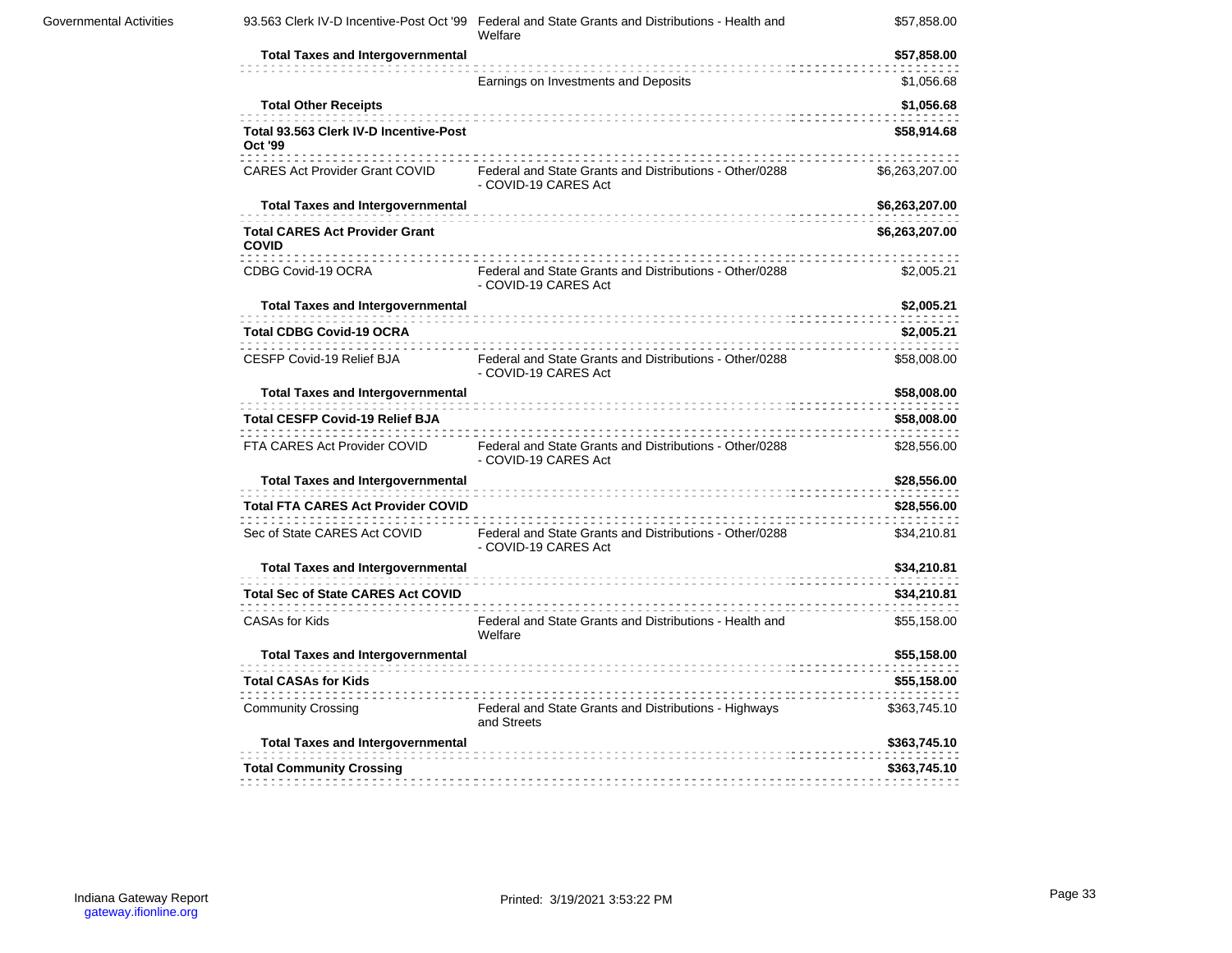| CLaf Byrne Law Enforcement               | Federal and State Grants and Distributions - Public<br>Safety      | \$7,062.00   |
|------------------------------------------|--------------------------------------------------------------------|--------------|
| <b>Total Taxes and Intergovernmental</b> |                                                                    | \$7,062.00   |
| <b>Total CLaf Byrne Law Enforcement</b>  |                                                                    | \$7,062.00   |
| <b>WCI/FIRM</b>                          | Federal and State Grants and Distributions - Health and<br>Welfare | \$28,834.03  |
| <b>Total Taxes and Intergovernmental</b> |                                                                    | \$28,834.03  |
| <b>Total WCI/FIRM</b>                    |                                                                    | \$28,834.03  |
| Syringe Services - THFGI                 | Grants and Distributions from Non-Governmental<br>Entities         | \$10,000.00  |
| <b>Total Other Receipts</b>              |                                                                    | \$10,000.00  |
| <b>Total Syringe Services - THFGI</b>    |                                                                    | \$10,000.00  |
| Gateway to Hope Counseling               | Grants and Distributions from Non-Governmental<br>Entities         | \$17,550.00  |
| <b>Total Other Receipts</b>              |                                                                    | \$17,550.00  |
| <b>Total Gateway to Hope Counseling</b>  |                                                                    | \$17,550.00  |
| <b>CC Truancy Mediation</b>              | Other Receipts/0670 - Miscellaneous                                | \$22,440.00  |
| <b>Total Other Receipts</b>              |                                                                    | \$22,440.00  |
| <b>Total CC Truancy Mediation</b>        |                                                                    | \$22,440.00  |
| <b>JUV ALT Safe Place</b>                | Federal and State Grants and Distributions - Health and<br>Welfare | \$7,371.86   |
| <b>Total Taxes and Intergovernmental</b> |                                                                    | \$7,371.86   |
| <b>Total JUV ALT Safe Place</b>          |                                                                    | \$7,371.86   |
| <b>IDHS Foundatin Grant</b>              | Grants and Distributions from Non-Governmental<br>Entities         | \$3,046.44   |
| <b>Total Other Receipts</b>              |                                                                    | \$3,046.44   |
| <b>Total IDHS Foundatin Grant</b>        |                                                                    | \$3,046.44   |
| JUV ALT DOC JDAI 2014                    | Federal and State Grants and Distributions - Public<br>Safety      | \$67,281.77  |
| <b>Total Taxes and Intergovernmental</b> |                                                                    | \$67,281.77  |
| Total JUV ALT DOC JDAI 2014              |                                                                    | \$67,281.77  |
| <b>CC Adult Grant</b>                    | Federal and State Grants and Distributions - Public<br>Safety      | \$979,554.00 |
|                                          |                                                                    | \$979,554.00 |
| <b>Total Taxes and Intergovernmental</b> |                                                                    |              |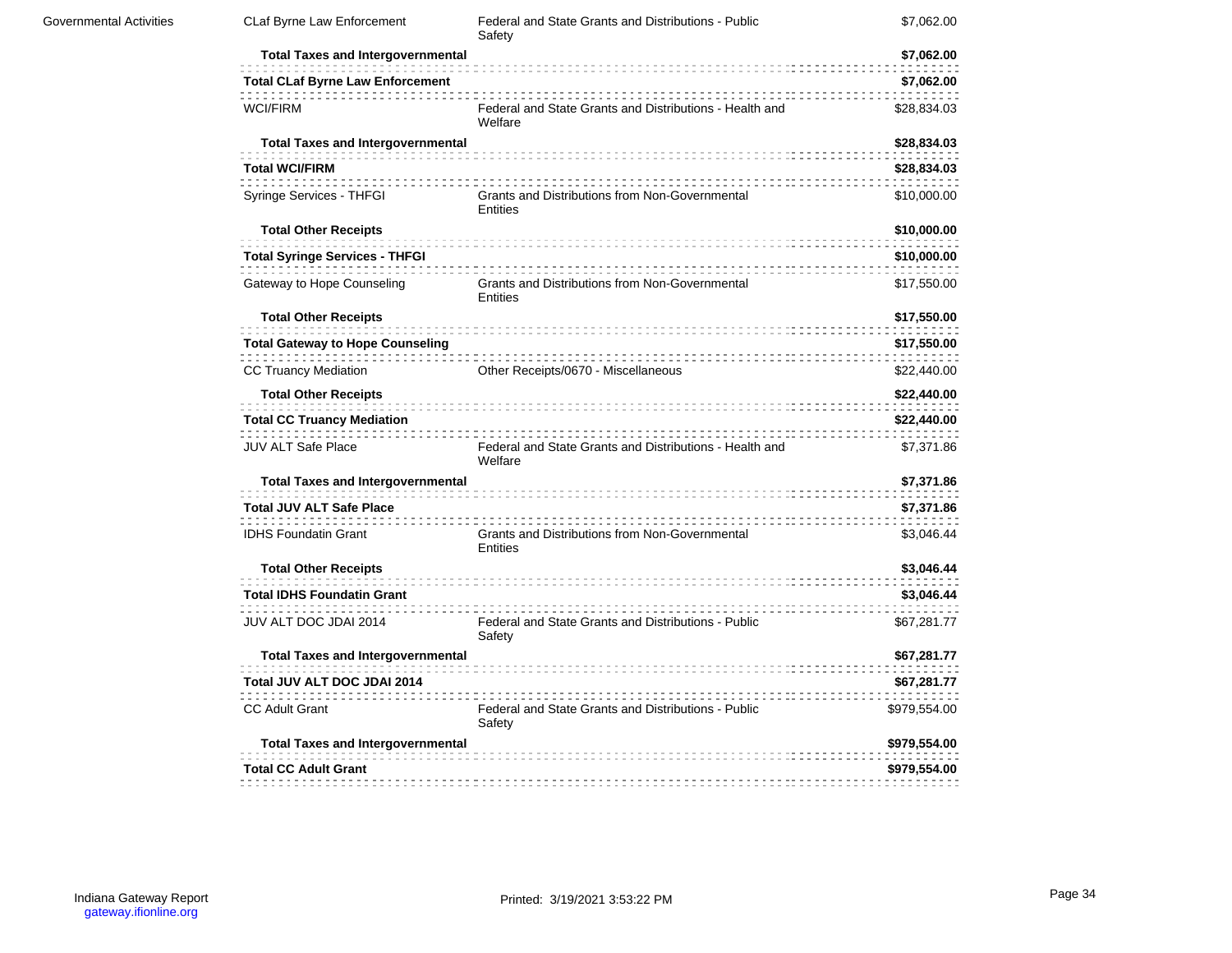| Governmental Activities              | <b>IFSSA ADULT PROTECT SVC</b>               | Federal and State Grants and Distributions - Health and<br>Welfare | \$291,262.05     |
|--------------------------------------|----------------------------------------------|--------------------------------------------------------------------|------------------|
|                                      | <b>Total Taxes and Intergovernmental</b>     |                                                                    | \$291,262.05     |
|                                      | <b>Total IFSSA ADULT PROTECT SVC</b>         |                                                                    | \$291,262.05     |
|                                      | <b>DOC Probation</b>                         | Federal and State Grants and Distributions - Public<br>Safety      | \$87,434.97      |
|                                      | <b>Total Taxes and Intergovernmental</b>     |                                                                    | \$87,434.97      |
|                                      | <b>Total DOC Probation</b>                   |                                                                    | \$87,434.97      |
|                                      | <b>CASA Capacity Building Grant</b>          | Federal and State Grants and Distributions - Health and<br>Welfare | \$24,488.00      |
|                                      | <b>Total Taxes and Intergovernmental</b>     |                                                                    | \$24,488.00      |
|                                      |                                              | Transfers In - Transferred from Another Fund                       | \$19,240.00      |
|                                      | <b>Total Other Receipts</b>                  |                                                                    | \$19,240.00      |
|                                      | <b>Total CASA Capacity Building Grant</b>    |                                                                    | \$43,728.00      |
|                                      | <b>Veterans Treatment</b>                    | Federal and State Grants and Distributions - Health and<br>Welfare | \$5,500.00       |
|                                      | <b>Total Taxes and Intergovernmental</b>     |                                                                    | \$5,500.00       |
|                                      | <b>Total Veterans Treatment</b>              |                                                                    | \$5,500.00       |
|                                      | Court Interpreter IN Supreme Ct              | Federal and State Grants and Distributions - Health and<br>Welfare | \$8,813.75       |
|                                      | <b>Total Taxes and Intergovernmental</b>     |                                                                    | \$8,813.75       |
|                                      | <b>Total Court Interpreter IN Supreme Ct</b> |                                                                    | \$8,813.75       |
|                                      | <b>TAGS VASIA Grant</b>                      | Federal and State Grants and Distributions - Health and<br>Welfare | \$75,000.00      |
|                                      | <b>Total Taxes and Intergovernmental</b>     |                                                                    | \$75,000.00      |
|                                      | <b>Total TAGS VASIA Grant</b>                |                                                                    | \$75,000.00      |
|                                      | Juv Alt DOC Grant                            | Federal and State Grants and Distributions - Public<br>Safety      | \$246,636.97     |
|                                      | <b>Total Taxes and Intergovernmental</b>     |                                                                    | \$246,636.97     |
|                                      | <b>Total Juv Alt DOC Grant</b>               |                                                                    | \$246,636.97     |
| <b>Total Governmental Activities</b> |                                              |                                                                    | \$483,704,754.52 |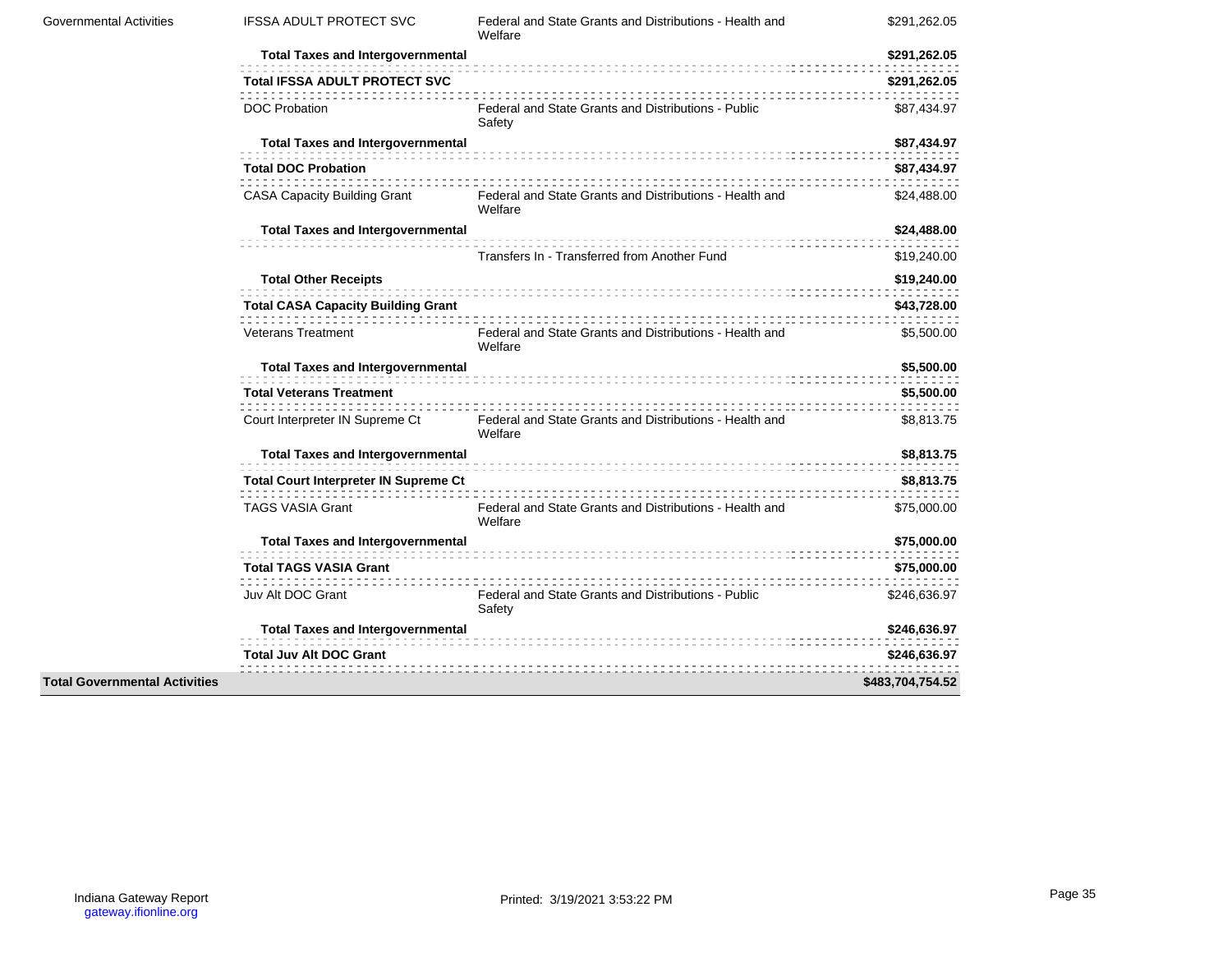### **Tippecanoe County, Indiana Disbursements by Fund - 2020**

| <b>Governmental Activities</b> | After Settlement<br>Collections                            | <b>Other Disbursements</b>       | \$5,013,933.56  |  |  |
|--------------------------------|------------------------------------------------------------|----------------------------------|-----------------|--|--|
|                                |                                                            | <b>Total Other Disbursements</b> | \$5,013,933.56  |  |  |
|                                | <b>Total After Settlement Collections</b>                  |                                  | \$5,013,933.56  |  |  |
|                                | <b>Sheriff's Inmate Trust</b>                              | <b>Other Disbursements</b>       | \$2,825,184.40  |  |  |
|                                |                                                            | <b>Total Other Disbursements</b> | \$2,825,184.40  |  |  |
|                                | <b>Total Sheriff's Inmate Trust</b>                        |                                  | \$2,825,184.40  |  |  |
|                                | Jail Commissary                                            | <b>Other Disbursements</b>       | \$1,067,064.58  |  |  |
|                                |                                                            | <b>Total Other Disbursements</b> | \$1,067,064.58  |  |  |
|                                | <b>Total Jail Commissary</b>                               |                                  | \$1,067,064.58  |  |  |
|                                | Clerk's Trust                                              | <b>Other Disbursements</b>       | \$13,955,414.40 |  |  |
|                                |                                                            | <b>Total Other Disbursements</b> | \$13,955,414.40 |  |  |
|                                | <b>Total Clerk's Trust</b>                                 |                                  | \$13,955,414.40 |  |  |
|                                | County Home Residents' Other Disbursements<br><b>Trust</b> |                                  | \$172,497.48    |  |  |
|                                |                                                            | <b>Total Other Disbursements</b> | \$172,497.48    |  |  |
|                                | <b>Total County Home Residents' Trust</b>                  |                                  | \$172,497.48    |  |  |
|                                | Other Cash On Hand                                         | <b>Other Disbursements</b>       | \$566,784.06    |  |  |
|                                |                                                            | <b>Total Other Disbursements</b> | \$566,784.06    |  |  |
|                                | <b>Total Other Cash On Hand</b>                            |                                  | \$566,784.06    |  |  |
|                                | General                                                    | Salaries and Wages               | \$28,936,903.59 |  |  |
|                                |                                                            | <b>Other Personal Services</b>   | \$96,118.35     |  |  |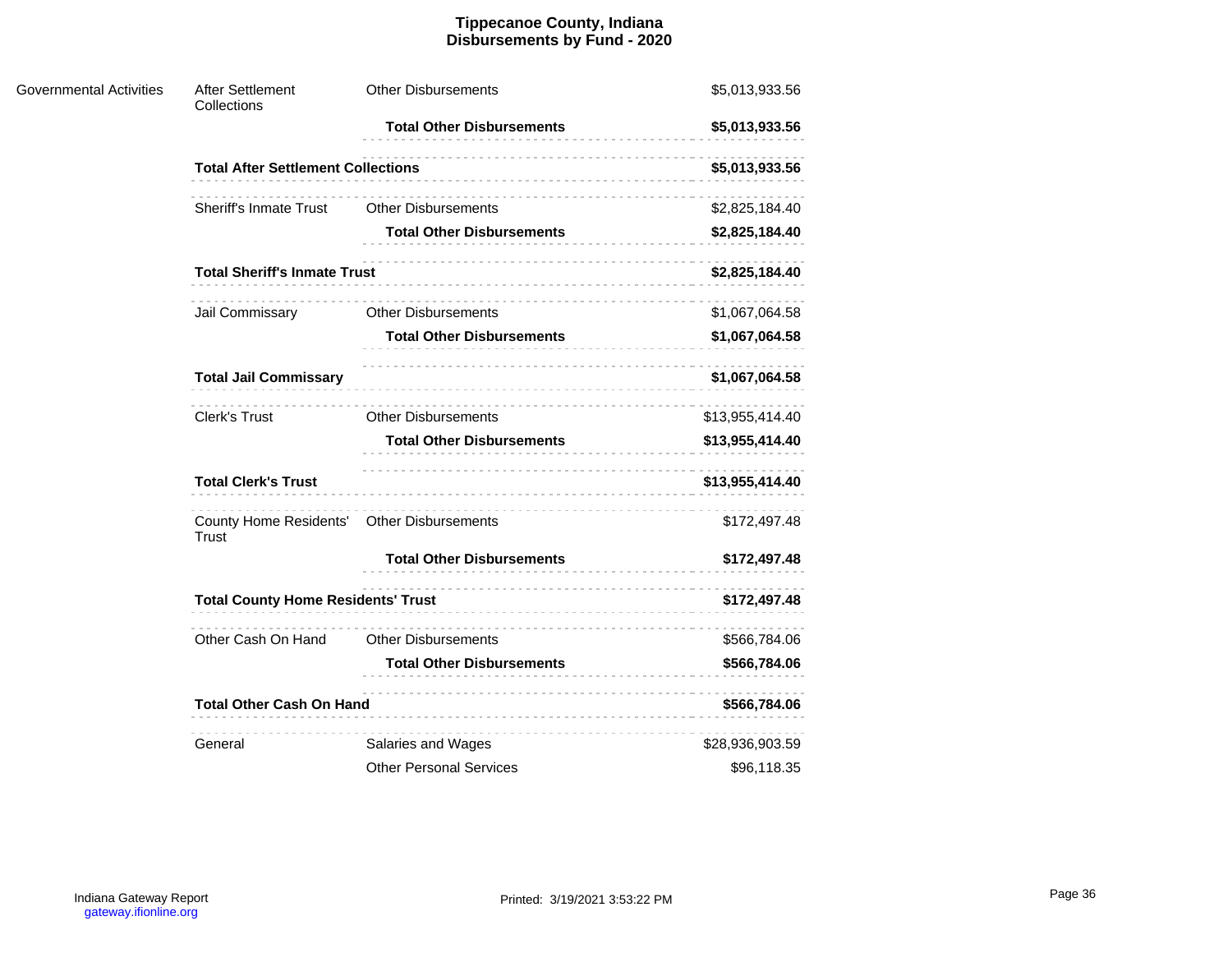| General                      | <b>Employee Benefits</b><br><b>Total Personal Services</b> | \$13,332,463.11<br>\$42,365,485.05            |  |
|------------------------------|------------------------------------------------------------|-----------------------------------------------|--|
|                              | <b>Office Supplies</b>                                     | \$337,677.93                                  |  |
|                              | <b>Operating Supplies</b>                                  | \$1,571,186.79                                |  |
|                              | Repair and Maintenance Supplies                            | \$63,530.51                                   |  |
|                              | <b>Other Supplies</b>                                      | \$301,705.20                                  |  |
|                              | <b>Total Supplies</b><br>.                                 | \$2,274,100.43                                |  |
|                              | <b>Professional Services</b>                               | \$3,576,014.11                                |  |
|                              | Communication and Transportation                           | \$276,778.67                                  |  |
|                              | Printing and Advertising                                   | \$10,548.02                                   |  |
|                              | Insurance                                                  | \$53,692.23                                   |  |
|                              | <b>Utility Services</b>                                    | \$1,228,889.26<br>\$550,257.72<br>\$28,981.20 |  |
|                              | Repairs and Maintenance                                    |                                               |  |
|                              | Rentals                                                    |                                               |  |
|                              | Other Services and Charges                                 | \$3,615,946.49                                |  |
|                              | <b>Total Services and Charges</b>                          | \$9,341,107.70                                |  |
|                              | Machinery, Equipment, and Vehicles                         | \$662,483.31                                  |  |
|                              | <b>Total Capital Outlays</b>                               | \$662,483.31                                  |  |
|                              | Transfer Out - Transferred To Another Fund                 | \$3,000,000.00                                |  |
|                              | <b>Total Other Disbursements</b>                           | \$3,000,000.00                                |  |
| <b>Total General</b>         |                                                            | \$57,643,176.49                               |  |
| <b>Accident Report</b>       | <b>Professional Services</b>                               | \$895.00                                      |  |
|                              | <b>Total Services and Charges</b>                          | \$895.00                                      |  |
| <b>Total Accident Report</b> |                                                            | \$895.00                                      |  |

and a straight of Bid Deposits and Bonds Professional Services  $$27,416.99$ Holding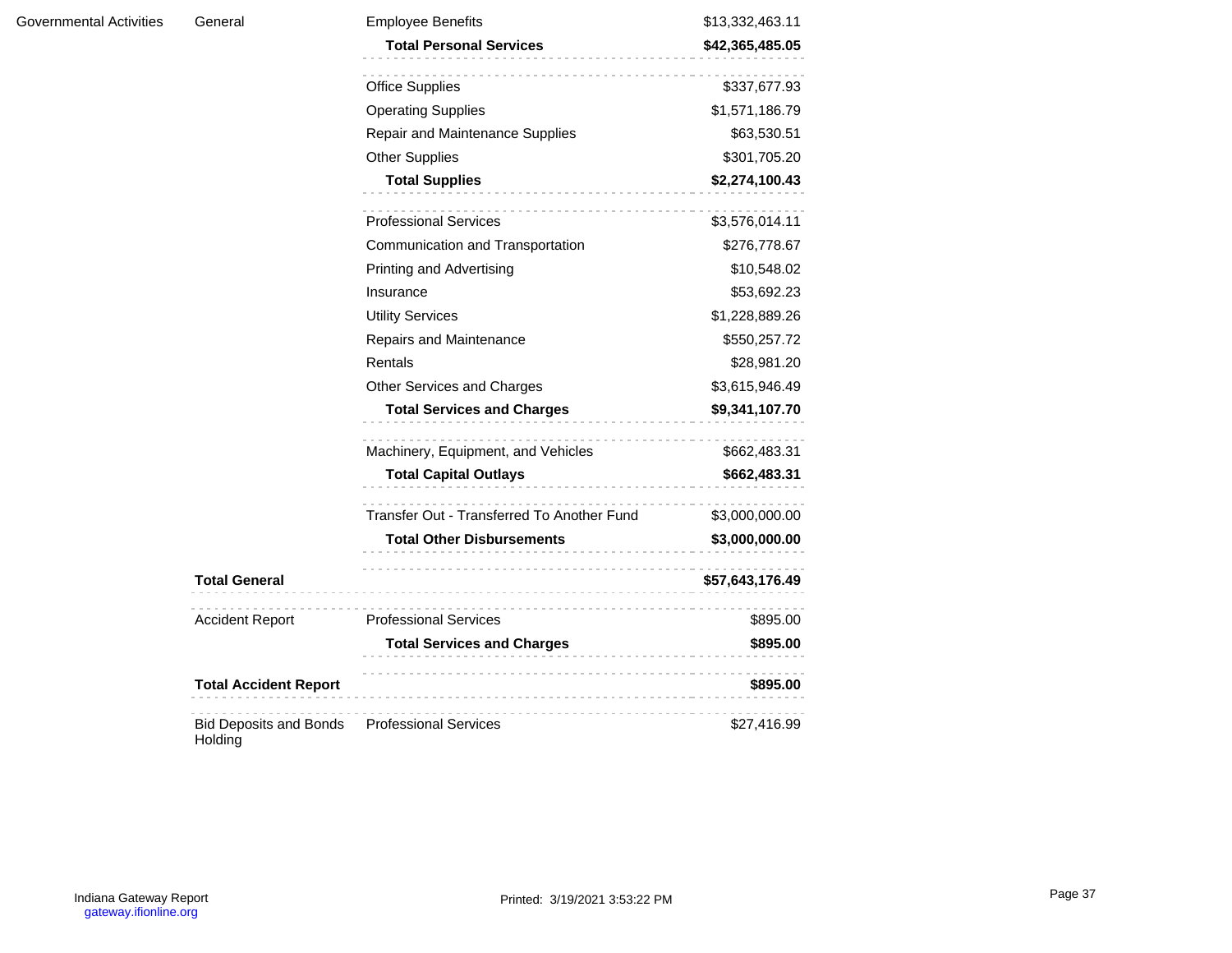| Governmental Activities | <b>Bid Deposits and Bonds</b><br>Holding                    | Other Services and Charges                  | \$225,189.08    |  |
|-------------------------|-------------------------------------------------------------|---------------------------------------------|-----------------|--|
|                         |                                                             | <b>Total Services and Charges</b>           | \$252,606.07    |  |
|                         | <b>Total Bid Deposits and Bonds Holding</b><br>\$252,606.07 |                                             |                 |  |
|                         | <b>CEDIT County Share</b>                                   | Salaries and Wages                          | \$372,387.66    |  |
|                         |                                                             | <b>Employee Benefits</b>                    | \$151,029.41    |  |
|                         |                                                             | <b>Total Personal Services</b>              | \$523,417.07    |  |
|                         |                                                             | <b>Office Supplies</b>                      | \$4,797.68      |  |
|                         |                                                             | <b>Other Supplies</b>                       | \$103,120.44    |  |
|                         |                                                             | <b>Total Supplies</b>                       | \$107,918.12    |  |
|                         |                                                             | <b>Professional Services</b>                | \$1,067,028.89  |  |
|                         |                                                             | Communication and Transportation            | \$688,997.14    |  |
|                         |                                                             | Other Services and Charges                  | \$1,062,209.12  |  |
|                         |                                                             | <b>Total Services and Charges</b>           | \$2,818,235.15  |  |
|                         |                                                             | Payments on Bonds and Other Debt Principal  | \$1,100,000.00  |  |
|                         |                                                             | Payments on Bonds and Other Debt Interest   | \$558,287.50    |  |
|                         |                                                             | Total Debt service - principal and interest | \$1,658,287.50  |  |
|                         |                                                             | Land                                        | \$465.00        |  |
|                         |                                                             | Infrastructure                              | \$1,075,210.51  |  |
|                         |                                                             | <b>Buildings</b>                            | \$3,408,279.29  |  |
|                         |                                                             | Machinery, Equipment, and Vehicles          | \$393,534.56    |  |
|                         |                                                             | <b>Total Capital Outlays</b>                | \$4,877,489.36  |  |
|                         |                                                             | Transfer Out - Transferred To Another Fund  | \$1,560,000.00  |  |
|                         |                                                             | <b>Total Other Disbursements</b>            | \$1,560,000.00  |  |
|                         | <b>Total CEDIT County Share</b>                             |                                             | \$11,545,347.20 |  |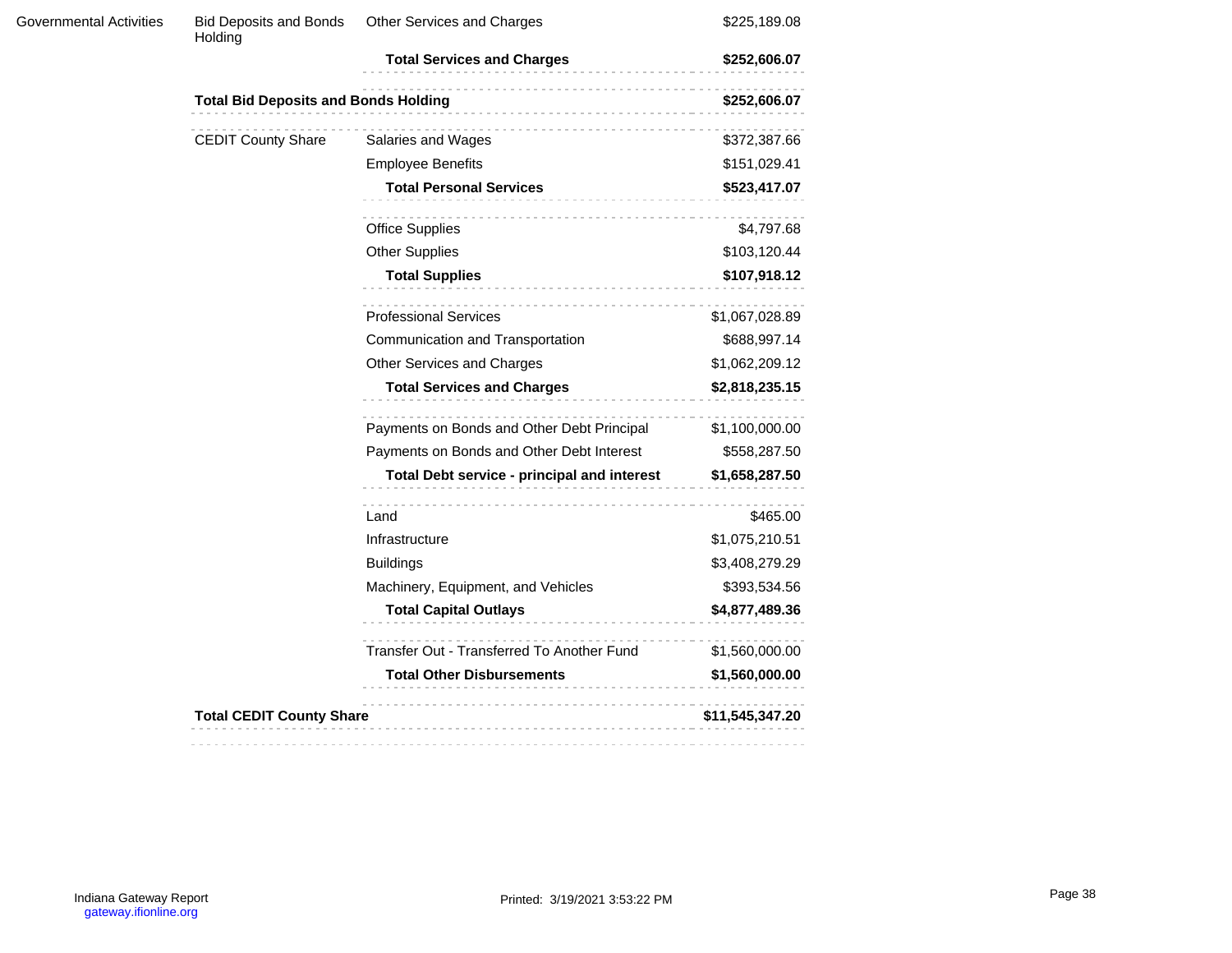| <b>Total City and Town Court Costs</b><br>Clerk's Records<br>Perpetuation | <b>Total Other Disbursements</b><br>Salaries and Wages | \$37,050.56<br>\$37,050.56                                                           |
|---------------------------------------------------------------------------|--------------------------------------------------------|--------------------------------------------------------------------------------------|
|                                                                           |                                                        |                                                                                      |
|                                                                           |                                                        |                                                                                      |
|                                                                           |                                                        | \$64,098.32                                                                          |
|                                                                           | <b>Employee Benefits</b>                               | \$15,996.16                                                                          |
|                                                                           | <b>Total Personal Services</b>                         | \$80,094.48                                                                          |
|                                                                           | Communication and Transportation                       | \$6,000.00                                                                           |
|                                                                           | <b>Total Services and Charges</b>                      | \$6,000.00                                                                           |
|                                                                           | Machinery, Equipment, and Vehicles                     | \$720.00                                                                             |
|                                                                           | <b>Total Capital Outlays</b>                           | \$720.00                                                                             |
|                                                                           | ---------------------------                            |                                                                                      |
|                                                                           | Salaries and Wages                                     | \$1,452,841.83                                                                       |
|                                                                           | <b>Employee Benefits</b>                               | \$708,872.67                                                                         |
|                                                                           | <b>Total Personal Services</b>                         | \$2,161,714.50                                                                       |
|                                                                           | <b>Other Supplies</b>                                  | \$112,799.46                                                                         |
|                                                                           | <b>Total Supplies</b><br>.                             | \$112,799.46                                                                         |
|                                                                           | <b>Professional Services</b>                           | \$362,920.83                                                                         |
|                                                                           | <b>Utility Services</b>                                | \$39,779.85                                                                          |
|                                                                           | Other Services and Charges                             | \$7,800.22                                                                           |
|                                                                           | <b>Total Services and Charges</b>                      | \$410,500.90                                                                         |
|                                                                           | Machinery, Equipment, and Vehicles                     | \$2,374.19                                                                           |
|                                                                           | <b>Total Capital Outlays</b>                           | \$2,374.19                                                                           |
|                                                                           |                                                        | \$2,687,389.05                                                                       |
|                                                                           | <b>Community Corrections</b>                           | <b>Total Clerk's Records Perpetuation</b><br><b>Total Community Corrections</b><br>. |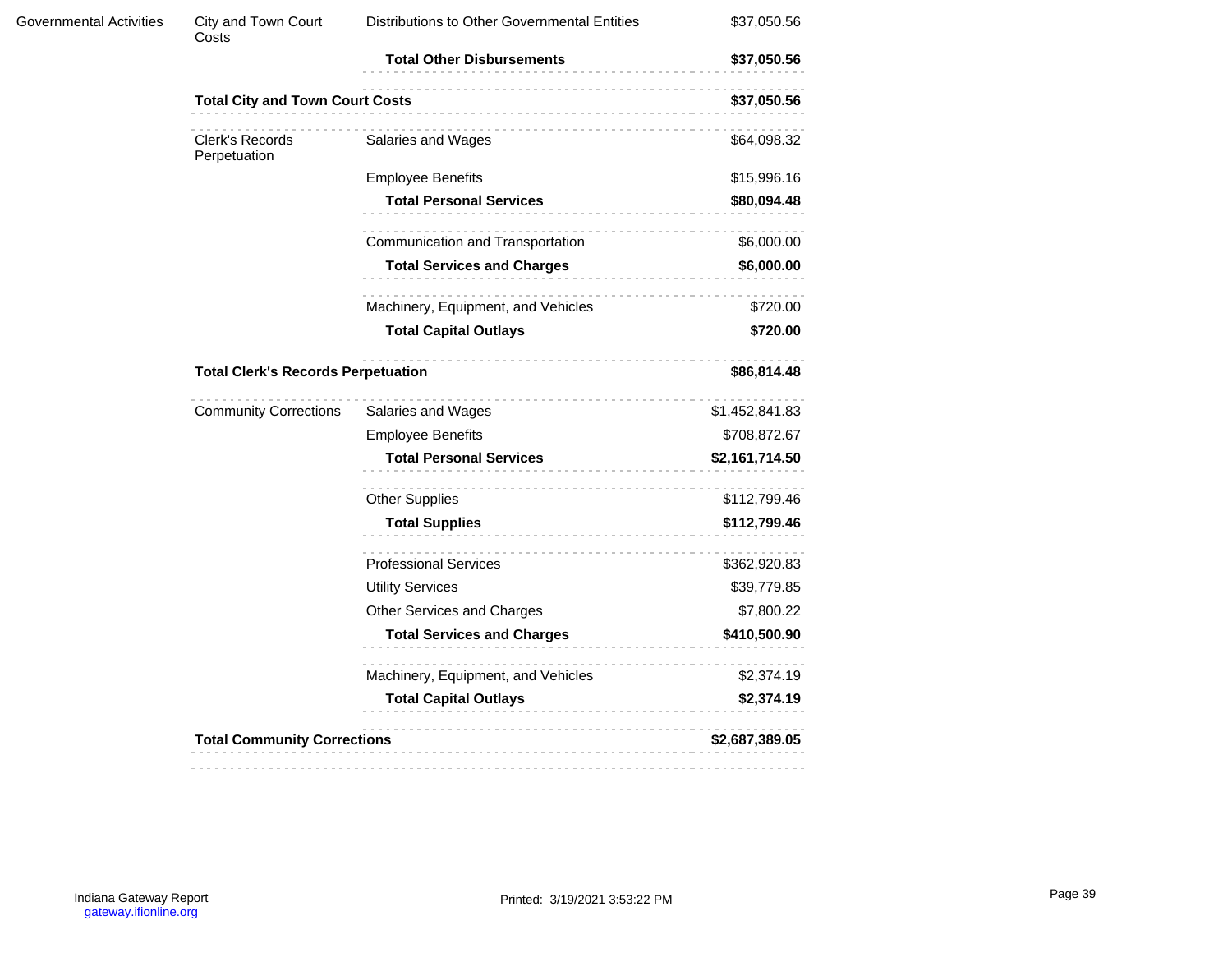| Governmental Activities | CC DOC Community<br>Relations                         | <b>Other Supplies</b>                        | \$12,060.21    |  |
|-------------------------|-------------------------------------------------------|----------------------------------------------|----------------|--|
|                         |                                                       | <b>Total Supplies</b>                        | \$12,060.21    |  |
|                         |                                                       | <b>Professional Services</b>                 | \$34,131.62    |  |
|                         |                                                       | <b>Total Services and Charges</b>            | \$34,131.62    |  |
|                         | <b>Total CC DOC Community Relations</b>               |                                              | \$46,191.83    |  |
|                         | Sales Disclosure - County Salaries and Wages<br>Share |                                              | \$11,980.00    |  |
|                         |                                                       | <b>Employee Benefits</b>                     | \$2,142.15     |  |
|                         |                                                       | <b>Total Personal Services</b>               | \$14,122.15    |  |
|                         |                                                       | Communication and Transportation             | \$15,900.58    |  |
|                         |                                                       | <b>Total Services and Charges</b>            | \$15,900.58    |  |
|                         |                                                       | Distributions to Other Governmental Entities | \$20,670.00    |  |
|                         |                                                       | <b>Total Other Disbursements</b>             | \$20,670.00    |  |
|                         | <b>Total Sales Disclosure - County Share</b>          |                                              | \$50,692.73    |  |
|                         | <b>Cumulative Bridge</b>                              | Salaries and Wages                           | \$1,098,633.51 |  |
|                         |                                                       | <b>Employee Benefits</b>                     | \$555,970.40   |  |
|                         |                                                       | <b>Total Personal Services</b>               | \$1,654,603.91 |  |
|                         |                                                       | <b>Office Supplies</b>                       | \$10.84        |  |
|                         |                                                       | Repair and Maintenance Supplies              | \$10,878.76    |  |
|                         |                                                       | <b>Other Supplies</b>                        | \$47.50        |  |
|                         |                                                       | <b>Total Supplies</b>                        | \$10,937.10    |  |
|                         |                                                       | <b>Professional Services</b>                 | \$37,976.31    |  |
|                         |                                                       | Insurance                                    | \$2,293.35     |  |
|                         |                                                       | <b>Utility Services</b>                      | \$1,276.00     |  |
|                         |                                                       | Repairs and Maintenance                      | \$68,641.68    |  |
|                         |                                                       | Other Services and Charges                   | \$73,089.17    |  |
|                         |                                                       | <b>Total Services and Charges</b>            | \$183,276.51   |  |
|                         |                                                       |                                              |                |  |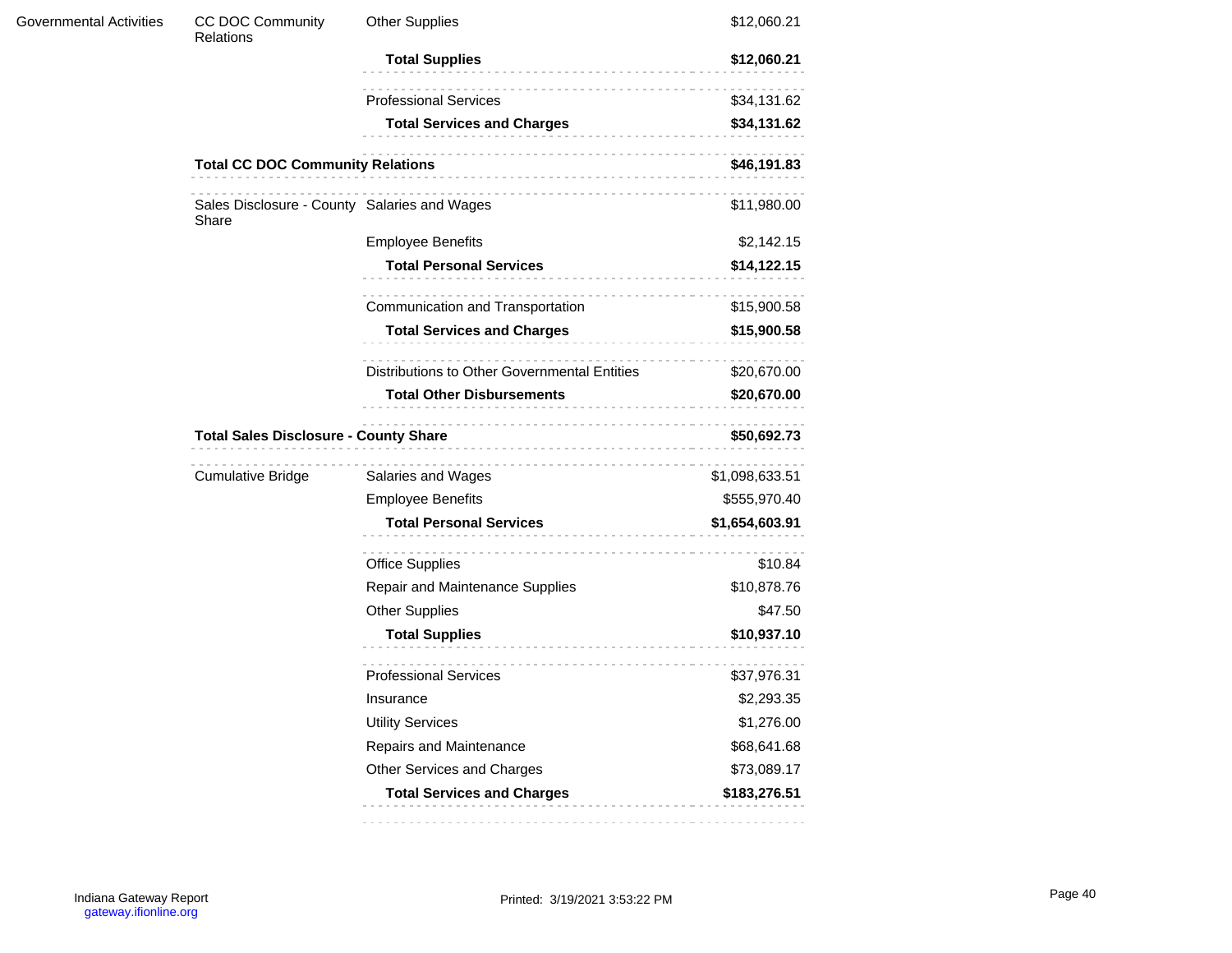| Governmental Activities | <b>Cumulative Bridge</b>                    | Infrastructure                             | \$904,345.46   |
|-------------------------|---------------------------------------------|--------------------------------------------|----------------|
|                         |                                             | <b>Total Capital Outlays</b>               | \$904,345.46   |
|                         |                                             | Transfer Out - Transferred To Another Fund | \$5,000.00     |
|                         |                                             | <b>Total Other Disbursements</b><br>;<br>  | \$5,000.00     |
|                         | <b>Total Cumulative Bridge</b>              |                                            | \$2,758,162.98 |
|                         | <b>Cumulative Capital</b><br>Development    | Salaries and Wages                         | \$197,900.04   |
|                         |                                             | <b>Employee Benefits</b>                   | \$58,429.70    |
|                         |                                             | <b>Total Personal Services</b>             | \$256,329.74   |
|                         |                                             | <b>Office Supplies</b>                     | \$6,621.87     |
|                         |                                             | <b>Operating Supplies</b>                  | \$57,242.54    |
|                         |                                             | Repair and Maintenance Supplies            | \$96,118.04    |
|                         |                                             | <b>Total Supplies</b>                      | \$159,982.45   |
|                         |                                             | <b>Professional Services</b>               | \$56,950.60    |
|                         |                                             | Communication and Transportation           | \$402.89       |
|                         |                                             | Insurance                                  | \$430,633.52   |
|                         |                                             | <b>Utility Services</b>                    | \$16,588.84    |
|                         |                                             | Repairs and Maintenance                    | \$354,377.10   |
|                         |                                             | Rentals                                    | \$179,974.55   |
|                         |                                             | <b>Total Services and Charges</b>          | \$1,038,927.50 |
|                         |                                             | <b>Buildings</b>                           | \$54,247.49    |
|                         |                                             | Improvements Other Than Buildings          | \$7,874.00     |
|                         |                                             | Machinery, Equipment, and Vehicles         | \$1,384,006.87 |
|                         |                                             | <b>Total Capital Outlays</b><br>.          | \$1,446,128.36 |
|                         | <b>Total Cumulative Capital Development</b> |                                            | \$2,901,368.05 |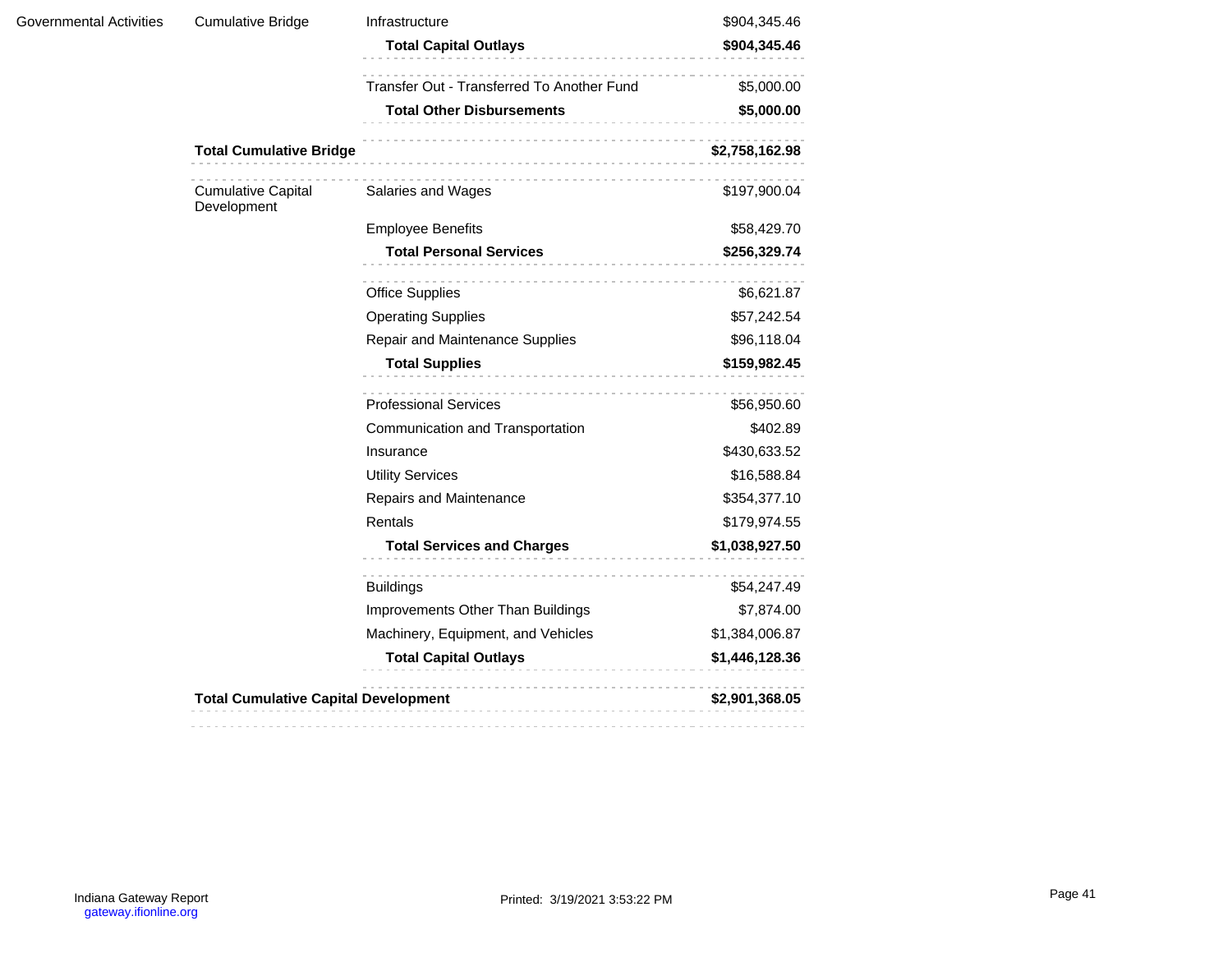|                                              | <b>Total Services and Charges</b>          | \$187,504.00                                                                                                                               |
|----------------------------------------------|--------------------------------------------|--------------------------------------------------------------------------------------------------------------------------------------------|
|                                              |                                            |                                                                                                                                            |
|                                              | <b>Total Drug Free Community</b>           |                                                                                                                                            |
| Emergency<br>Planning/Right To Know          | <b>Professional Services</b>               | \$296.96                                                                                                                                   |
|                                              | Communication and Transportation           | \$5,400.00                                                                                                                                 |
|                                              | <b>Printing and Advertising</b>            | \$57.85                                                                                                                                    |
|                                              | <b>Total Services and Charges</b>          | \$5,754.81                                                                                                                                 |
|                                              |                                            | \$5,754.81                                                                                                                                 |
| <b>Firearms Training</b>                     | <b>Professional Services</b>               | \$24,000.43                                                                                                                                |
|                                              | Other Services and Charges                 | \$475.00                                                                                                                                   |
|                                              | <b>Total Services and Charges</b>          | \$24,475.43                                                                                                                                |
| <b>Total Firearms Training</b>               |                                            | \$24,475.43                                                                                                                                |
| General Drain<br>Improvement                 | <b>Professional Services</b>               | \$491,030.24                                                                                                                               |
|                                              | <b>Total Services and Charges</b>          | \$491,030.24                                                                                                                               |
|                                              | Transfer Out - Transferred To Another Fund | \$361,858.15                                                                                                                               |
|                                              | <b>Total Other Disbursements</b>           | \$361,858.15                                                                                                                               |
|                                              |                                            |                                                                                                                                            |
| <b>Identification Security</b><br>Protection | <b>Professional Services</b>               | \$29,999.25                                                                                                                                |
|                                              | <b>Total Services and Charges</b>          | \$29,999.25                                                                                                                                |
|                                              |                                            | \$29,999.25                                                                                                                                |
|                                              |                                            | <b>Total Emergency Planning/Right To Know</b><br><b>Total General Drain Improvement</b><br><b>Total Identification Security Protection</b> |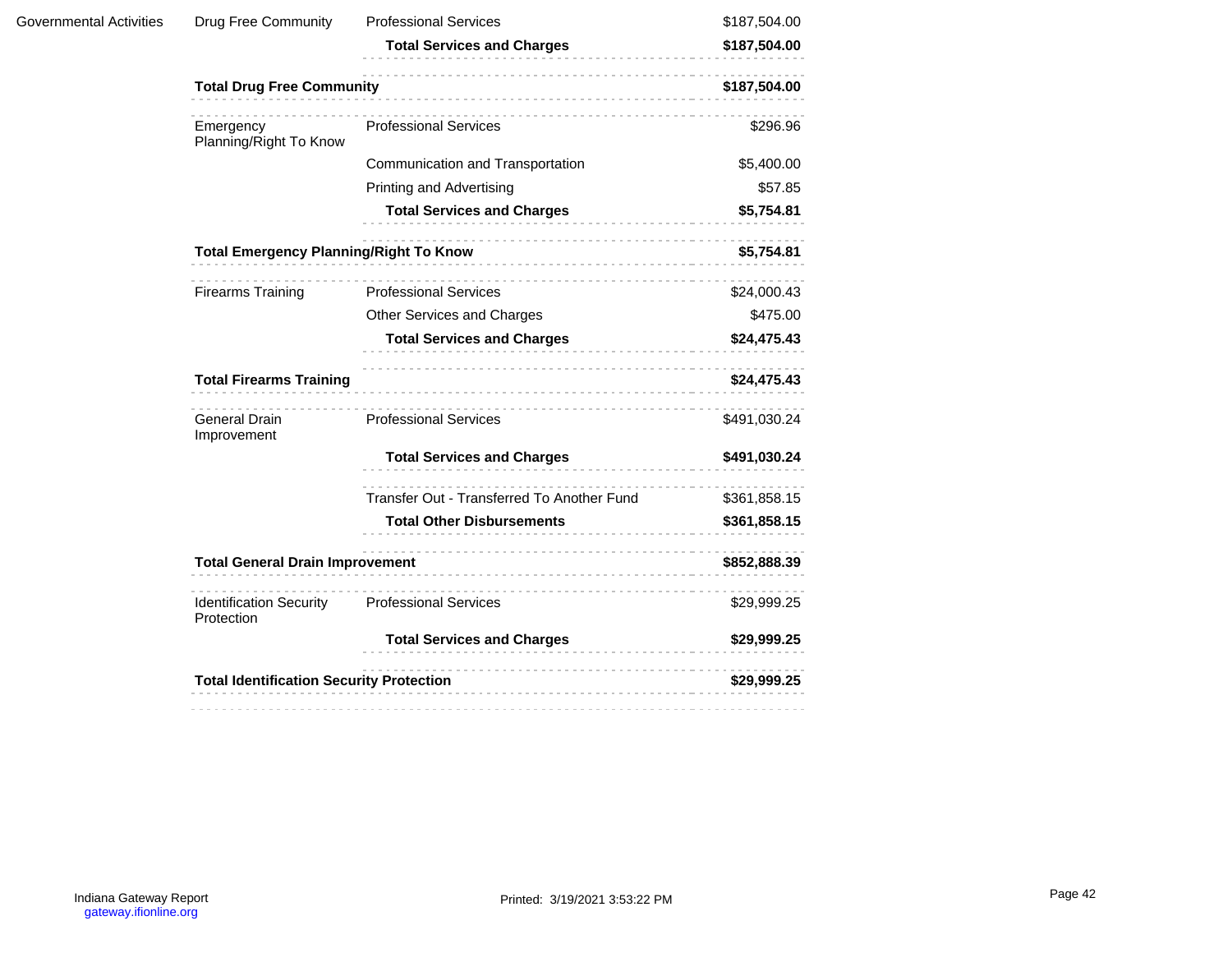| Governmental Activities | Landfill Closure and Post Professional Services<br>Closure |                                     | \$319,098.02   |  |
|-------------------------|------------------------------------------------------------|-------------------------------------|----------------|--|
|                         |                                                            | <b>Total Services and Charges</b>   | \$319,098.02   |  |
|                         | <b>Total Landfill Closure and Post Closure</b>             |                                     | \$319,098.02   |  |
|                         | Local Health Maintenance Salaries and Wages                |                                     | \$26,665.50    |  |
|                         |                                                            | <b>Employee Benefits</b>            | \$2,036.09     |  |
|                         |                                                            | <b>Total Personal Services</b><br>. | \$28,701.59    |  |
|                         | <b>Total Local Health Maintenance</b>                      |                                     |                |  |
|                         | Local Road and Street                                      | <b>Office Supplies</b>              | \$7,307.73     |  |
|                         |                                                            | <b>Operating Supplies</b>           | \$427,867.89   |  |
|                         |                                                            | Repair and Maintenance Supplies     | \$9,312.29     |  |
|                         |                                                            | <b>Other Supplies</b>               | \$3,886.16     |  |
|                         |                                                            | <b>Total Supplies</b>               | \$448,374.07   |  |
|                         |                                                            | <b>Professional Services</b>        | \$40,367.57    |  |
|                         |                                                            | Communication and Transportation    | \$260.00       |  |
|                         |                                                            | Repairs and Maintenance             | \$276,006.95   |  |
|                         |                                                            | Rentals                             | \$295,727.51   |  |
|                         |                                                            | <b>Total Services and Charges</b>   | \$612,362.03   |  |
|                         |                                                            | Land                                | \$13,148.00    |  |
|                         |                                                            | Infrastructure                      | \$234,285.60   |  |
|                         |                                                            | Machinery, Equipment, and Vehicles  | \$2,632.23     |  |
|                         |                                                            | <b>Total Capital Outlays</b><br>.   | \$250,065.83   |  |
|                         | <b>Total Local Road and Street</b>                         |                                     | \$1,310,801.93 |  |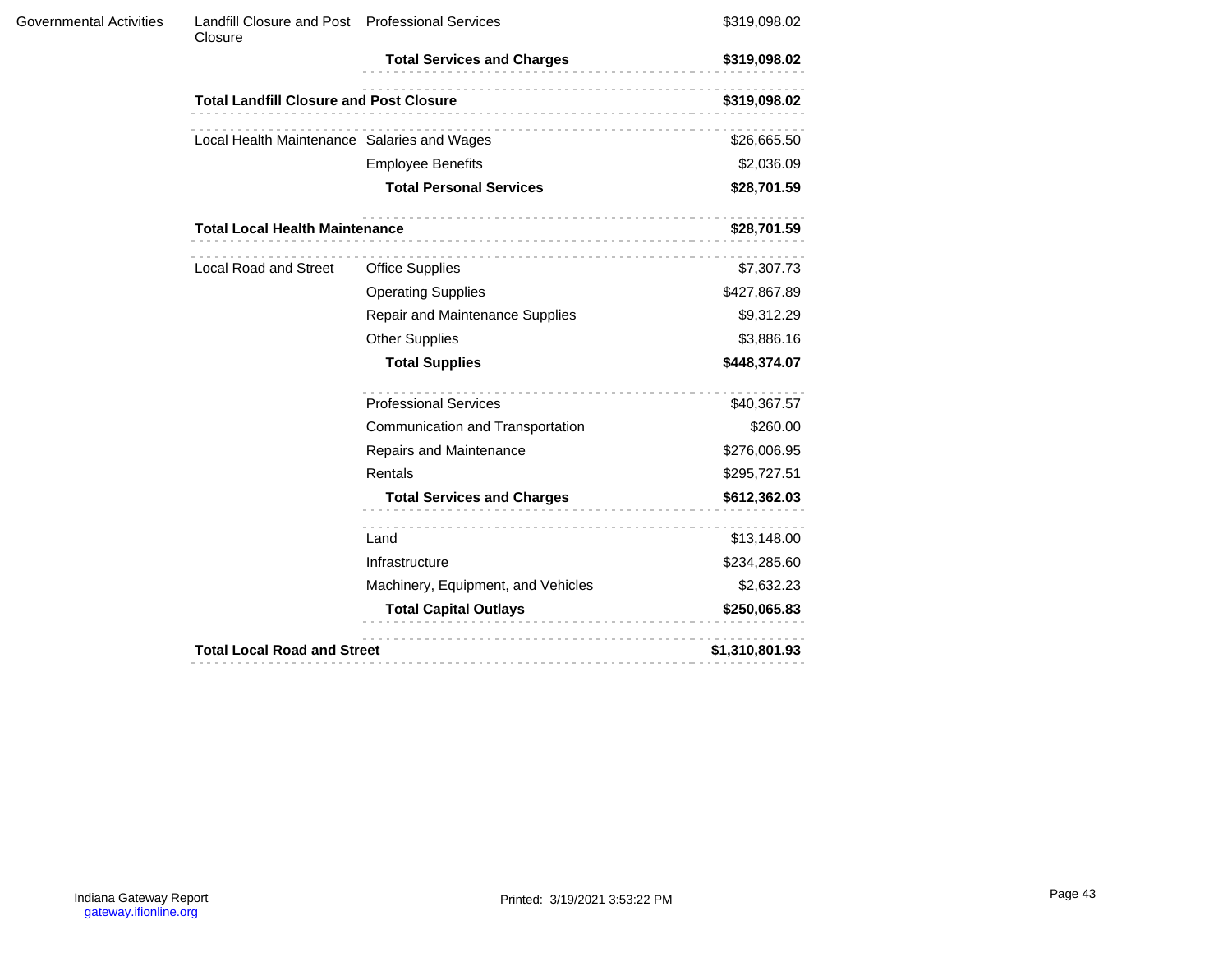| <b>Governmental Activities</b> | Share                                         | LIT Public Safety - County Machinery, Equipment, and Vehicles | \$83,689.00     |
|--------------------------------|-----------------------------------------------|---------------------------------------------------------------|-----------------|
|                                |                                               | <b>Total Capital Outlays</b><br>.                             | \$83,689.00     |
|                                | <b>Total LIT Public Safety - County Share</b> |                                                               | \$83,689.00     |
|                                | Major Bridge                                  | <b>Professional Services</b>                                  | \$30,037.00     |
|                                |                                               | <b>Total Services and Charges</b>                             | \$30,037.00     |
|                                | <b>Total Major Bridge</b>                     |                                                               | \$30,037.00     |
|                                | Motor Vehicle Restricted                      | Salaries and Wages                                            | \$175,382.55    |
|                                |                                               | <b>Employee Benefits</b>                                      | \$123,777.45    |
|                                |                                               | <b>Total Personal Services</b>                                | \$299,160.00    |
|                                |                                               | Repair and Maintenance Supplies                               | \$791,292.02    |
|                                |                                               | <b>Total Supplies</b>                                         | \$791,292.02    |
|                                |                                               | <b>Professional Services</b>                                  | \$235,590.54    |
|                                |                                               | Repairs and Maintenance                                       | \$82,117.07     |
|                                |                                               | Rentals                                                       | \$380,000.00    |
|                                |                                               | <b>Total Services and Charges</b>                             | \$697,707.61    |
|                                |                                               | Land                                                          | \$64,776.00     |
|                                |                                               | Infrastructure                                                | \$1,190,916.38  |
|                                |                                               | <b>Total Capital Outlays</b>                                  | \$1,255,692.38  |
|                                | <b>Total Motor Vehicle Restricted</b>         |                                                               | \$3,043,852.01  |
|                                | Misdemeanant                                  | <b>Other Supplies</b>                                         | \$17,947.28     |
|                                |                                               | <b>Total Supplies</b><br>.                                    | \$17,947.28     |
|                                |                                               |                                                               | --------------- |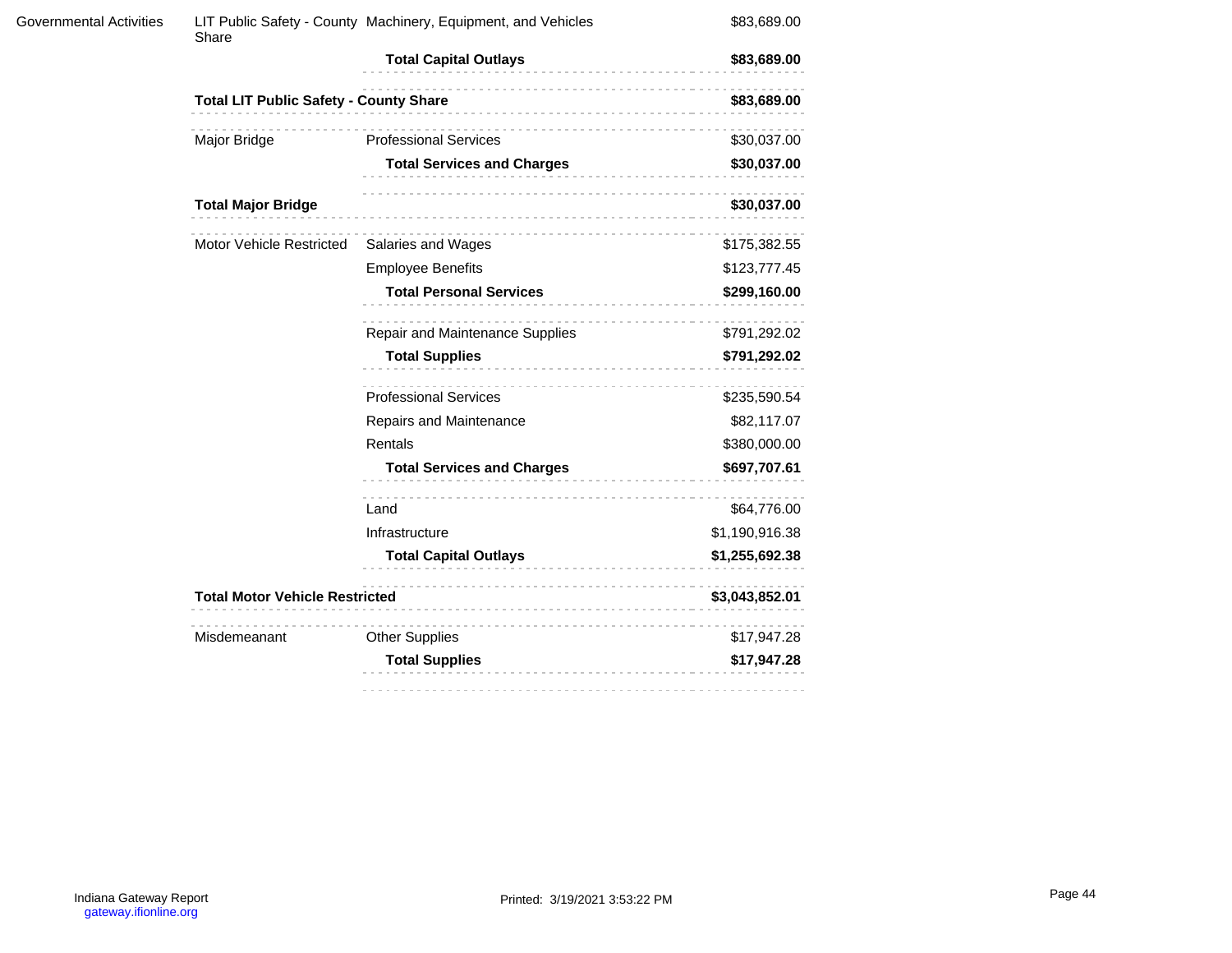| Governmental Activities | Misdemeanant                       | <b>Professional Services</b>               | \$51,241.79    |
|-------------------------|------------------------------------|--------------------------------------------|----------------|
|                         |                                    | <b>Total Services and Charges</b>          | \$51,241.79    |
|                         | <b>Total Misdemeanant</b>          | .                                          | \$69,189.07    |
|                         | Motor Vehicle Highway              | Salaries and Wages                         | \$1,405,575.22 |
|                         |                                    | <b>Employee Benefits</b>                   | \$698,468.59   |
|                         |                                    | <b>Total Personal Services</b>             | \$2,104,043.81 |
|                         |                                    | .<br><b>Office Supplies</b>                | \$3,639.40     |
|                         |                                    | <b>Total Supplies</b>                      | \$3,639.40     |
|                         |                                    | <b>Professional Services</b>               | \$1,419.75     |
|                         |                                    | Communication and Transportation           | \$687.96       |
|                         |                                    | <b>Printing and Advertising</b>            | \$444.60       |
|                         |                                    | Other Services and Charges                 | \$52,966.23    |
|                         |                                    | <b>Total Services and Charges</b>          | \$55,518.54    |
|                         |                                    | Transfer Out - Transferred To Another Fund | \$299,159.96   |
|                         |                                    | <b>Total Other Disbursements</b>           | \$299,159.96   |
|                         | <b>Total Motor Vehicle Highway</b> |                                            | \$2,462,361.71 |
|                         | Plat Book                          | Salaries and Wages                         | \$35,028.76    |
|                         |                                    | <b>Employee Benefits</b>                   | \$2,606.69     |
|                         |                                    | <b>Total Personal Services</b>             | \$37,635.45    |
|                         |                                    | .<br><b>Other Disbursements</b>            | \$20,000.00    |
|                         |                                    | <b>Total Other Disbursements</b>           | \$20,000.00    |
|                         | <b>Total Plat Book</b>             | .                                          | \$57,635.45    |
|                         | Rainy Day                          | .<br>Repair and Maintenance Supplies       | \$104,956.66   |
|                         |                                    | <b>Total Supplies</b><br>.                 | \$104,956.66   |
|                         |                                    |                                            |                |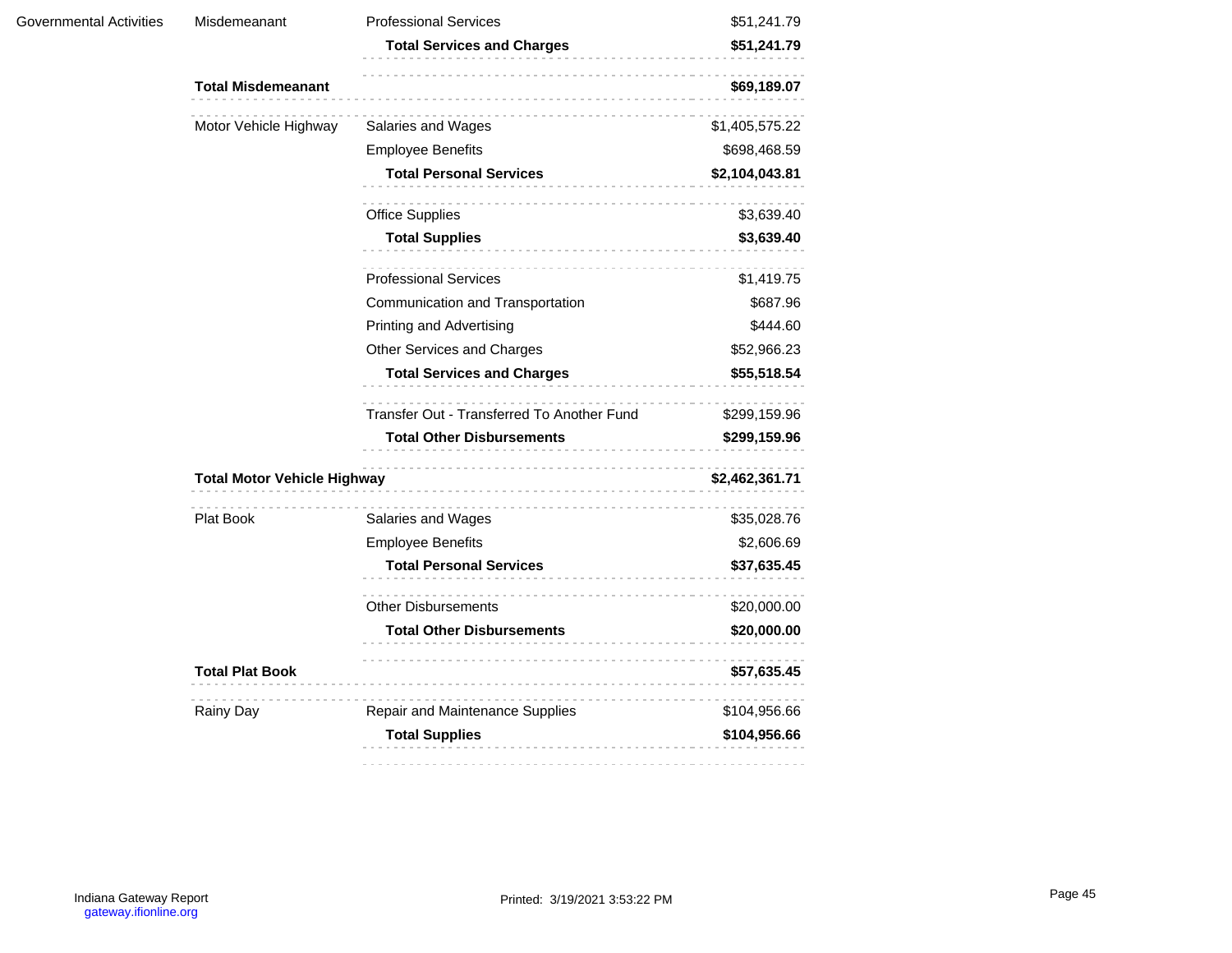| Governmental Activities | Rainy Day                                    | Infrastructure                    | \$2,389,141.14 |
|-------------------------|----------------------------------------------|-----------------------------------|----------------|
|                         |                                              | <b>Total Capital Outlays</b>      | \$2,389,141.14 |
|                         | <b>Total Rainy Day</b>                       | \$2,494,097.80                    |                |
|                         | Reassessment - 2015                          | Salaries and Wages                | \$175,136.20   |
|                         |                                              | <b>Other Personal Services</b>    | \$5,670.00     |
|                         |                                              | <b>Employee Benefits</b>          | \$40,540.17    |
|                         |                                              | <b>Total Personal Services</b>    | \$221,346.37   |
|                         |                                              | <b>Office Supplies</b>            | \$21,302.10    |
|                         |                                              | <b>Operating Supplies</b>         | \$548.54       |
|                         |                                              | <b>Total Supplies</b><br>.        | \$21,850.64    |
|                         |                                              | <b>Professional Services</b>      | \$49,699.99    |
|                         |                                              | Communication and Transportation  | \$81,386.83    |
|                         |                                              | Insurance                         | \$954.00       |
|                         |                                              | <b>Utility Services</b>           | \$605.17       |
|                         |                                              | Repairs and Maintenance           | \$895.24       |
|                         |                                              | Other Services and Charges        | \$17,982.70    |
|                         |                                              | <b>Total Services and Charges</b> | \$151,523.93   |
|                         | <b>Total Reassessment - 2015</b>             |                                   | \$394,720.94   |
|                         | Recorder's Records<br>Perpetuation           | Salaries and Wages                | \$215,433.14   |
|                         |                                              | <b>Employee Benefits</b>          | \$72,454.51    |
|                         |                                              | <b>Total Personal Services</b>    | \$287,887.65   |
|                         |                                              | <b>Professional Services</b>      | \$195,668.81   |
|                         |                                              | <b>Total Services and Charges</b> | \$195,668.81   |
|                         | <b>Total Recorder's Records Perpetuation</b> |                                   | \$483,556.46   |
|                         |                                              |                                   |                |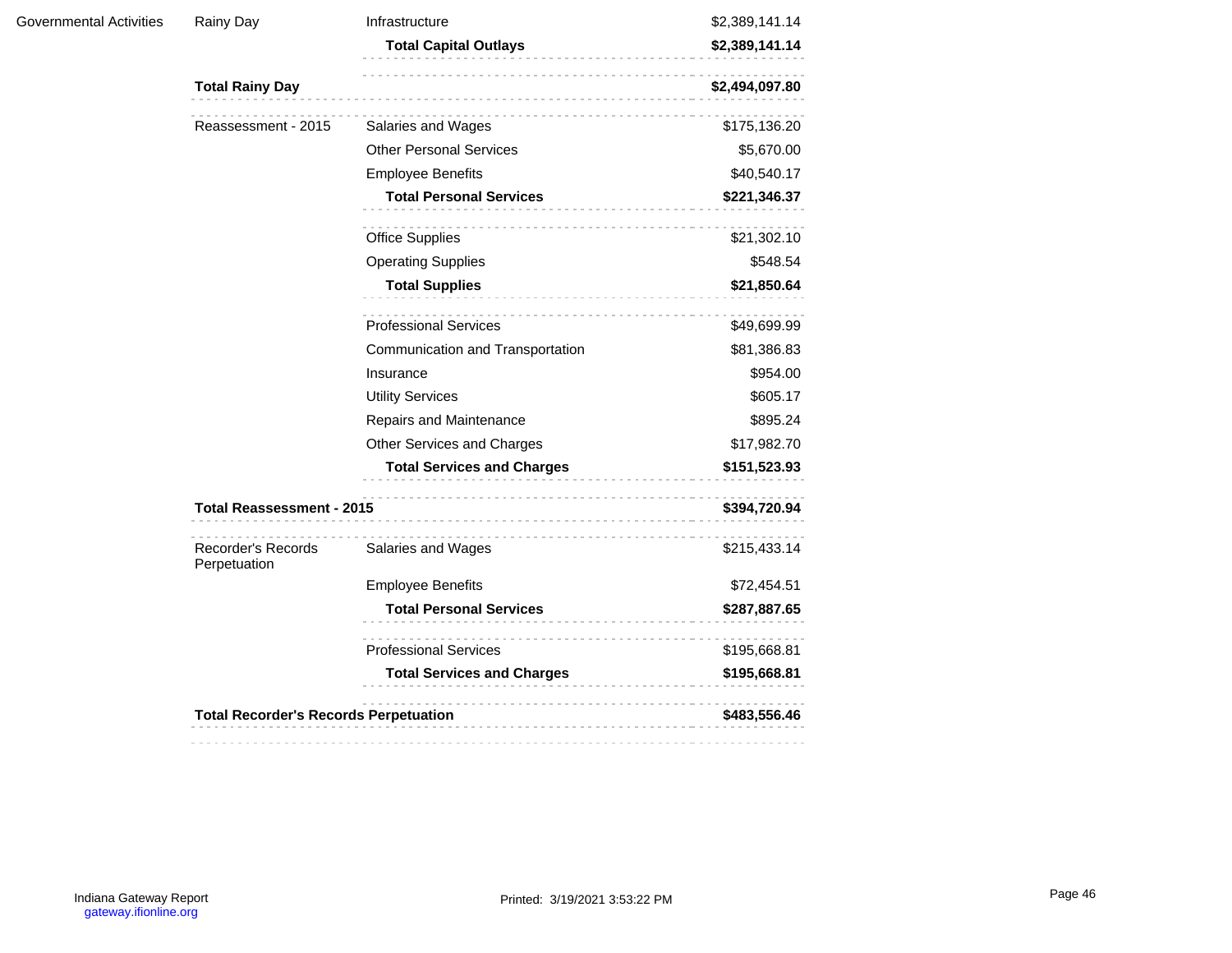| Governmental Activities | <b>Sheriff's Pension Trust</b>                          | <b>Employee Benefits</b><br><b>Total Personal Services</b> | \$173,087.00 |
|-------------------------|---------------------------------------------------------|------------------------------------------------------------|--------------|
|                         |                                                         |                                                            | \$173,087.00 |
|                         | <b>Total Sheriff's Pension Trust</b>                    |                                                            | \$173,087.00 |
|                         | Supplemental Public<br><b>Defender Services</b>         | <b>Professional Services</b>                               | \$61,145.40  |
|                         |                                                         | <b>Total Services and Charges</b>                          | \$61,145.40  |
|                         | .<br><b>Total Supplemental Public Defender Services</b> |                                                            | \$61,145.40  |
|                         | Surplus Tax                                             | Other Services and Charges                                 | \$81,782.05  |
|                         |                                                         | <b>Total Services and Charges</b>                          | \$81,782.05  |
|                         | <b>Total Surplus Tax</b>                                | .                                                          | \$81,782.05  |
|                         | Surveyor's Corner<br>Perpetuation                       | Salaries and Wages                                         | \$68,092.18  |
|                         |                                                         | <b>Employee Benefits</b>                                   | \$16,874.34  |
|                         |                                                         | <b>Total Personal Services</b>                             | \$84,966.52  |
|                         |                                                         | Communication and Transportation                           | \$1,276.00   |
|                         |                                                         | Repairs and Maintenance                                    | \$87.53      |
|                         |                                                         | <b>Total Services and Charges</b>                          | \$1,363.53   |
|                         | <b>Total Surveyor's Corner Perpetuation</b>             | .                                                          | \$86,330.05  |
|                         | <b>Tax Sale Fees</b>                                    | <b>Office Supplies</b>                                     | \$56.10      |
|                         |                                                         | <b>Other Supplies</b>                                      | \$839.13     |
|                         |                                                         | <b>Total Supplies</b>                                      | \$895.23     |
|                         |                                                         | <b>Other Disbursements</b>                                 | \$10,447.60  |
|                         |                                                         | <b>Total Other Disbursements</b>                           | \$10,447.60  |
|                         | <b>Total Tax Sale Fees</b>                              |                                                            | \$11,342.83  |
|                         |                                                         |                                                            |              |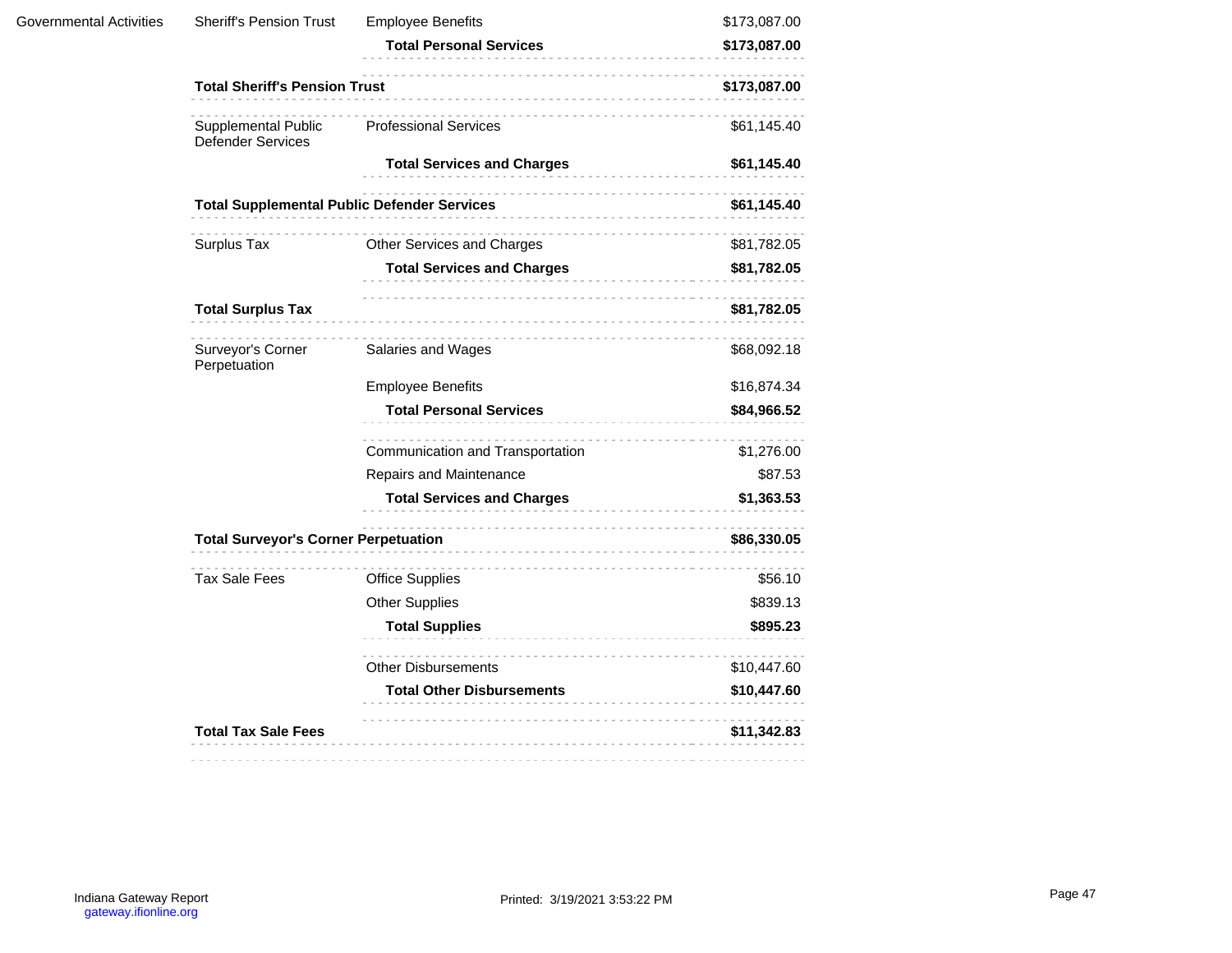| Governmental Activities | <b>Tax Sale Redemption</b>                                                               | <b>Professional Services</b>      | \$211,099.21   |
|-------------------------|------------------------------------------------------------------------------------------|-----------------------------------|----------------|
|                         |                                                                                          | <b>Total Services and Charges</b> | \$211,099.21   |
|                         | <b>Total Tax Sale Redemption</b>                                                         |                                   | \$211,099.21   |
|                         | Tax Sale Surplus                                                                         | <b>Professional Services</b>      | \$2,041,469.49 |
|                         |                                                                                          | <b>Total Services and Charges</b> | \$2,041,469.49 |
|                         | <b>Total Tax Sale Surplus</b>                                                            |                                   | \$2,041,469.49 |
|                         | Local Health Department Salaries and Wages<br><b>Trust Account</b>                       |                                   | \$38,303.83    |
|                         |                                                                                          | <b>Employee Benefits</b>          | \$2,682.28     |
|                         |                                                                                          | <b>Total Personal Services</b>    | \$40,986.11    |
|                         |                                                                                          | .<br><b>Professional Services</b> | \$3,663.00     |
|                         |                                                                                          | <b>Utility Services</b>           | \$3,601.20     |
|                         |                                                                                          | <b>Total Services and Charges</b> | \$7,264.20     |
|                         | <b>Total Local Health Department Trust Account</b><br>[<br>----------------------------- |                                   | \$48,250.31    |
|                         | GAL/CASA                                                                                 | Salaries and Wages                | \$31,055.73    |
|                         |                                                                                          | <b>Employee Benefits</b>          | \$5,788.68     |
|                         |                                                                                          | <b>Total Personal Services</b>    | \$36,844.41    |
|                         |                                                                                          | .<br><b>Office Supplies</b>       | \$1,285.37     |
|                         |                                                                                          | <b>Operating Supplies</b>         | \$2,379.00     |
|                         |                                                                                          | Repair and Maintenance Supplies   | \$449.00       |
|                         |                                                                                          | <b>Total Supplies</b>             | \$4,113.37     |
|                         |                                                                                          | <b>Professional Services</b>      | \$1,386.00     |
|                         |                                                                                          | Communication and Transportation  | \$6,782.91     |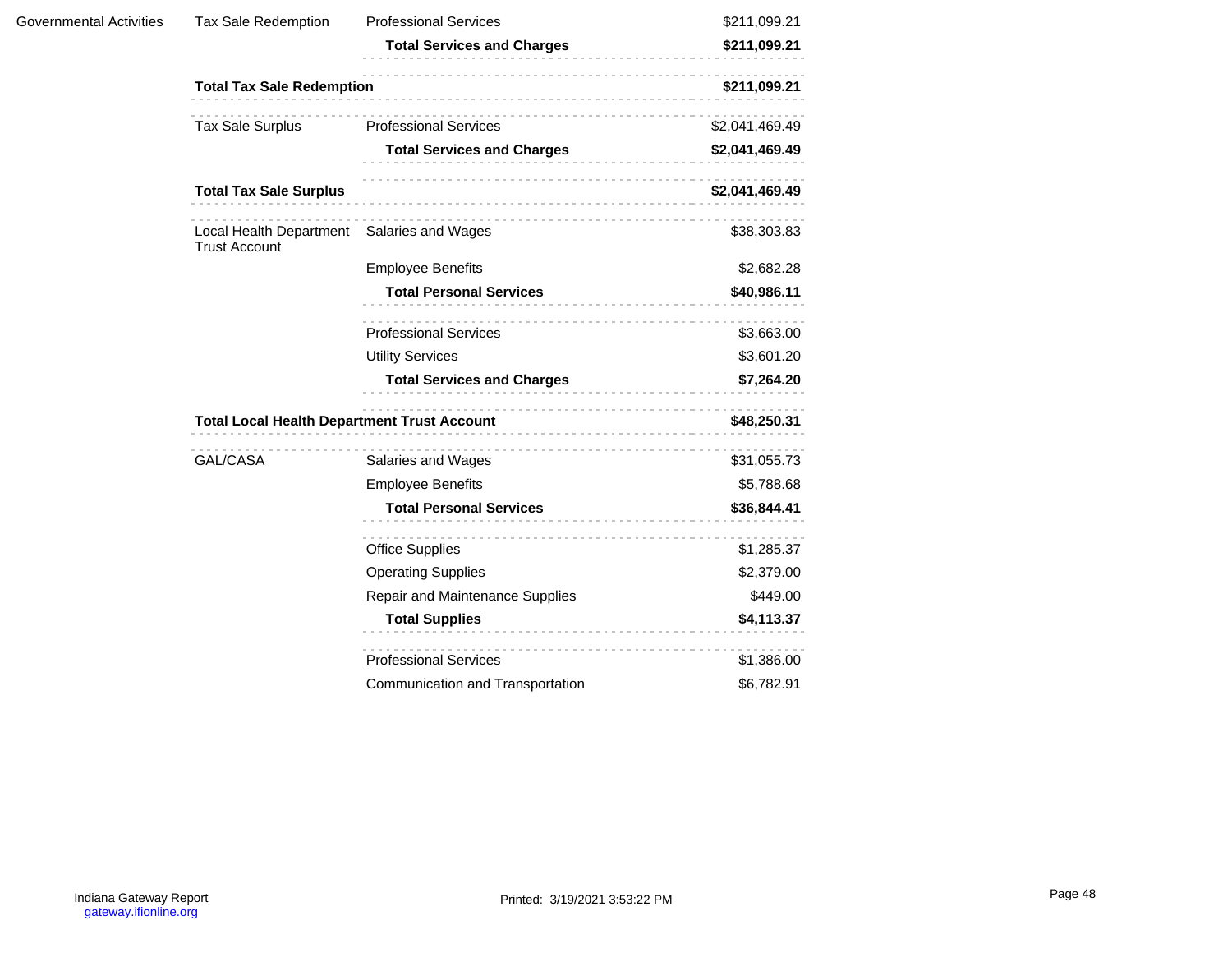| Governmental Activities | GAL/CASA                                    | Repairs and Maintenance                      | \$522.17                                       |  |
|-------------------------|---------------------------------------------|----------------------------------------------|------------------------------------------------|--|
|                         |                                             | <b>Total Services and Charges</b>            | \$8,691.08                                     |  |
|                         | <b>Total GAL/CASA</b>                       |                                              | \$49,648.86                                    |  |
|                         | Auditors Ineligible<br>Deductions           | Salaries and Wages                           | \$6,121.25                                     |  |
|                         |                                             | <b>Employee Benefits</b>                     | \$461.77                                       |  |
|                         |                                             | <b>Total Personal Services</b>               | \$6,583.02                                     |  |
|                         |                                             | <b>Office Supplies</b>                       | \$1,473.19                                     |  |
|                         |                                             | <b>Total Supplies</b>                        | \$1,473.19                                     |  |
|                         |                                             | <b>Professional Services</b>                 | \$58,264.78                                    |  |
|                         |                                             | Communication and Transportation             | \$100.00                                       |  |
|                         |                                             | Other Services and Charges                   | \$1,092.57                                     |  |
|                         |                                             | <b>Total Services and Charges</b>            | \$59,457.35                                    |  |
|                         |                                             | <b>Buildings</b>                             | \$6,103.72                                     |  |
|                         |                                             | <b>Total Capital Outlays</b>                 | \$6,103.72                                     |  |
|                         |                                             | Distributions to Other Governmental Entities | \$15.44                                        |  |
|                         |                                             | <b>Total Other Disbursements</b>             | \$15.44                                        |  |
|                         | <b>Total Auditors Ineligible Deductions</b> |                                              | \$73,632.72                                    |  |
|                         | <b>County Elected Officials</b><br>Training | Communication and Transportation             | \$2,565.89                                     |  |
|                         |                                             | <b>Total Services and Charges</b>            | \$2,565.89                                     |  |
|                         |                                             |                                              | <b>Total County Elected Officials Training</b> |  |
|                         | Statewide 911                               | Salaries and Wages                           | \$51,984.71                                    |  |
|                         |                                             | <b>Employee Benefits</b>                     | \$17,947.78                                    |  |
|                         |                                             | <b>Total Personal Services</b>               | \$69,932.49                                    |  |
|                         |                                             |                                              |                                                |  |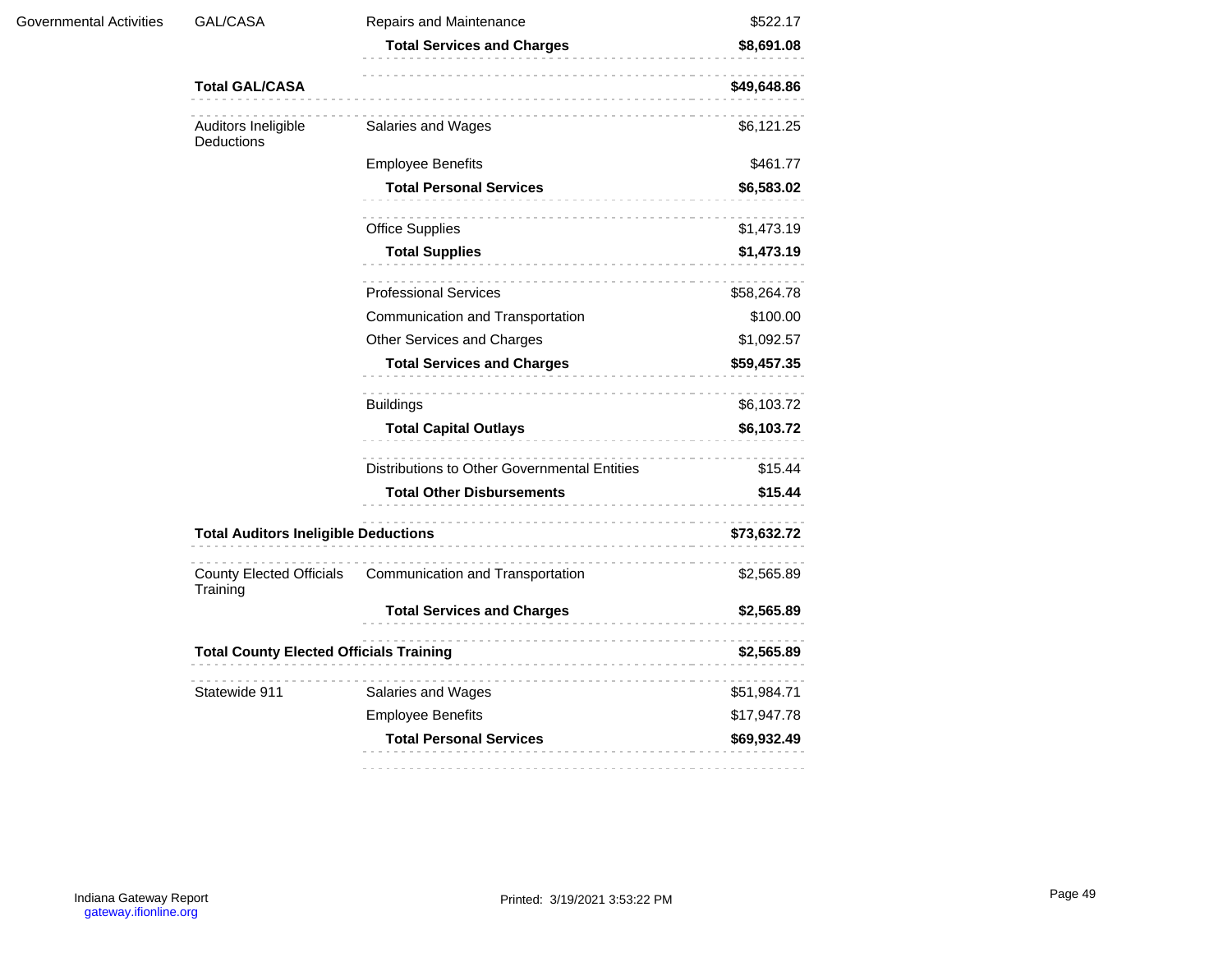|  | Statewide 911                            | <b>Professional Services</b>                              | \$832,762.20                                                                                                                        |              |  |
|--|------------------------------------------|-----------------------------------------------------------|-------------------------------------------------------------------------------------------------------------------------------------|--------------|--|
|  |                                          | Communication and Transportation                          | \$1,982,194.86                                                                                                                      |              |  |
|  |                                          | <b>Total Services and Charges</b>                         | \$2,814,957.06                                                                                                                      |              |  |
|  |                                          | Machinery, Equipment, and Vehicles                        | \$102,068.74                                                                                                                        |              |  |
|  |                                          | <b>Total Capital Outlays</b><br>.                         | \$102,068.74<br>\$2,986,958.29<br>\$7,074.75<br>\$7,074.75<br>\$40,000.00<br>\$40,000.00<br>\$8,344.60<br>\$8,344.60<br>\$55,419.35 |              |  |
|  | <b>Total Statewide 911</b>               |                                                           |                                                                                                                                     |              |  |
|  |                                          | LOIT Special Distribution Repair and Maintenance Supplies |                                                                                                                                     |              |  |
|  |                                          | <b>Total Supplies</b>                                     |                                                                                                                                     |              |  |
|  |                                          | <b>Professional Services</b>                              |                                                                                                                                     |              |  |
|  |                                          | <b>Total Services and Charges</b>                         |                                                                                                                                     |              |  |
|  |                                          | .<br>Machinery, Equipment, and Vehicles                   |                                                                                                                                     |              |  |
|  |                                          | <b>Total Capital Outlays</b><br>------------------------  |                                                                                                                                     |              |  |
|  | <b>Total LOIT Special Distribution</b>   |                                                           |                                                                                                                                     |              |  |
|  | <b>Adult Probation</b><br>Administrative | Salaries and Wages                                        | \$103,872.79                                                                                                                        |              |  |
|  |                                          | <b>Employee Benefits</b>                                  | \$45,135.77                                                                                                                         |              |  |
|  |                                          |                                                           | <b>Total Personal Services</b>                                                                                                      | \$149,008.56 |  |
|  |                                          |                                                           |                                                                                                                                     |              |  |
|  |                                          | <b>Office Supplies</b>                                    | \$21,661.21                                                                                                                         |              |  |
|  |                                          | <b>Operating Supplies</b>                                 | \$4,589.00                                                                                                                          |              |  |
|  |                                          | <b>Total Supplies</b>                                     | \$26,250.21                                                                                                                         |              |  |
|  |                                          | .<br><b>Professional Services</b>                         | \$3,068.60                                                                                                                          |              |  |
|  |                                          | Communication and Transportation                          | \$2,448.23                                                                                                                          |              |  |
|  |                                          | <b>Utility Services</b>                                   | \$1,422.87                                                                                                                          |              |  |
|  |                                          | Other Services and Charges                                | \$2,377.00                                                                                                                          |              |  |
|  |                                          | <b>Total Services and Charges</b>                         | \$9,316.70                                                                                                                          |              |  |
|  |                                          | Distributions to Other Governmental Entities              | \$2,000.00                                                                                                                          |              |  |
|  |                                          | <b>Total Other Disbursements</b>                          | \$2,000.00                                                                                                                          |              |  |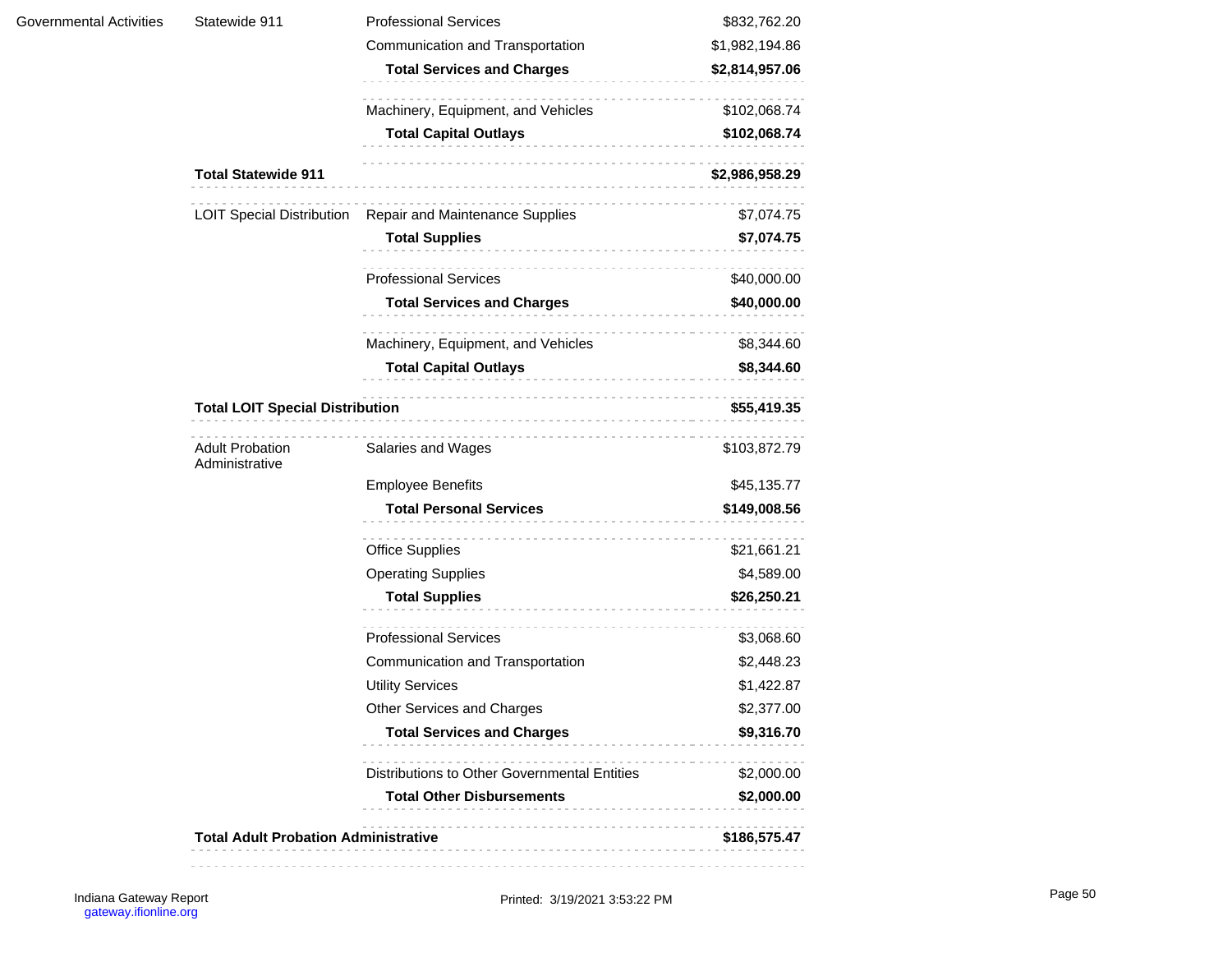| Governmental Activities | Alternative Dispute<br>Resolution                   | <b>Professional Services</b>                           | \$11,558.10 |  |
|-------------------------|-----------------------------------------------------|--------------------------------------------------------|-------------|--|
|                         |                                                     | <b>Total Services and Charges</b>                      | \$11,558.10 |  |
|                         | <b>Total Alternative Dispute Resolution</b>         |                                                        | \$11,558.10 |  |
|                         | Prosecutor Drug<br>Enforcement                      | <b>Operating Supplies</b>                              | \$7,414.00  |  |
|                         |                                                     | <b>Other Supplies</b>                                  | \$949.35    |  |
|                         |                                                     | <b>Total Supplies</b><br>.                             | \$8,363.35  |  |
|                         |                                                     | Communication and Transportation                       | \$393.87    |  |
|                         |                                                     | <b>Utility Services</b>                                | \$2,553.39  |  |
|                         |                                                     | <b>Total Services and Charges</b>                      | \$2,947.26  |  |
|                         |                                                     | Machinery, Equipment, and Vehicles                     | \$20,000.00 |  |
|                         |                                                     | <b>Total Capital Outlays</b>                           | \$20,000.00 |  |
|                         | <b>Total Prosecutor Drug Enforcement</b>            |                                                        | \$31,310.61 |  |
|                         | TIPPCO HAZMAT                                       | <b>Professional Services</b>                           | \$5,714.62  |  |
|                         |                                                     | <b>Total Services and Charges</b>                      | \$5,714.62  |  |
|                         | <b>Total TIPPCO HAZMAT</b>                          |                                                        | \$5,714.62  |  |
|                         | User Fee / Forensic<br><b>Diversion Participant</b> | <b>Other Supplies</b>                                  | \$28.10     |  |
|                         |                                                     | <b>Total Supplies</b>                                  | \$28.10     |  |
|                         |                                                     | <b>Total User Fee / Forensic Diversion Participant</b> | \$28.10     |  |
|                         | User Fee / Pre-trial<br>Diversion                   | Salaries and Wages                                     | \$8,847.75  |  |
|                         |                                                     | <b>Employee Benefits</b>                               | \$672.26    |  |
|                         |                                                     | <b>Total Personal Services</b>                         | \$9,520.01  |  |
|                         |                                                     |                                                        |             |  |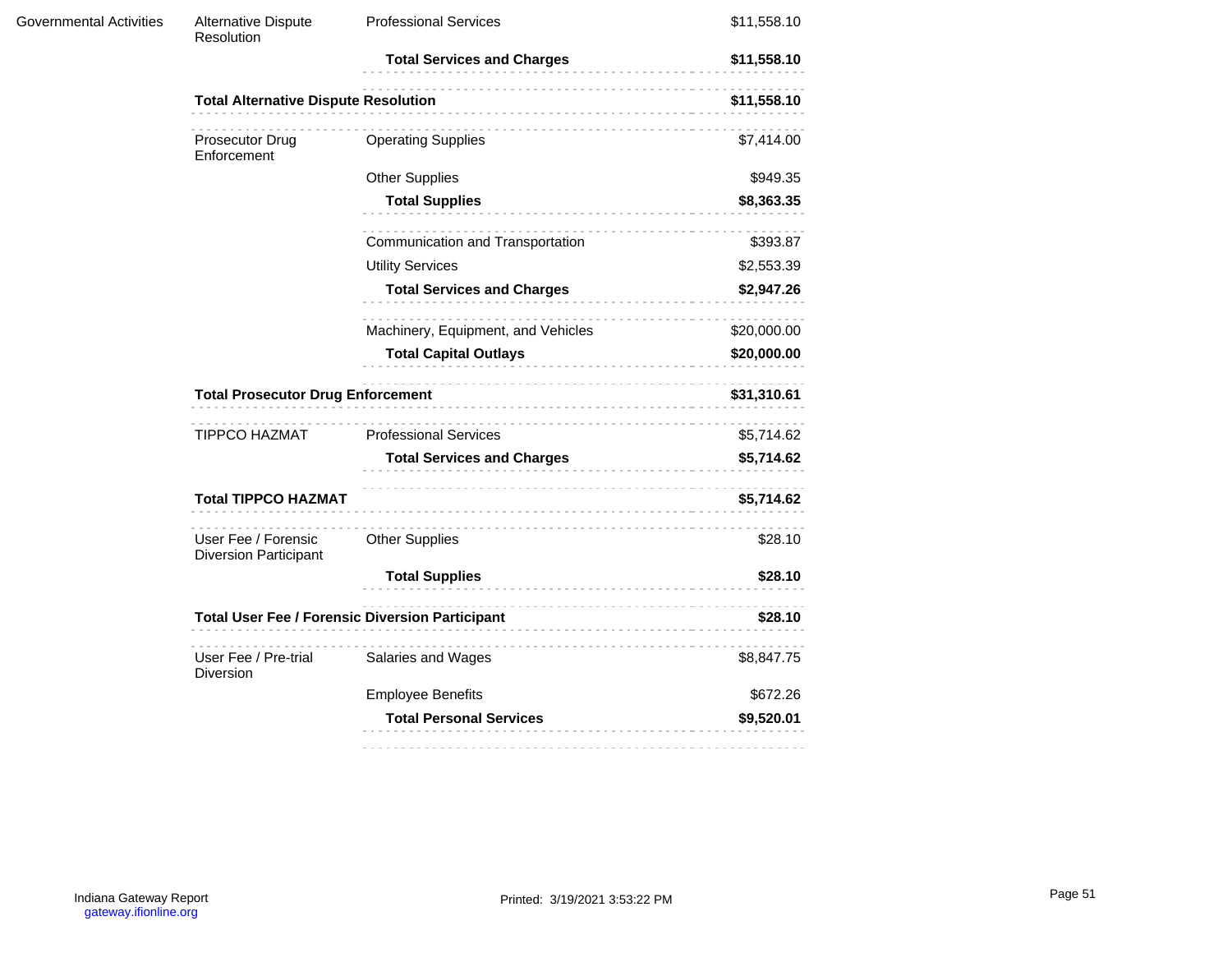| Governmental Activities | User Fee / Pre-trial<br><b>Diversion</b>        | <b>Office Supplies</b>                           | \$4,722.94                                                                                                                                                                                              |  |
|-------------------------|-------------------------------------------------|--------------------------------------------------|---------------------------------------------------------------------------------------------------------------------------------------------------------------------------------------------------------|--|
|                         |                                                 | <b>Total Supplies</b>                            | \$4,722.94                                                                                                                                                                                              |  |
|                         |                                                 | <b>Professional Services</b>                     | \$116,427.96                                                                                                                                                                                            |  |
|                         |                                                 | Communication and Transportation                 | \$675.36                                                                                                                                                                                                |  |
|                         |                                                 | <b>Utility Services</b>                          | \$11,644.83                                                                                                                                                                                             |  |
|                         |                                                 | Repairs and Maintenance                          | \$2,759.72                                                                                                                                                                                              |  |
|                         |                                                 | Other Services and Charges                       | \$1,545.03                                                                                                                                                                                              |  |
|                         |                                                 | <b>Total Services and Charges</b>                | \$133,052.90                                                                                                                                                                                            |  |
|                         | <b>Total User Fee / Pre-trial Diversion</b>     |                                                  | \$147,295.85<br>\$39,216.08<br>\$22,472.80<br>\$61,688.88<br>\$61,688.88<br>\$3,615.23<br>\$3,615.23<br>\$3,234.97<br>\$3,234.97<br>\$6,850.20<br>\$7,516.00<br>\$7,516.00<br>\$7,516.00<br>\$30,651.97 |  |
|                         | User Fee / Infraction<br><b>Diversion</b>       | Salaries and Wages                               |                                                                                                                                                                                                         |  |
|                         |                                                 | <b>Employee Benefits</b>                         |                                                                                                                                                                                                         |  |
|                         |                                                 | <b>Total Personal Services</b>                   |                                                                                                                                                                                                         |  |
|                         | <b>Total User Fee / Infraction Diversion</b>    |                                                  |                                                                                                                                                                                                         |  |
|                         | <b>Amimal Control</b>                           | <b>Other Supplies</b>                            |                                                                                                                                                                                                         |  |
|                         |                                                 | <b>Total Supplies</b><br>.                       |                                                                                                                                                                                                         |  |
|                         |                                                 | <b>Professional Services</b>                     |                                                                                                                                                                                                         |  |
|                         |                                                 | <b>Total Services and Charges</b>                |                                                                                                                                                                                                         |  |
|                         | <b>Total Amimal Control</b>                     |                                                  |                                                                                                                                                                                                         |  |
|                         |                                                 | User Fee / Sheriff Cont Ed Professional Services |                                                                                                                                                                                                         |  |
|                         |                                                 | <b>Total Services and Charges</b>                |                                                                                                                                                                                                         |  |
|                         | <b>Total User Fee / Sheriff Cont Ed</b>         |                                                  |                                                                                                                                                                                                         |  |
|                         | User Fee / Law<br><b>Enforcement Cont Ed</b>    | <b>Professional Services</b>                     |                                                                                                                                                                                                         |  |
|                         |                                                 | <b>Total Services and Charges</b>                | \$30,651.97                                                                                                                                                                                             |  |
|                         | <b>Total User Fee / Law Enforcement Cont Ed</b> |                                                  | \$30,651.97                                                                                                                                                                                             |  |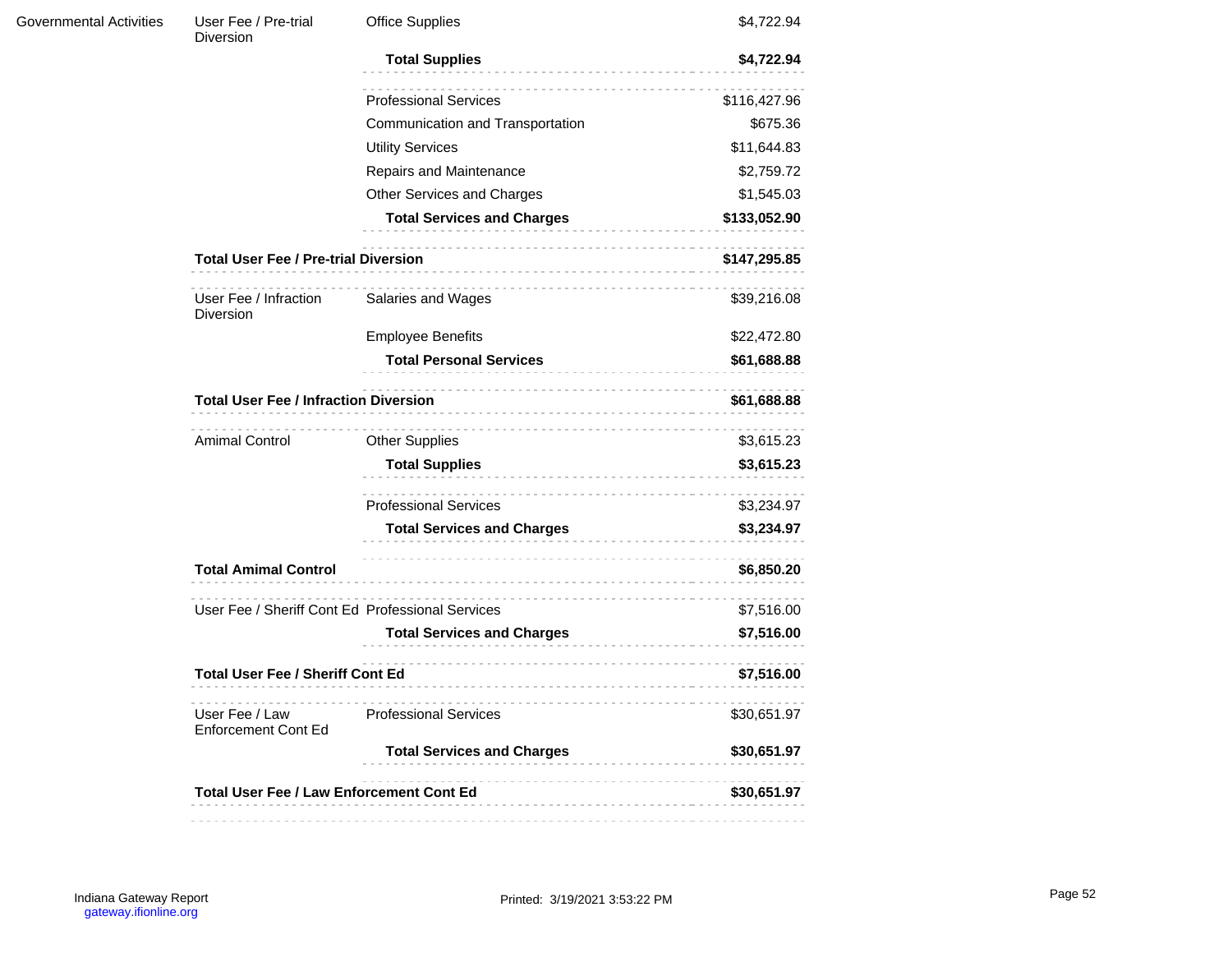| <b>Governmental Activities</b> | <b>Court Services</b><br>(Substance Abuse/MH)    | Salaries and Wages                | \$116,977.58 |
|--------------------------------|--------------------------------------------------|-----------------------------------|--------------|
|                                |                                                  | <b>Employee Benefits</b>          | \$61,029.28  |
|                                |                                                  | <b>Total Personal Services</b>    | \$178,006.86 |
|                                |                                                  | <b>Office Supplies</b>            | \$1,633.56   |
|                                |                                                  | <b>Total Supplies</b><br>.        | \$1,633.56   |
|                                |                                                  | Other Services and Charges        | \$100.00     |
|                                |                                                  | <b>Total Services and Charges</b> | \$100.00     |
|                                | <b>Total Court Services (Substance Abuse/MH)</b> |                                   | \$179,740.42 |
|                                | Jury Pay                                         | Other Services and Charges        | \$24,745.00  |
|                                |                                                  | <b>Total Services and Charges</b> | \$24,745.00  |
|                                | <b>Total Jury Pay</b>                            |                                   | \$24,745.00  |
|                                | <b>Family Counseling</b>                         | .<br><b>Professional Services</b> | \$11,007.65  |
|                                |                                                  | <b>Total Services and Charges</b> | \$11,007.65  |
|                                | <b>Total Family Counseling</b>                   |                                   | \$11,007.65  |
|                                | Juv Alt Project Income                           | Salaries and Wages                | \$15,606.76  |
|                                |                                                  | <b>Employee Benefits</b>          | \$9,661.46   |
|                                |                                                  | <b>Total Personal Services</b>    | \$25,268.22  |
|                                |                                                  | <b>Office Supplies</b>            | \$37.76      |
|                                |                                                  | <b>Total Supplies</b>             | \$37.76      |
|                                |                                                  | .<br>Repairs and Maintenance      | \$41.15      |
|                                |                                                  | <b>Total Services and Charges</b> | \$41.15      |
|                                | <b>Total Juv Alt Project Income</b>              |                                   | \$25,347.13  |
|                                | Drainage Maintenance                             | <b>Professional Services</b>      | \$687,421.91 |
|                                |                                                  | <b>Total Services and Charges</b> | \$687,421.91 |
|                                | <b>Total Drainage Maintenance</b>                |                                   | \$687,421.91 |
|                                |                                                  |                                   |              |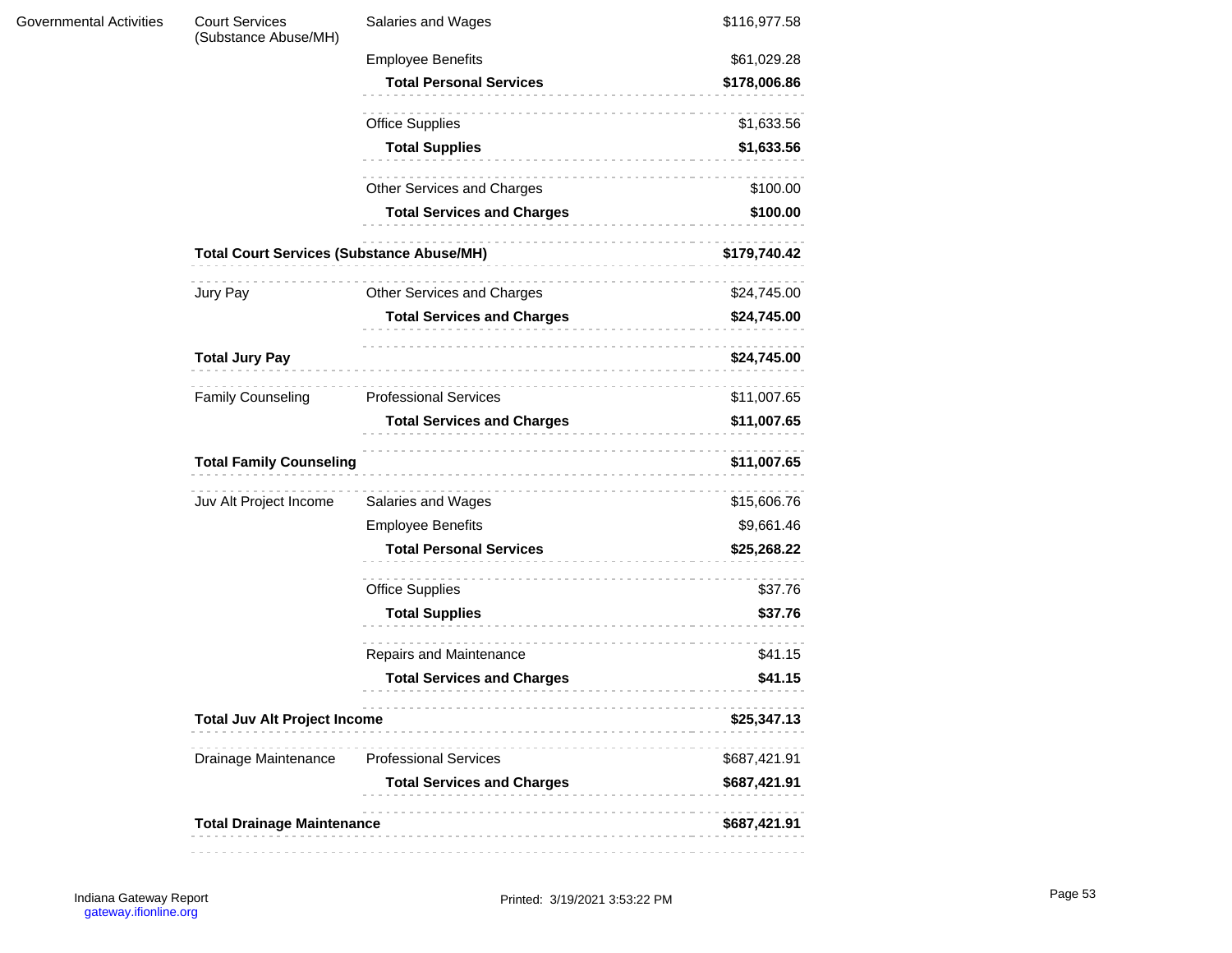|                               | <b>Total Services and Charges</b> | \$8,200.00                                                                                                                              |
|-------------------------------|-----------------------------------|-----------------------------------------------------------------------------------------------------------------------------------------|
|                               |                                   | \$8,200.00                                                                                                                              |
| K-9 Support                   | <b>Other Supplies</b>             | \$4,925.14                                                                                                                              |
|                               | <b>Total Supplies</b>             | \$4,925.14                                                                                                                              |
|                               | <b>Professional Services</b>      | \$3,540.65                                                                                                                              |
|                               | <b>Total Services and Charges</b> | \$3,540.65                                                                                                                              |
| <b>Total K-9 Support</b>      |                                   | \$8,465.79                                                                                                                              |
|                               |                                   | \$57,735.00                                                                                                                             |
|                               | Insurance                         | \$11,012.35                                                                                                                             |
|                               | <b>Utility Services</b>           | \$13,518.09                                                                                                                             |
|                               | Repairs and Maintenance           | \$16,550.25                                                                                                                             |
|                               | Other Services and Charges        | \$20.00                                                                                                                                 |
|                               | <b>Total Services and Charges</b> | \$98,835.69                                                                                                                             |
|                               | \$98,835.69                       |                                                                                                                                         |
| Park Donation                 | <b>Other Supplies</b>             | \$1,389.23                                                                                                                              |
|                               | <b>Total Supplies</b>             | \$1,389.23                                                                                                                              |
|                               | <b>Professional Services</b>      | \$1,725.26                                                                                                                              |
|                               | Other Services and Charges        | \$15.00                                                                                                                                 |
|                               | <b>Total Services and Charges</b> | \$1,740.26                                                                                                                              |
| <b>Total Park Donation</b>    |                                   | \$3,129.49                                                                                                                              |
| <b>Sheriff Donation</b>       | <b>Other Supplies</b>             | \$250.00                                                                                                                                |
|                               | <b>Total Supplies</b>             | \$250.00                                                                                                                                |
| <b>Total Sheriff Donation</b> |                                   | \$250.00                                                                                                                                |
|                               |                                   | <b>Total Sheriff Sale Administration</b><br>Parking Facility Operating Professional Services<br><b>Total Parking Facility Operating</b> |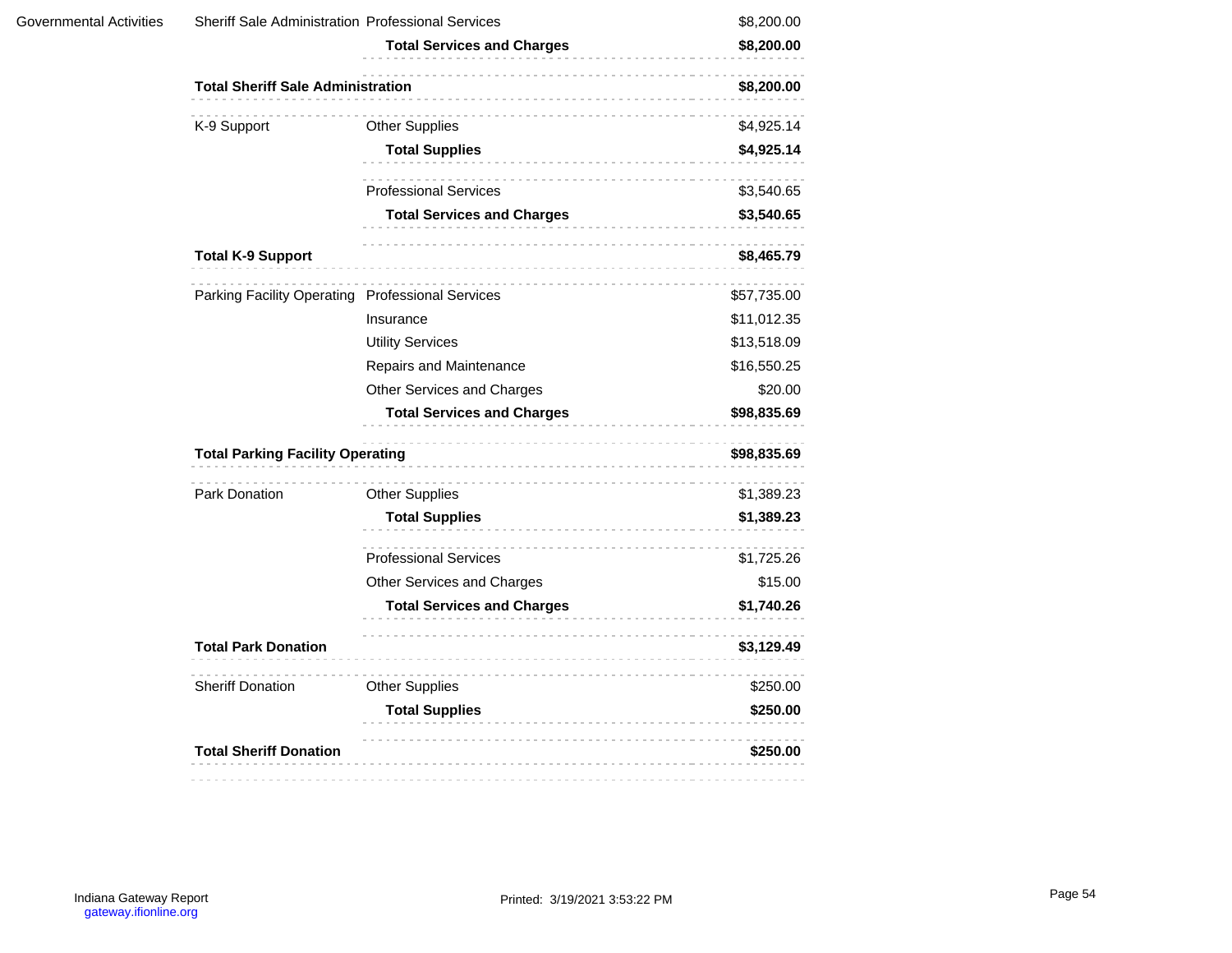| Governmental Activities | Phase II Storm Water<br>Donation                   | <b>Other Supplies</b>              | \$1,727.91                 |  |
|-------------------------|----------------------------------------------------|------------------------------------|----------------------------|--|
|                         |                                                    | <b>Total Supplies</b><br>.         | \$1,727.91                 |  |
|                         |                                                    | <b>Professional Services</b>       | \$3,140.59                 |  |
|                         |                                                    | <b>Total Services and Charges</b>  | \$3,140.59                 |  |
|                         | <b>Total Phase II Storm Water Donation</b>         | .                                  | \$4,868.50                 |  |
|                         | Villa Donaation                                    | Machinery, Equipment, and Vehicles | \$49,861.00                |  |
|                         |                                                    | <b>Total Capital Outlays</b>       | \$49,861.00                |  |
|                         | <b>Total Villa Donaation</b>                       | .                                  | \$49,861.00<br>\$15,247.83 |  |
|                         | Cary Home Donation                                 | <b>Professional Services</b>       | \$15,247.83                |  |
|                         |                                                    | <b>Total Services and Charges</b>  | \$15,247.83                |  |
|                         | <b>Total Cary Home Donation</b>                    |                                    |                            |  |
|                         | Local Health Trust<br>Carryover                    | <b>Operating Supplies</b>          | \$10,782.31                |  |
|                         |                                                    | <b>Total Supplies</b><br>.         | \$10,782.31                |  |
|                         |                                                    | Machinery, Equipment, and Vehicles | \$59,939.00                |  |
|                         |                                                    | <b>Total Capital Outlays</b>       | \$59,939.00                |  |
|                         | <b>Total Local Health Trust Carryover</b>          |                                    | \$70,721.31                |  |
|                         | Law Enforcement Warrant Salaries and Wages<br>Fund |                                    | \$68,482.97                |  |
|                         |                                                    | <b>Employee Benefits</b>           | \$17,599.11                |  |
|                         |                                                    | <b>Total Personal Services</b>     | \$86,082.08                |  |
|                         |                                                    | <b>Office Supplies</b>             | \$23,246.68                |  |
|                         |                                                    | <b>Operating Supplies</b>          | \$6,240.00                 |  |
|                         |                                                    | <b>Other Supplies</b>              | \$4,218.94                 |  |
|                         |                                                    | <b>Total Supplies</b>              | \$33,705.62                |  |
|                         |                                                    | <b>Professional Services</b>       | \$40,531.48                |  |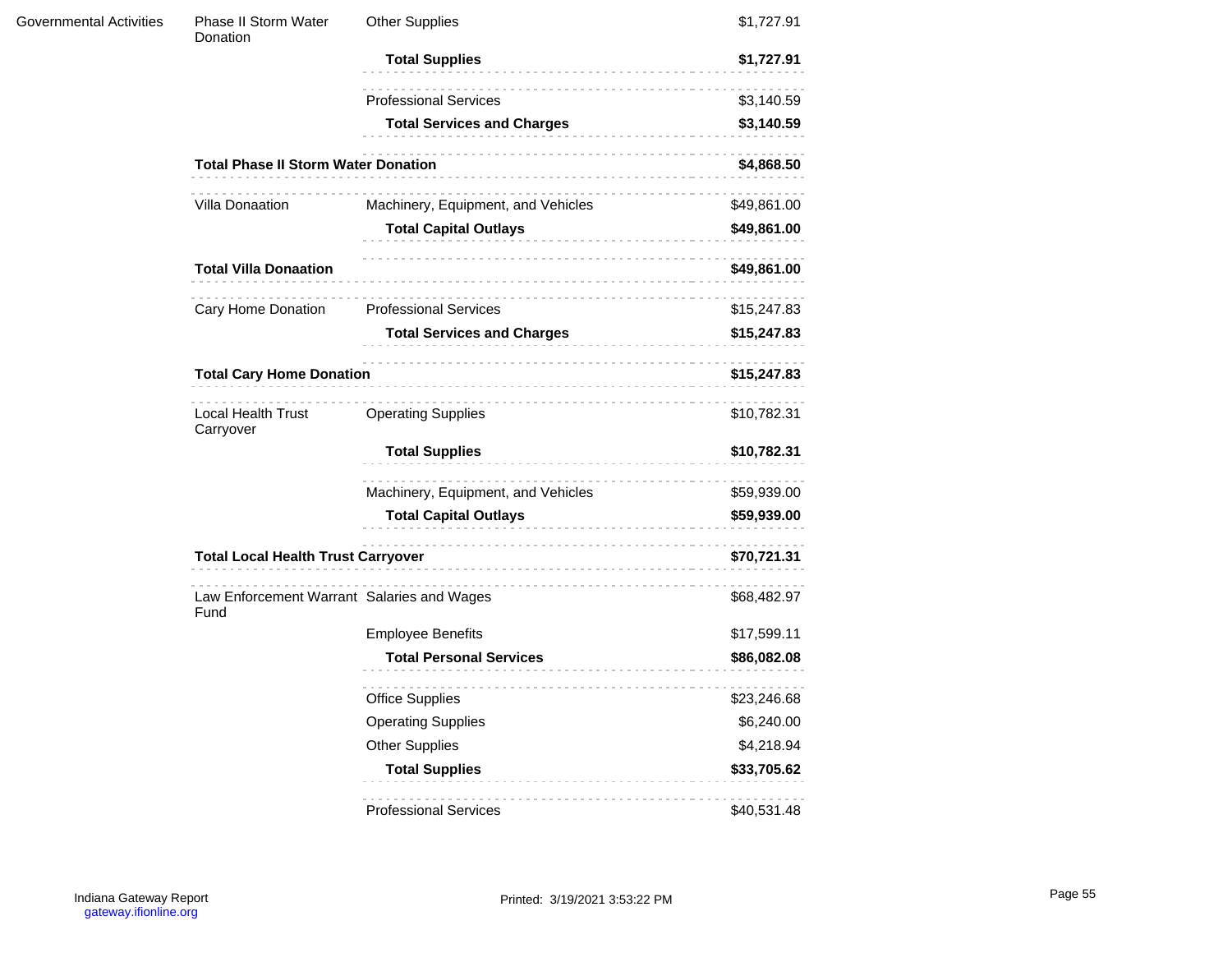| Fund                                           |                                            | \$10,589.65                                                                                                                                                                                                                                                              |
|------------------------------------------------|--------------------------------------------|--------------------------------------------------------------------------------------------------------------------------------------------------------------------------------------------------------------------------------------------------------------------------|
|                                                | Repairs and Maintenance                    | \$9,092.10                                                                                                                                                                                                                                                               |
|                                                | <b>Total Services and Charges</b>          | \$60,213.23                                                                                                                                                                                                                                                              |
|                                                | Machinery, Equipment, and Vehicles         | \$8,064.35                                                                                                                                                                                                                                                               |
|                                                | <b>Total Capital Outlays</b><br>.          | \$8,064.35                                                                                                                                                                                                                                                               |
|                                                |                                            | \$188,065.28                                                                                                                                                                                                                                                             |
| TIF Capital Projects /<br>Southeast Industrial | <b>Professional Services</b>               | \$809,094.23                                                                                                                                                                                                                                                             |
|                                                | <b>Total Services and Charges</b>          | \$809,094.23                                                                                                                                                                                                                                                             |
|                                                |                                            | \$809,094.23                                                                                                                                                                                                                                                             |
|                                                |                                            | \$1,165,000.00                                                                                                                                                                                                                                                           |
|                                                | <b>Total Services and Charges</b>          | \$1,165,000.00                                                                                                                                                                                                                                                           |
|                                                |                                            | \$1,165,000.00                                                                                                                                                                                                                                                           |
| County Self Insurance                          | <b>Professional Services</b>               | \$8,861,538.69                                                                                                                                                                                                                                                           |
|                                                | Other Services and Charges                 | \$94,435.46                                                                                                                                                                                                                                                              |
|                                                | <b>Total Services and Charges</b>          | \$8,955,974.15                                                                                                                                                                                                                                                           |
|                                                | Transfer Out - Transferred To Another Fund | \$1,000,000.00                                                                                                                                                                                                                                                           |
|                                                | <b>Total Other Disbursements</b>           | \$1,000,000.00                                                                                                                                                                                                                                                           |
| <b>Total County Self Insurance</b>             |                                            | \$9,955,974.15                                                                                                                                                                                                                                                           |
| <b>Commissioners Self</b><br>Insurance         | <b>Professional Services</b>               | \$7,198.91                                                                                                                                                                                                                                                               |
|                                                | <b>Total Services and Charges</b>          | \$7,198.91                                                                                                                                                                                                                                                               |
|                                                |                                            | \$7,198.91                                                                                                                                                                                                                                                               |
| <b>Highway Self Insurance</b>                  | <b>Professional Services</b>               | \$16,207.96                                                                                                                                                                                                                                                              |
|                                                | <b>Total Services and Charges</b>          | \$16,207.96                                                                                                                                                                                                                                                              |
|                                                |                                            | \$16,207.96                                                                                                                                                                                                                                                              |
|                                                |                                            | Law Enforcement Warrant Communication and Transportation<br><b>Total Law Enforcement Warrant Fund</b><br>Debt Service / Jail Lease Rentals<br><b>Total Debt Service / Jail Lease</b><br><b>Total Commissioners Self Insurance</b><br><b>Total Highway Self Insurance</b> |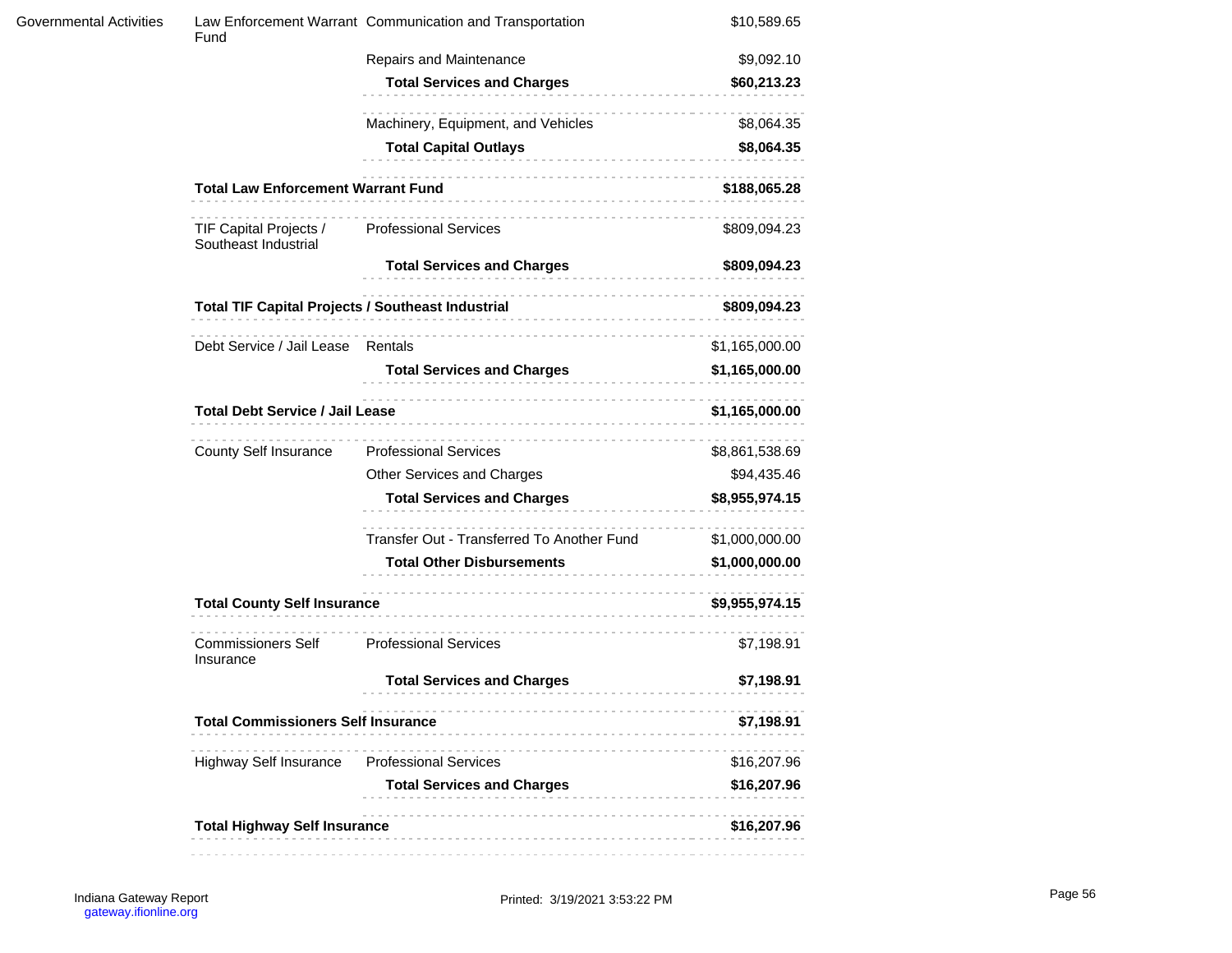| Sheriff Self Insurance     | <b>Professional Services</b>       | \$57,828.37                                                                                                                                       |  |
|----------------------------|------------------------------------|---------------------------------------------------------------------------------------------------------------------------------------------------|--|
|                            | <b>Total Services and Charges</b>  | \$57,828.37                                                                                                                                       |  |
|                            |                                    | \$57,828.37                                                                                                                                       |  |
| <b>Flex Benefits</b>       | <b>Professional Services</b>       | \$455,179.89                                                                                                                                      |  |
|                            | <b>Total Services and Charges</b>  | \$455,179.89                                                                                                                                      |  |
| <b>Total Flex Benefits</b> | .                                  | \$455,179.89                                                                                                                                      |  |
| Long Term Disability       | <b>Professional Services</b>       | \$132,389.19                                                                                                                                      |  |
|                            | <b>Total Services and Charges</b>  | \$132,389.19                                                                                                                                      |  |
|                            |                                    | \$132,389.19                                                                                                                                      |  |
| Inmate Medical Copay       | <b>Professional Services</b>       | \$52,763.99                                                                                                                                       |  |
|                            | <b>Total Services and Charges</b>  | \$52,763.99                                                                                                                                       |  |
|                            |                                    | \$52,763.99                                                                                                                                       |  |
| <b>County Share Surtax</b> | <b>Operating Supplies</b>          | \$241,919.34                                                                                                                                      |  |
|                            | Repair and Maintenance Supplies    | \$65,681.97                                                                                                                                       |  |
|                            | <b>Total Supplies</b><br>.         | \$307,601.31                                                                                                                                      |  |
|                            | Insurance                          | \$116,576.20                                                                                                                                      |  |
|                            | <b>Utility Services</b>            | \$39,175.87                                                                                                                                       |  |
|                            | Repairs and Maintenance            | \$18,999.43                                                                                                                                       |  |
|                            | <b>Total Services and Charges</b>  | \$174,751.50                                                                                                                                      |  |
|                            | Infrastructure                     | \$327,167.67                                                                                                                                      |  |
|                            | Machinery, Equipment, and Vehicles | \$214,908.35                                                                                                                                      |  |
|                            | <b>Total Capital Outlays</b>       | \$542,076.02                                                                                                                                      |  |
|                            |                                    | \$1,024,428.83                                                                                                                                    |  |
|                            |                                    | <b>Total Sheriff Self Insurance</b><br><b>Total Long Term Disability</b><br><b>Total Inmate Medical Copay</b><br><b>Total County Share Surtax</b> |  |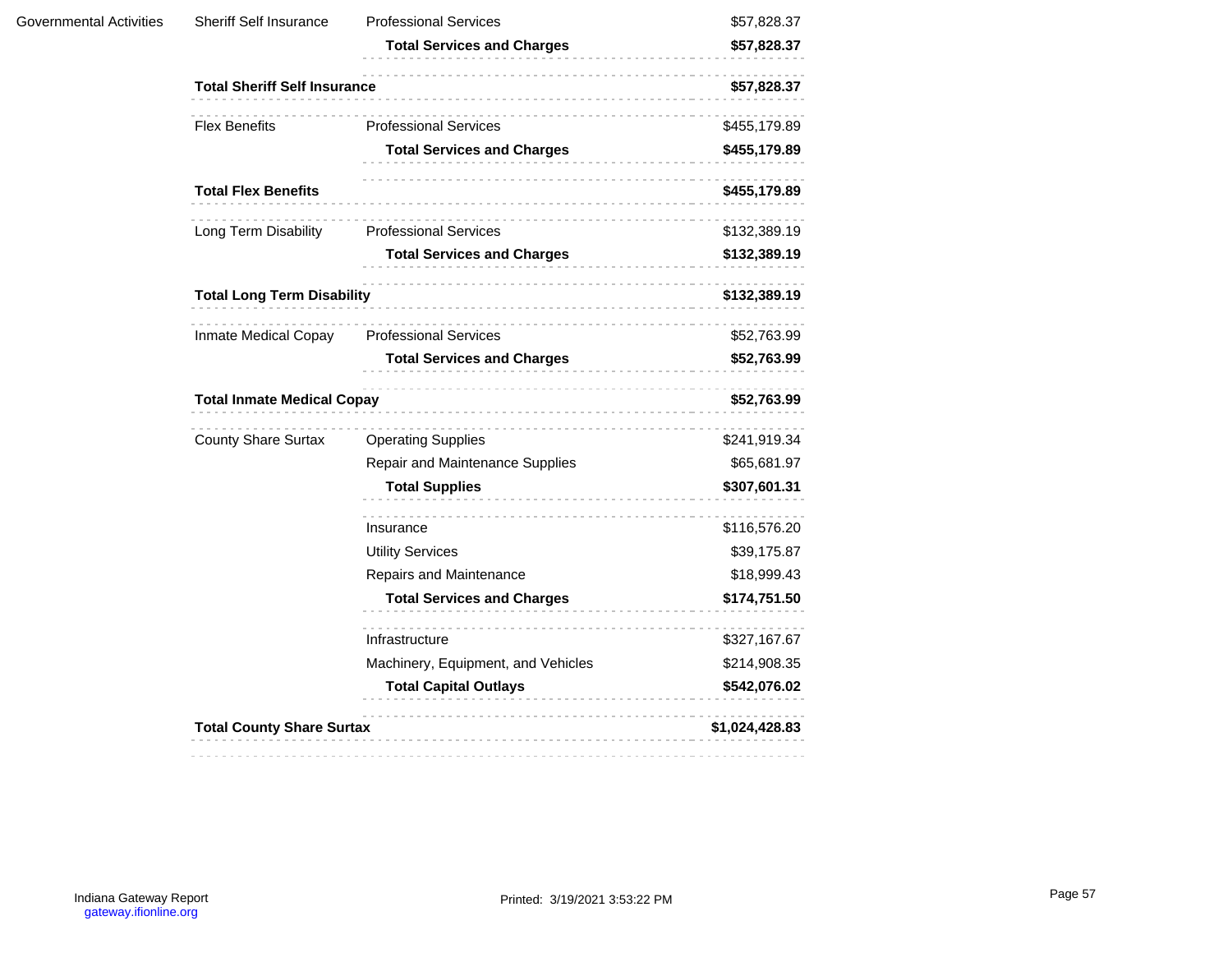| Governmental Activities | County Share Wheel Tax Operating Supplies                 |                                    | \$1,652.60                                   |  |
|-------------------------|-----------------------------------------------------------|------------------------------------|----------------------------------------------|--|
|                         |                                                           | <b>Total Supplies</b><br>.         | \$1,652.60                                   |  |
|                         | <b>Total County Share Wheel Tax</b>                       | ---------------------------------- | \$1,652.60                                   |  |
|                         | Construction FG 2018 LIT Professional Services<br>Revenue |                                    | \$515,124.94                                 |  |
|                         |                                                           | Insurance                          | \$10,998.00                                  |  |
|                         |                                                           | <b>Total Services and Charges</b>  | \$526,122.94                                 |  |
|                         |                                                           | <b>Buildings</b>                   | \$7,617,195.32                               |  |
|                         |                                                           | <b>Total Capital Outlays</b>       | \$7,617,195.32                               |  |
|                         | <b>Total Construction FG 2018 LIT Revenue</b>             | .                                  | \$8,143,318.26                               |  |
|                         | Project (Revolving)                                       | <b>Professional Services</b>       | \$176,164.46                                 |  |
|                         |                                                           | <b>Total Services and Charges</b>  | \$176,164.46<br>\$295,000.00<br>\$163,739.79 |  |
|                         |                                                           | Land                               |                                              |  |
|                         |                                                           | Infrastructure                     |                                              |  |
|                         |                                                           | <b>Total Capital Outlays</b>       | \$458,739.79                                 |  |
|                         | <b>Total Project (Revolving)</b>                          |                                    | \$634,904.25                                 |  |
|                         | Project / F-Lake Detention Infrastructure                 |                                    | \$3,200.00                                   |  |
|                         |                                                           | <b>Total Capital Outlays</b>       | \$3,200.00                                   |  |
|                         | <b>Total Project / F-Lake Detention</b>                   | \$3,200.00                         |                                              |  |
|                         | Project / Great Lakes                                     | Infrastructure                     | \$267,170.66                                 |  |
|                         |                                                           | <b>Total Capital Outlays</b>       | \$267,170.66                                 |  |
|                         | <b>Total Project / Great Lakes</b>                        |                                    | \$267,170.66                                 |  |
|                         |                                                           |                                    |                                              |  |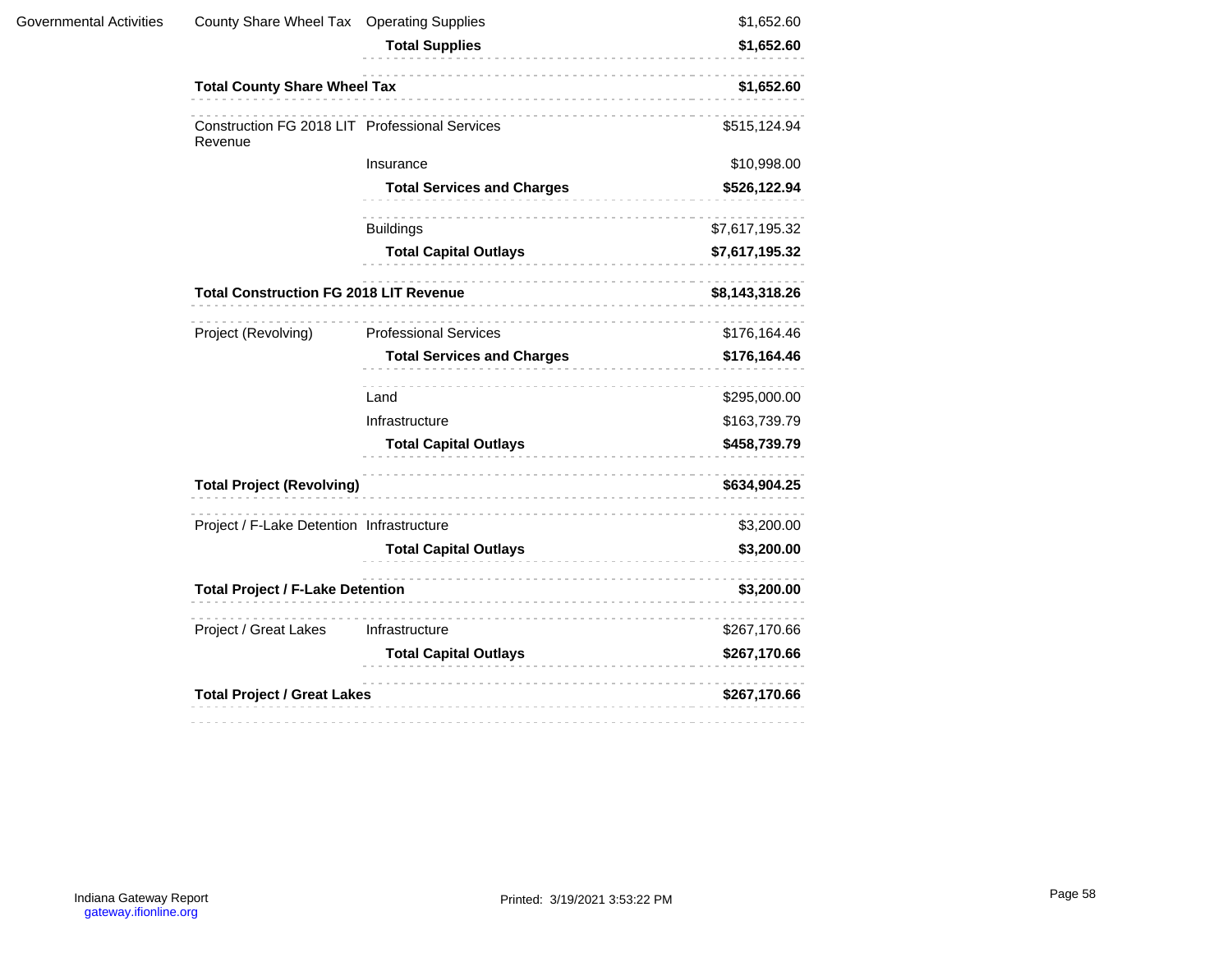| Governmental Activities | Alexander Ross Detention Infrastructure      | <b>Total Capital Outlays</b><br>------------------ | \$1,300.00<br>\$1,300.00 |
|-------------------------|----------------------------------------------|----------------------------------------------------|--------------------------|
|                         | <b>Total Alexander Ross Detention</b>        |                                                    |                          |
|                         | Project / Phase II<br>Stormwater             | Salaries and Wages                                 | \$219,907.12             |
|                         |                                              | <b>Employee Benefits</b>                           | \$88,218.47              |
|                         |                                              | <b>Total Personal Services</b>                     | \$308,125.59             |
|                         |                                              | <b>Office Supplies</b>                             | \$6,087.35               |
|                         |                                              | <b>Other Supplies</b>                              | \$934.56                 |
|                         |                                              | <b>Total Supplies</b>                              | \$7,021.91               |
|                         |                                              | <b>Professional Services</b>                       | \$200,270.96             |
|                         |                                              | Communication and Transportation                   | \$1,706.00               |
|                         |                                              | Repairs and Maintenance                            | \$81.86                  |
|                         |                                              | Other Services and Charges                         | \$920.56                 |
|                         |                                              | <b>Total Services and Charges</b>                  | \$202,979.38             |
|                         | <b>Total Project / Phase II Stormwater</b>   | \$518,126.88                                       |                          |
|                         | <b>Drain Reconstruction</b><br>Assistance    | Transfer Out - Transferred To Another Fund         | \$544,319.73             |
|                         |                                              | <b>Total Other Disbursements</b>                   | \$544,319.73             |
|                         | <b>Total Drain Reconstruction Assistance</b> | \$544,319.73                                       |                          |
|                         | <b>TEMA Hazard Warning</b><br>Fund           | Machinery, Equipment, and Vehicles                 | \$61,008.16              |
|                         |                                              | <b>Total Capital Outlays</b>                       | \$61,008.16              |
|                         | <b>Total TEMA Hazard Warning Fund</b>        |                                                    | \$61,008.16              |
|                         |                                              |                                                    |                          |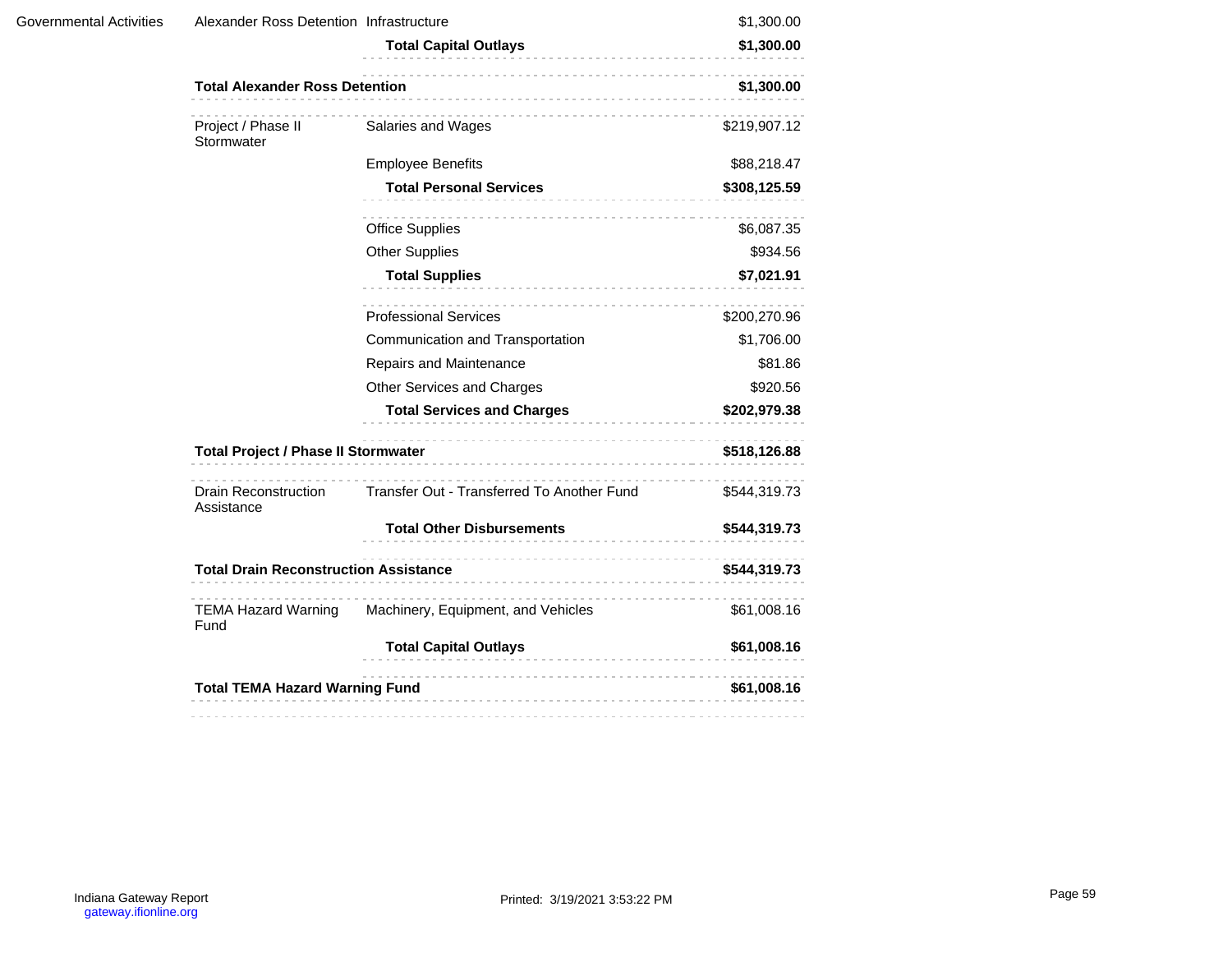| Governmental Activities | P-Card Rebate                      | <b>Professional Services</b>                    | \$677,529.29                                                                                                                                       |  |
|-------------------------|------------------------------------|-------------------------------------------------|----------------------------------------------------------------------------------------------------------------------------------------------------|--|
|                         |                                    | <b>Total Services and Charges</b>               | \$677,529.29                                                                                                                                       |  |
|                         | <b>Total P-Card Rebate</b>         | .                                               | \$677,529.29                                                                                                                                       |  |
|                         | Payroll Clearing                   | Payment of Taxes and Other Payroll Withholdings | \$27,284,934.74                                                                                                                                    |  |
|                         |                                    | <b>Total Other Disbursements</b>                | \$27,284,934.74<br>\$27,284,934.74<br>\$2,006.96<br>\$2,006.96<br>\$2,006.96<br>\$4,830.84<br>\$4,830.84<br>\$4,830.84<br>\$5,750.00<br>\$5,750.00 |  |
|                         | <b>Total Payroll Clearing</b>      |                                                 |                                                                                                                                                    |  |
|                         | <b>Francis Powers Trust</b>        | <b>Professional Services</b>                    |                                                                                                                                                    |  |
|                         |                                    | <b>Total Services and Charges</b>               |                                                                                                                                                    |  |
|                         | <b>Total Francis Powers Trust</b>  |                                                 | \$5,750.00<br>\$842.80<br>\$842.80<br>\$842.80                                                                                                     |  |
|                         | Deer Creek Levy                    | Distributions to Other Governmental Entities    |                                                                                                                                                    |  |
|                         |                                    | <b>Total Other Disbursements</b>                |                                                                                                                                                    |  |
|                         | <b>Total Deer Creek Levy</b>       |                                                 |                                                                                                                                                    |  |
|                         | <b>Battle Ground Fence</b>         | <b>Professional Services</b>                    |                                                                                                                                                    |  |
|                         |                                    | <b>Total Services and Charges</b>               |                                                                                                                                                    |  |
|                         | <b>Total Battle Ground Fence</b>   |                                                 |                                                                                                                                                    |  |
|                         | <b>Parks Tax Collections</b>       | <b>Professional Services</b>                    |                                                                                                                                                    |  |
|                         |                                    | <b>Total Services and Charges</b>               |                                                                                                                                                    |  |
|                         | <b>Total Parks Tax Collections</b> |                                                 |                                                                                                                                                    |  |
|                         | Settlement                         | Distributions to Other Governmental Entities    | \$218,459,682.65                                                                                                                                   |  |
|                         |                                    | <b>Total Other Disbursements</b>                | \$218,459,682.65                                                                                                                                   |  |
|                         | <b>Total Settlement</b>            |                                                 | \$218,459,682.65                                                                                                                                   |  |
|                         |                                    |                                                 |                                                                                                                                                    |  |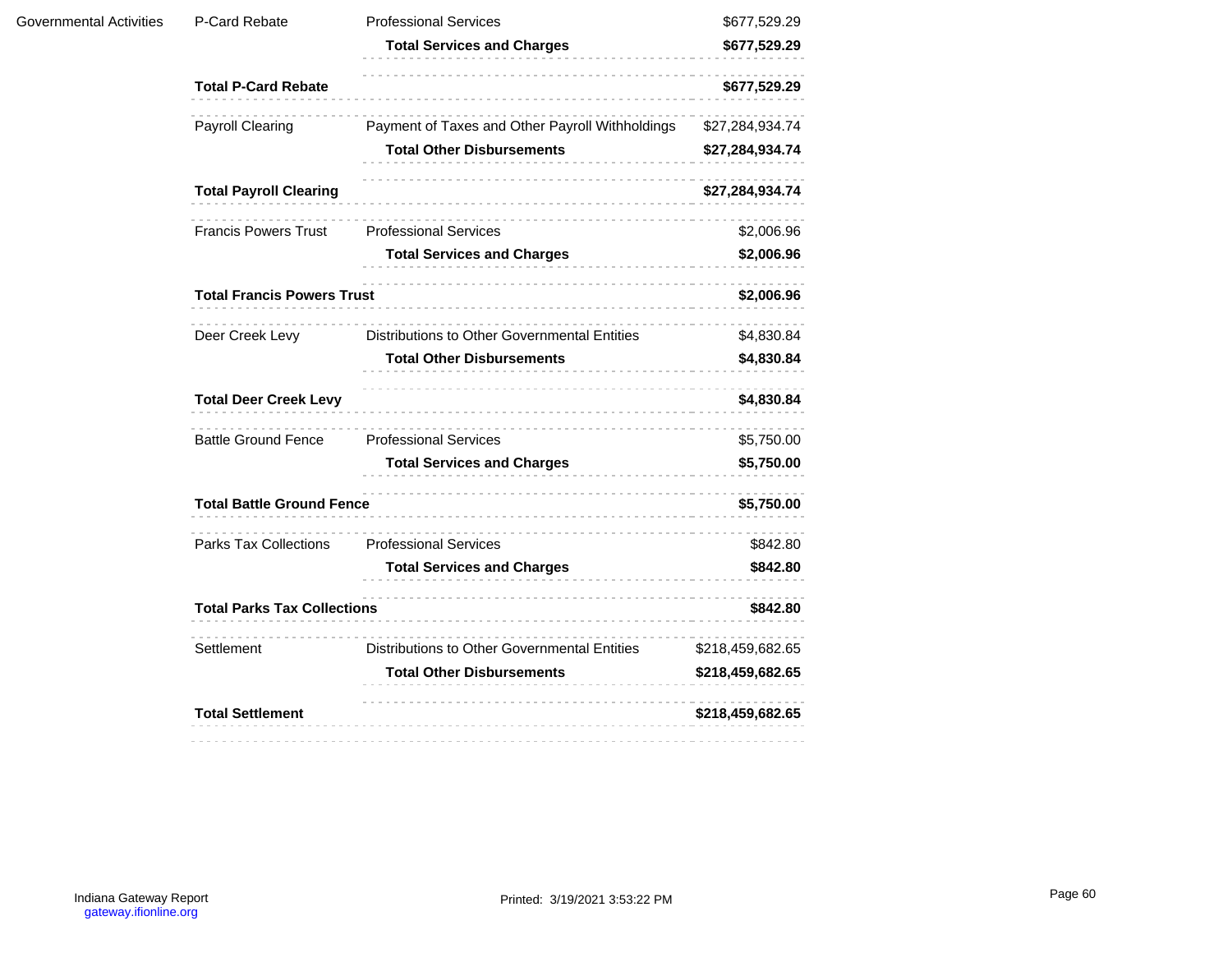| Governmental Activities | Wheel Tax                                   | <b>Distributions to Other Governmental Entities</b>                     | \$188,548.72   |
|-------------------------|---------------------------------------------|-------------------------------------------------------------------------|----------------|
|                         |                                             | <b>Total Other Disbursements</b>                                        | \$188,548.72   |
|                         | <b>Total Wheel Tax</b>                      |                                                                         | \$188,548.72   |
|                         | Sur Tax                                     | Distributions to Other Governmental Entities                            | \$2,855,777.64 |
|                         |                                             | <b>Total Other Disbursements</b>                                        | \$2,855,777.64 |
|                         | <b>Total Sur Tax</b>                        |                                                                         | \$2,855,777.64 |
|                         | <b>CVET Agency</b>                          | Distributions to Other Governmental Entities                            | \$814,078.00   |
|                         |                                             | <b>Total Other Disbursements</b>                                        | \$814,078.00   |
|                         | <b>Total CVET Agency</b>                    |                                                                         | \$814,078.00   |
|                         | <b>Financial Institutions Tax</b>           | Distributions to Other Governmental Entities                            | \$1,978,732.09 |
|                         |                                             | <b>Total Other Disbursements</b>                                        | \$1,978,732.09 |
|                         | <b>Total Financial Institutions Tax</b>     |                                                                         | \$1,978,732.09 |
|                         | <b>LIT Property Tax Relief</b>              | Distributions to Other Governmental Entities                            | \$7,193,191.73 |
|                         |                                             | Total Other Disbursements                                               | \$7,193,191.73 |
|                         | <b>Total LIT Property Tax Relief</b>        |                                                                         | \$7,193,191.73 |
|                         |                                             | State Fines & Forefeitures Distributions to Other Governmental Entities | \$43,945.02    |
|                         |                                             | <b>Total Other Disbursements</b>                                        | \$43,945.02    |
|                         | <b>Total State Fines &amp; Forefeitures</b> |                                                                         | \$43,945.02    |
|                         | Infraction Judgments                        | Distributions to Other Governmental Entities                            | \$213,315.84   |
|                         |                                             | <b>Total Other Disbursements</b>                                        | \$213,315.84   |
|                         | <b>Total Infraction Judgments</b>           |                                                                         | \$213,315.84   |
|                         |                                             |                                                                         |                |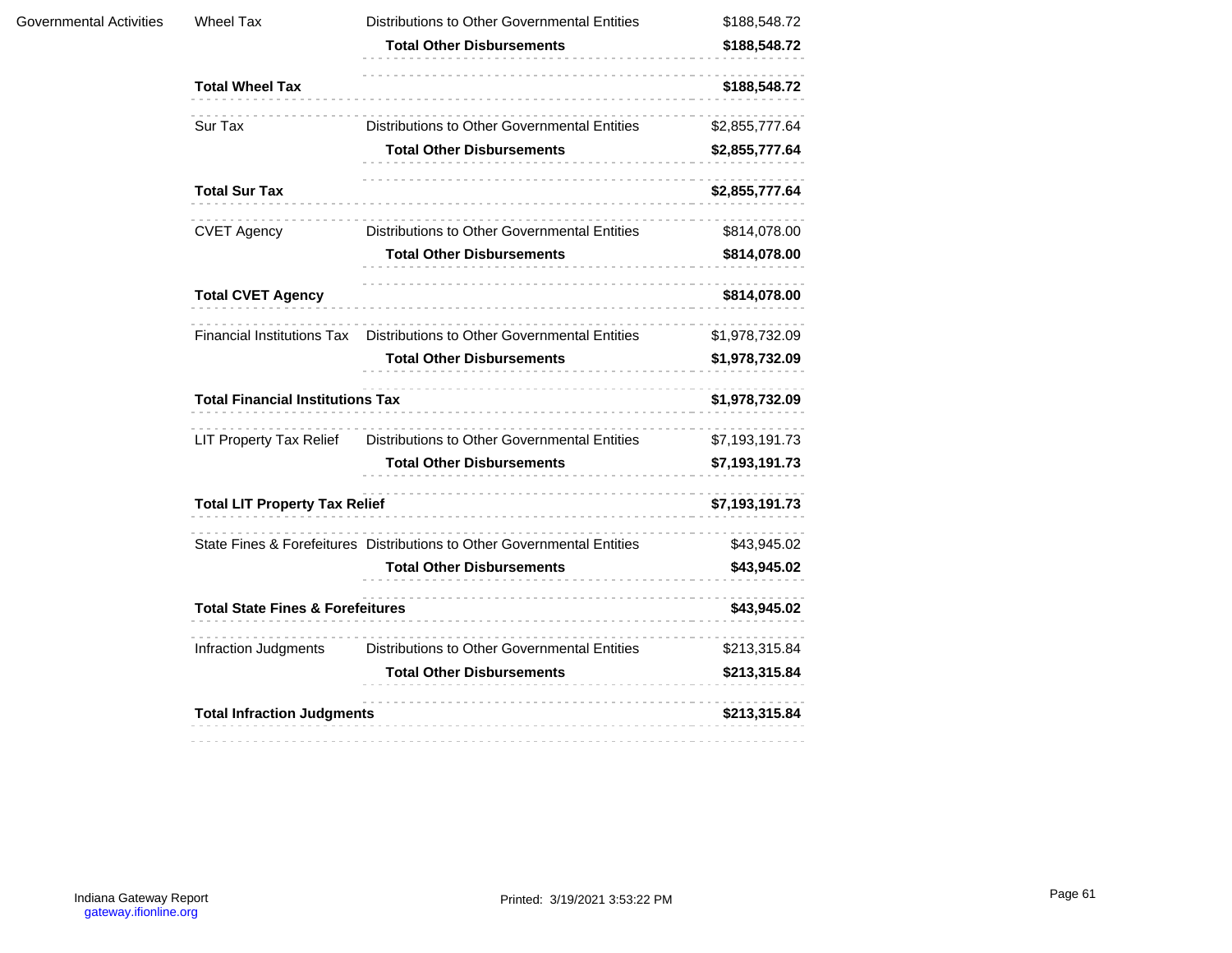| Governmental Activities | Special Death Benefit                                                                                                                                                                                                                                        | Distributions to Other Governmental Entities                      | \$17,145.00    |
|-------------------------|--------------------------------------------------------------------------------------------------------------------------------------------------------------------------------------------------------------------------------------------------------------|-------------------------------------------------------------------|----------------|
|                         |                                                                                                                                                                                                                                                              | <b>Total Other Disbursements</b>                                  | \$17,145.00    |
|                         | <b>Total Special Death Benefit</b>                                                                                                                                                                                                                           |                                                                   | \$17,145.00    |
|                         | <b>Coroners Continuing</b><br>Education                                                                                                                                                                                                                      | Distributions to Other Governmental Entities                      | \$20,450.25    |
|                         |                                                                                                                                                                                                                                                              | <b>Total Other Disbursements</b>                                  | \$20,450.25    |
|                         | <b>Total Coroners Continuing Education</b>                                                                                                                                                                                                                   |                                                                   | \$20,450.25    |
|                         | <b>State Share</b>                                                                                                                                                                                                                                           | Mortgage Record Fee- Distributions to Other Governmental Entities | \$20,465.00    |
|                         |                                                                                                                                                                                                                                                              | <b>Total Other Disbursements</b>                                  | \$20,465.00    |
|                         | Total Mortgage Record Fee-State Share<br>State Share<br>State Share<br>State Share<br>State Share<br>State Share<br>State Share<br>State Share<br>State Share<br>State Share<br>State Share<br>State Share<br>State Share<br>State Share<br>State Share<br>S |                                                                   | \$20,465.00    |
|                         | <b>Education Plate Fees</b><br>Agency                                                                                                                                                                                                                        | Distributions to Other Governmental Entities                      | \$2,568.75     |
|                         |                                                                                                                                                                                                                                                              | <b>Total Other Disbursements</b>                                  | \$2,568.75     |
|                         | Total Education Plate Fees Agency<br>and the continuum continuum of the continuum of the continuum of the continuum of the continuum of the continuum of the continuum of the continuum of the continuum of the continuum of the                             |                                                                   | \$2,568.75     |
|                         | <b>Riverboat Revenue</b><br>Sharing                                                                                                                                                                                                                          | <b>Distributions to Other Governmental Entities</b>               | \$1,023,535.02 |
|                         |                                                                                                                                                                                                                                                              | Total Other Disbursements                                         | \$1,023,535.02 |
|                         | <b>Total Riverboat Revenue Sharing</b>                                                                                                                                                                                                                       |                                                                   | \$1,023,535.02 |
|                         | Innkeepers Tax<br>Collections                                                                                                                                                                                                                                | Distributions to Other Governmental Entities                      | \$1,880,724.99 |
|                         |                                                                                                                                                                                                                                                              | <b>Total Other Disbursements</b>                                  | \$1,880,724.99 |
|                         | <b>Total Innkeepers Tax Collections</b>                                                                                                                                                                                                                      |                                                                   | \$1,880,724.99 |
|                         |                                                                                                                                                                                                                                                              |                                                                   |                |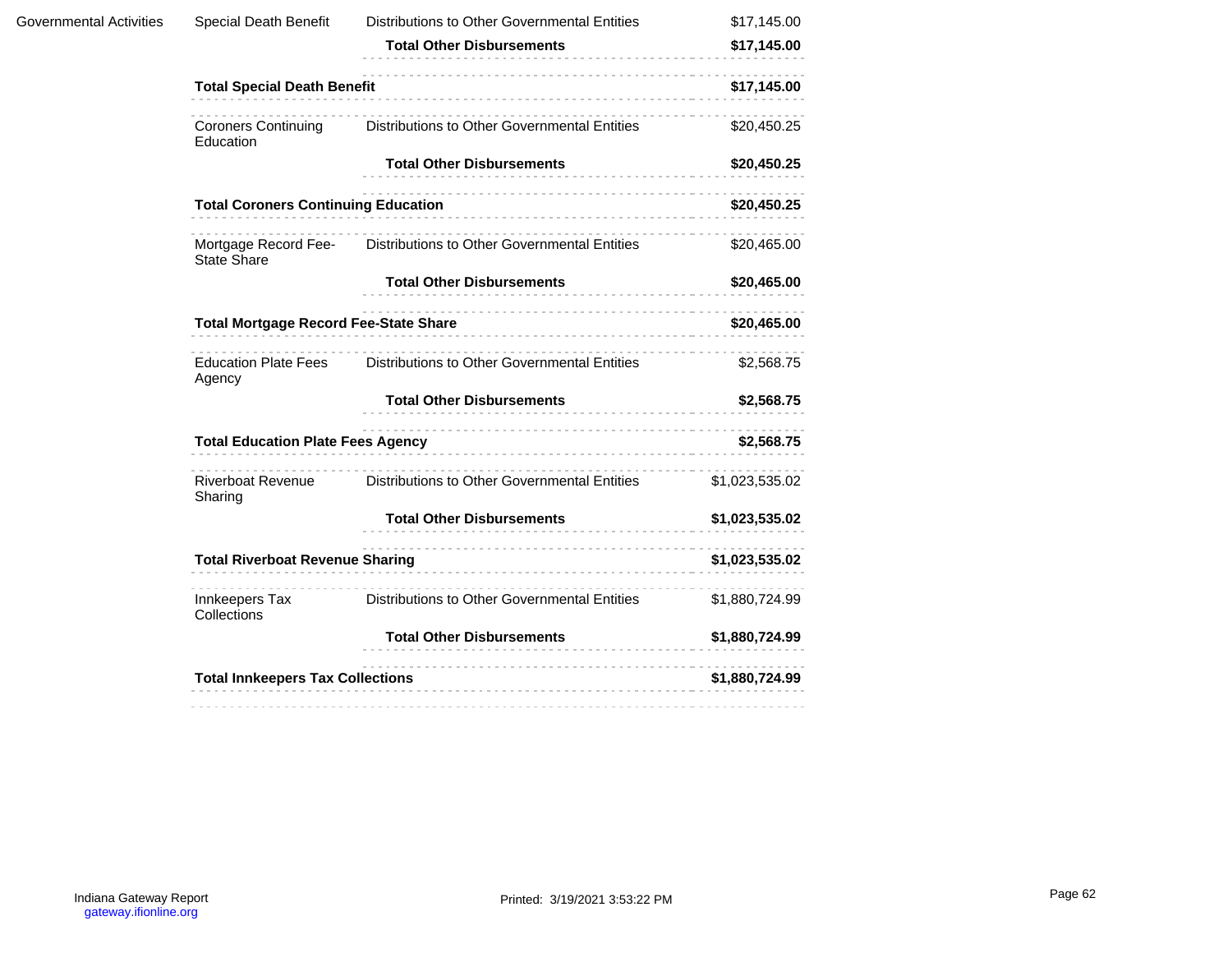| Governmental Activities | <b>LIT Certified Shares</b>           | Distributions to Other Governmental Entities<br><b>Total Other Disbursements</b> | \$28,597,713.00<br>\$28,597,713.00 |
|-------------------------|---------------------------------------|----------------------------------------------------------------------------------|------------------------------------|
|                         | <b>Total LIT Certified Shares</b>     |                                                                                  | \$28,597,713.00                    |
|                         |                                       | Distributions to Other Governmental Entities                                     |                                    |
|                         | <b>LIT Public Safety</b>              | <b>Total Other Disbursements</b>                                                 | \$8,260,334.00<br>\$8,260,334.00   |
|                         | <b>Total LIT Public Safety</b>        |                                                                                  | \$8,260,334.00                     |
|                         | <b>LIT Economic</b><br>Development    | Distributions to Other Governmental Entities                                     | \$20,467,141.00                    |
|                         |                                       | <b>Total Other Disbursements</b>                                                 | \$20,467,141.00                    |
|                         | <b>Total LIT Economic Development</b> |                                                                                  | \$20,467,141.00                    |
|                         | <b>Bullet Proof Vest Grant</b>        | <b>Operating Supplies</b>                                                        | \$2,535.53                         |
|                         |                                       | <b>Total Supplies</b>                                                            | \$2,535.53                         |
|                         | <b>Total Bullet Proof Vest Grant</b>  |                                                                                  | \$2,535.53                         |
|                         | <b>ICAC Task Force</b>                | <b>Office Supplies</b>                                                           | \$19,969.35                        |
|                         |                                       | <b>Total Supplies</b>                                                            | \$19,969.35                        |
|                         | <b>Total ICAC Task Force</b>          |                                                                                  | \$19,969.35                        |
|                         | Cops Hiring Program                   | Salaries and Wages                                                               | \$15,078.06                        |
|                         |                                       | <b>Employee Benefits</b>                                                         | \$6,401.73                         |
|                         |                                       | <b>Total Personal Services</b>                                                   | \$21,479.79                        |
|                         | <b>Total Cops Hiring Program</b>      |                                                                                  | \$21,479.79                        |
|                         | Prosecutor ICJI HTCU                  | Salaries and Wages                                                               | \$313.67                           |
|                         |                                       | <b>Employee Benefits</b>                                                         | \$121.95                           |
|                         |                                       | <b>Total Personal Services</b><br>.                                              | \$435.62                           |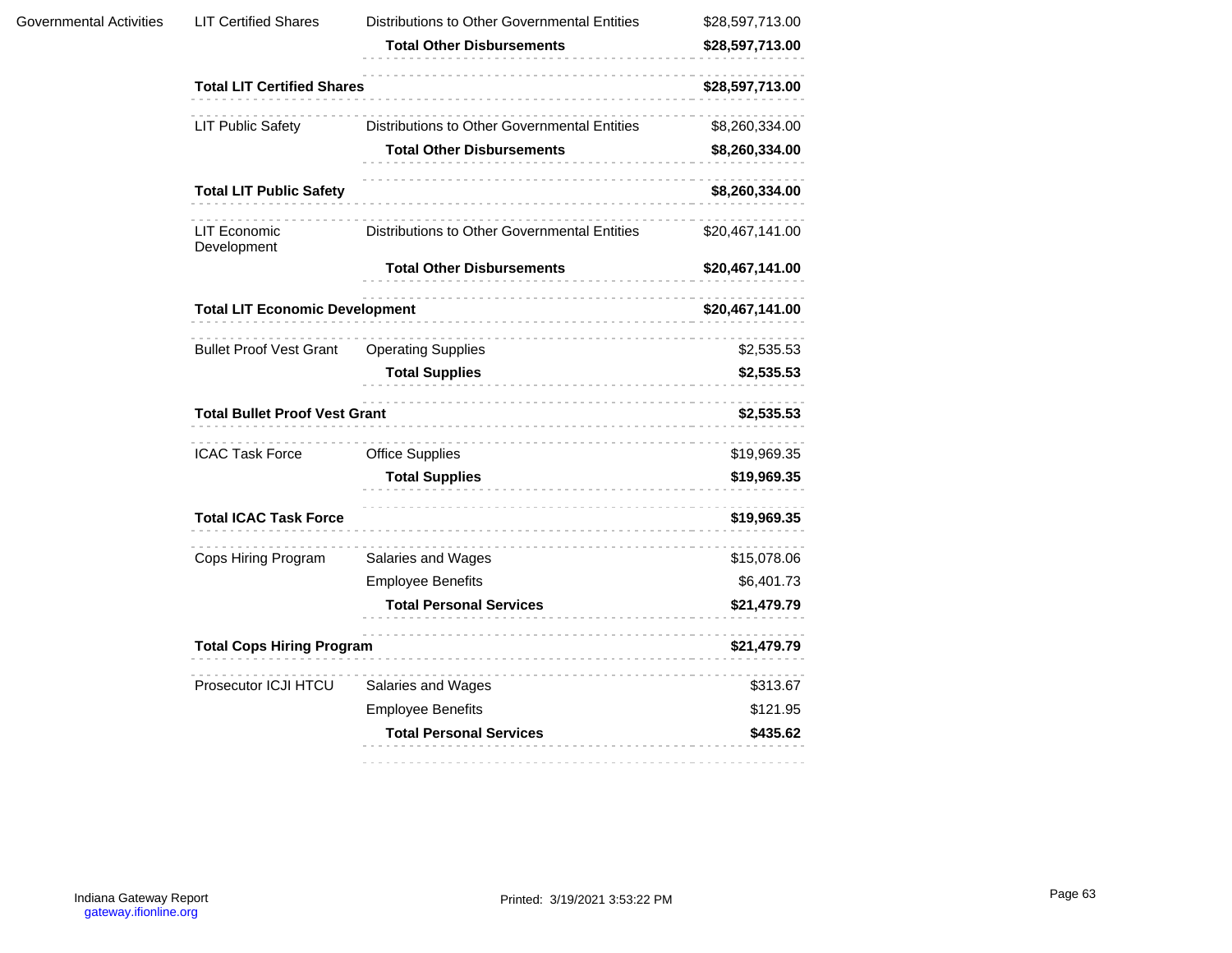| Governmental Activities | Prosecutor ICJI HTCU              | <b>Office Supplies</b>                 | \$23,411.49  |
|-------------------------|-----------------------------------|----------------------------------------|--------------|
|                         |                                   | <b>Total Supplies</b>                  | \$23,411.49  |
|                         |                                   | Communication and Transportation       | \$12,129.96  |
|                         |                                   | <b>Total Services and Charges</b>      | \$12,129.96  |
|                         |                                   | Machinery, Equipment, and Vehicles     | \$49,427.81  |
|                         |                                   | <b>Total Capital Outlays</b>           | \$49,427.81  |
|                         | <b>Total Prosecutor ICJI HTCU</b> |                                        | \$85,404.88  |
|                         | Prosecutor ICJI VOCA              | Salaries and Wages                     | \$108,307.38 |
|                         |                                   | <b>Employee Benefits</b>               | \$44,739.17  |
|                         |                                   | <b>Total Personal Services</b>         | \$153,046.55 |
|                         |                                   | <b>Office Supplies</b>                 | \$2,393.08   |
|                         |                                   | <b>Total Supplies</b>                  | \$2,393.08   |
|                         |                                   | <b>Professional Services</b>           | \$15,195.00  |
|                         |                                   | <b>Total Services and Charges</b>      | \$15,195.00  |
|                         |                                   | <b>Total Prosecutor ICJI VOCA</b><br>. |              |
|                         | Traffic / Area Plan               | <b>Professional Services</b>           | \$4,145.00   |
|                         |                                   | <b>Total Services and Charges</b>      | \$4,145.00   |
|                         |                                   | Machinery, Equipment, and Vehicles     | \$4,380.00   |
|                         |                                   | <b>Total Capital Outlays</b>           | \$4,380.00   |
|                         | <b>Total Traffic / Area Plan</b>  |                                        | \$8,525.00   |
|                         | <b>TEMA LEPC HMEP</b>             | Communication and Transportation       | \$15,000.00  |
|                         |                                   | <b>Total Services and Charges</b>      | \$15,000.00  |
|                         | <b>Total TEMA LEPC HMEP</b>       |                                        | \$15,000.00  |
|                         | <b>STD Prevention Grant</b>       | Salaries and Wages                     | \$64,207.69  |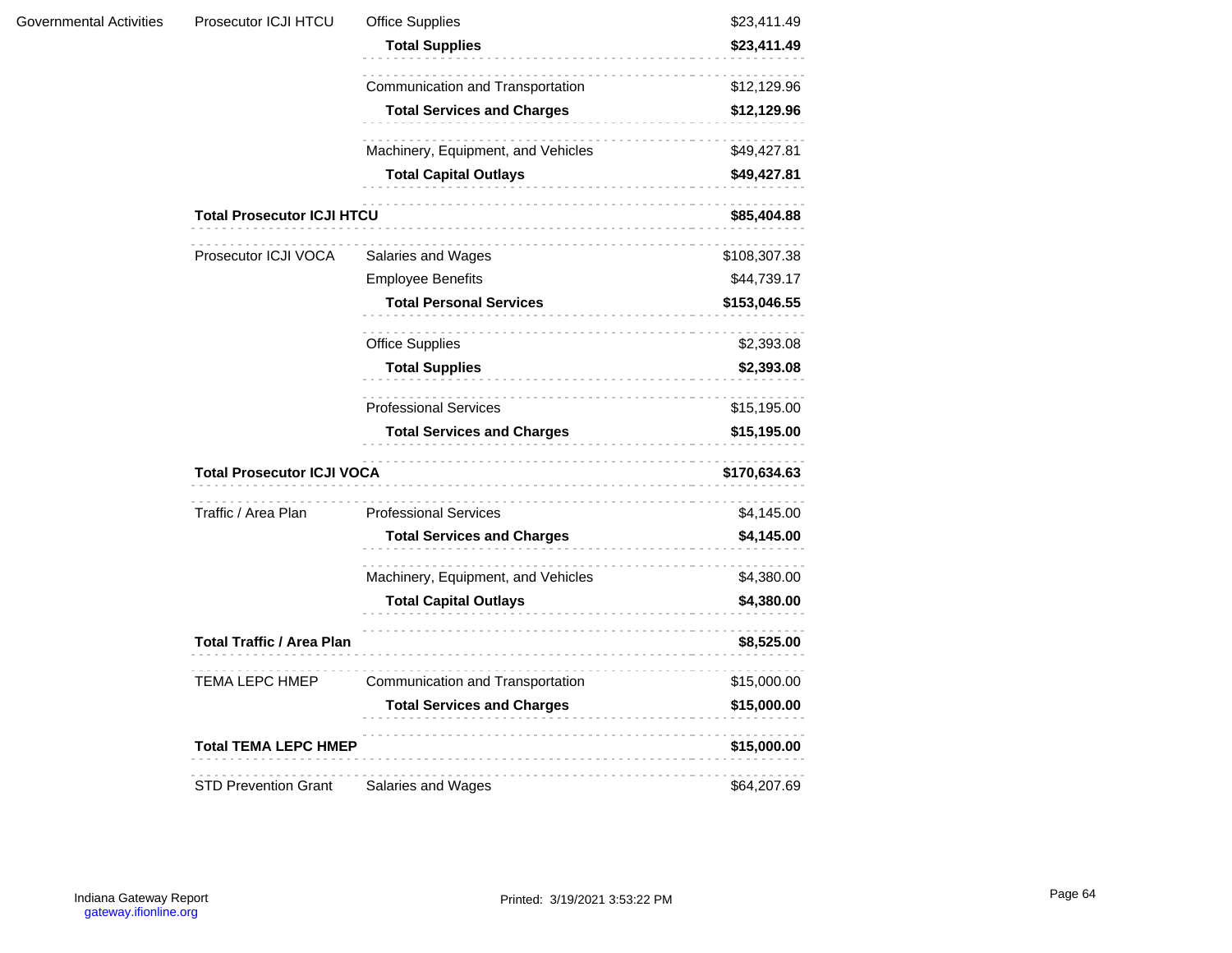| <b>STD Prevention Grant</b>        | <b>Employee Benefits</b>          | \$23,064.07  |
|------------------------------------|-----------------------------------|--------------|
|                                    | <b>Total Personal Services</b>    | \$87,271.76  |
|                                    | <b>Office Supplies</b>            | \$63.55      |
|                                    | <b>Operating Supplies</b>         | \$2,136.72   |
|                                    | <b>Total Supplies</b>             | \$2,200.27   |
|                                    | <b>Professional Services</b>      | \$14,861.24  |
|                                    | Communication and Transportation  | \$555.06     |
|                                    | <b>Total Services and Charges</b> | \$15,416.30  |
| <b>Total STD Prevention Grant</b>  |                                   | \$104,888.33 |
| Immunization Grant                 | Salaries and Wages                | \$12,852.00  |
|                                    | <b>Employee Benefits</b>          | \$983.17     |
|                                    | <b>Total Personal Services</b>    | \$13,835.17  |
|                                    | .<br><b>Office Supplies</b>       | \$227.16     |
|                                    | <b>Operating Supplies</b>         | \$2,889.75   |
|                                    | <b>Total Supplies</b><br>.        | \$3,116.91   |
|                                    | <b>Professional Services</b>      | \$24,444.00  |
|                                    | <b>Total Services and Charges</b> | \$24,444.00  |
| <b>Total Immunization Grant</b>    | .                                 | \$41,396.08  |
| Bio Emergency HPP &<br><b>PHEP</b> | .<br><b>Operating Supplies</b>    | \$23,152.00  |
|                                    | <b>Total Supplies</b><br>.        | \$23,152.00  |
|                                    | <b>Professional Services</b>      | \$2,625.00   |
|                                    | Communication and Transportation  | \$612.29     |
|                                    | <b>Utility Services</b>           | \$361.89     |
|                                    | <b>Total Services and Charges</b> | \$3,599.18   |
|                                    |                                   |              |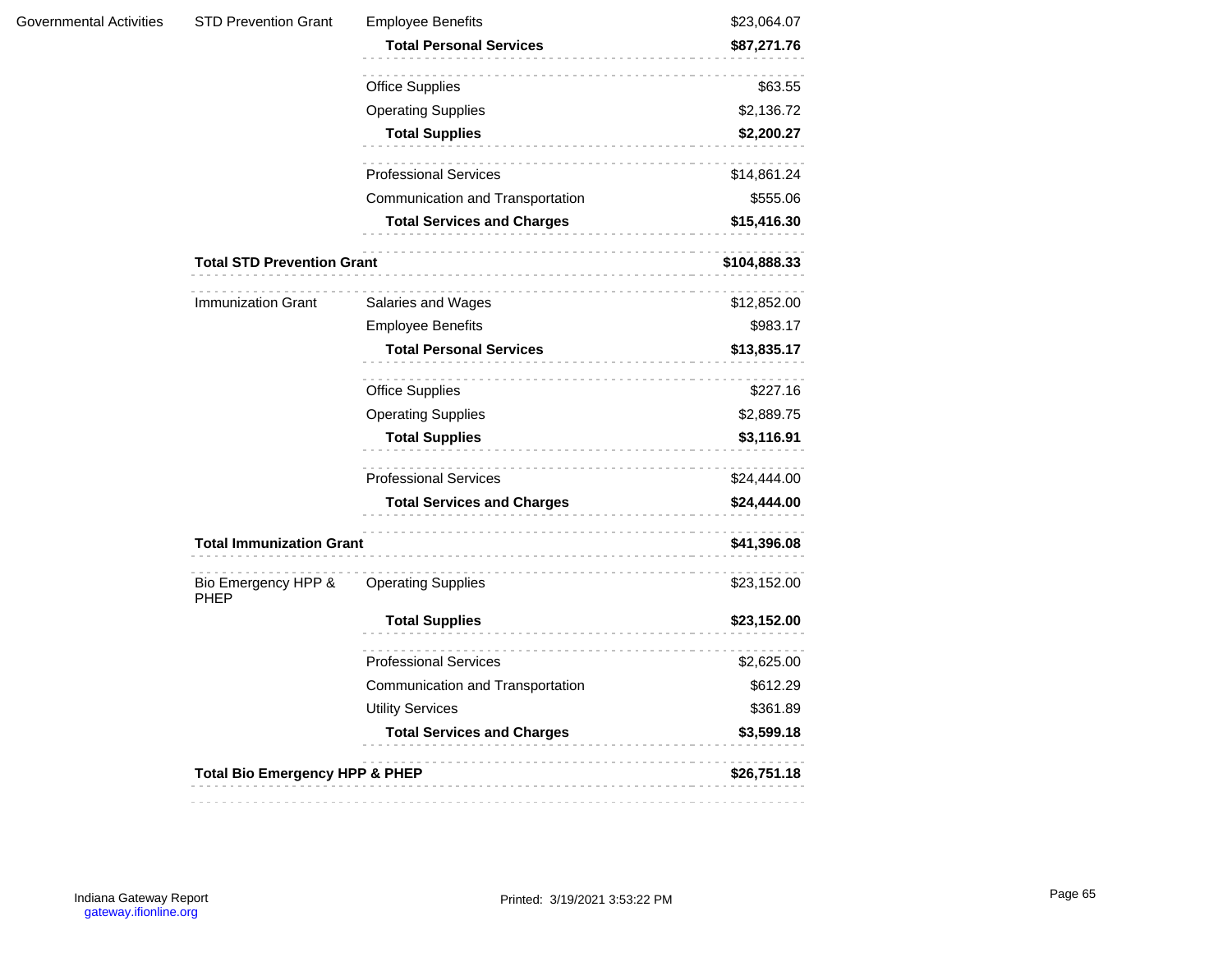| Governmental Activities | <b>HIV Prevention Health</b><br>Program              | Salaries and Wages                | \$12,846.00  |  |  |
|-------------------------|------------------------------------------------------|-----------------------------------|--------------|--|--|
|                         |                                                      | <b>Employee Benefits</b>          | \$966.35     |  |  |
|                         |                                                      | <b>Total Personal Services</b>    | \$13,812.35  |  |  |
|                         |                                                      | <b>Operating Supplies</b>         | \$259.80     |  |  |
|                         |                                                      | <b>Total Supplies</b>             | \$259.80     |  |  |
|                         | <b>Total HIV Prevention Health Program</b>           |                                   | \$14,072.15  |  |  |
|                         | CASA ICJI VOCA                                       | Salaries and Wages                | \$151,167.50 |  |  |
|                         |                                                      | <b>Employee Benefits</b>          | \$27,934.52  |  |  |
|                         |                                                      | <b>Total Personal Services</b>    | \$179,102.02 |  |  |
|                         | <b>Total CASA ICJI VOCA</b>                          |                                   | \$179,102.02 |  |  |
|                         | Court Improvement<br>Project                         | <b>Professional Services</b>      | \$7,500.00   |  |  |
|                         |                                                      | <b>Total Services and Charges</b> | \$7,500.00   |  |  |
|                         | <b>Total Court Improvement Project</b><br>\$7,500.00 |                                   |              |  |  |
|                         | <b>NCJFCJ Grant</b>                                  | Communication and Transportation  | \$845.00     |  |  |
|                         |                                                      | <b>Total Services and Charges</b> | \$845.00     |  |  |
|                         | <b>Total NCJFCJ Grant</b>                            |                                   | \$845.00     |  |  |
|                         | <b>JPAR Grant</b>                                    | <b>Other Supplies</b>             | \$11,460.07  |  |  |
|                         |                                                      | <b>Total Supplies</b>             | \$11,460.07  |  |  |
|                         |                                                      | <b>Professional Services</b>      | \$39,128.50  |  |  |
|                         |                                                      | Communication and Transportation  | \$928.73     |  |  |
|                         |                                                      | <b>Total Services and Charges</b> | \$40,057.23  |  |  |
|                         | <b>Total JPAR Grant</b>                              |                                   | \$51,517.30  |  |  |
|                         | <b>Comprehensive Opioid</b><br>Abuse Program         | Salaries and Wages                | \$105,335.85 |  |  |
|                         |                                                      | <b>Employee Benefits</b>          | \$45,038.31  |  |  |
|                         |                                                      | <b>Total Personal Services</b>    | \$150,374.16 |  |  |
|                         |                                                      |                                   |              |  |  |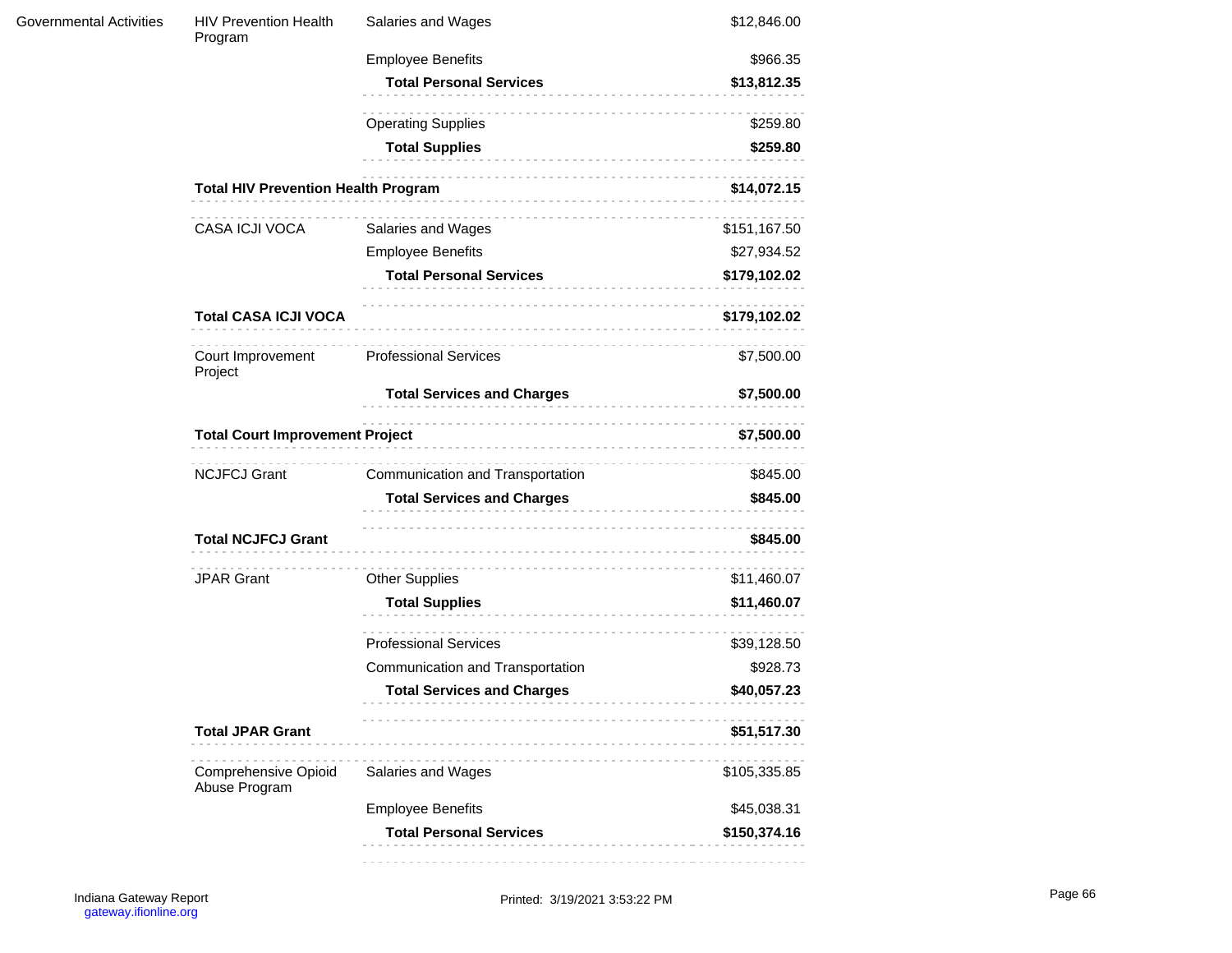| Governmental Activities | <b>Comprehensive Opioid</b><br>Abuse Program      | <b>Office Supplies</b>            | \$79.84        |  |  |
|-------------------------|---------------------------------------------------|-----------------------------------|----------------|--|--|
|                         |                                                   | <b>Total Supplies</b><br>.        | \$79.84        |  |  |
|                         |                                                   | <b>Professional Services</b>      | \$13,980.70    |  |  |
|                         |                                                   | Communication and Transportation  | \$4,870.68     |  |  |
|                         |                                                   | <b>Total Services and Charges</b> | \$18,851.38    |  |  |
|                         | <b>Total Comprehensive Opioid Abuse Program</b>   | .                                 | \$169,305.38   |  |  |
|                         | Area IV AACAP                                     | <b>Professional Services</b>      | \$24,340.00    |  |  |
|                         |                                                   | <b>Total Services and Charges</b> | \$24,340.00    |  |  |
|                         | <b>Total Area IV AACAP</b>                        |                                   | \$24,340.00    |  |  |
|                         | D-4 Emergency<br>Deployment                       | <b>Operating Supplies</b>         | \$207.15       |  |  |
|                         |                                                   | <b>Total Supplies</b>             | \$207.15       |  |  |
|                         | <b>Total D-4 Emergency Deployment</b><br>\$207.15 |                                   |                |  |  |
|                         | <b>WIC</b>                                        | Salaries and Wages                | \$649,173.39   |  |  |
|                         |                                                   | <b>Employee Benefits</b>          | \$275,698.76   |  |  |
|                         |                                                   | <b>Total Personal Services</b>    | \$924,872.15   |  |  |
|                         |                                                   | <b>Office Supplies</b>            | \$7,294.20     |  |  |
|                         |                                                   | <b>Operating Supplies</b>         | \$21,489.86    |  |  |
|                         |                                                   | <b>Total Supplies</b><br>.        | \$28,784.06    |  |  |
|                         |                                                   | <b>Professional Services</b>      | \$14,163.15    |  |  |
|                         |                                                   | Communication and Transportation  | \$7,914.70     |  |  |
|                         |                                                   | <b>Utility Services</b>           | \$6,499.70     |  |  |
|                         |                                                   | Rentals                           | \$54,230.04    |  |  |
|                         |                                                   | <b>Total Services and Charges</b> | \$82,807.59    |  |  |
|                         | <b>Total WIC</b>                                  |                                   | \$1,036,463.80 |  |  |
|                         | WIC PEER COUNSELOR Salaries and Wages             |                                   | \$31,563.14    |  |  |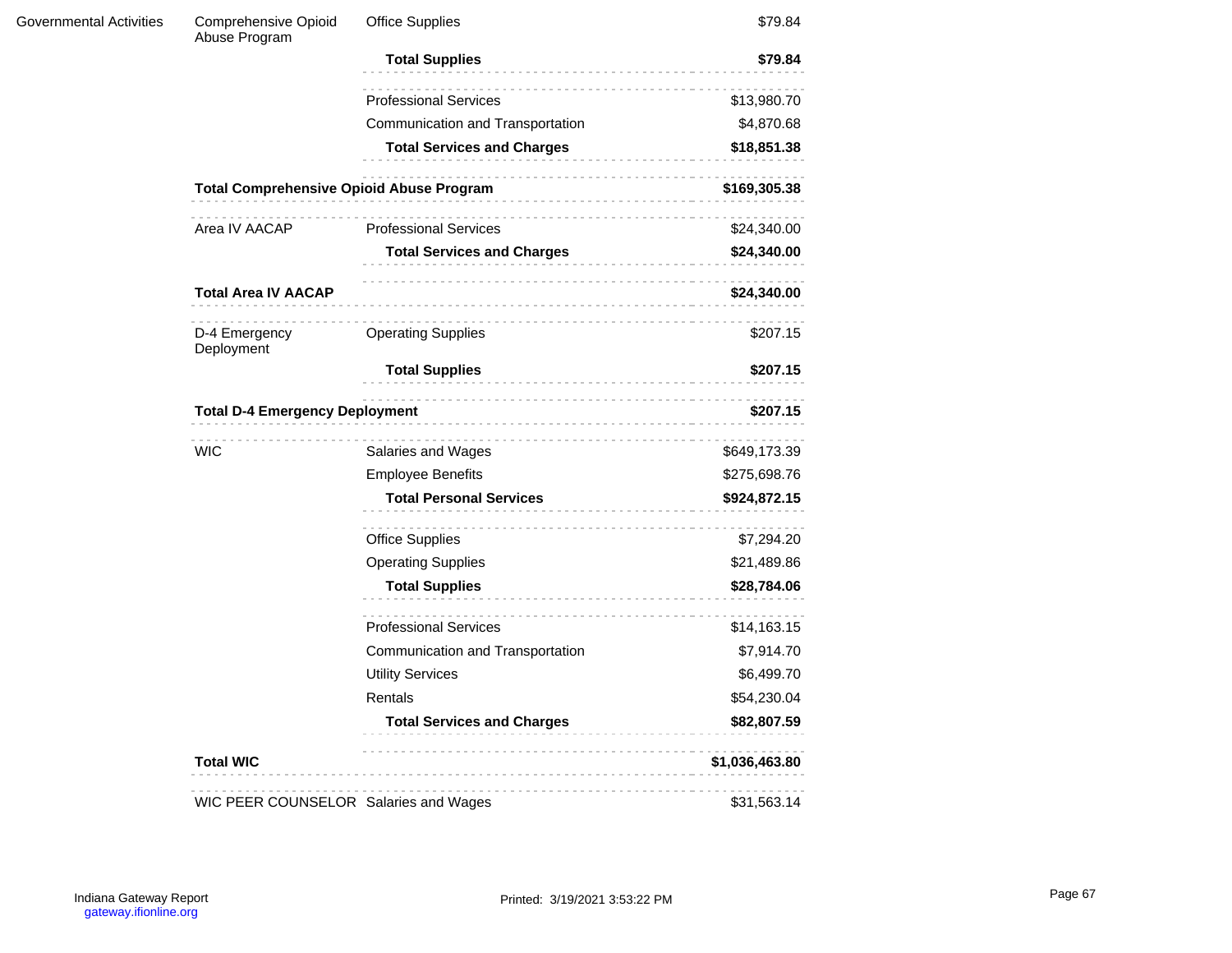| Governmental Activities | WIC PEER COUNSELOR Employee Benefits             |                                                                                                                                                                              | \$2,684.06  |
|-------------------------|--------------------------------------------------|------------------------------------------------------------------------------------------------------------------------------------------------------------------------------|-------------|
|                         |                                                  | <b>Total Personal Services</b>                                                                                                                                               | \$34,247.20 |
|                         |                                                  | .<br>Communication and Transportation                                                                                                                                        | \$253.64    |
|                         |                                                  | <b>Utility Services</b>                                                                                                                                                      | \$2,374.49  |
|                         |                                                  | <b>Total Services and Charges</b>                                                                                                                                            | \$2,628.13  |
|                         | <b>Total WIC PEER COUNSELOR</b>                  |                                                                                                                                                                              | \$36,875.33 |
|                         | 93.563 Title IV-D Incentive Salaries and Wages   |                                                                                                                                                                              | \$18,951.00 |
|                         |                                                  | <b>Employee Benefits</b>                                                                                                                                                     | \$1,444.01  |
|                         |                                                  | <b>Total Personal Services</b>                                                                                                                                               | \$20,395.01 |
|                         |                                                  | Office Supplies                                                                                                                                                              | \$3,836.30  |
|                         |                                                  | <b>Total Supplies</b>                                                                                                                                                        | \$3,836.30  |
|                         |                                                  | <b>Professional Services</b>                                                                                                                                                 | \$15,732.95 |
|                         |                                                  | <b>Total Services and Charges</b>                                                                                                                                            | \$15,732.95 |
|                         | Total 93.563 Title IV-D Incentive                | \$39,964.26                                                                                                                                                                  |             |
|                         | 93.563 Prosecutor IV-D<br>Incentive-Post Oct '99 | Salaries and Wages                                                                                                                                                           | \$67,106.76 |
|                         |                                                  | <b>Employee Benefits</b>                                                                                                                                                     | \$16,632.43 |
|                         |                                                  | <b>Total Personal Services</b>                                                                                                                                               | \$83,739.19 |
|                         |                                                  | <b>Office Supplies</b>                                                                                                                                                       | \$2,276.39  |
|                         |                                                  | <b>Total Supplies</b>                                                                                                                                                        | \$2,276.39  |
|                         |                                                  | <b>Professional Services</b>                                                                                                                                                 | \$1,141.98  |
|                         |                                                  | <b>Total Services and Charges</b>                                                                                                                                            | \$1,141.98  |
|                         |                                                  | Total 93.563 Prosecutor IV-D Incentive-Post Oct '99<br><u> 1980 - Andrea Stadt British e British e British e British e British e British e British e British e British e</u> | \$87,157.56 |
|                         | 93.563 Clerk IV-D<br>Incentive-Post Oct '99      | .<br>Salaries and Wages                                                                                                                                                      | \$21,157.00 |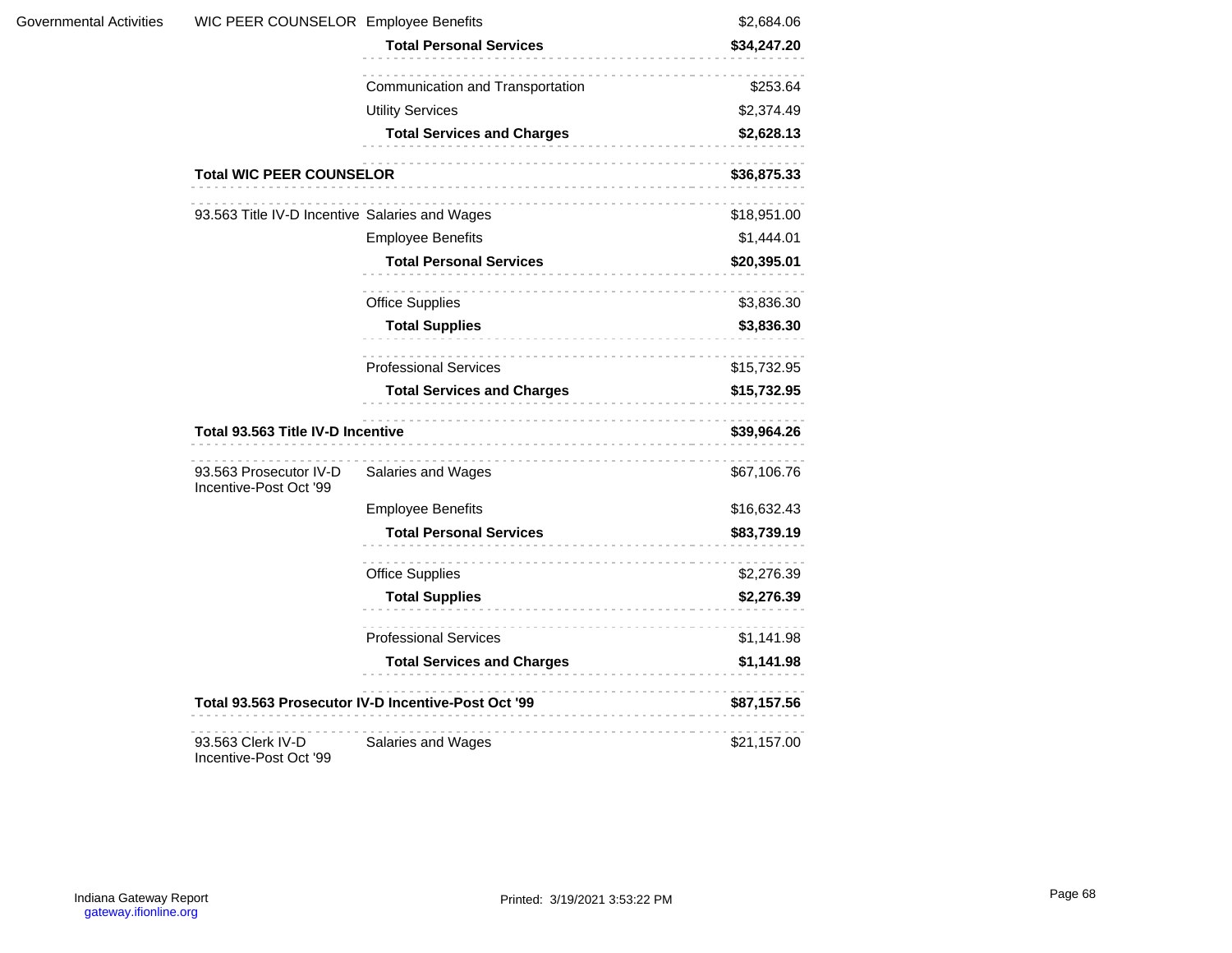| Governmental Activities | 93.563 Clerk IV-D<br>Incentive-Post Oct '99     | <b>Employee Benefits</b>                    | \$6,879.23     |
|-------------------------|-------------------------------------------------|---------------------------------------------|----------------|
|                         |                                                 | <b>Total Personal Services</b>              | \$28,036.23    |
|                         |                                                 | <b>Professional Services</b>                | \$12,857.70    |
|                         |                                                 | Communication and Transportation            | \$7.00         |
|                         |                                                 | <b>Total Services and Charges</b>           | \$12,864.70    |
|                         | Total 93.563 Clerk IV-D Incentive-Post Oct '99  |                                             | \$40,900.93    |
|                         | <b>CARES Act Provider</b><br><b>Grant COVID</b> | Transfer Out - Transferred To Another Fund  | \$6,259,849.37 |
|                         |                                                 | <b>Other Disbursements</b>                  | \$3,357.63     |
|                         |                                                 | <b>Total Other Disbursements</b>            | \$6,263,207.00 |
|                         |                                                 | <b>Total CARES Act Provider Grant COVID</b> |                |
|                         | CDBG Covid-19 OCRA                              | <b>Operating Supplies</b>                   | \$9,819.92     |
|                         |                                                 | <b>Total Supplies</b><br>.                  | \$9,819.92     |
|                         |                                                 | .<br>Communication and Transportation       | \$15.21        |
|                         |                                                 | <b>Total Services and Charges</b>           | \$15.21        |
|                         | <b>Total CDBG Covid-19 OCRA</b>                 |                                             | \$9,835.13     |
|                         | CESFP Covid-19 Relief<br><b>BJA</b>             | <b>Operating Supplies</b>                   | \$17,971.86    |
|                         |                                                 | <b>Total Supplies</b>                       | \$17,971.86    |
|                         | <b>Total CESFP Covid-19 Relief BJA</b>          |                                             | \$17,971.86    |
|                         | Sec of State CARES Act<br><b>COVID</b>          | Transfer Out - Transferred To Another Fund  | \$34,210.81    |
|                         |                                                 | <b>Total Other Disbursements</b>            | \$34,210.81    |
|                         | <b>Total Sec of State CARES Act COVID</b>       |                                             | \$34,210.81    |
|                         | <b>CASAs for Kids</b>                           | .<br>Salaries and Wages                     | \$38,403.05    |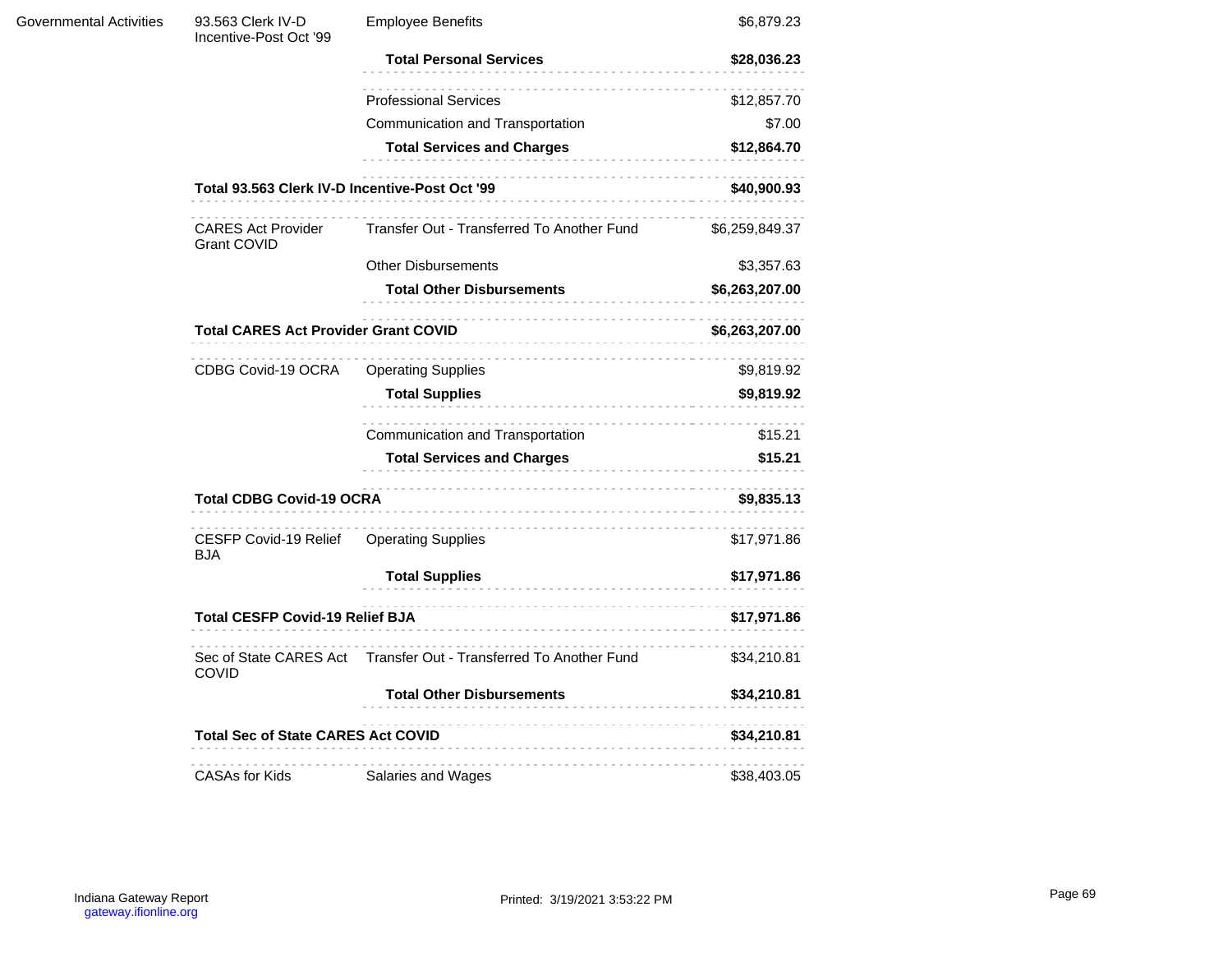| Governmental Activities | <b>CASAs for Kids</b>                        | <b>Employee Benefits</b>                   | \$11,089.03  |
|-------------------------|----------------------------------------------|--------------------------------------------|--------------|
|                         |                                              | <b>Total Personal Services</b>             | \$49,492.08  |
|                         |                                              | <b>Office Supplies</b>                     | \$1,414.73   |
|                         |                                              | <b>Operating Supplies</b>                  | \$12.00      |
|                         |                                              | <b>Total Supplies</b>                      | \$1,426.73   |
|                         |                                              | <b>Professional Services</b>               | \$359.78     |
|                         |                                              | Communication and Transportation           | \$1,473.80   |
|                         |                                              | Repairs and Maintenance                    | \$457.68     |
|                         |                                              | <b>Total Services and Charges</b>          | \$2,291.26   |
|                         | <b>Total CASAs for Kids</b>                  |                                            | \$53,210.07  |
|                         | <b>Community Crossing</b>                    | Infrastructure                             | \$340,359.01 |
|                         |                                              | <b>Total Capital Outlays</b>               | \$340,359.01 |
|                         |                                              | <b>Total Community Crossing</b>            |              |
|                         | Juvenile Case<br>Assessment Triage           | Salaries and Wages                         | \$17,476.98  |
|                         |                                              | <b>Employee Benefits</b>                   | \$1,829.08   |
|                         |                                              | <b>Total Personal Services</b>             | \$19,306.06  |
|                         |                                              | Transfer Out - Transferred To Another Fund | \$19,240.00  |
|                         |                                              | <b>Total Other Disbursements</b>           | \$19,240.00  |
|                         | <b>Total Juvenile Case Assessment Triage</b> | \$38,546.06<br><u>.</u>                    |              |
|                         | CLaf Byrne Law<br>Enforcement                | Machinery, Equipment, and Vehicles         | \$7,339.00   |
|                         |                                              | <b>Total Capital Outlays</b>               | \$7,339.00   |
|                         | <b>Total CLaf Byrne Law Enforcement</b>      |                                            | \$7,339.00   |
|                         | <b>WCI/FIRM</b>                              | Salaries and Wages                         | \$49,788.28  |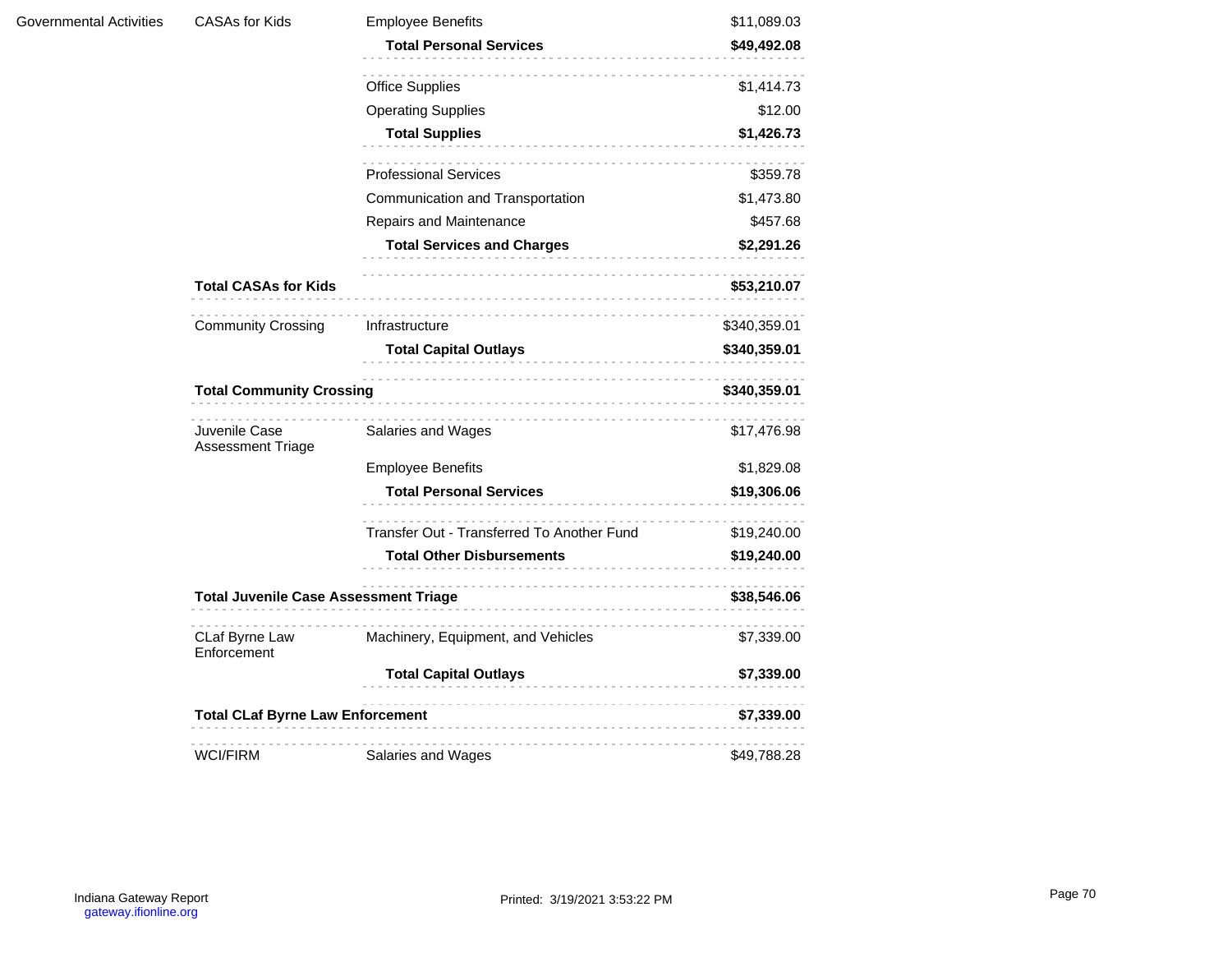| <b>Governmental Activities</b> | <b>WCI/FIRM</b>                             | <b>Employee Benefits</b>          | \$21,239.74 |
|--------------------------------|---------------------------------------------|-----------------------------------|-------------|
|                                |                                             | <b>Total Personal Services</b>    | \$71,028.02 |
|                                |                                             | <b>Office Supplies</b>            | \$194.88    |
|                                |                                             | <b>Total Supplies</b><br>.        | \$194.88    |
|                                |                                             | <b>Professional Services</b>      | \$148.80    |
|                                |                                             | Communication and Transportation  | \$92.88     |
|                                |                                             | <b>Total Services and Charges</b> | \$241.68    |
|                                | <b>Total WCI/FIRM</b>                       |                                   | \$71,464.58 |
|                                | Syringe Services - THFGI Operating Supplies |                                   | \$14,782.82 |
|                                |                                             | <b>Total Supplies</b><br>.        | \$14,782.82 |
|                                | <b>Total Syringe Services - THFGI</b>       |                                   | \$14,782.82 |
|                                | Gateway to Hope<br>Counseling               | <b>Professional Services</b>      | \$16,889.25 |
|                                |                                             | <b>Total Services and Charges</b> | \$16,889.25 |
|                                | <b>Total Gateway to Hope Counseling</b>     | .                                 | \$16,889.25 |
|                                | <b>CC Truancy Mediation</b>                 | Salaries and Wages                | \$14,799.46 |
|                                |                                             | <b>Employee Benefits</b>          | \$9,158.72  |
|                                |                                             | <b>Total Personal Services</b>    | \$23,958.18 |
|                                | <b>Total CC Truancy Mediation</b>           |                                   | \$23,958.18 |
|                                | JUV ALT Safe Place                          | <b>Professional Services</b>      | \$7,740.00  |
|                                |                                             | <b>Utility Services</b>           | \$199.37    |
|                                |                                             | <b>Total Services and Charges</b> | \$7,939.37  |
|                                | <b>Total JUV ALT Safe Place</b>             |                                   | \$7,939.37  |
|                                |                                             |                                   |             |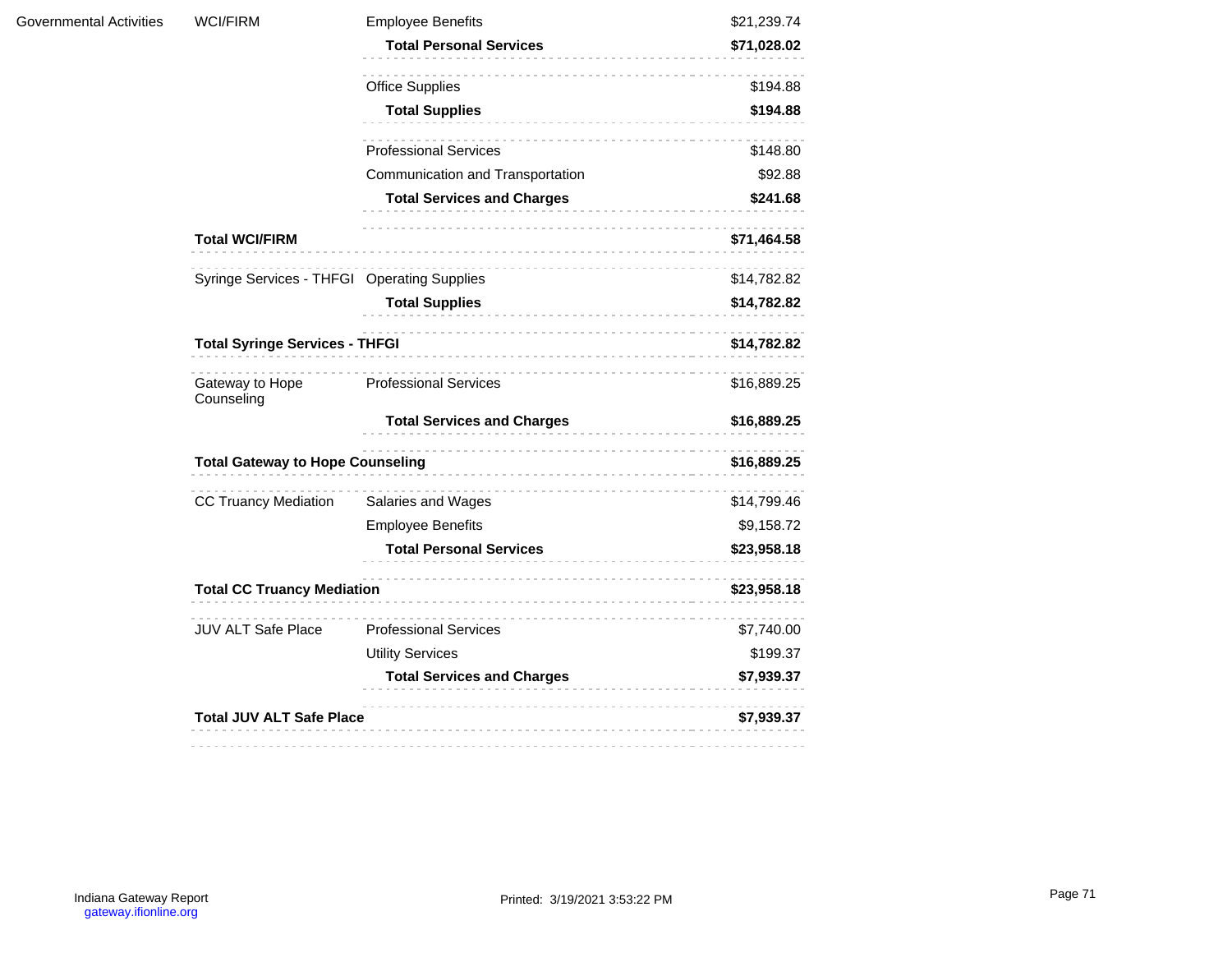| Governmental Activities | <b>IDHS Foundatin Grant</b>           | <b>Other Supplies</b><br><b>Total Supplies</b><br>----------------------- | \$3,046.44<br>\$3,046.44 |  |
|-------------------------|---------------------------------------|---------------------------------------------------------------------------|--------------------------|--|
|                         | <b>Total IDHS Foundatin Grant</b>     |                                                                           | \$3,046.44               |  |
|                         | JUV ALT DOC JDAI 2014 Office Supplies |                                                                           | \$499.53                 |  |
|                         |                                       | <b>Operating Supplies</b>                                                 | \$2,071.51               |  |
|                         |                                       | <b>Other Supplies</b>                                                     | \$6,914.60               |  |
|                         |                                       | <b>Total Supplies</b>                                                     | \$9,485.64               |  |
|                         |                                       | <b>Professional Services</b>                                              | \$38,834.04              |  |
|                         |                                       | Communication and Transportation                                          | \$109.56                 |  |
|                         |                                       | <b>Total Services and Charges</b>                                         | \$38,943.60              |  |
|                         | Total JUV ALT DOC JDAI 2014           |                                                                           | \$48,429.24              |  |
|                         | <b>JDAI Performance Grant</b>         | <b>Operating Supplies</b>                                                 | \$6,894.79               |  |
|                         |                                       | <b>Other Supplies</b>                                                     | \$16,912.52              |  |
|                         |                                       | <b>Total Supplies</b>                                                     | \$23,807.31              |  |
|                         |                                       | <b>Professional Services</b>                                              | \$6,521.00               |  |
|                         |                                       | Communication and Transportation                                          | \$495.00                 |  |
|                         |                                       | <b>Total Services and Charges</b>                                         | \$7,016.00               |  |
|                         | <b>Total JDAI Performance Grant</b>   |                                                                           | \$30,823.31              |  |
|                         | CC DOC ADULT GRANT Salaries and Wages |                                                                           | \$17,719.76              |  |
|                         |                                       | <b>Employee Benefits</b>                                                  | \$6,482.04               |  |
|                         |                                       | <b>Total Personal Services</b>                                            | \$24,201.80              |  |
|                         | <b>Total CC DOC ADULT GRANT</b>       |                                                                           | \$24,201.80              |  |
|                         | <b>CC Adult Grant</b>                 | Salaries and Wages                                                        | \$494,442.56             |  |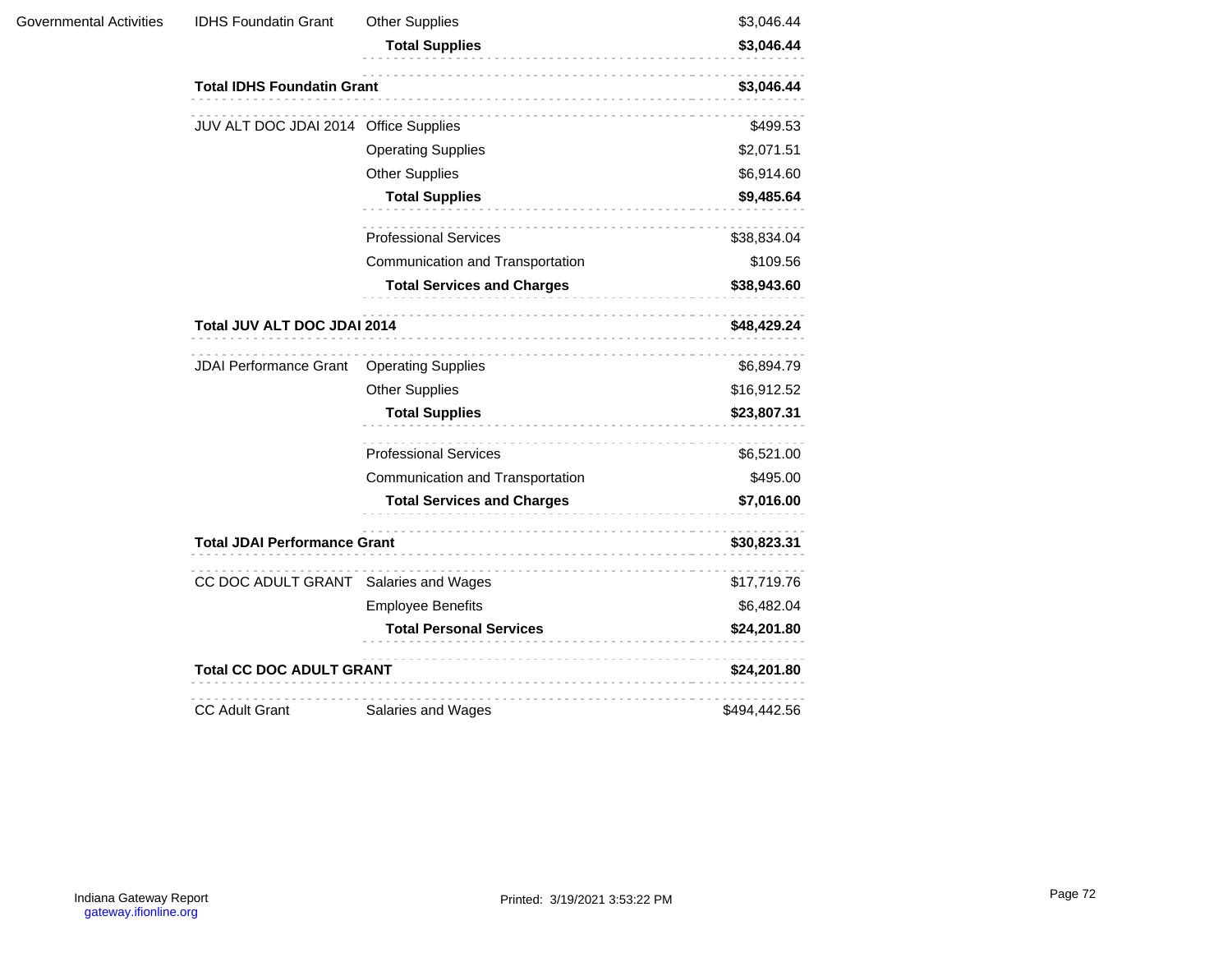| Governmental Activities | <b>CC Adult Grant</b>                                | <b>Employee Benefits</b>           | \$248,919.00 |
|-------------------------|------------------------------------------------------|------------------------------------|--------------|
|                         |                                                      | <b>Total Personal Services</b>     | \$743,361.56 |
|                         |                                                      | <b>Other Supplies</b>              | \$19,428.62  |
|                         |                                                      | <b>Total Supplies</b><br>.         | \$19,428.62  |
|                         |                                                      | <b>Professional Services</b>       | \$146,791.32 |
|                         |                                                      | <b>Total Services and Charges</b>  | \$146,791.32 |
|                         | <b>Total CC Adult Grant</b>                          |                                    | \$909,581.50 |
|                         | SIA Foundation WOW<br>Grant                          | <b>Other Supplies</b>              | \$3,600.00   |
|                         |                                                      | <b>Total Supplies</b><br>.         | \$3,600.00   |
|                         | <b>Total SIA Foundation WOW Grant</b>                |                                    | \$3,600.00   |
|                         | IFSSA ADULT PROTECT Salaries and Wages<br><b>SVC</b> |                                    | \$205,441.71 |
|                         |                                                      | <b>Employee Benefits</b>           | \$71,071.07  |
|                         |                                                      | <b>Total Personal Services</b>     | \$276,512.78 |
|                         |                                                      | <b>Office Supplies</b>             | \$4,074.79   |
|                         |                                                      | <b>Total Supplies</b><br>.         | \$4,074.79   |
|                         |                                                      | <b>Professional Services</b>       | \$2,265.23   |
|                         |                                                      | <b>Utility Services</b>            | \$479.38     |
|                         |                                                      | Repairs and Maintenance            | \$925.17     |
|                         |                                                      | Rentals                            | \$7,732.98   |
|                         |                                                      | <b>Total Services and Charges</b>  | \$11,402.76  |
|                         |                                                      | Machinery, Equipment, and Vehicles | \$2,495.72   |
|                         |                                                      | <b>Total Capital Outlays</b>       | \$2,495.72   |
|                         | <b>Total IFSSA ADULT PROTECT SVC</b>                 |                                    | \$294,486.05 |
|                         |                                                      |                                    |              |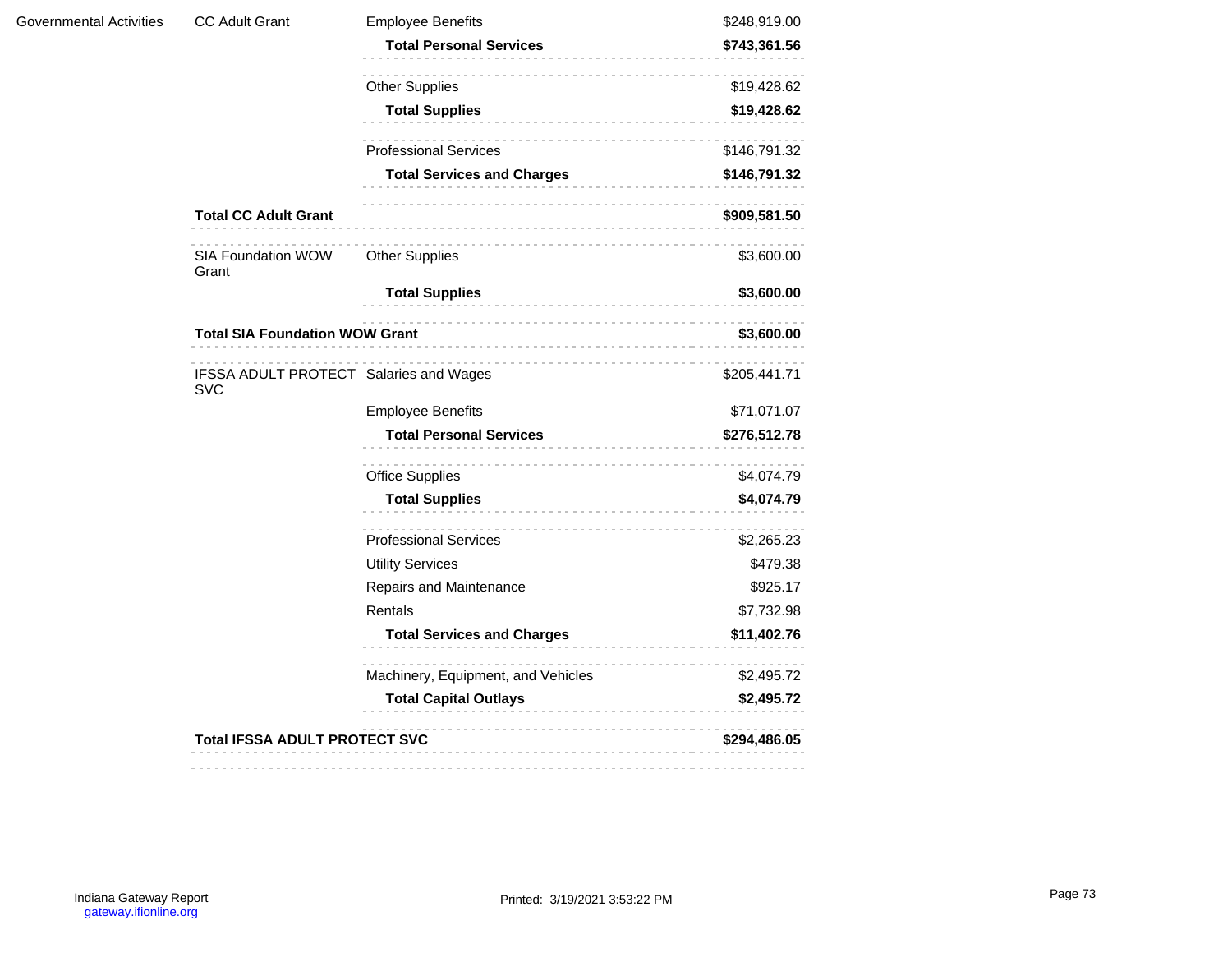|                                        |                                   | \$836.22                                                                                                                                                                                                                                                  |
|----------------------------------------|-----------------------------------|-----------------------------------------------------------------------------------------------------------------------------------------------------------------------------------------------------------------------------------------------------------|
|                                        | <b>Total Services and Charges</b> | \$836.22                                                                                                                                                                                                                                                  |
|                                        |                                   | \$836.22                                                                                                                                                                                                                                                  |
| <b>DOC Probation Grant</b>             | <b>Professional Services</b>      | \$5,000.00                                                                                                                                                                                                                                                |
|                                        | <b>Total Services and Charges</b> | \$5,000.00                                                                                                                                                                                                                                                |
|                                        |                                   | \$5,000.00                                                                                                                                                                                                                                                |
| <b>DOC Probation</b>                   | Salaries and Wages                | \$35,866.00                                                                                                                                                                                                                                               |
|                                        | <b>Employee Benefits</b>          | \$15,727.77                                                                                                                                                                                                                                               |
|                                        | <b>Total Personal Services</b>    | \$51,593.77                                                                                                                                                                                                                                               |
|                                        | <b>Professional Services</b>      | \$27,500.00                                                                                                                                                                                                                                               |
|                                        | <b>Total Services and Charges</b> | \$27,500.00                                                                                                                                                                                                                                               |
| <b>Total DOC Probation</b>             |                                   | \$79,093.77                                                                                                                                                                                                                                               |
| <b>CASA Capacity Building</b><br>Grant | Salaries and Wages                | \$36,451.35                                                                                                                                                                                                                                               |
|                                        | <b>Employee Benefits</b>          | \$6,774.70                                                                                                                                                                                                                                                |
|                                        | <b>Total Personal Services</b>    | \$43,226.05                                                                                                                                                                                                                                               |
|                                        |                                   | \$43,226.05                                                                                                                                                                                                                                               |
| <b>Veterans Treatment</b>              | <b>Professional Services</b>      | \$3,989.12                                                                                                                                                                                                                                                |
|                                        | <b>Total Services and Charges</b> | \$3,989.12                                                                                                                                                                                                                                                |
|                                        |                                   | \$3,989.12                                                                                                                                                                                                                                                |
| Court Interpreter IN<br>Supreme Ct     | <b>Professional Services</b>      | \$10,806.25                                                                                                                                                                                                                                               |
|                                        | <b>Total Services and Charges</b> | \$10,806.25                                                                                                                                                                                                                                               |
|                                        |                                   | \$10,806.25                                                                                                                                                                                                                                               |
|                                        |                                   | ICJI EEDMA Project Fund Professional Services<br><b>Total ICJI EEDMA Project Fund</b><br><b>Total DOC Probation Grant</b><br><b>Total CASA Capacity Building Grant</b><br><b>Total Veterans Treatment</b><br><b>Total Court Interpreter IN Supreme Ct</b> |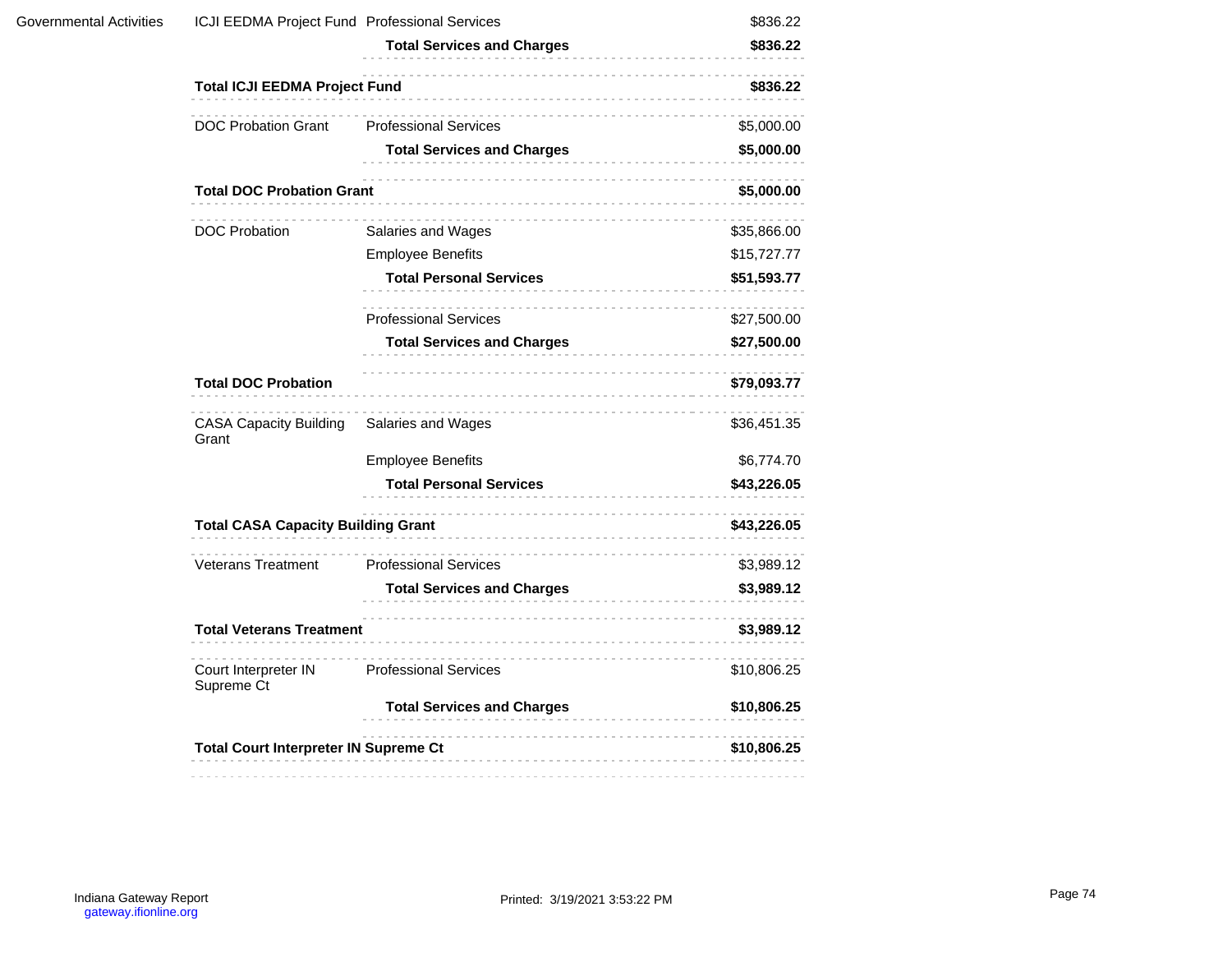| Governmental Activities | <b>Family Court Grant</b>       | <b>Professional Services</b>       | \$725.00     |
|-------------------------|---------------------------------|------------------------------------|--------------|
|                         |                                 | <b>Total Services and Charges</b>  | \$725.00     |
|                         | <b>Total Family Court Grant</b> | \$725.00                           |              |
|                         | <b>TAGS VASIA Grant</b>         | <b>Professional Services</b>       | \$75,000.00  |
|                         |                                 | <b>Total Services and Charges</b>  | \$75,000.00  |
|                         | <b>Total TAGS VASIA Grant</b>   |                                    | \$75,000.00  |
|                         | Juv Alt DOC Grant               | Salaries and Wages                 | \$145,586.82 |
|                         |                                 | <b>Employee Benefits</b>           | \$72,052.26  |
|                         |                                 | <b>Total Personal Services</b>     | \$217,639.08 |
|                         |                                 | <b>Office Supplies</b>             | \$426.98     |
|                         |                                 | <b>Operating Supplies</b>          | \$700.00     |
|                         |                                 | <b>Other Supplies</b>              | \$10,740.00  |
|                         |                                 | <b>Total Supplies</b>              | \$11,866.98  |
|                         |                                 | <b>Professional Services</b>       | \$3,399.00   |
|                         |                                 | Insurance                          | \$954.00     |
|                         |                                 | <b>Utility Services</b>            | \$2,763.45   |
|                         |                                 | Repairs and Maintenance            | \$10,251.91  |
|                         |                                 | <b>Total Services and Charges</b>  | \$17,368.36  |
|                         |                                 | Machinery, Equipment, and Vehicles | \$550.00     |
|                         |                                 | <b>Total Capital Outlays</b>       | \$550.00     |
|                         | <b>Total Juv Alt DOC Grant</b>  |                                    | \$247,424.42 |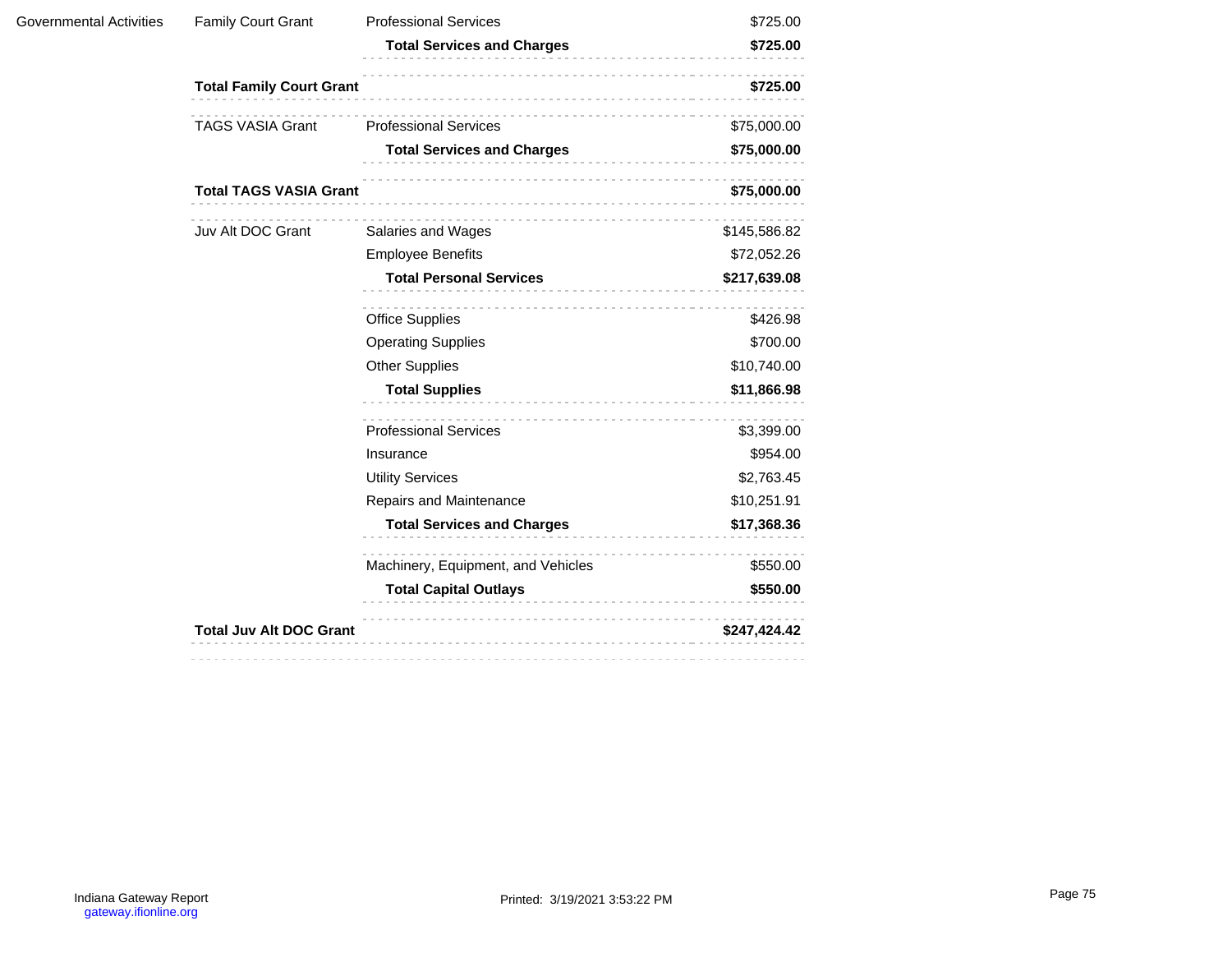| <b>Governmental Activities</b>       | Juv Alt DOC Bonus Grant Professional Services<br><b>SF19</b> |                                   | \$5,425,00       |
|--------------------------------------|--------------------------------------------------------------|-----------------------------------|------------------|
|                                      |                                                              | <b>Total Services and Charges</b> | \$5.425.00       |
|                                      | <b>Total Juv Alt DOC Bonus Grant SF19</b>                    |                                   | \$5,425,00       |
| <b>Total Governmental Activities</b> |                                                              |                                   | \$475,971,316.38 |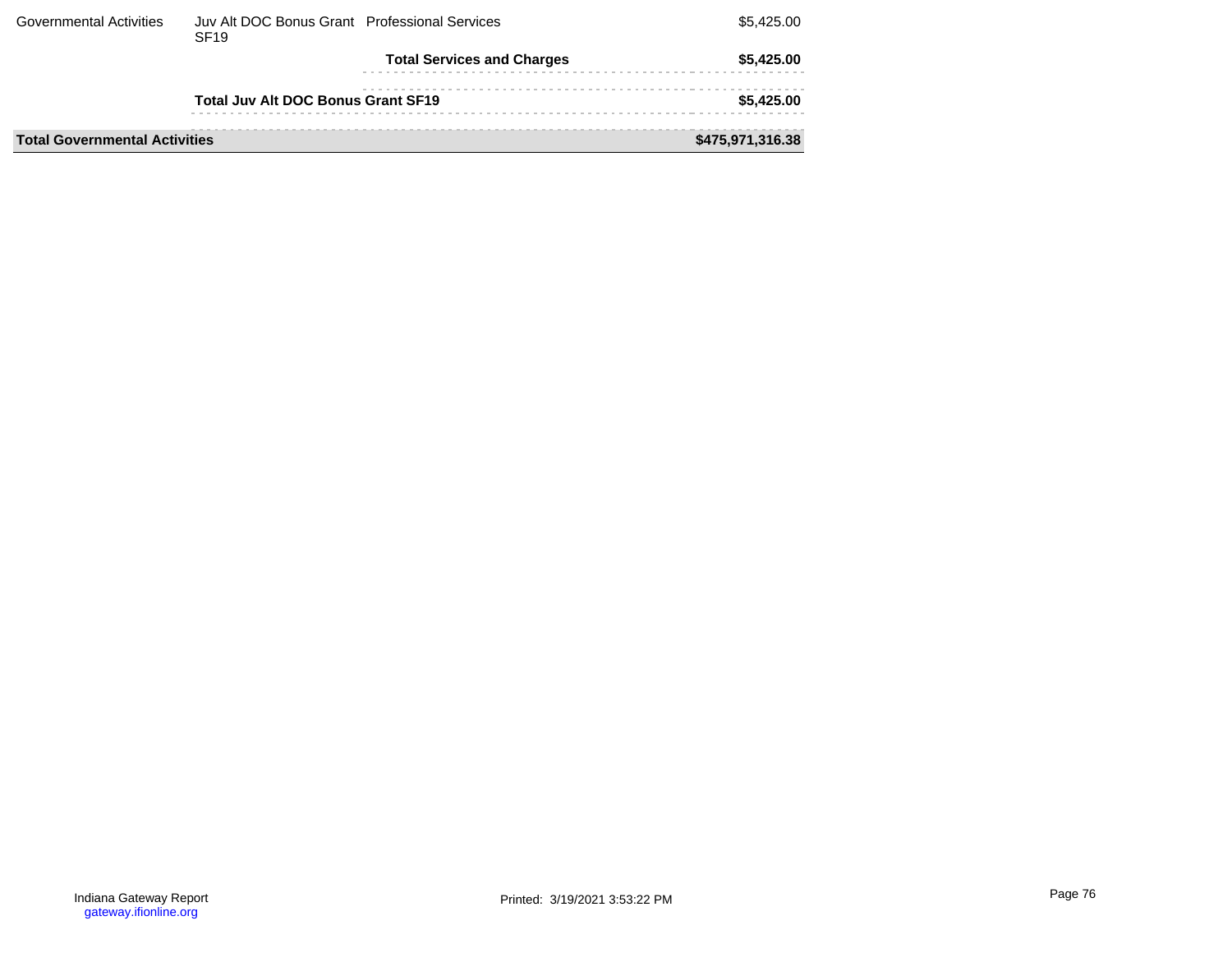## **Tippecanoe County, Indiana Disbursements by Fund with Departments - 2020**

| No Department                                      | <b>Professional Services</b><br>Other Services and Charges | \$231,845.41<br>\$1,348,803.45 |
|----------------------------------------------------|------------------------------------------------------------|--------------------------------|
| <b>Total Services and Charges</b>                  |                                                            | \$1,580,648.86                 |
| <b>Total No Department</b>                         |                                                            | \$1,580,648.86                 |
| Clerk Of Circuit Court (County Clerk)              | Salaries and Wages                                         | \$964,285.44                   |
|                                                    | <b>Employee Benefits</b>                                   | \$174,376.99                   |
| <b>Total Personal Services</b>                     |                                                            | \$1,138,662.43                 |
|                                                    | <b>Office Supplies</b>                                     | \$14,138.11                    |
| <b>Total Supplies</b>                              |                                                            | \$14,138.11                    |
|                                                    | Communication and Transportation                           | \$145.66                       |
|                                                    | Repairs and Maintenance                                    | \$309.79                       |
|                                                    | Other Services and Charges                                 | \$510.00                       |
| <b>Total Services and Charges</b>                  |                                                            | \$965.45                       |
| <b>Total Clerk Of Circuit Court (County Clerk)</b> |                                                            | \$1,153,765.99                 |
| <b>County Auditor</b>                              | Salaries and Wages                                         | \$491,736.39                   |
|                                                    | <b>Employee Benefits</b>                                   | \$82,750.86                    |
| <b>Total Personal Services</b>                     |                                                            | \$574,487.25                   |
|                                                    | Transfer Out - Transferred To Another<br>Fund              | \$3,000,000.00                 |
| <b>Total Other Disbursements</b>                   |                                                            | \$3,000,000.00                 |
| <b>Total County Auditor</b>                        |                                                            | \$3,574,487.25                 |
|                                                    |                                                            |                                |

Governmental Activities General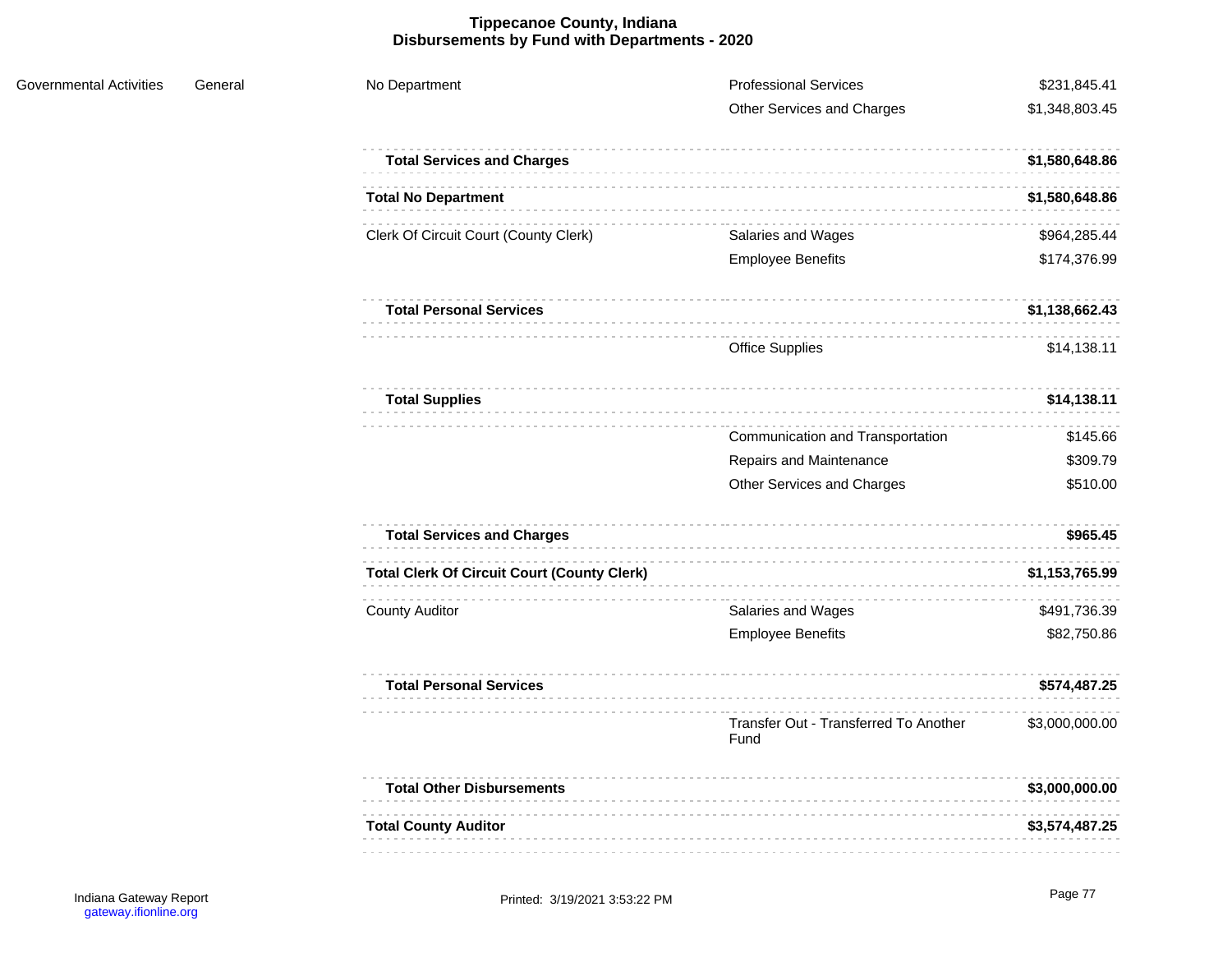| <b>County Treasurer</b>           | Salaries and Wages               | \$239,414.55    |
|-----------------------------------|----------------------------------|-----------------|
|                                   | <b>Employee Benefits</b>         | \$41,928.18     |
| <b>Total Personal Services</b>    |                                  | \$281,342.73    |
|                                   | <b>Office Supplies</b>           | \$7,597.90      |
| <b>Total Supplies</b>             |                                  | \$7,597.90      |
|                                   | Communication and Transportation | \$379.36        |
|                                   | Other Services and Charges       | \$369.19        |
| <b>Total Services and Charges</b> |                                  | \$748.55        |
| <b>Total County Treasurer</b>     |                                  | \$289,689.18    |
| <b>County Sheriff</b>             | Salaries and Wages               | \$8,687,185.19  |
|                                   | <b>Other Personal Services</b>   | \$47,900.00     |
|                                   | <b>Employee Benefits</b>         | \$2,214,396.17  |
| <b>Total Personal Services</b>    |                                  | \$10,949,481.36 |
|                                   | <b>Office Supplies</b>           | \$22,095.44     |
|                                   | <b>Operating Supplies</b>        | \$1,091,166.26  |
|                                   | <b>Other Supplies</b>            | \$117,258.96    |
| <b>Total Supplies</b>             |                                  | \$1,230,520.66  |
|                                   | <b>Professional Services</b>     | \$1,173,068.21  |
|                                   | Communication and Transportation | \$11,985.15     |
|                                   | <b>Utility Services</b>          | \$41,093.85     |
|                                   | Repairs and Maintenance          | \$215,419.26    |
| <b>Total Services and Charges</b> |                                  | \$1,441,566.47  |
| <b>Total County Sheriff</b>       |                                  | \$13,621,568.49 |
| <b>County Surveyor</b>            | Salaries and Wages               | \$39,997.31     |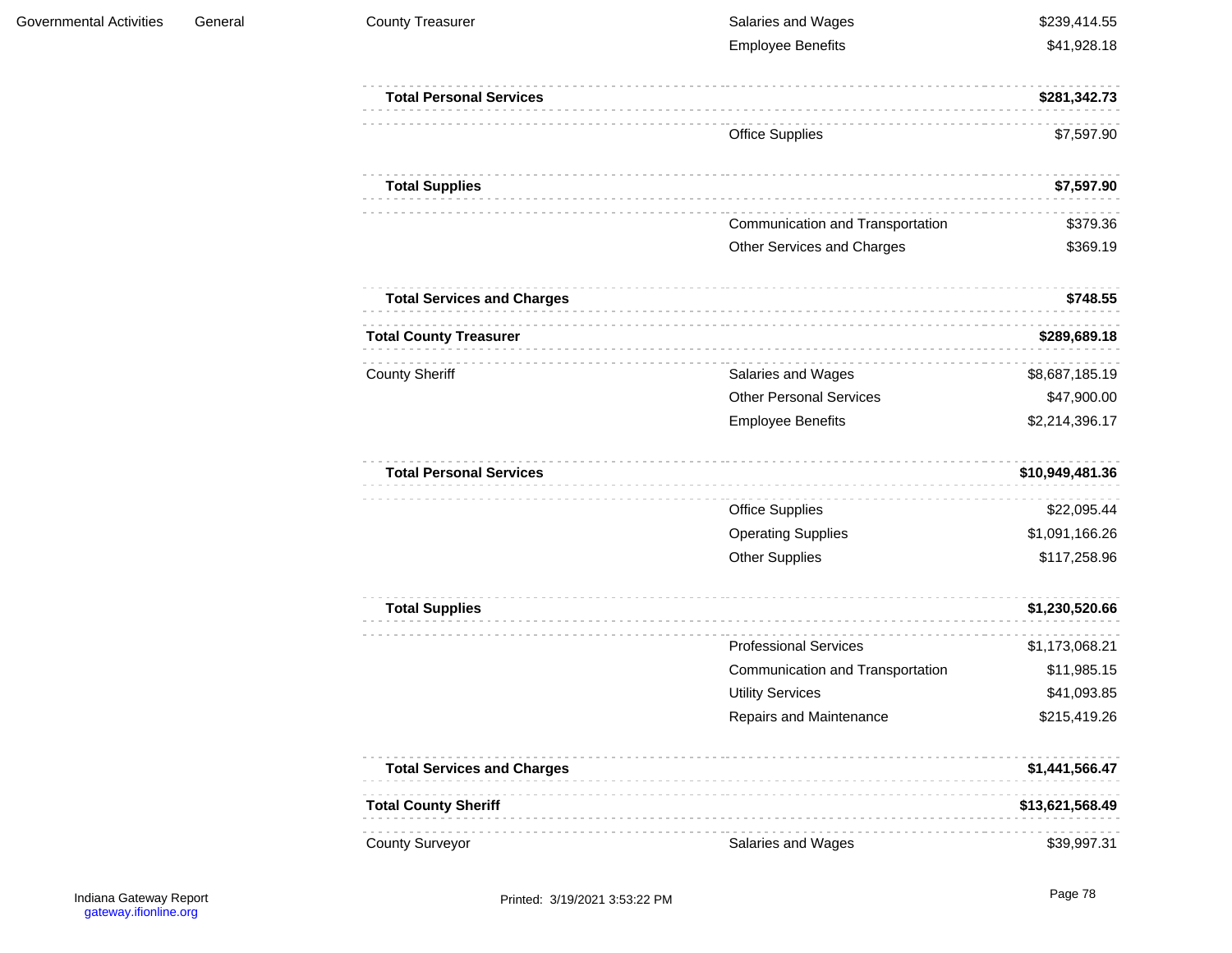| <b>Total Personal Services</b>    |                                  | \$47,476.88  |
|-----------------------------------|----------------------------------|--------------|
|                                   | <b>Office Supplies</b>           | \$672.24     |
|                                   | <b>Operating Supplies</b>        | \$3,471.61   |
|                                   | <b>Other Supplies</b>            | \$417.19     |
| <b>Total Supplies</b>             |                                  | \$4,561.04   |
|                                   | <b>Professional Services</b>     | \$5,011.26   |
|                                   | <b>Printing and Advertising</b>  | \$95.00      |
|                                   | <b>Utility Services</b>          | \$1,274.50   |
|                                   | Repairs and Maintenance          | \$1,097.63   |
|                                   | Other Services and Charges       | \$805.56     |
| <b>Total Services and Charges</b> |                                  | \$8,283.95   |
| <b>Total County Surveyor</b>      |                                  | \$60,321.87  |
| <b>County Coroner</b>             | Salaries and Wages               | \$119,418.38 |
|                                   | <b>Other Personal Services</b>   | \$48,218.35  |
|                                   | <b>Employee Benefits</b>         | \$20,585.80  |
| <b>Total Personal Services</b>    |                                  | \$188,222.53 |
|                                   | <b>Office Supplies</b>           | \$842.73     |
|                                   | <b>Operating Supplies</b>        | \$44,511.63  |
| <b>Total Supplies</b>             |                                  | \$45,354.36  |
|                                   | <b>Professional Services</b>     | \$344,415.48 |
|                                   | Communication and Transportation | \$3,991.57   |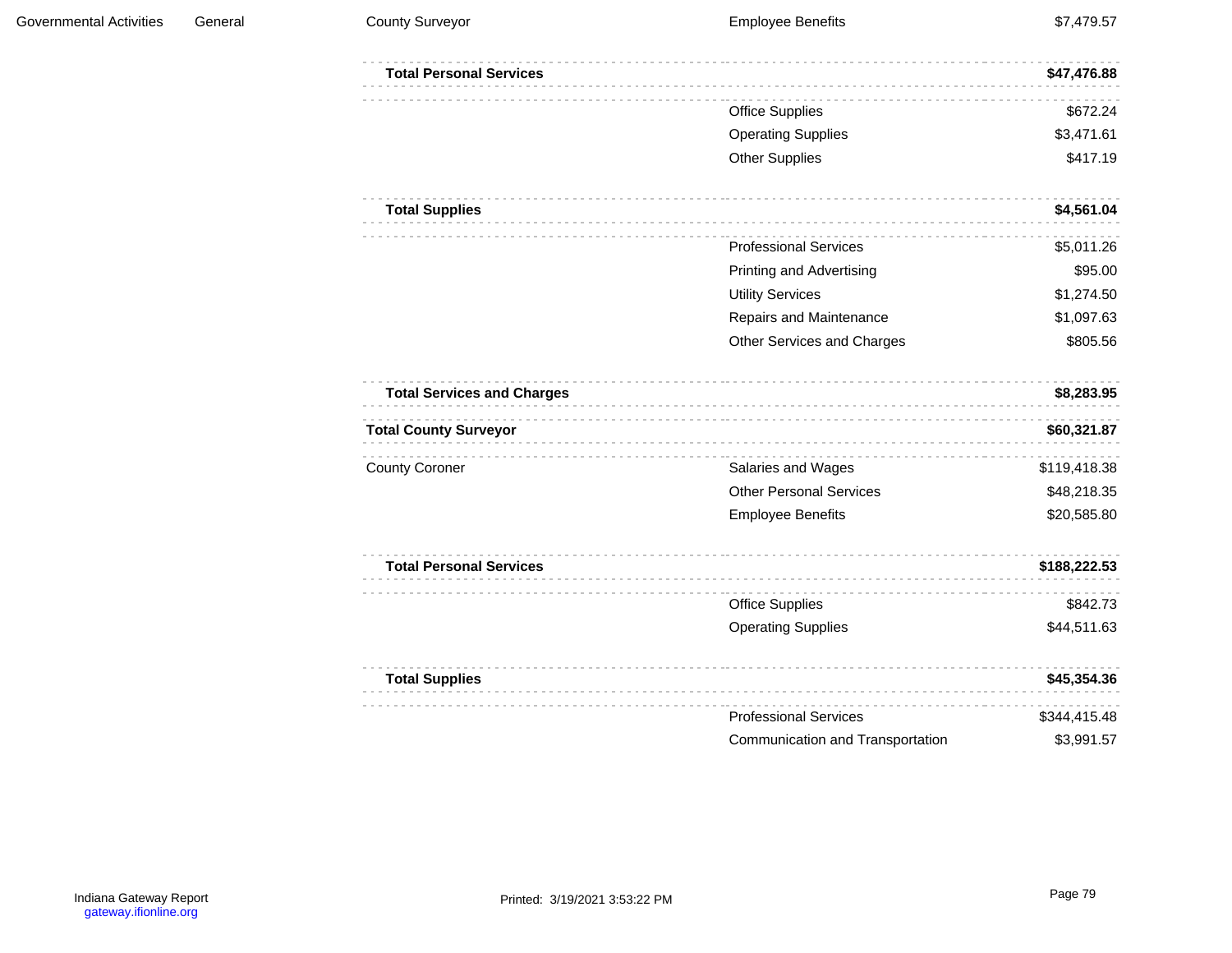| <b>Total Services and Charges</b> |                                  | \$350,979.59   |
|-----------------------------------|----------------------------------|----------------|
| <b>Total County Coroner</b>       |                                  | \$584,556.48   |
| <b>County Assessor</b>            | Salaries and Wages               | \$639,024.17   |
|                                   | <b>Employee Benefits</b>         | \$116,902.51   |
| <b>Total Personal Services</b>    |                                  | \$755,926.68   |
| <b>Total County Assessor</b>      |                                  | \$755,926.68   |
| <b>Prosecuting Attorney</b>       | Salaries and Wages               | \$2,756,583.14 |
|                                   | <b>Employee Benefits</b>         | \$509,081.43   |
| <b>Total Personal Services</b>    |                                  | \$3,265,664.57 |
| <b>Total Prosecuting Attorney</b> |                                  | \$3,265,664.57 |
| <b>Registration Of Voters</b>     | Salaries and Wages               | \$185,805.09   |
|                                   | <b>Employee Benefits</b>         | \$20,496.88    |
| <b>Total Personal Services</b>    |                                  | \$206,301.97   |
|                                   | <b>Office Supplies</b>           | \$24,417.45    |
|                                   | <b>Operating Supplies</b>        | \$7,712.97     |
| <b>Total Supplies</b>             |                                  | \$32,130.42    |
|                                   | <b>Professional Services</b>     | \$91,761.26    |
|                                   | Communication and Transportation | \$24,422.50    |
|                                   | <b>Printing and Advertising</b>  | \$995.43       |
|                                   | <b>Repairs and Maintenance</b>   | \$38.03        |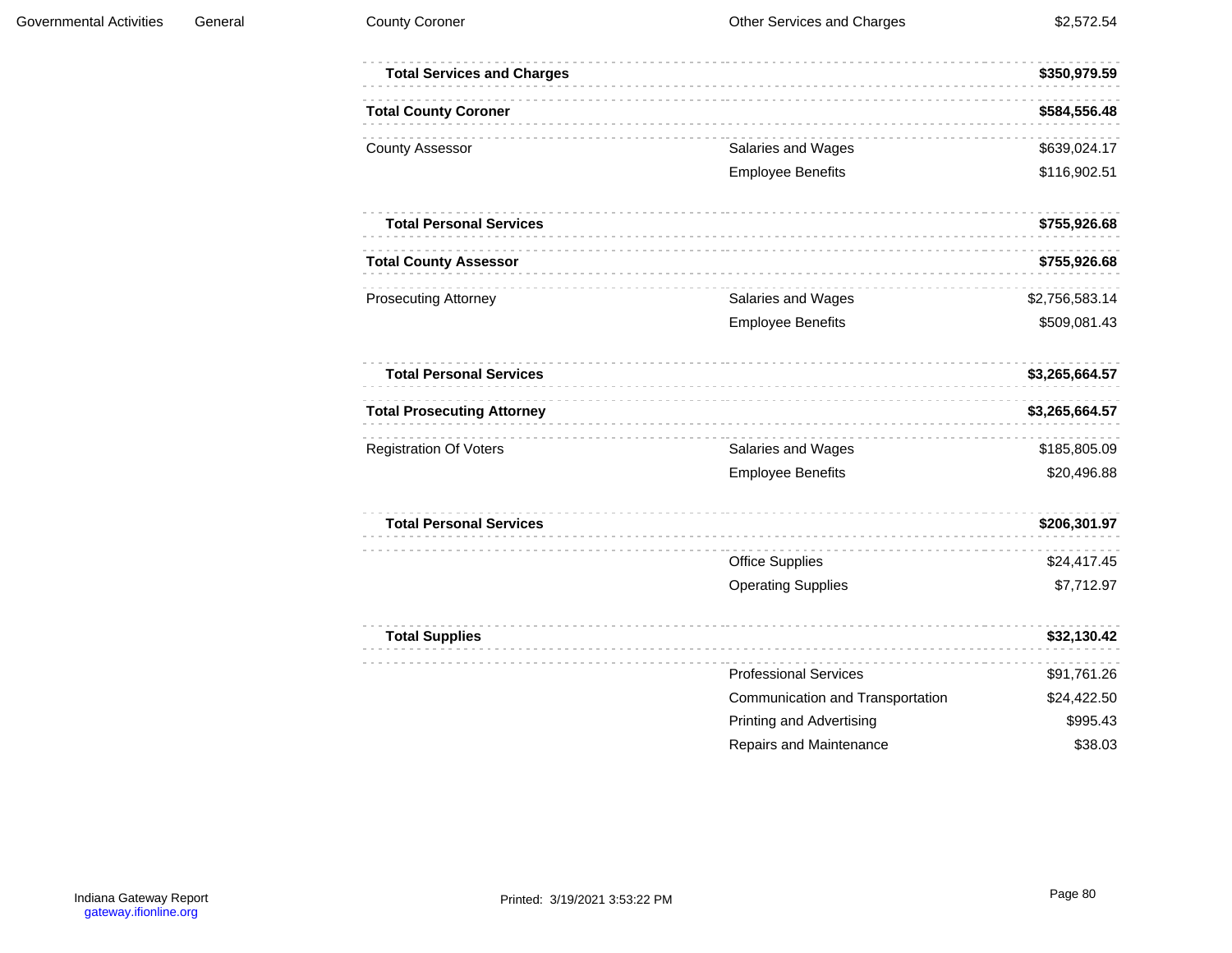| <b>Registration Of Voters</b>                             | Rentals                          | \$2,451.44   |
|-----------------------------------------------------------|----------------------------------|--------------|
|                                                           | Other Services and Charges       | \$46,471.90  |
| <b>Total Services and Charges</b>                         |                                  | \$166,140.56 |
| <b>Total Registration Of Voters</b>                       |                                  | \$404,572.95 |
| <b>County Cooperative Extension Service (Agent)</b>       | Salaries and Wages               | \$99,918.84  |
|                                                           | <b>Employee Benefits</b>         | \$17,417.26  |
| <b>Total Personal Services</b>                            |                                  | \$117,336.10 |
|                                                           | <b>Office Supplies</b>           | \$9,397.51   |
|                                                           | <b>Operating Supplies</b>        | \$1,140.62   |
| <b>Total Supplies</b>                                     |                                  | \$10,538.13  |
|                                                           | <b>Professional Services</b>     | \$227,519.00 |
|                                                           | Communication and Transportation | \$6,950.67   |
|                                                           | <b>Utility Services</b>          | \$9,189.38   |
|                                                           | Repairs and Maintenance          | \$2,267.18   |
|                                                           | Rentals                          | \$4,189.16   |
|                                                           | Other Services and Charges       | \$753.51     |
| <b>Total Services and Charges</b>                         |                                  | \$250,868.90 |
| <b>Total County Cooperative Extension Service (Agent)</b> |                                  | \$378,743.13 |
| <b>Veterans Service Officer</b>                           | Salaries and Wages               | \$94,828.72  |
|                                                           | <b>Employee Benefits</b>         | \$17,195.54  |
| <b>Total Personal Services</b>                            |                                  | \$112,024.26 |
|                                                           | <b>Office Supplies</b>           | \$2,498.24   |
| <b>Total Supplies</b>                                     |                                  | \$2,498.24   |
|                                                           |                                  |              |

Professional Services \$2,500.00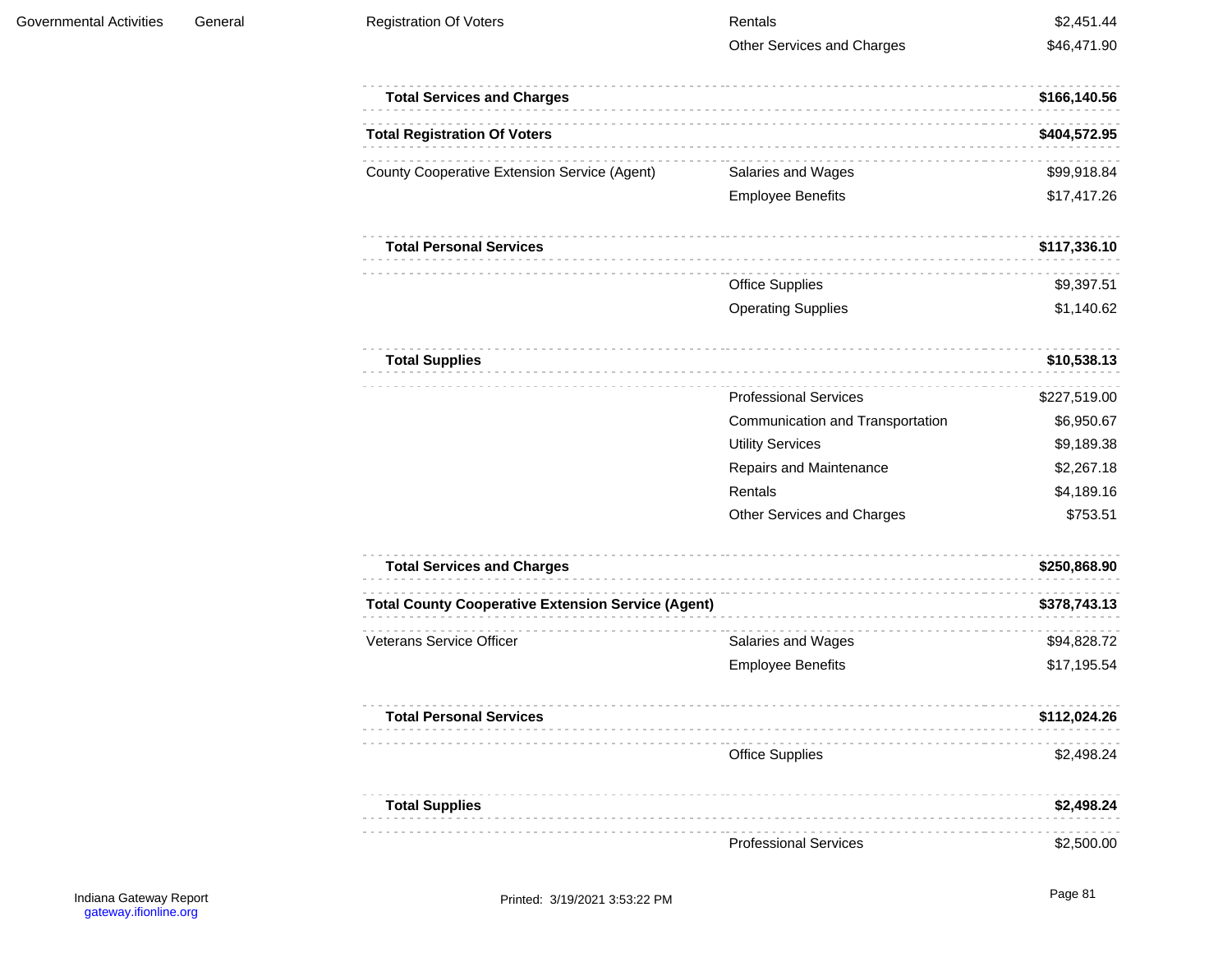| <b>Total Services and Charges</b>     |                                  | \$14,687.36  |
|---------------------------------------|----------------------------------|--------------|
| <b>Total Veterans Service Officer</b> |                                  | \$129,209.86 |
| <b>County Council</b>                 | Salaries and Wages               | \$95,867.95  |
|                                       | <b>Employee Benefits</b>         | \$6,489.17   |
| <b>Total Personal Services</b>        |                                  | \$102,357.12 |
|                                       | Other Services and Charges       | \$140.00     |
| <b>Total Services and Charges</b>     |                                  | \$140.00     |
| <b>Total County Council</b>           |                                  | \$102,497.12 |
| Drainage Board                        | Salaries and Wages               | \$55,791.30  |
|                                       | <b>Employee Benefits</b>         | \$10,365.29  |
| <b>Total Personal Services</b>        |                                  | \$66,156.59  |
|                                       | <b>Office Supplies</b>           | \$1,104.06   |
|                                       | <b>Operating Supplies</b>        | \$1,444.84   |
| <b>Total Supplies</b>                 |                                  | \$2,548.90   |
|                                       | <b>Professional Services</b>     | \$27,544.34  |
|                                       | Communication and Transportation | \$12.00      |
|                                       | <b>Printing and Advertising</b>  | \$427.39     |
|                                       | Repairs and Maintenance          | \$1,509.57   |
| <b>Total Services and Charges</b>     |                                  | \$29,493.30  |
| <b>Total Drainage Board</b>           |                                  | \$98,198.79  |
| <b>County Commissioners</b>           | Salaries and Wages               | \$395,435.08 |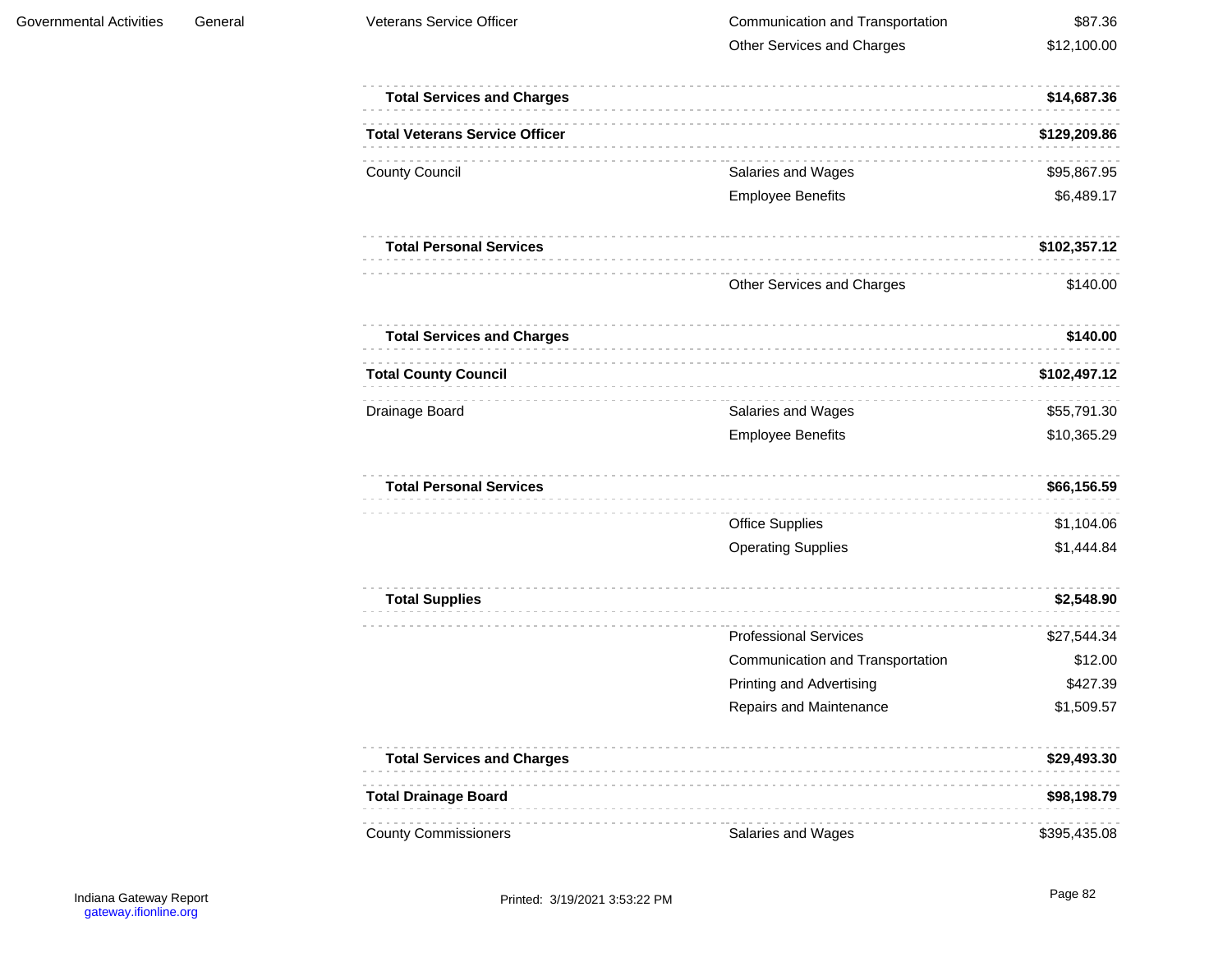| <b>Total Personal Services</b>    |                                  | \$464,631.34   |
|-----------------------------------|----------------------------------|----------------|
|                                   | <b>Office Supplies</b>           | \$29,577.00    |
|                                   | <b>Other Supplies</b>            | \$85,214.02    |
| <b>Total Supplies</b>             |                                  | \$114,791.02   |
|                                   | <b>Professional Services</b>     | \$10,895.72    |
|                                   | Communication and Transportation | \$188,595.69   |
|                                   | <b>Printing and Advertising</b>  | \$8,761.94     |
|                                   | Insurance                        | \$22,180.50    |
|                                   | Other Services and Charges       | \$2,126,256.00 |
| <b>Total Services and Charges</b> |                                  | \$2,356,689.85 |
| <b>Total County Commissioners</b> |                                  | \$2,936,112.21 |
| Plan Commission                   | Salaries and Wages               | \$816,142.64   |
|                                   | <b>Employee Benefits</b>         | \$150,881.56   |
| <b>Total Personal Services</b>    |                                  | \$967,024.20   |
|                                   | <b>Office Supplies</b>           | \$4,256.83     |
| <b>Total Supplies</b>             |                                  | \$4,256.83     |
|                                   | <b>Professional Services</b>     | \$36,337.60    |
|                                   | Communication and Transportation | \$667.41       |
|                                   | <b>Printing and Advertising</b>  | \$268.26       |
|                                   | Repairs and Maintenance          | \$678.28       |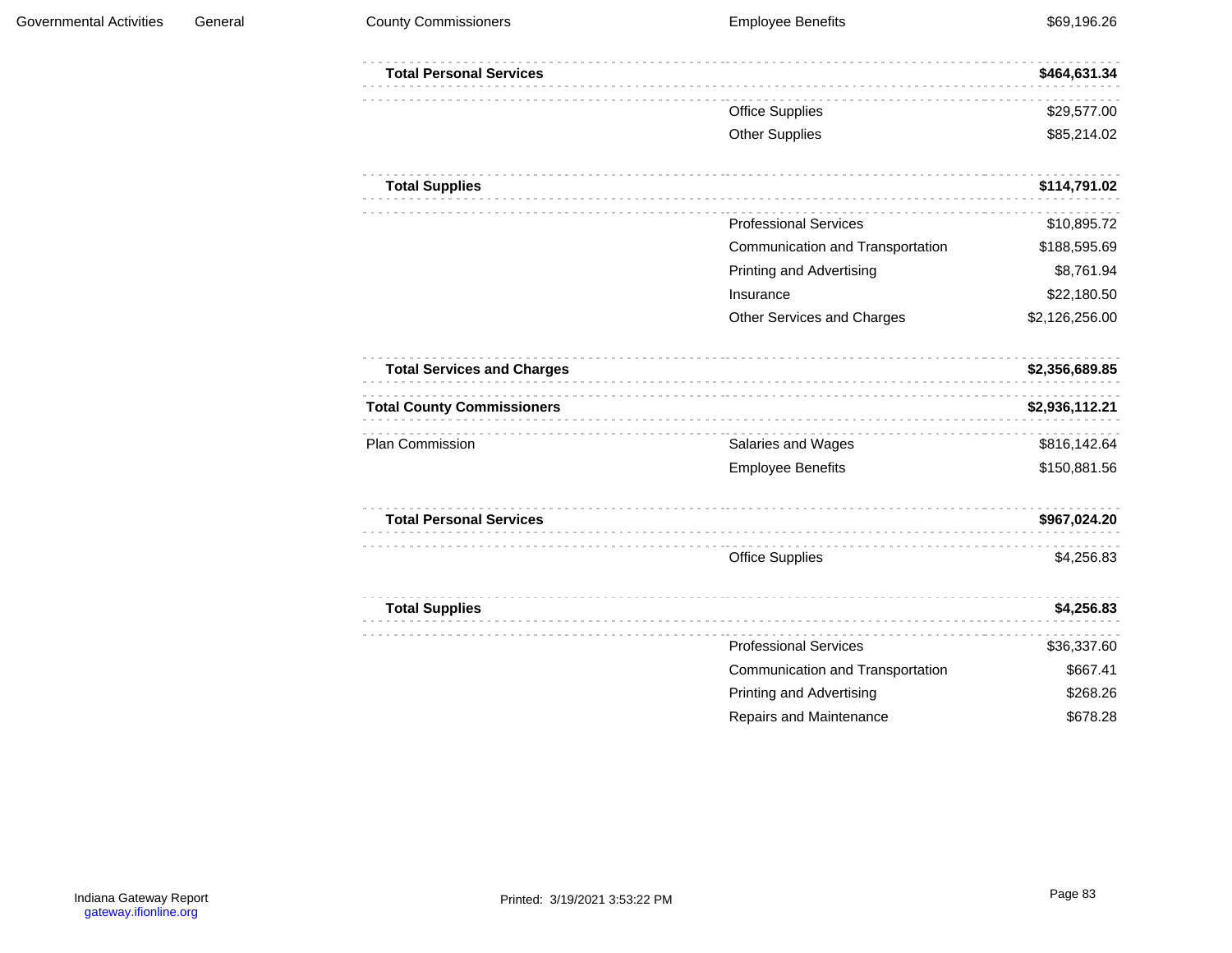| <b>Total Services and Charges</b>        |                                    | \$41,707.90    |
|------------------------------------------|------------------------------------|----------------|
| <b>Total Plan Commission</b>             |                                    | \$1,012,988.93 |
| Data Processing (Computers)              | Salaries and Wages                 | \$341,191.99   |
|                                          | <b>Employee Benefits</b>           | \$60,736.15    |
| <b>Total Personal Services</b>           |                                    | \$401,928.14   |
|                                          | <b>Office Supplies</b>             | \$8,748.01     |
| <b>Total Supplies</b>                    |                                    | \$8,748.01     |
|                                          | <b>Professional Services</b>       | \$2,660.00     |
|                                          | Communication and Transportation   | \$365.67       |
| <b>Total Services and Charges</b>        |                                    | \$3,025.67     |
|                                          | Machinery, Equipment, and Vehicles | \$634,202.57   |
| <b>Total Capital Outlays</b>             |                                    | \$634,202.57   |
| <b>Total Data Processing (Computers)</b> |                                    | \$1,047,904.39 |
| Superior Court #1 (Superior Court)       | Salaries and Wages                 | \$130,320.52   |
|                                          | <b>Employee Benefits</b>           | \$19,488.54    |
| <b>Total Personal Services</b>           |                                    | \$149,809.06   |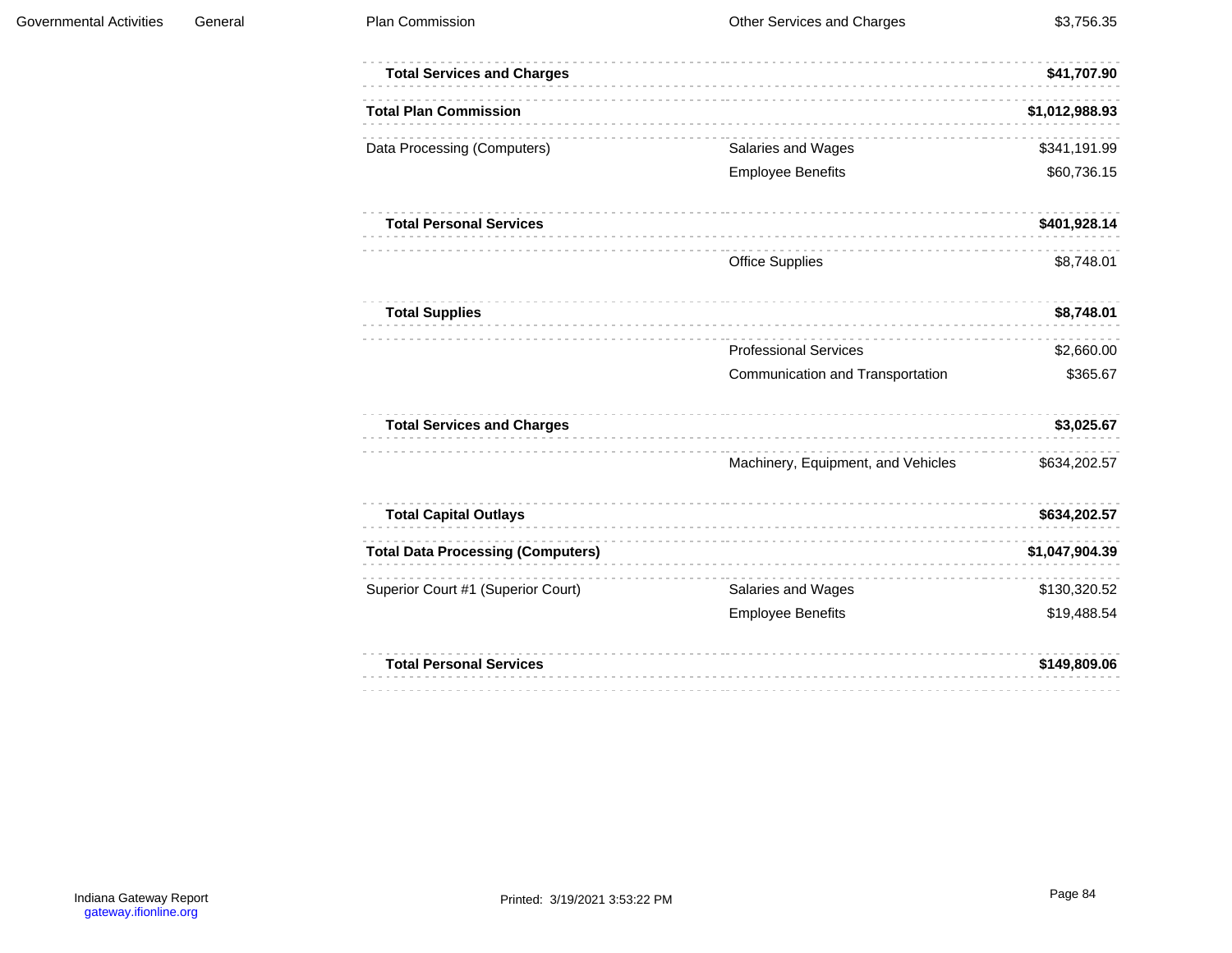| <b>Total Supplies</b>                           |                                  | \$763.26     |
|-------------------------------------------------|----------------------------------|--------------|
|                                                 | <b>Professional Services</b>     | \$47,094.65  |
|                                                 | Communication and Transportation | \$75.24      |
|                                                 | Other Services and Charges       | \$9,805.76   |
| <b>Total Services and Charges</b>               |                                  | \$56,975.65  |
| <b>Total Superior Court #1 (Superior Court)</b> |                                  | \$207,547.97 |
| Superior Court #2                               | Salaries and Wages               | \$133,381.81 |
|                                                 | <b>Employee Benefits</b>         | \$20,076.83  |
| <b>Total Personal Services</b>                  |                                  | \$153,458.64 |
|                                                 | <b>Office Supplies</b>           | \$891.90     |
| <b>Total Supplies</b>                           |                                  | \$891.90     |
|                                                 | <b>Professional Services</b>     | \$125,171.50 |
|                                                 | Communication and Transportation | \$342.83     |
|                                                 | Other Services and Charges       | \$10,911.72  |
| <b>Total Services and Charges</b>               |                                  | \$136,426.05 |
| <b>Total Superior Court #2</b>                  |                                  | \$290,776.59 |
| Superior Court #3                               | Salaries and Wages               | \$285,393.86 |
|                                                 | <b>Employee Benefits</b>         | \$45,776.49  |
| <b>Total Personal Services</b>                  |                                  | \$331,170.35 |
|                                                 | <b>Office Supplies</b>           | \$3,532.34   |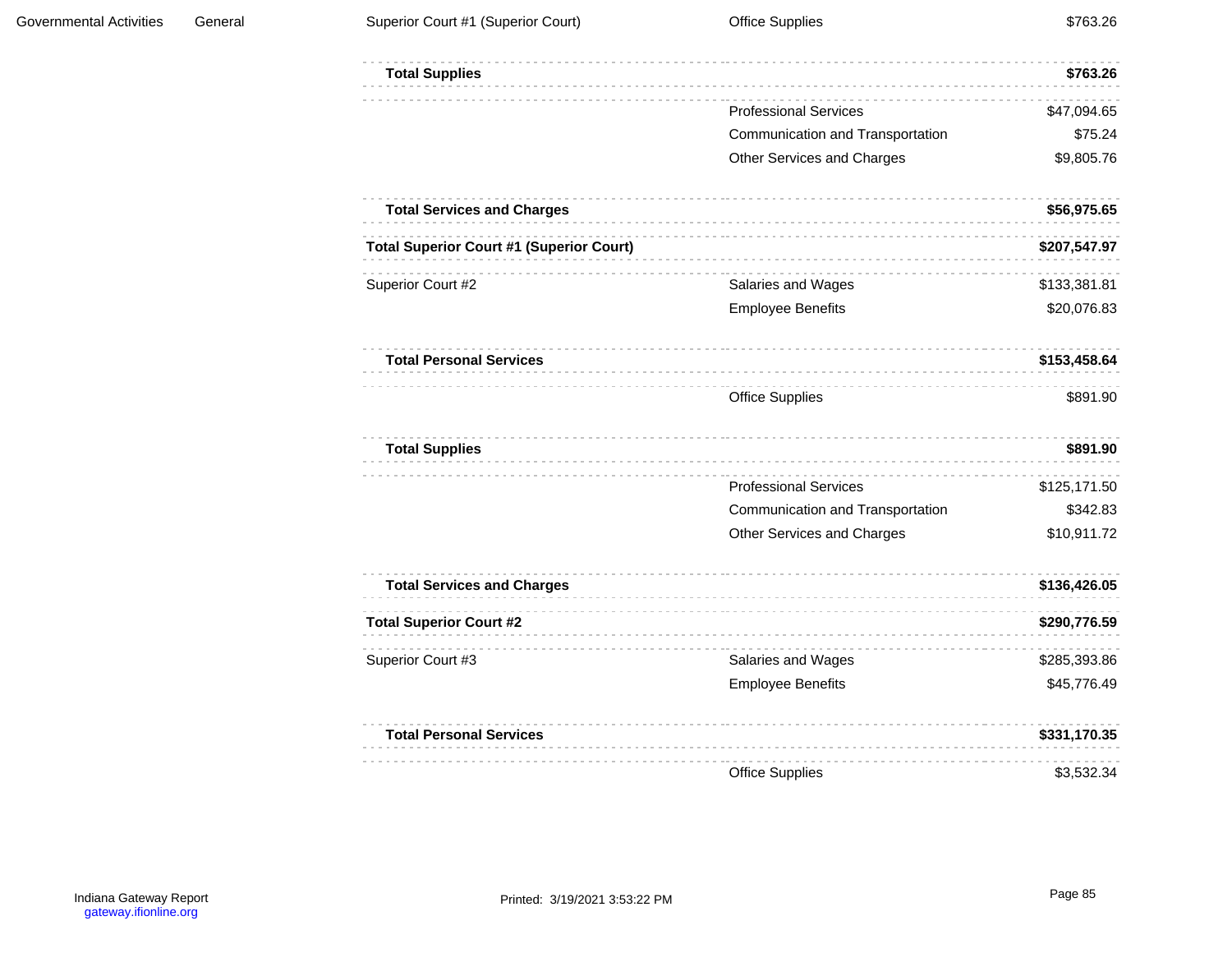| <b>Total Supplies</b>             |                                  | \$16,164.96  |
|-----------------------------------|----------------------------------|--------------|
|                                   | <b>Professional Services</b>     | \$337,463.33 |
|                                   | Communication and Transportation | \$68.00      |
|                                   | Rentals                          | \$16,026.40  |
|                                   | Other Services and Charges       | \$1,653.95   |
| <b>Total Services and Charges</b> |                                  | \$355,211.68 |
| <b>Total Superior Court #3</b>    |                                  | \$702,546.99 |
| Superior Court #4                 | Salaries and Wages               | \$184,353.47 |
|                                   | <b>Employee Benefits</b>         | \$33,751.63  |
| <b>Total Personal Services</b>    |                                  | \$218,105.10 |
|                                   | <b>Office Supplies</b>           | \$421.80     |
| <b>Total Supplies</b>             |                                  | \$421.80     |
|                                   | <b>Professional Services</b>     | \$13,235.00  |
|                                   | Other Services and Charges       | \$1,220.00   |
| <b>Total Services and Charges</b> |                                  | \$14,455.00  |
| <b>Total Superior Court #4</b>    |                                  | \$232,981.90 |
| Superior Court #5                 | Salaries and Wages               | \$189,396.56 |
|                                   | <b>Employee Benefits</b>         | \$34,108.55  |
| <b>Total Personal Services</b>    |                                  | \$223,505.11 |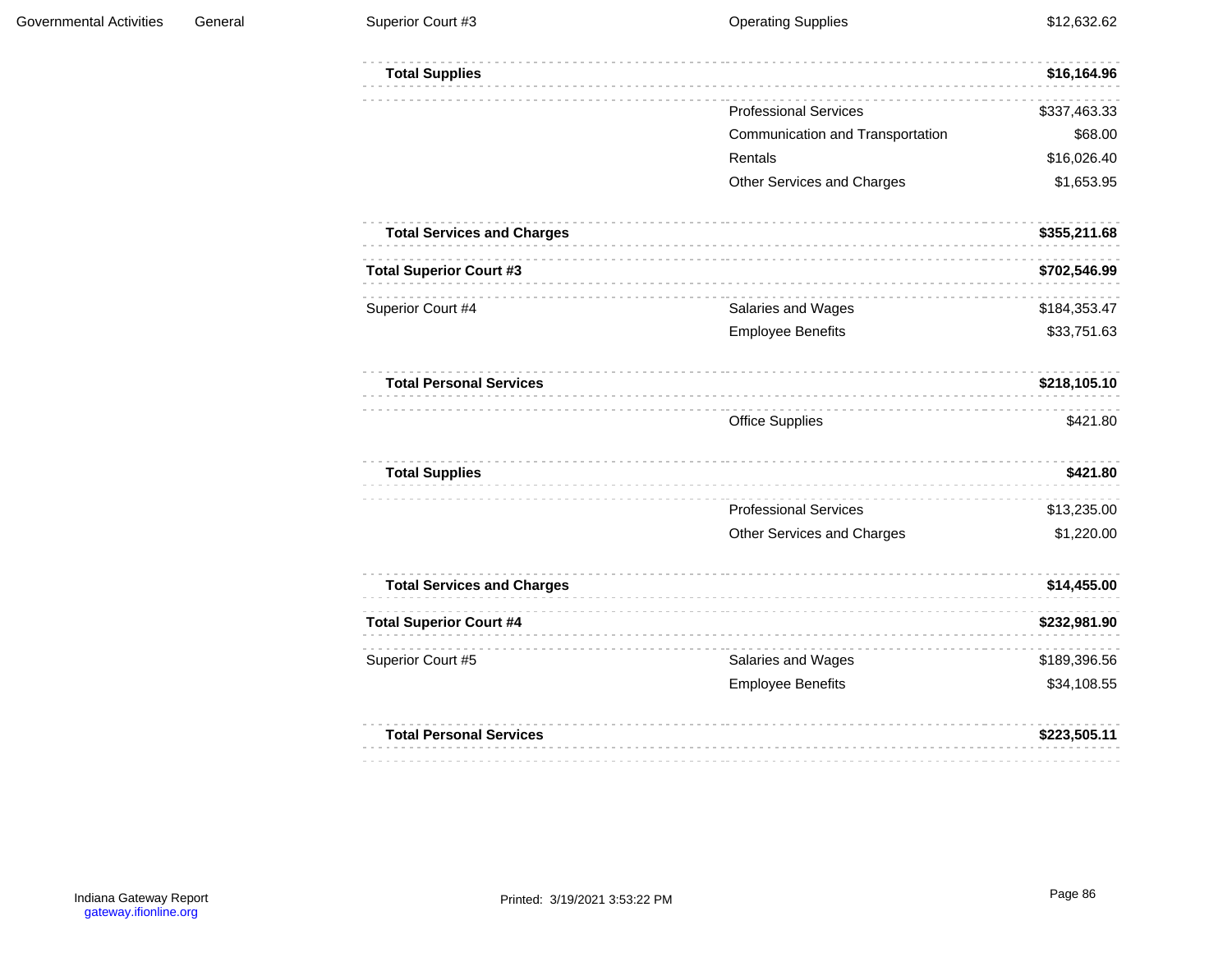| <b>Total Supplies</b>             |                              | \$1,024.00   |
|-----------------------------------|------------------------------|--------------|
|                                   | <b>Professional Services</b> | \$45,802.89  |
|                                   | Other Services and Charges   | \$1,297.35   |
| <b>Total Services and Charges</b> |                              | \$47,100.24  |
| <b>Total Superior Court #5</b>    |                              | \$271,629.35 |
| Superior Court #6                 | Salaries and Wages           | \$235,313.91 |
|                                   | <b>Employee Benefits</b>     | \$43,153.28  |
| <b>Total Personal Services</b>    |                              | \$278,467.19 |
|                                   | <b>Office Supplies</b>       | \$1,228.08   |
| <b>Total Supplies</b>             |                              | \$1,228.08   |
|                                   | <b>Professional Services</b> | \$5,600.50   |
|                                   | Other Services and Charges   | \$1,973.36   |
| <b>Total Services and Charges</b> |                              | \$7,573.86   |
| <b>Total Superior Court #6</b>    |                              | \$287,269.13 |
| <b>Circuit Court</b>              | Salaries and Wages           | \$151,751.08 |
|                                   | <b>Employee Benefits</b>     | \$27,473.97  |
| <b>Total Personal Services</b>    |                              | \$179,225.05 |
|                                   |                              |              |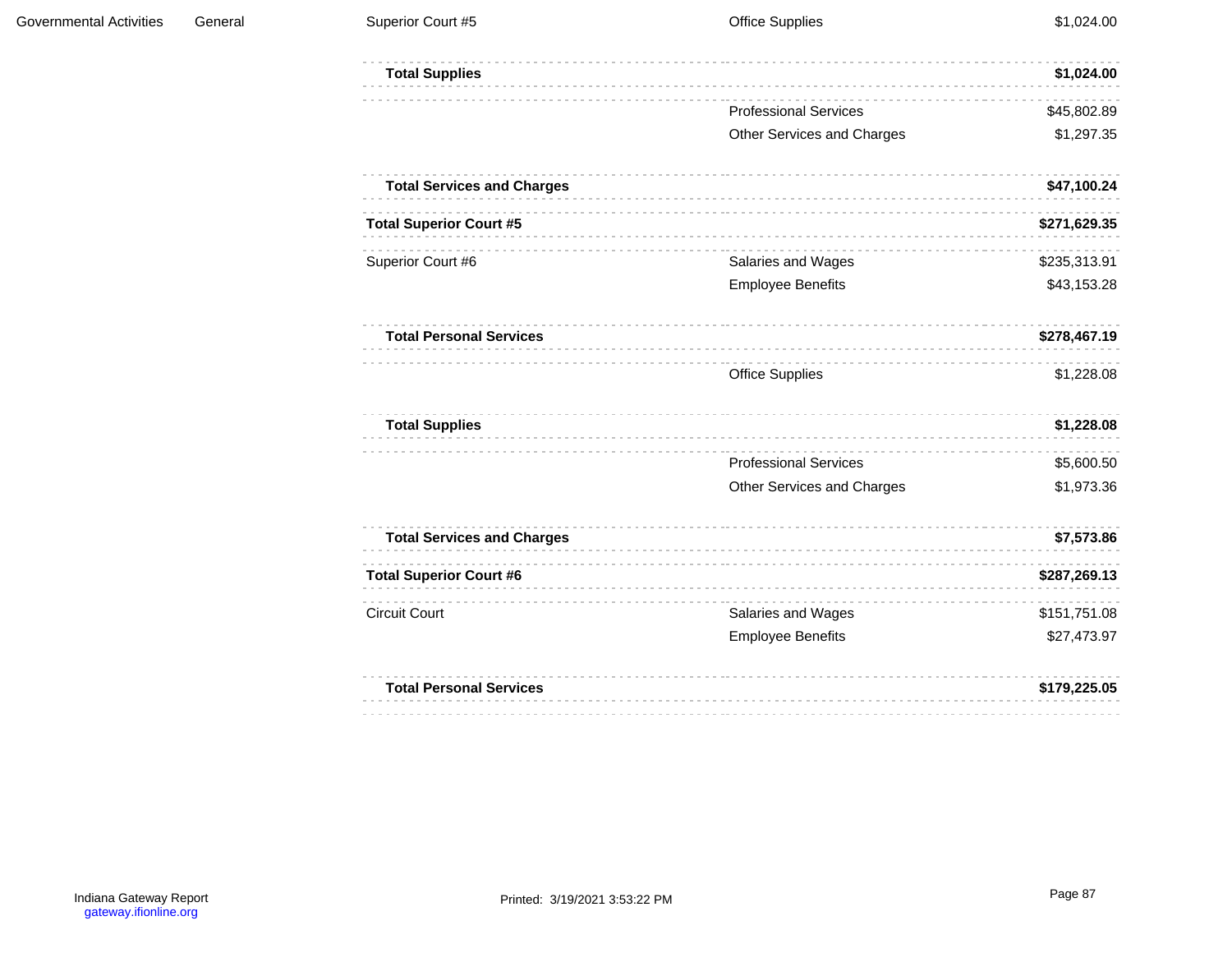| <b>Total Supplies</b>             |                                  | \$646.36       |
|-----------------------------------|----------------------------------|----------------|
|                                   | <b>Professional Services</b>     | \$38,063.00    |
|                                   | Communication and Transportation | \$123.00       |
|                                   | Other Services and Charges       | \$7,032.78     |
| <b>Total Services and Charges</b> |                                  | \$45,218.78    |
| <b>Total Circuit Court</b>        |                                  | \$225,090.19   |
| Probation                         | Salaries and Wages               | \$1,640,419.97 |
|                                   | <b>Employee Benefits</b>         | \$293,416.01   |
| <b>Total Personal Services</b>    |                                  | \$1,933,835.98 |
| <b>Total Probation</b>            |                                  | \$1,933,835.98 |
| <b>Public Defender</b>            | Salaries and Wages               | \$2,453,907.93 |
|                                   | <b>Employee Benefits</b>         | \$282,585.54   |
| <b>Total Personal Services</b>    |                                  | \$2,736,493.47 |
|                                   | <b>Office Supplies</b>           | \$24,668.06    |
| <b>Total Supplies</b>             |                                  | \$24,668.06    |
|                                   | <b>Professional Services</b>     | \$545,907.93   |
|                                   | Communication and Transportation | \$3,169.92     |
|                                   | <b>Utility Services</b>          | \$123.15       |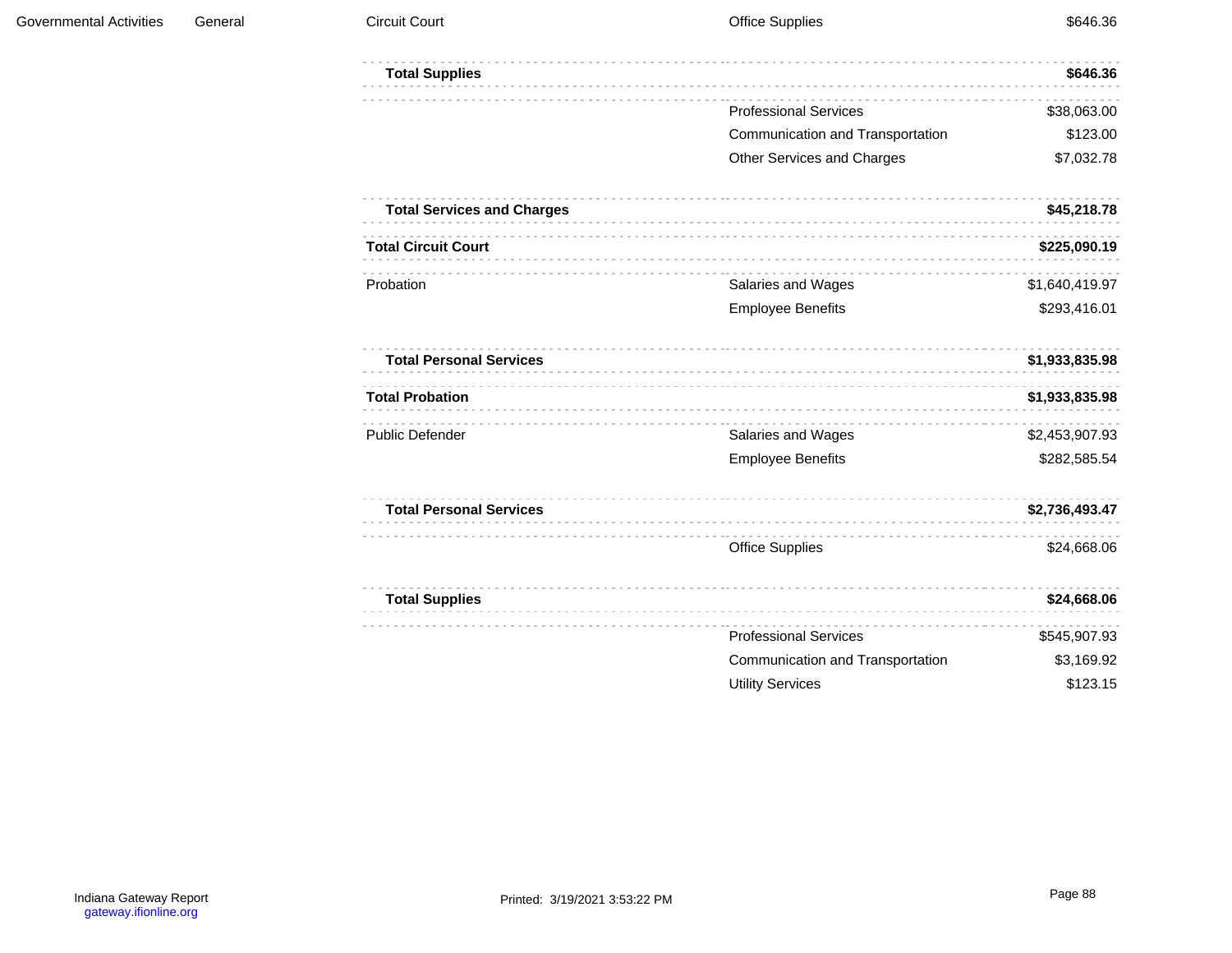| <b>Total Services and Charges</b>                                    |                                  | \$560,326.87   |
|----------------------------------------------------------------------|----------------------------------|----------------|
| <b>Total Public Defender</b>                                         |                                  | \$3,321,488.40 |
| Weights & Measures Inspector                                         | Salaries and Wages               | \$53,816.10    |
|                                                                      | <b>Employee Benefits</b>         | \$9,956.37     |
| <b>Total Personal Services</b>                                       |                                  | \$63,772.47    |
|                                                                      | <b>Office Supplies</b>           | \$688.35       |
|                                                                      | <b>Operating Supplies</b>        | \$2,000.00     |
| <b>Total Supplies</b>                                                |                                  | \$2,688.35     |
|                                                                      | Communication and Transportation | \$369.00       |
|                                                                      | Repairs and Maintenance          | \$1,128.28     |
|                                                                      | Other Services and Charges       | \$30.00        |
| <b>Total Services and Charges</b>                                    |                                  | \$1,527.28     |
| <b>Total Weights &amp; Measures Inspector</b>                        |                                  | \$67,988.10    |
| Human Relations/Resources (Social Svc-Council On<br>Aging)           | Salaries and Wages               | \$126,234.50   |
|                                                                      | <b>Employee Benefits</b>         | \$22,732.01    |
| <b>Total Personal Services</b>                                       |                                  | \$148,966.51   |
| <b>Total Human Relations/Resources (Social Svc-Council On Aging)</b> |                                  | \$148,966.51   |
| Building Department (Jail Const. - Bldg. Comm. -<br>Permits)         | Salaries and Wages               | \$313,658.53   |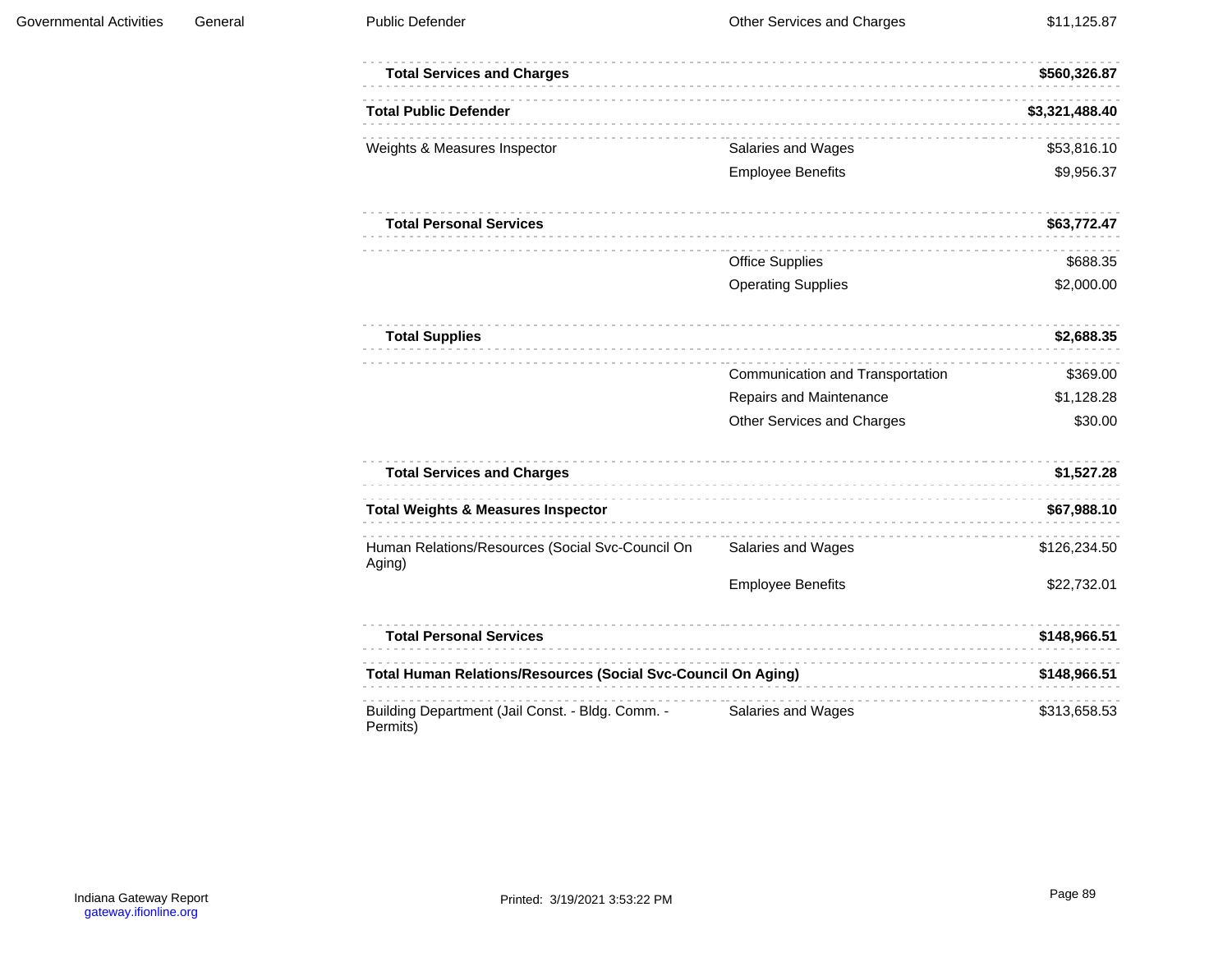| <b>Total Personal Services</b>                                           |                                  | \$370,964.41   |
|--------------------------------------------------------------------------|----------------------------------|----------------|
|                                                                          | <b>Office Supplies</b>           | \$4,334.96     |
|                                                                          | <b>Operating Supplies</b>        | \$3,787.50     |
| <b>Total Supplies</b>                                                    |                                  | \$8,122.46     |
|                                                                          | Communication and Transportation | \$983.92       |
|                                                                          | <b>Utility Services</b>          | \$1,251.00     |
|                                                                          | Repairs and Maintenance          | \$2,808.19     |
|                                                                          | Other Services and Charges       | \$1,715.00     |
| <b>Total Services and Charges</b>                                        |                                  | \$6,758.11     |
| Total Building Department (Jail Const. - Bldg. Comm. - Permits)          |                                  | \$385,844.98   |
| Building Maintenance (Maint. & Repair - City Inspector)                  | Salaries and Wages               | \$749,883.87   |
|                                                                          | <b>Employee Benefits</b>         | \$137,429.99   |
| <b>Total Personal Services</b>                                           |                                  | \$887,313.86   |
|                                                                          | <b>Operating Supplies</b>        | \$2,499.96     |
| <b>Total Supplies</b>                                                    |                                  | \$2,499.96     |
|                                                                          | <b>Utility Services</b>          | \$481,575.08   |
| <b>Total Services and Charges</b>                                        |                                  | \$481,575.08   |
| <b>Total Building Maintenance (Maint. &amp; Repair - City Inspector)</b> |                                  | \$1,371,388.90 |
| Civil Defense                                                            | Salaries and Wages               | \$217,308.02   |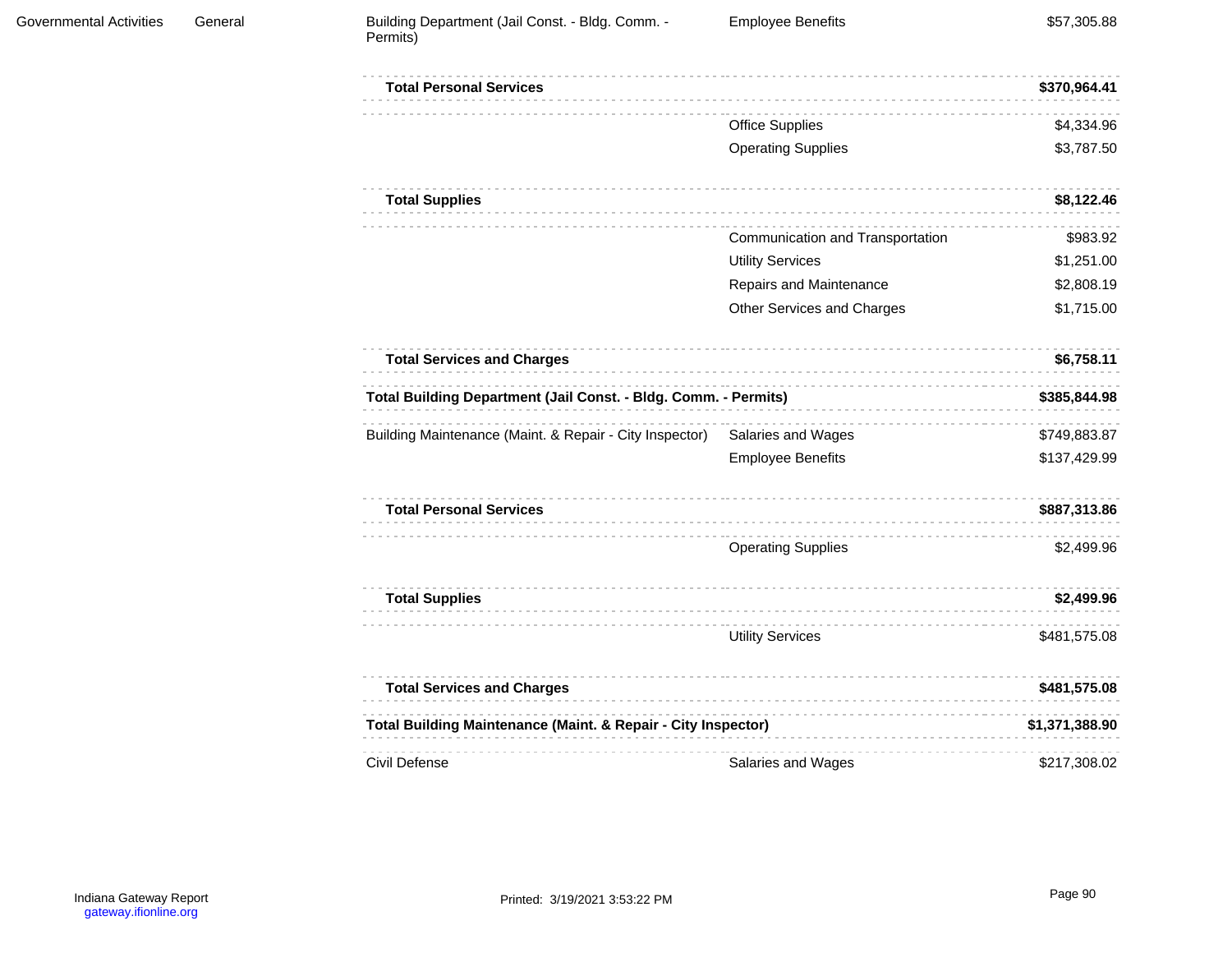| <b>Total Personal Services</b>    |                                  | \$257,154.73 |
|-----------------------------------|----------------------------------|--------------|
|                                   | <b>Office Supplies</b>           | \$746.79     |
|                                   | <b>Operating Supplies</b>        | \$10,347.52  |
|                                   | Repair and Maintenance Supplies  | \$8,140.23   |
| <b>Total Supplies</b>             |                                  | \$19,234.54  |
|                                   | <b>Professional Services</b>     | \$56.85      |
|                                   | Communication and Transportation | \$72.54      |
|                                   | <b>Utility Services</b>          | \$10,120.26  |
|                                   | Repairs and Maintenance          | \$15,240.98  |
|                                   | Other Services and Charges       | \$4,556.44   |
| <b>Total Services and Charges</b> |                                  | \$30,047.07  |
| <b>Total Civil Defense</b>        |                                  | \$306,436.34 |
| Jail                              | <b>Office Supplies</b>           | \$157,499.60 |
|                                   | <b>Operating Supplies</b>        | \$9,636.34   |
| <b>Total Supplies</b>             |                                  | \$167,135.94 |
|                                   | <b>Utility Services</b>          | \$359,427.99 |
| <b>Total Services and Charges</b> |                                  | \$359,427.99 |
| <b>Total Jail</b>                 |                                  | \$526,563.93 |
| <b>Adult Corrections</b>          | Salaries and Wages               | \$242,876.04 |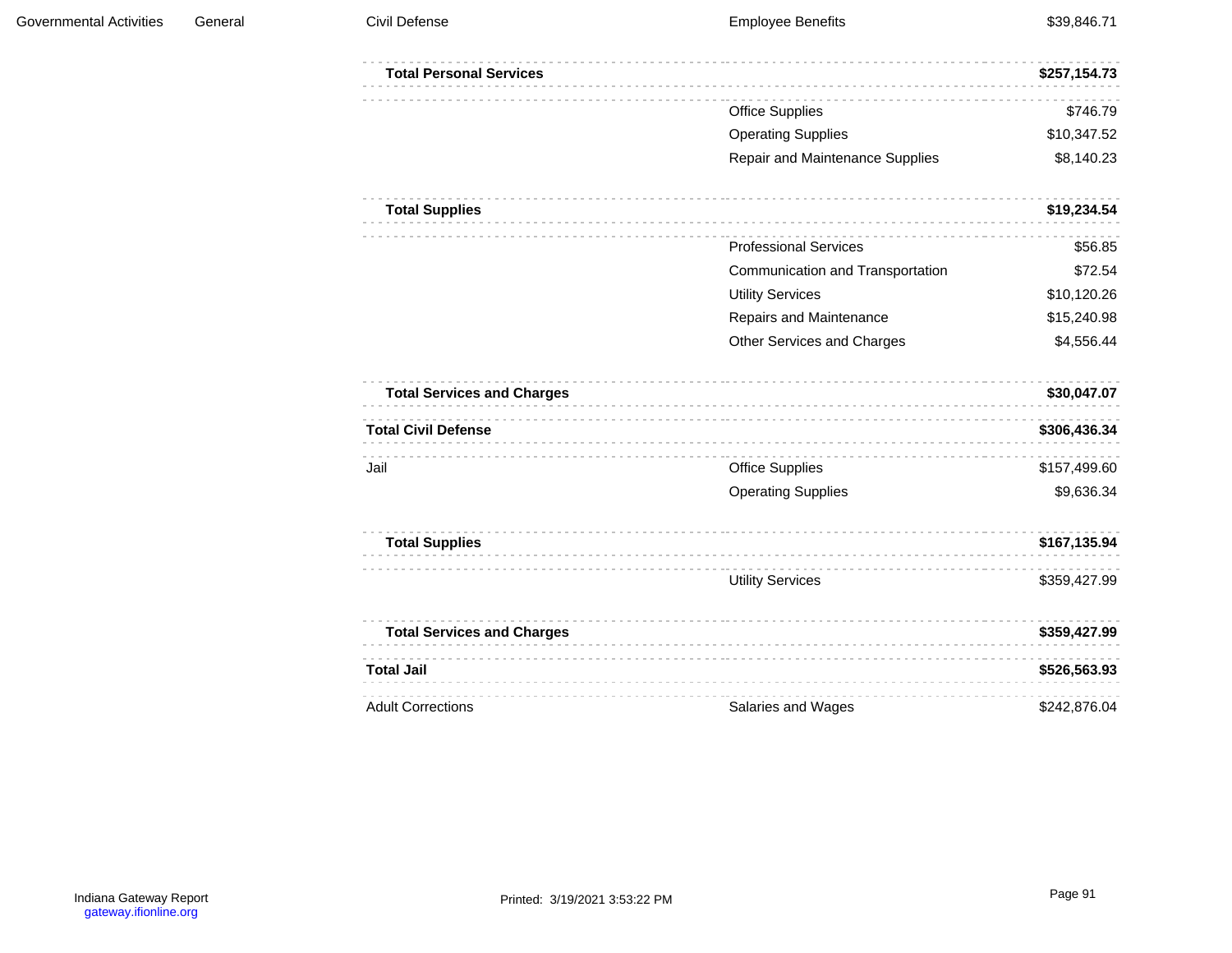| <b>Total Personal Services</b>    |                                    | \$284,236.95 |
|-----------------------------------|------------------------------------|--------------|
|                                   | <b>Operating Supplies</b>          | \$40,584.35  |
|                                   | Repair and Maintenance Supplies    | \$2,963.60   |
|                                   | <b>Other Supplies</b>              | \$27,603.98  |
| <b>Total Supplies</b>             |                                    | \$71,151.93  |
|                                   | <b>Professional Services</b>       | \$160,382.28 |
|                                   | Communication and Transportation   | \$3,177.82   |
|                                   | <b>Utility Services</b>            | \$20,921.64  |
|                                   | Repairs and Maintenance            | \$13,989.99  |
| <b>Total Services and Charges</b> |                                    | \$198,471.73 |
|                                   | Machinery, Equipment, and Vehicles | \$4,045.00   |
| <b>Total Capital Outlays</b>      |                                    | \$4,045.00   |
| <b>Total Adult Corrections</b>    |                                    | \$557,905.61 |
| Juvenile Corrections - Aid        | Salaries and Wages                 | \$126,039.33 |
|                                   | <b>Employee Benefits</b>           | \$19,284.66  |
| <b>Total Personal Services</b>    |                                    | \$145,323.99 |
|                                   | <b>Office Supplies</b>             | \$731.76     |
| <b>Total Supplies</b>             |                                    | \$731.76     |
|                                   |                                    |              |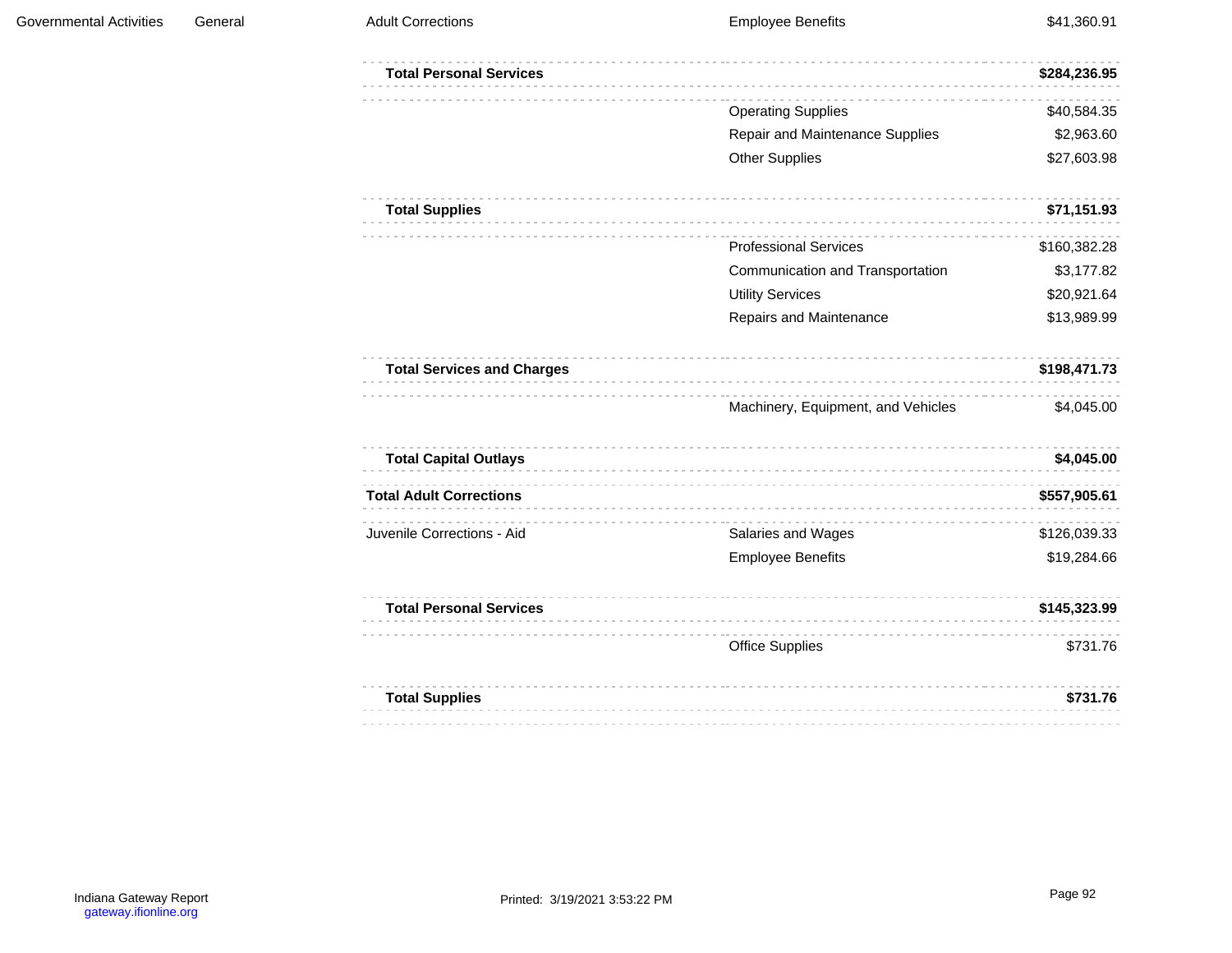| <b>Total Services and Charges</b>       |                                  | \$52.82        |
|-----------------------------------------|----------------------------------|----------------|
| <b>Total Juvenile Corrections - Aid</b> |                                  | \$146,108.57   |
| <b>Health Department</b>                | Salaries and Wages               | \$942,709.77   |
|                                         | <b>Employee Benefits</b>         | \$162,791.03   |
| <b>Total Personal Services</b>          |                                  | \$1,105,500.80 |
|                                         | <b>Office Supplies</b>           | \$7,448.61     |
|                                         | <b>Operating Supplies</b>        | \$85,951.81    |
|                                         | Repair and Maintenance Supplies  | \$2,297.24     |
|                                         | <b>Other Supplies</b>            | \$2,492.38     |
| <b>Total Supplies</b>                   |                                  | \$98,190.04    |
|                                         | <b>Professional Services</b>     | \$32,674.07    |
|                                         | Communication and Transportation | \$13,572.03    |
|                                         | <b>Utility Services</b>          | \$3,355.78     |
|                                         | Repairs and Maintenance          | \$1,234.42     |
|                                         | Rentals                          | \$5,139.55     |
|                                         | Other Services and Charges       | \$2,060.00     |
| <b>Total Services and Charges</b>       |                                  | \$58,035.85    |
| <b>Total Health Department</b>          |                                  | \$1,261,726.69 |
| Children's Home - Orphans               | Salaries and Wages               | \$1,380,933.21 |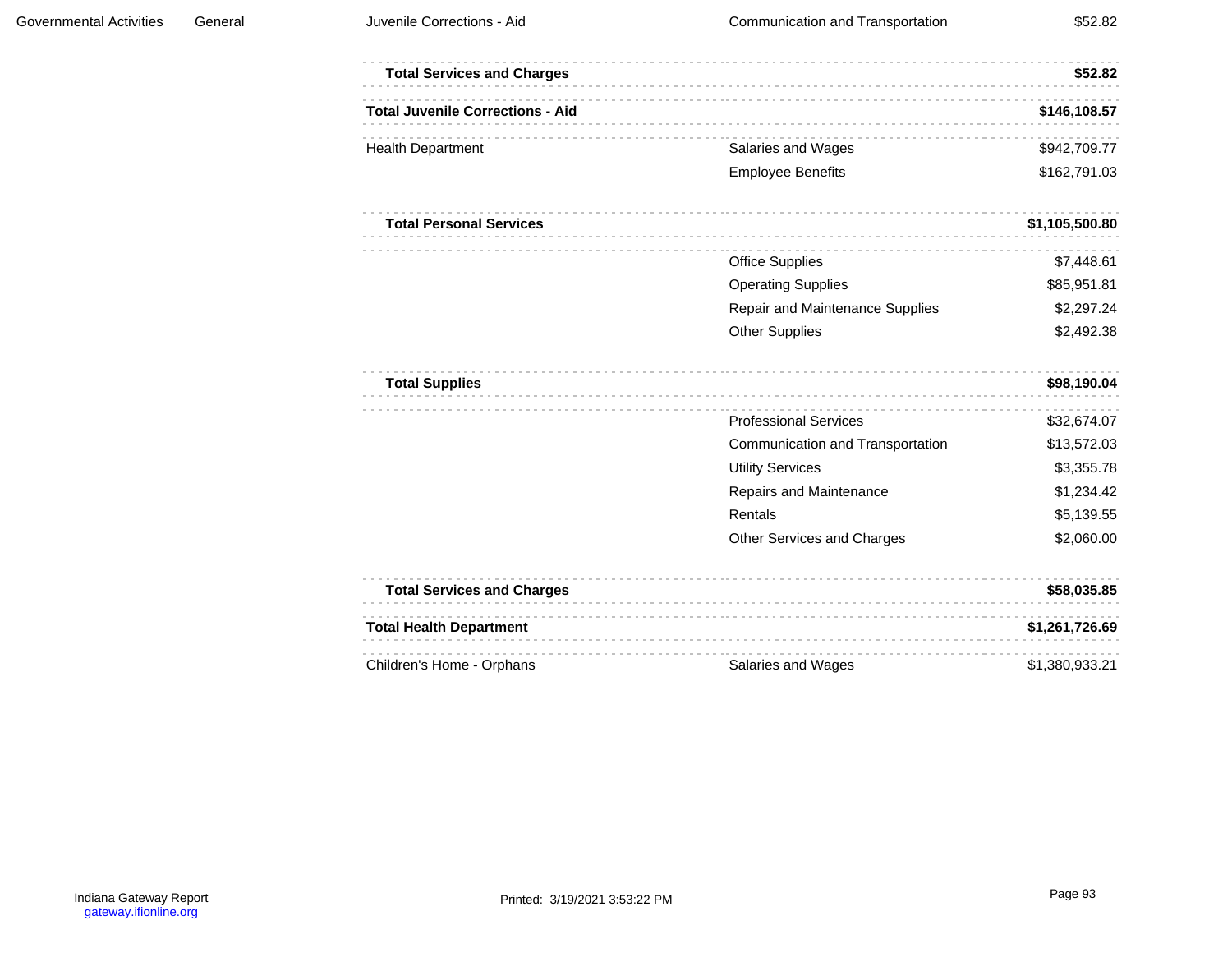| <b>Total Personal Services</b>         |                                    | \$1,623,077.32 |
|----------------------------------------|------------------------------------|----------------|
|                                        | <b>Office Supplies</b>             | \$3,566.10     |
|                                        | <b>Operating Supplies</b>          | \$70,716.00    |
|                                        | Repair and Maintenance Supplies    | \$12,323.43    |
| <b>Total Supplies</b>                  |                                    | \$86,605.53    |
|                                        | <b>Professional Services</b>       | \$20,207.10    |
|                                        | Communication and Transportation   | \$15,898.68    |
|                                        | <b>Utility Services</b>            | \$39,787.69    |
|                                        | Repairs and Maintenance            | \$153,499.41   |
|                                        | Other Services and Charges         | \$4,317.00     |
| <b>Total Services and Charges</b>      |                                    | \$233,709.88   |
|                                        | Machinery, Equipment, and Vehicles | \$14,663.11    |
| <b>Total Capital Outlays</b>           |                                    | \$14,663.11    |
| <b>Total Children's Home - Orphans</b> | .                                  | \$1,958,055.84 |
| County Home - Elderly                  | Salaries and Wages                 | \$965,210.29   |
|                                        | <b>Employee Benefits</b>           | \$174,391.10   |
| <b>Total Personal Services</b>         |                                    | \$1,139,601.39 |
|                                        | <b>Office Supplies</b>             | \$479.83       |
|                                        | <b>Operating Supplies</b>          | \$128,414.00   |
|                                        | <b>Other Supplies</b>              | \$64,746.80    |
| <b>Total Supplies</b>                  |                                    | \$193,640.63   |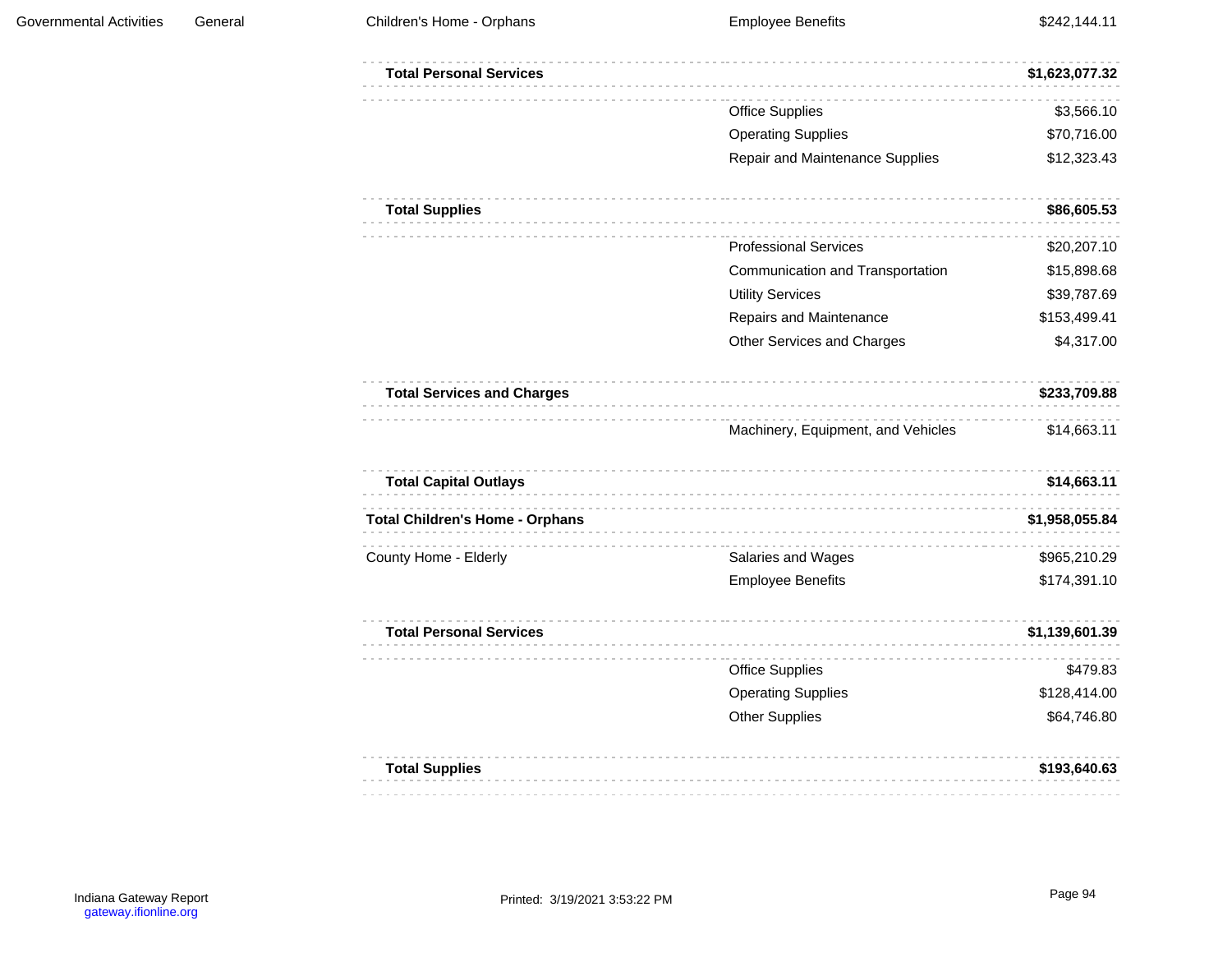| <b>Governmental Activities</b> | General | County Home - Elderly |
|--------------------------------|---------|-----------------------|
|                                |         |                       |

| <b>Professional Services</b> | \$28,627.13  |
|------------------------------|--------------|
| Utility Services             | \$105,772.54 |
| Repairs and Maintenance      | \$8,610.93   |
| Rentals                      | \$1.174.65   |

| <b>Total Services and Charges</b>                 |                                 | \$144,185.25   |
|---------------------------------------------------|---------------------------------|----------------|
| <b>Total County Home - Elderly</b>                |                                 | \$1,477,427.27 |
| 4-D Program (Child Support)                       | Salaries and Wages              | \$715,805.74   |
|                                                   | <b>Employee Benefits</b>        | \$130,419.16   |
| <b>Total Personal Services</b>                    |                                 | \$846,224.90   |
| <b>Total 4-D Program (Child Support)</b>          |                                 | \$846,224.90   |
| Soil Conservation (Soil & Water)                  | Salaries and Wages              | \$107,478.05   |
|                                                   | <b>Employee Benefits</b>        | \$19,210.72    |
| <b>Total Personal Services</b>                    |                                 | \$126,688.77   |
|                                                   | Other Services and Charges      | \$15,000.00    |
| <b>Total Services and Charges</b>                 |                                 | \$15,000.00    |
| <b>Total Soil Conservation (Soil &amp; Water)</b> |                                 | \$141,688.77   |
| Parks & Recreation (Recreation)                   | Salaries and Wages              | \$684,379.05   |
|                                                   | <b>Employee Benefits</b>        | \$138,240.18   |
| <b>Total Personal Services</b>                    |                                 | \$822,619.23   |
|                                                   | <b>Office Supplies</b>          | \$1,814.56     |
|                                                   | <b>Operating Supplies</b>       | \$38,795.61    |
|                                                   | Repair and Maintenance Supplies | \$35,329.09    |
| <b>Total Supplies</b>                             |                                 | \$75,939.26    |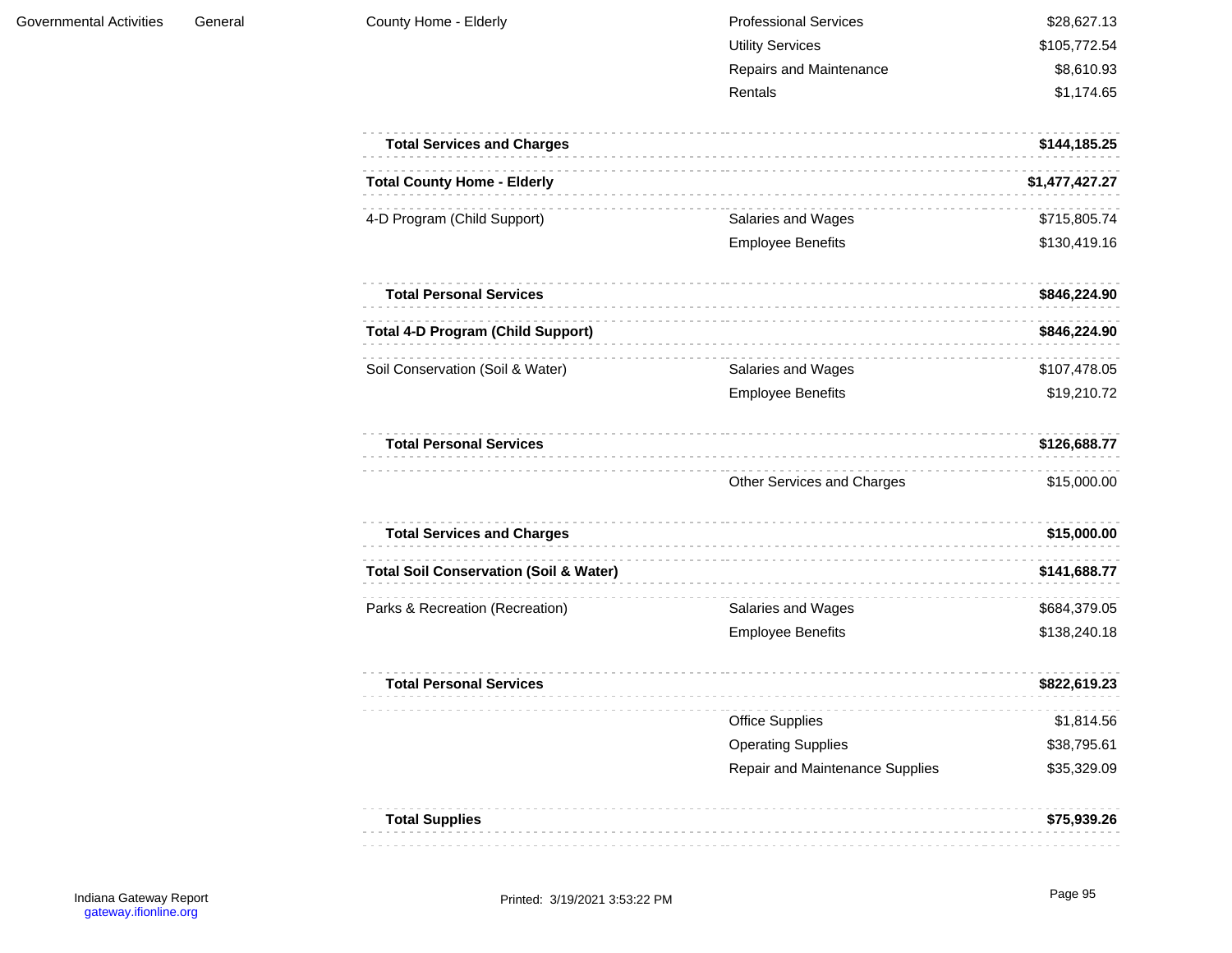| <b>Professional Services</b>     | \$22,019.60  |
|----------------------------------|--------------|
| Communication and Transportation | \$229.65     |
| Insurance                        | \$31,511.73  |
| <b>Utility Services</b>          | \$103,698.88 |
| Repairs and Maintenance          | \$102,049.22 |
| Other Services and Charges       | \$28.76      |

| <b>Total Services and Charges</b> | \$259.537.84 |
|-----------------------------------|--------------|
|                                   |              |
|                                   |              |

Machinery, Equipment, and Vehicles \$9,572.63

| <b>Total Capital Outlays</b>                     |                          | \$9,572.63     |
|--------------------------------------------------|--------------------------|----------------|
| <b>Total Parks &amp; Recreation (Recreation)</b> |                          | \$1,167,668.96 |
| <b>Fair Grounds</b>                              | Salaries and Wages       | \$94.947.97    |
|                                                  | <b>Employee Benefits</b> | \$17,179.99    |

| <b>Total Personal Services</b> |                                        |             |
|--------------------------------|----------------------------------------|-------------|
|                                | <b>Office Supplies</b>                 | \$478.07    |
|                                | <b>Operating Supplies</b>              | \$16,373.15 |
|                                | <b>Repair and Maintenance Supplies</b> | \$2,476.92  |
|                                | <b>Other Supplies</b>                  | \$3,971.87  |

| <b>Total Supplies</b> |                                  | \$23,300.01 |
|-----------------------|----------------------------------|-------------|
|                       | Communication and Transportation | \$945.00    |
|                       | <b>Utility Services</b>          | \$51,297.52 |
|                       | Repairs and Maintenance          | \$30,376.56 |

| <b>Total Services and Charges</b> | \$82.619.08  |
|-----------------------------------|--------------|
| <b>Total Fair Grounds</b>         | \$218.047.05 |
|                                   |              |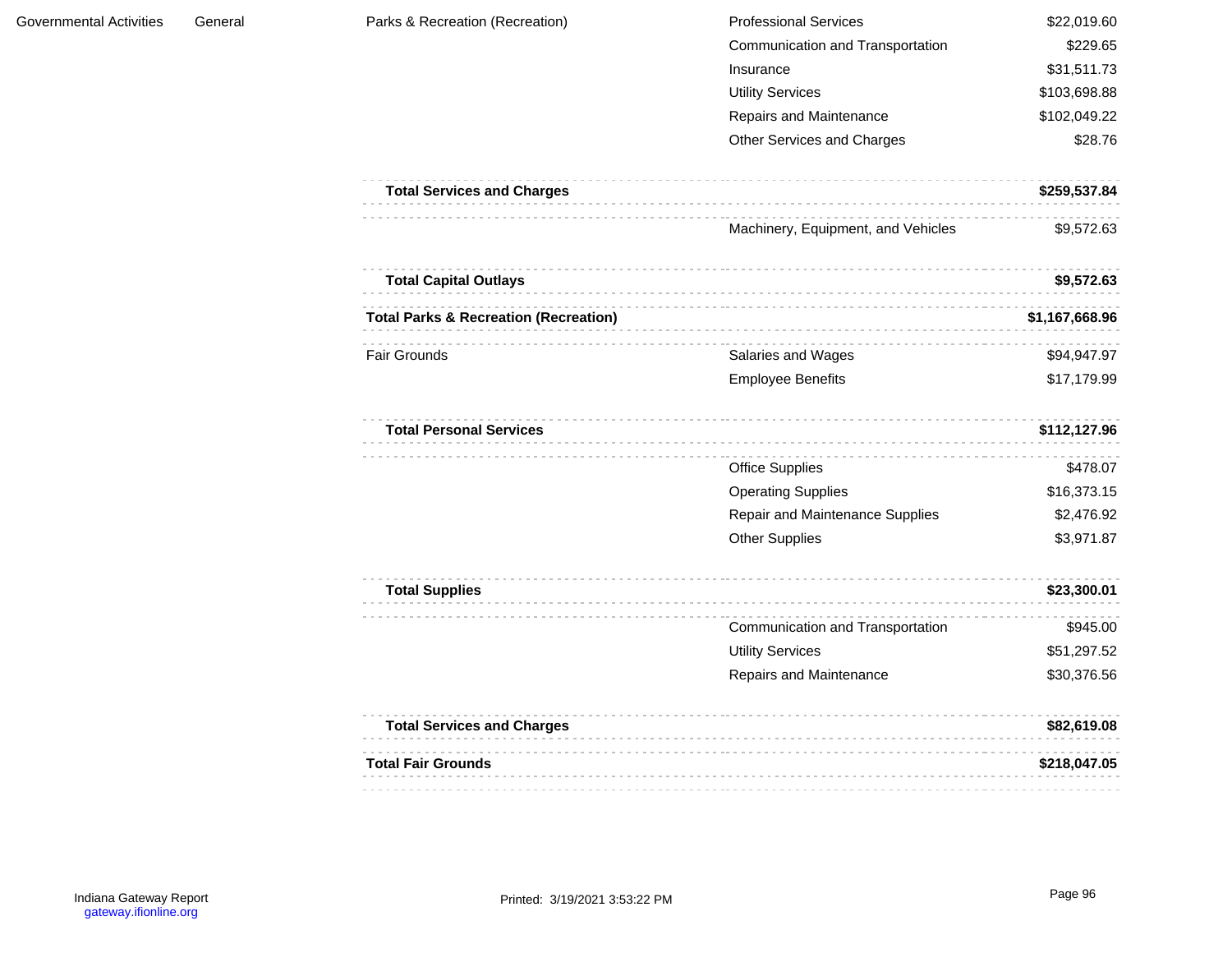| <b>Total Personal Services</b>    |                                  | \$7,676,681.58 |
|-----------------------------------|----------------------------------|----------------|
| <b>Total Insurance Benefits</b>   |                                  | \$7,676,681.58 |
| Magistrate of Courts              | Salaries and Wages               | \$100,363.19   |
|                                   | <b>Employee Benefits</b>         | \$18,158.60    |
| <b>Total Personal Services</b>    |                                  | \$118,521.79   |
|                                   | <b>Office Supplies</b>           | \$644.04       |
| <b>Total Supplies</b>             |                                  | \$644.04       |
|                                   | Communication and Transportation | \$76.56        |
|                                   | Other Services and Charges       | \$485.00       |
| <b>Total Services and Charges</b> |                                  | \$561.56       |
| <b>Total Magistrate of Courts</b> |                                  | \$119,727.39   |
| <b>Ancillary Court</b>            | Salaries and Wages               | \$99,215.76    |
|                                   | <b>Employee Benefits</b>         | \$18,387.55    |
| <b>Total Personal Services</b>    |                                  | \$117,603.31   |
|                                   | <b>Office Supplies</b>           | \$205.92       |
| <b>Total Supplies</b>             |                                  | \$205.92       |
| <b>Total Ancillary Court</b>      |                                  | \$117,809.23   |
| <b>CASA</b>                       | Salaries and Wages               | \$460,215.07   |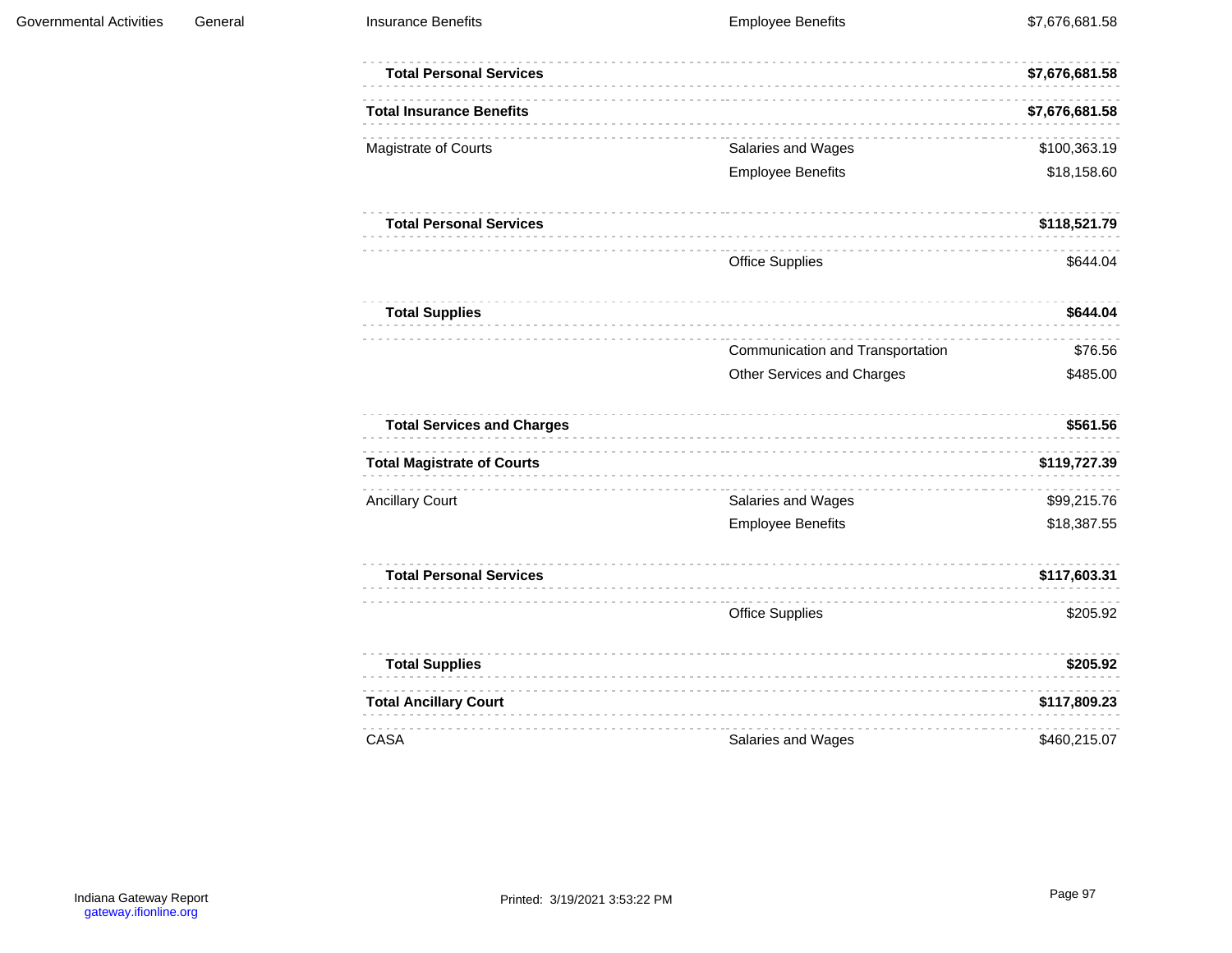| Governmental Activities | General                   | CASA                                 | <b>Employee Benefits</b>         | \$71,999.46     |
|-------------------------|---------------------------|--------------------------------------|----------------------------------|-----------------|
|                         |                           | <b>Total Personal Services</b>       |                                  | \$532,214.53    |
|                         |                           |                                      | <b>Office Supplies</b>           | \$226.49        |
|                         |                           | <b>Total Supplies</b>                |                                  | \$226.49        |
|                         |                           |                                      | Communication and Transportation | \$18.62         |
|                         |                           | <b>Total Services and Charges</b>    |                                  | \$18.62         |
|                         |                           | <b>Total CASA</b>                    |                                  | \$532,459.64    |
|                         |                           | Juvenile Magistrate/IVD              | Salaries and Wages               | \$128,963.81    |
|                         |                           |                                      | <b>Employee Benefits</b>         | \$14,832.64     |
|                         |                           | <b>Total Personal Services</b>       |                                  | \$143,796.45    |
|                         |                           |                                      | Office Supplies                  | \$291.53        |
|                         |                           | <b>Total Supplies</b>                |                                  | \$291.53        |
|                         |                           |                                      | <b>Professional Services</b>     | \$150.00        |
|                         |                           |                                      | Other Services and Charges       | \$195.00        |
|                         |                           | <b>Total Services and Charges</b>    |                                  | \$345.00        |
|                         |                           | <b>Total Juvenile Magistrate/IVD</b> |                                  | \$144,432.98    |
|                         | <b>Total General</b>      |                                      |                                  | \$57,643,176.49 |
|                         | <b>CEDIT County Share</b> | <b>County Surveyor</b>               | Salaries and Wages               | \$161,567.38    |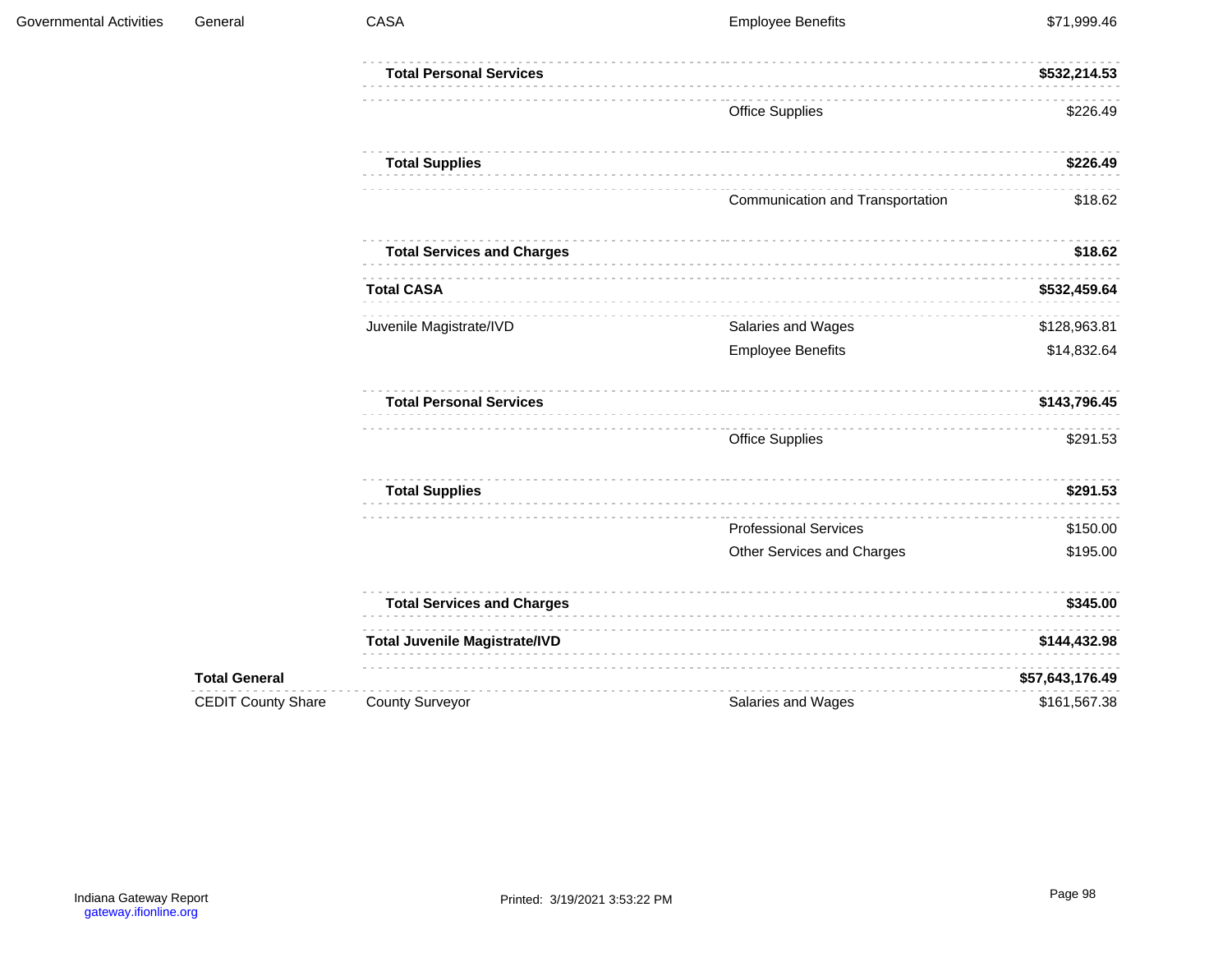| <b>Total Personal Services</b>    |                                               | \$191,462.25   |
|-----------------------------------|-----------------------------------------------|----------------|
| <b>Total County Surveyor</b>      |                                               | \$191,462.25   |
| Drainage Board                    | Infrastructure                                | \$46,110.69    |
| <b>Total Capital Outlays</b>      |                                               | \$46,110.69    |
|                                   | Transfer Out - Transferred To Another<br>Fund | \$1,250,000.00 |
| <b>Total Other Disbursements</b>  |                                               | \$1,250,000.00 |
| <b>Total Drainage Board</b>       |                                               | \$1,296,110.69 |
| <b>County Commissioners</b>       | Salaries and Wages                            | \$52,006.96    |
|                                   | <b>Employee Benefits</b>                      | \$9,362.38     |
| <b>Total Personal Services</b>    |                                               | \$61,369.34    |
|                                   | <b>Office Supplies</b>                        | \$1,304.90     |
|                                   | <b>Other Supplies</b>                         | \$103,120.44   |
| <b>Total Supplies</b>             |                                               | \$104,425.34   |
|                                   | <b>Professional Services</b>                  | \$969,904.24   |
|                                   | Communication and Transportation              | \$1,394.88     |
|                                   | Other Services and Charges                    | \$1,062,209.12 |
| <b>Total Services and Charges</b> |                                               | \$2,033,508.24 |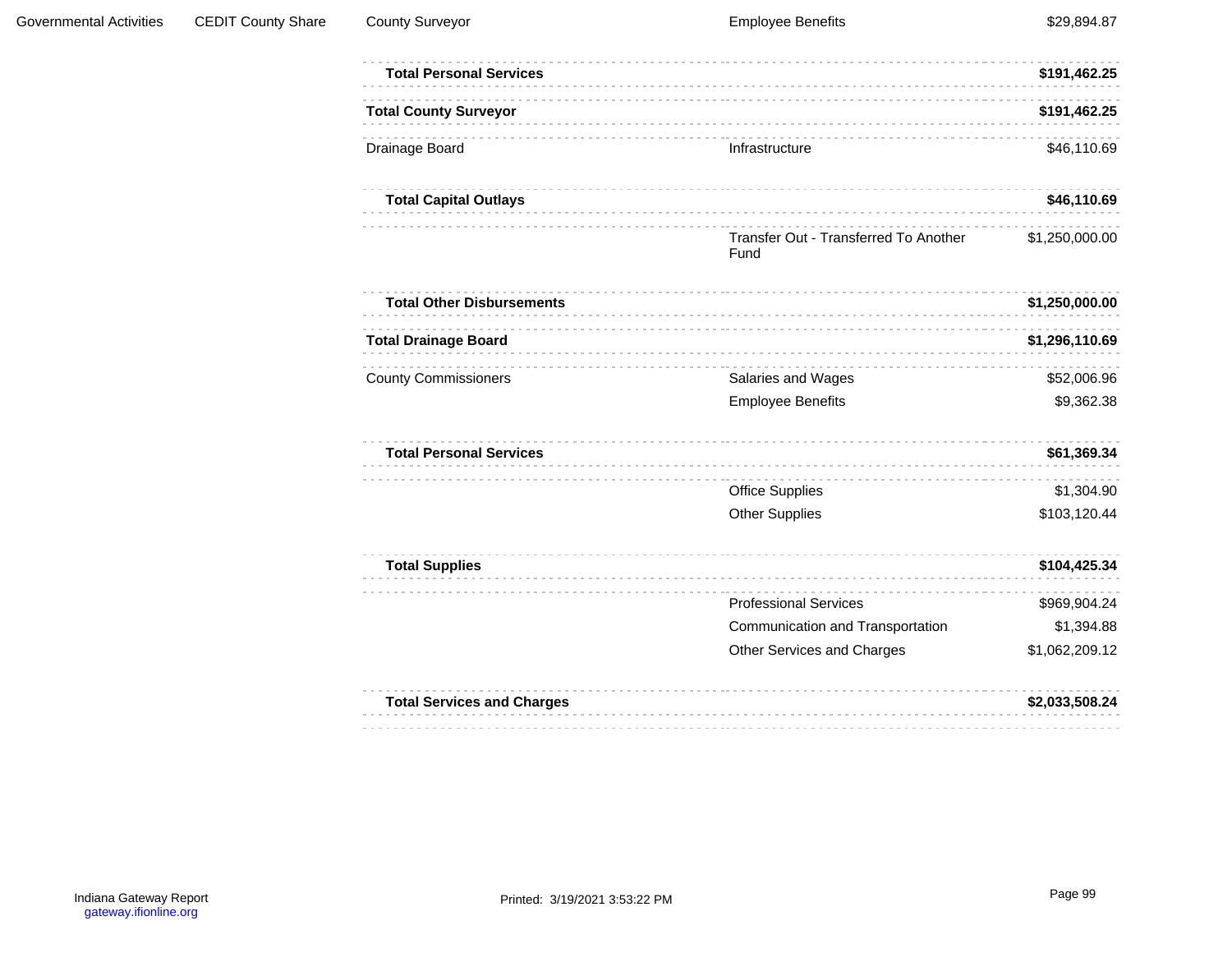$\label{eq:2.1} \begin{array}{cccccccccccccc} \cdots & \cdots & \cdots & \cdots & \cdots & \cdots & \cdots \end{array}$ 

| <b>County Commissioners</b>                 | Payments on Bonds and Other Debt<br>Principal | \$1,100,000.00 |
|---------------------------------------------|-----------------------------------------------|----------------|
|                                             | Payments on Bonds and Other Debt<br>Interest  | \$558,287.50   |
| Total Debt service - principal and interest |                                               | \$1,658,287.50 |
|                                             | Land                                          | \$465.00       |
|                                             | Infrastructure                                | \$1,029,099.82 |
|                                             | <b>Buildings</b>                              | \$3,408,279.29 |
|                                             | Machinery, Equipment, and Vehicles            | \$46,743.43    |
| <b>Total Capital Outlays</b>                |                                               | \$4,484,587.54 |
|                                             | Transfer Out - Transferred To Another<br>Fund | \$310,000.00   |
| <b>Total Other Disbursements</b>            |                                               | \$310,000.00   |
| <b>Total County Commissioners</b>           |                                               | \$8,652,177.96 |
| Data Processing (Computers)                 | <b>Professional Services</b>                  | \$12,019.40    |
|                                             | Communication and Transportation              | \$621,035.66   |
| <b>Total Services and Charges</b>           |                                               | \$633,055.06   |
|                                             | Machinery, Equipment, and Vehicles            | \$346,791.13   |
| <b>Total Capital Outlays</b>                |                                               | \$346,791.13   |
| <b>Total Data Processing (Computers)</b>    |                                               | \$979,846.19   |
| GIS                                         | Salaries and Wages                            | \$158,813.32   |
|                                             | <b>Employee Benefits</b>                      | \$29,565.43    |
| <b>Total Personal Services</b>              |                                               | \$188,378.75   |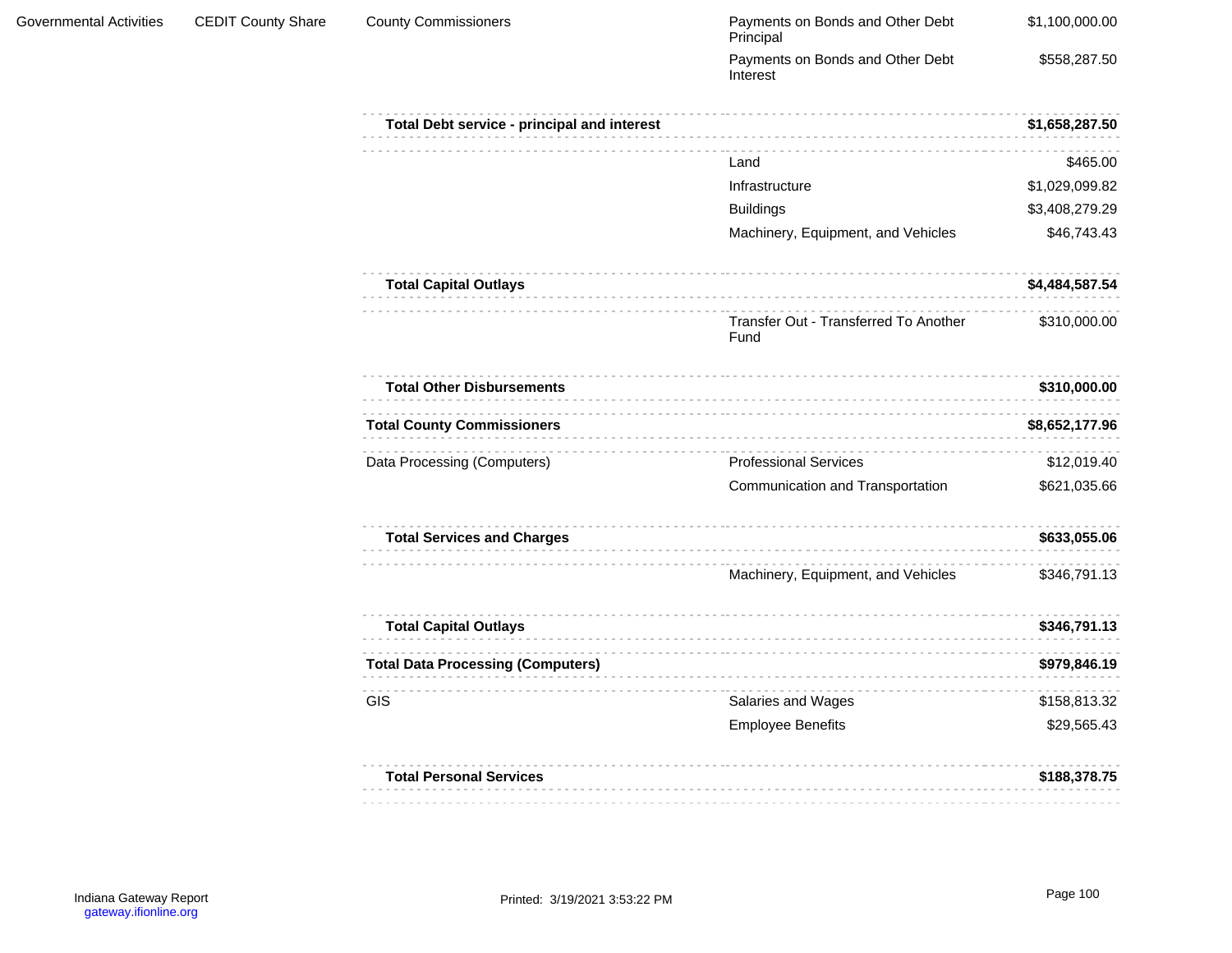| Governmental Activities | <b>CEDIT County Share</b>       | GIS                               | <b>Office Supplies</b>           | \$3,492.78   |
|-------------------------|---------------------------------|-----------------------------------|----------------------------------|--------------|
|                         |                                 | <b>Total Supplies</b>             |                                  | \$3,492.78   |
|                         |                                 |                                   | <b>Professional Services</b>     | \$85,105.25  |
|                         |                                 |                                   | Communication and Transportation | \$66,566.60  |
|                         |                                 | <b>Total Services and Charges</b> |                                  | \$151,671.85 |
|                         |                                 | <b>Total GIS</b>                  |                                  | \$343,543.38 |
|                         |                                 | <b>Insurance Benefits</b>         | <b>Employee Benefits</b>         | \$82,206.73  |
|                         |                                 | <b>Total Personal Services</b>    |                                  | \$82,206.73  |
|                         |                                 | <b>Total Insurance Benefits</b>   |                                  | \$82,206.73  |
|                         | <b>Total CEDIT County Share</b> | \$11,545,347.20                   |                                  |              |
|                         | Motor Vehicle Highway           | No Department                     | <b>Employee Benefits</b>         | \$467,773.45 |
|                         |                                 | <b>Total Personal Services</b>    |                                  | \$467,773.45 |
|                         |                                 | <b>Total No Department</b>        |                                  | \$467,773.45 |
|                         |                                 | <b>Highway Administration</b>     | Salaries and Wages               | \$512,524.56 |
|                         |                                 |                                   | <b>Employee Benefits</b>         | \$91,209.19  |
|                         |                                 | <b>Total Personal Services</b>    |                                  | \$603,733.75 |
|                         |                                 |                                   | <b>Office Supplies</b>           | \$3,639.40   |
|                         |                                 | <b>Total Supplies</b>             |                                  | \$3,639.40   |
|                         |                                 |                                   | <b>Professional Services</b>     | \$1,419.75   |
|                         |                                 |                                   | Communication and Transportation | \$687.96     |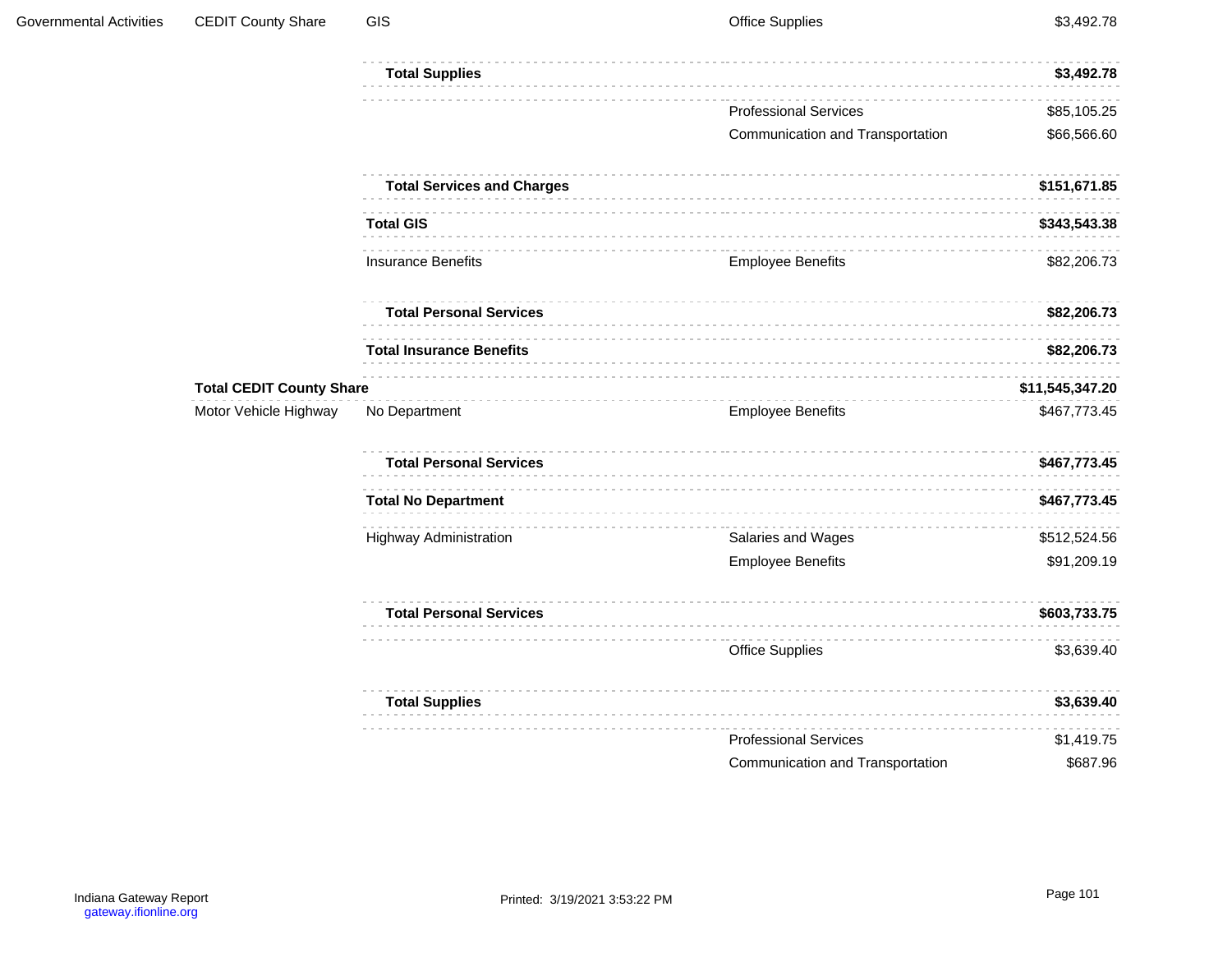|                                    | <b>Total Services and Charges</b>                |                                               | \$2,552.31     |
|------------------------------------|--------------------------------------------------|-----------------------------------------------|----------------|
|                                    | <b>Total Highway Administration</b>              |                                               | \$609,925.46   |
|                                    | Maintenance & Repair                             | Salaries and Wages                            | \$893,050.66   |
|                                    |                                                  | <b>Employee Benefits</b>                      | \$139,485.95   |
|                                    | <b>Total Personal Services</b>                   |                                               | \$1,032,536.61 |
|                                    |                                                  | Other Services and Charges                    | \$11,666.19    |
|                                    | <b>Total Services and Charges</b>                |                                               | \$11,666.19    |
|                                    |                                                  | Transfer Out - Transferred To Another<br>Fund | \$299,159.96   |
|                                    | <b>Total Other Disbursements</b>                 |                                               | \$299,159.96   |
|                                    | <b>Total Maintenance &amp; Repair</b>            |                                               | \$1,343,362.76 |
|                                    | General & Undistributed Expense                  | Other Services and Charges                    | \$41,300.04    |
|                                    | <b>Total Services and Charges</b>                |                                               | \$41,300.04    |
|                                    | <b>Total General &amp; Undistributed Expense</b> |                                               | \$41,300.04    |
| <b>Total Motor Vehicle Highway</b> |                                                  |                                               | \$2,462,361.71 |
| Rainy Day                          | Drainage Board                                   | Infrastructure                                | \$38,414.04    |
|                                    | <b>Total Capital Outlays</b>                     |                                               | \$38,414.04    |
|                                    | <b>Total Drainage Board</b>                      |                                               | \$38,414.04    |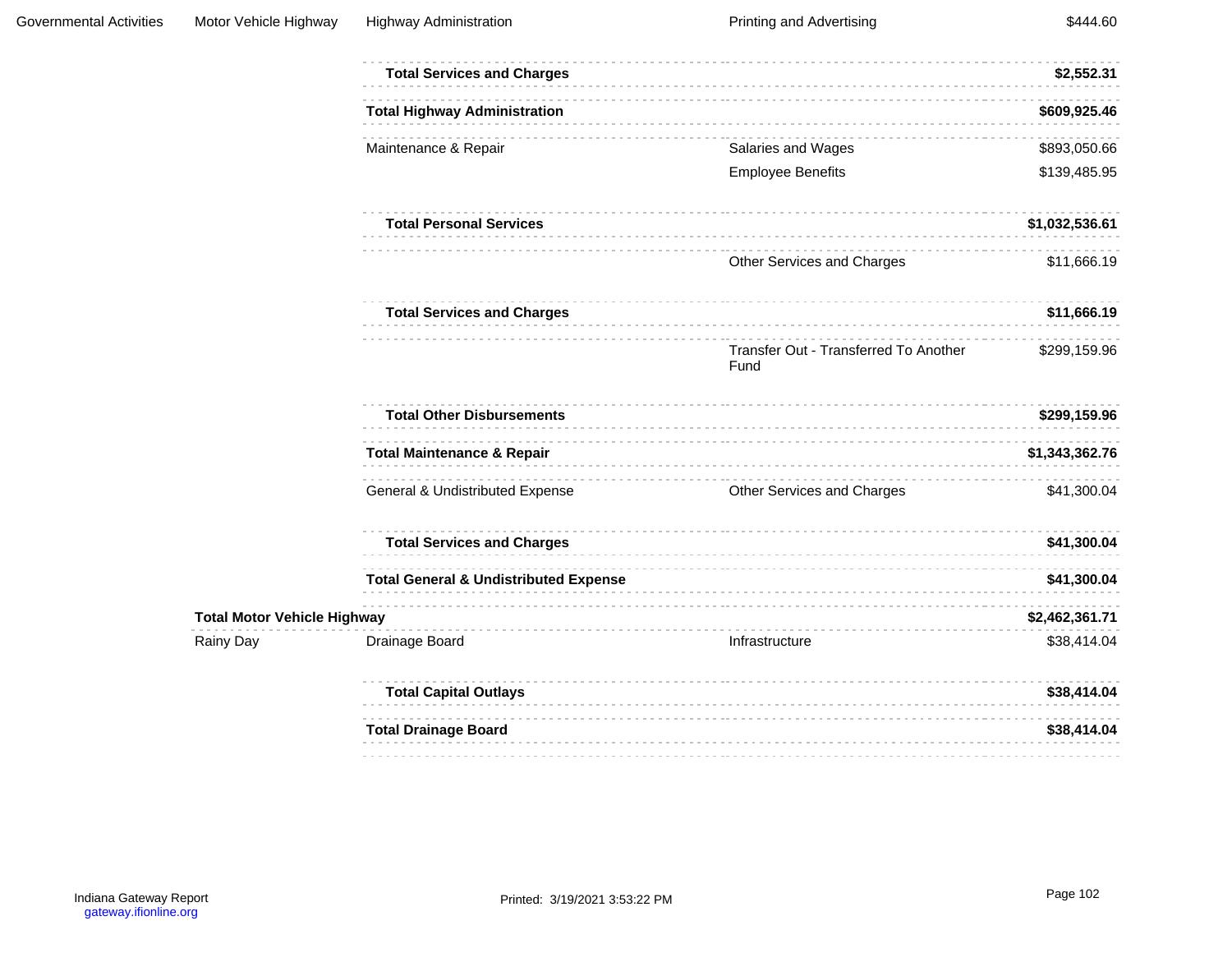| <b>Governmental Activities</b>                                         | Rainy Day              | County Highway               | Repair and Maintenance Supplies | \$104,956.66    |
|------------------------------------------------------------------------|------------------------|------------------------------|---------------------------------|-----------------|
|                                                                        |                        | <b>Total Supplies</b>        |                                 | \$104,956.66    |
|                                                                        |                        |                              | Infrastructure                  | \$2,350,727.10  |
|                                                                        |                        | <b>Total Capital Outlays</b> |                                 | \$2,350,727.10  |
|                                                                        |                        | <b>Total County Highway</b>  |                                 | \$2,455,683.76  |
|                                                                        | <b>Total Rainy Day</b> |                              |                                 | \$2,494,097.80  |
| Total Governmental Activities Disbursements for Funds with Departments |                        |                              |                                 | \$74,144,983.20 |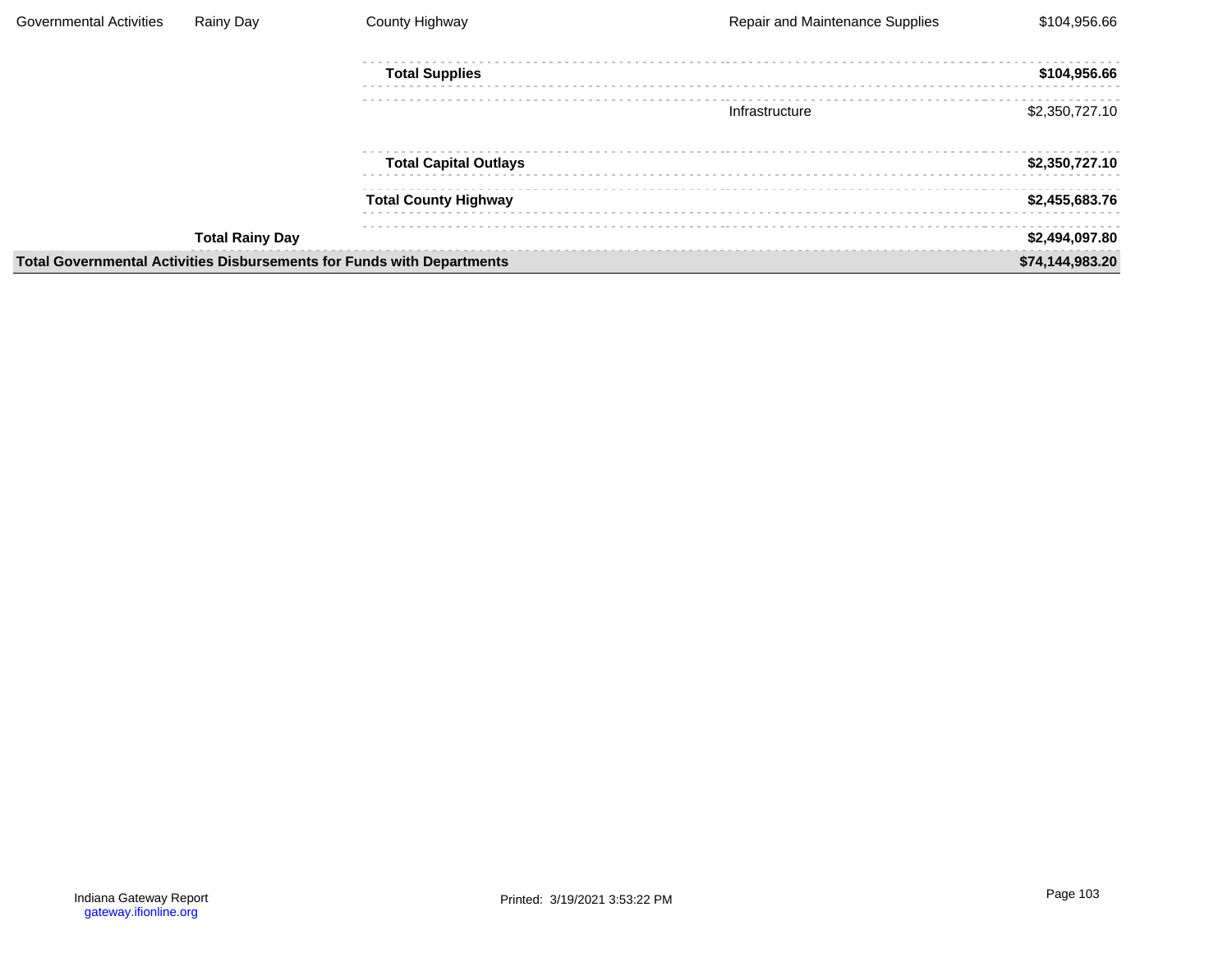## **Tippecanoe County, Indiana Debt Statement - 2020**

|                                | <b>Debt Class</b> | <b>Description or Purpose</b> | <b>Beginning</b><br><b>Principal Balance</b><br>as of<br>Jan. 1, 2020 | <b>Additions</b> | <b>Reductions</b> | <b>Ending Principal</b><br><b>Balance as of</b><br>Dec. 31, 2020 | <b>Principal and</b><br><b>Interest</b><br>Due in 2021 |
|--------------------------------|-------------------|-------------------------------|-----------------------------------------------------------------------|------------------|-------------------|------------------------------------------------------------------|--------------------------------------------------------|
| <b>Governmental Activities</b> | Revenue Bonds     | Fairgrounds EDIT Bond         | \$17,820,000.00                                                       | \$0.00           | \$1.130.000.00    | \$16,690,000.00                                                  | \$1,654,838.00                                         |
|                                |                   | <b>SubTotal</b>               | \$17.820.000.00                                                       | \$0.00           | \$1,130,000.00    | \$16,690,000.00                                                  | \$1,654,838.00                                         |
|                                |                   | <b>GRAND TOTAL</b>            | \$17,820,000.00                                                       | \$0.00           | \$1,130,000.00    | \$16,690,000.00                                                  | \$1,654,838.00                                         |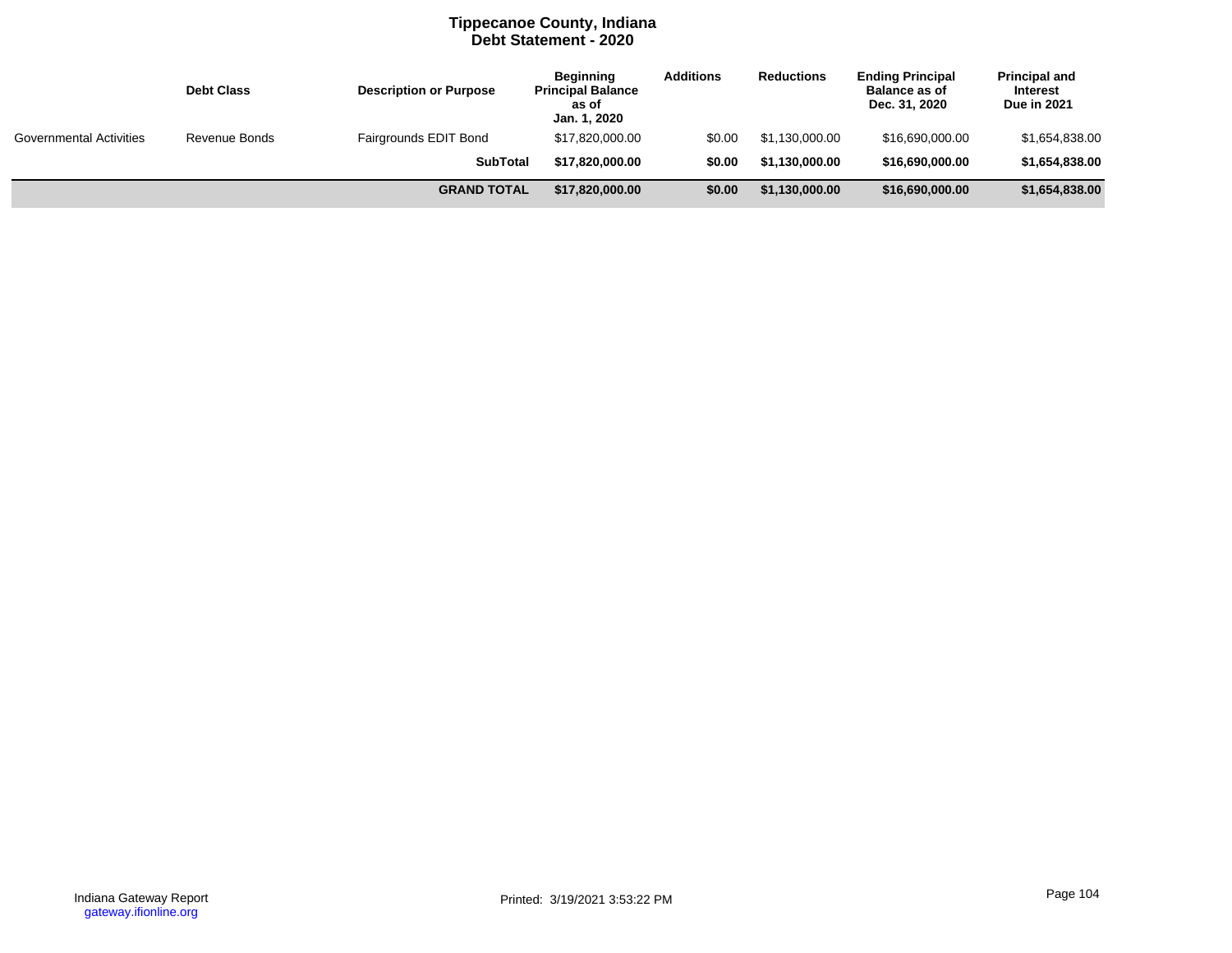## **Tippecanoe County, Indiana Deficit Fund Balance Report - 2020**

| <b>Enterprise</b> |                                        | <b>Ending Cash and</b><br>Investment |
|-------------------|----------------------------------------|--------------------------------------|
| Name              | <b>Fund Name</b>                       | <b>Balance</b>                       |
| Governmental      |                                        |                                      |
| <b>Activities</b> | 8181 - Bullet Proof Vest Grant         | $-$0.01$                             |
|                   | 8209 - Cops Hiring Program             | -\$21,479.79                         |
|                   | 8271 - Prosecutor ICJI HTCU            | $-$23,397.61$                        |
|                   | 8272 - Prosecutor ICJI VOCA            | $-$ \$45,417.15                      |
|                   | 8463 - STD Prevention Grant            | $-$35,797.90$                        |
|                   | 8464 - Immunization Grant              | $-$3,977.20$                         |
|                   | 8476 - Bio Emergency HPP & PHEP        | $-$6,287.29$                         |
|                   | 8482 - HIV Prevention Health Program   | $-$3,720.85$                         |
|                   | 8507 - CASA ICJI VOCA                  | -\$50,632.64                         |
|                   | 8634 - Court Improvement Project       | $-$7,305.09$                         |
|                   | 8637 - NCJFCJ Grant                    | $-$ \$845.00                         |
|                   | 8880 - WIC                             | $-$234,581.78$                       |
|                   | 8882 - WIC PEER COUNSELOR              | $-$9,399.56$                         |
|                   | 8901 - CDBG Covid-19 OCRA              | $-$7,829.92$                         |
|                   | 9168 - WCI/FIRM                        | $-$2,630.55$                         |
|                   | 9252 - IFSSA ADULT PROTECT SVC         | -\$73,067.87                         |
|                   | 9532 - CASA Capacity Building Grant    | $-$5,996.30$                         |
|                   | 9549 - Court Interpreter IN Supreme Ct | $-$1,912.26$                         |
|                   | <b>Total deficit fund balances</b>     | -\$534,278.77                        |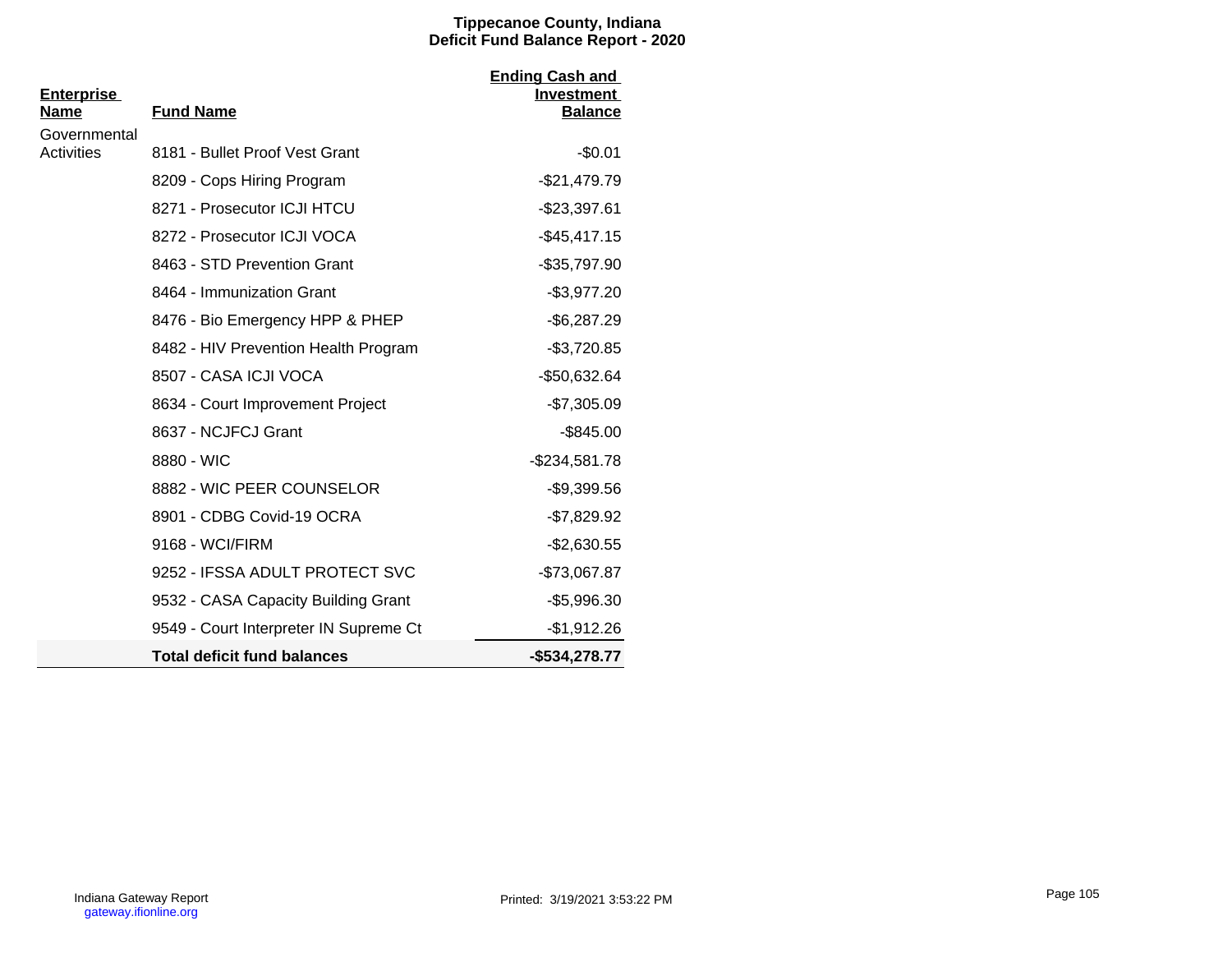#### **Tippecanoe County, Indiana Leases 2020**

|                                   | Lessor                                                 | <b>Description or Purpose</b>          | <b>Annual Lease</b><br><b>Payment Due</b><br>in 2021 | Lease<br><b>Begining</b><br><b>Date</b> | Leasel<br><b>Ending</b><br>Date   |  |
|-----------------------------------|--------------------------------------------------------|----------------------------------------|------------------------------------------------------|-----------------------------------------|-----------------------------------|--|
| Governmental Activities (General) | TCF Equipment Finance 001-708742-<br>300               | Excavator                              | \$76,704.00                                          | 01/22/2017                              | 01/22/2021                        |  |
|                                   | John Deere Financial 12832001                          | 2019 333G Compact Track Loader         | \$12,714.11                                          | 05/24/2019                              | 05/24/2022                        |  |
|                                   | Govt Bldg Corp/BONY                                    | Jail Lease/Refunding Bonds Series 2011 | \$587,500.00                                         | 1/1/2012                                | 7/1/2021                          |  |
|                                   | Motorola Solutions Credit Company                      | E911 Radio Lease                       | \$484,488.00                                         | 1/15/2016                               | 1/15/2022                         |  |
|                                   | Regions Equipment Finance Corporation                  | Freightligner Dump Trucks              | \$193,737.72                                         | 11/27/2017                              | 11/27/2021                        |  |
|                                   | John Deere Financial 12966479                          | 772G FT4 Motor Grader (4)              | \$194,568.13                                         | 12/30/2019                              | 12/30/2022                        |  |
|                                   | John Deere Financial 030-0064082-000                   | Lease Renewal 2015 644k WD Loader      | \$25,953.52                                          | 07/16/2020                              | 07/16/2023                        |  |
|                                   | Total Governmental Activities (General) \$1,575,665.48 |                                        |                                                      |                                         |                                   |  |
|                                   |                                                        |                                        |                                                      |                                         | <b>GRAND TOTAL \$1,575,665.48</b> |  |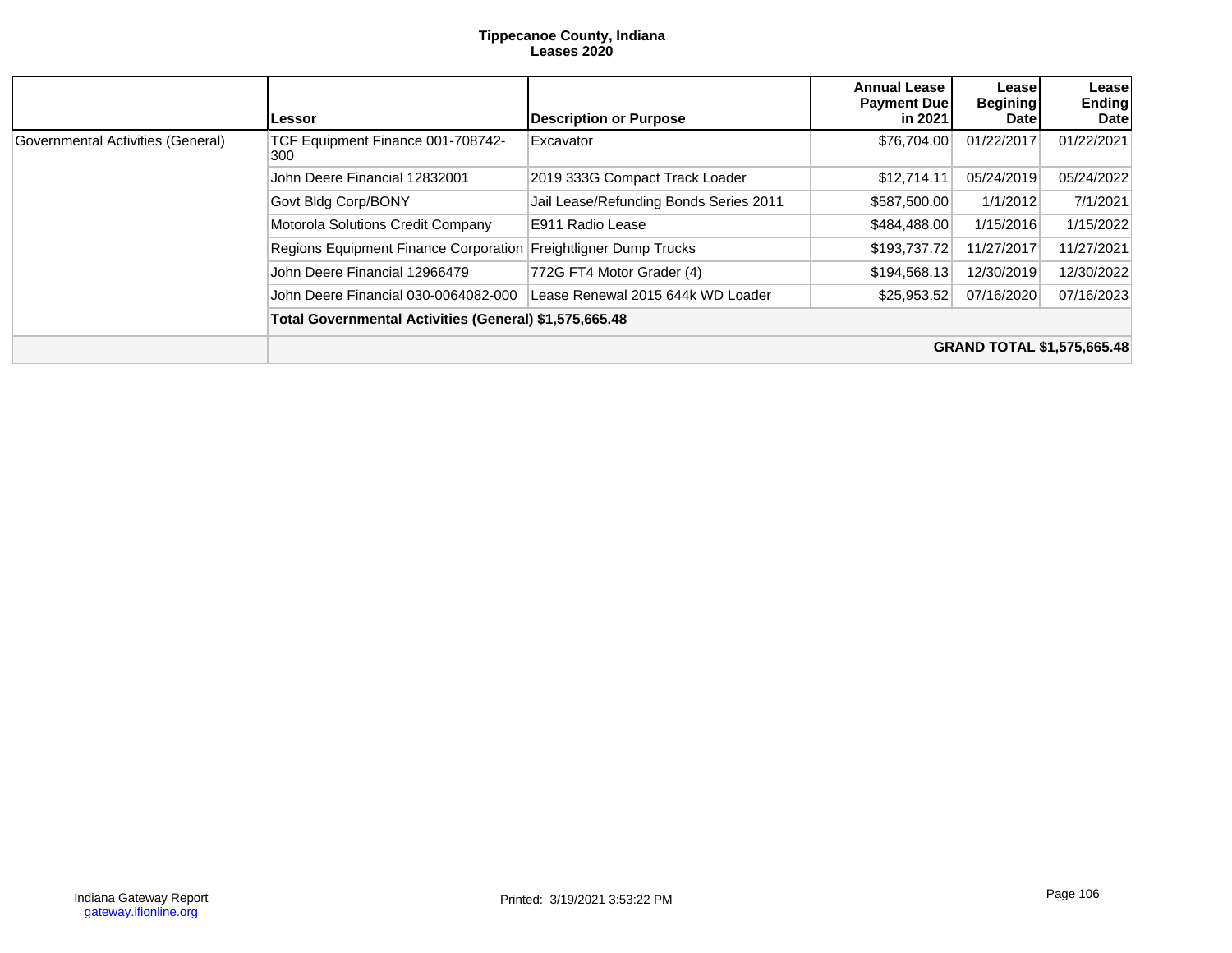### **Tippecanoe County, Indiana Other Post-Employment Benefits (OPEB) 2020**

| Name of the OPEB plan                                                                                                   | Anthem BCBS                         |
|-------------------------------------------------------------------------------------------------------------------------|-------------------------------------|
| Type of OPEB plan                                                                                                       | Single Employer Defined Benefit     |
| Select the benefits provided under this OPEB plan:                                                                      | Medical, Dental, Vision             |
| If other was selected, please describe                                                                                  |                                     |
|                                                                                                                         |                                     |
| <b>Plan Administrator</b>                                                                                               |                                     |
| Company Name                                                                                                            | <b>Tippecanoe County Government</b> |
| <b>Street Address</b>                                                                                                   | 20 N 3rd STREET                     |
| City                                                                                                                    | LAFAYETTE                           |
| State                                                                                                                   | ΙN                                  |
| Zip                                                                                                                     | 47901                               |
| Contact Person                                                                                                          | <b>SHIRLEY MENNEN</b>               |
| Phone                                                                                                                   | 765-423-9376                        |
| E-mail                                                                                                                  | smennen@tippecanoe.in.gov           |
| Employer sponsoring the plan                                                                                            | 0                                   |
| <b>Current Number of Participants</b>                                                                                   |                                     |
| Inactive employees or beneficiaries currently receiving benefit payments                                                | 5                                   |
| Inactive employees entitled to but not yet receiving benefits                                                           | 0                                   |
| Active employees                                                                                                        | 798                                 |
| <b>Actuarial Information</b>                                                                                            |                                     |
| Has there been an actuarial valuation done for this plan within two and a half years<br>from your most recent year end? | Yes                                 |
| When are you planning to have an actuarial valuation done?                                                              |                                     |
| Contribution Rates (as a % of payroll)                                                                                  |                                     |
| Employer (e.g. 99.99)                                                                                                   | 0.00%                               |
| Plan Members (e.g. 99.99)                                                                                               | 0.00%                               |
| Annual Covered Payroll (e.g. 9999.99)                                                                                   | \$0.00                              |
| Cost Method for Funding Purposes                                                                                        | <b>Attained Age Normal</b>          |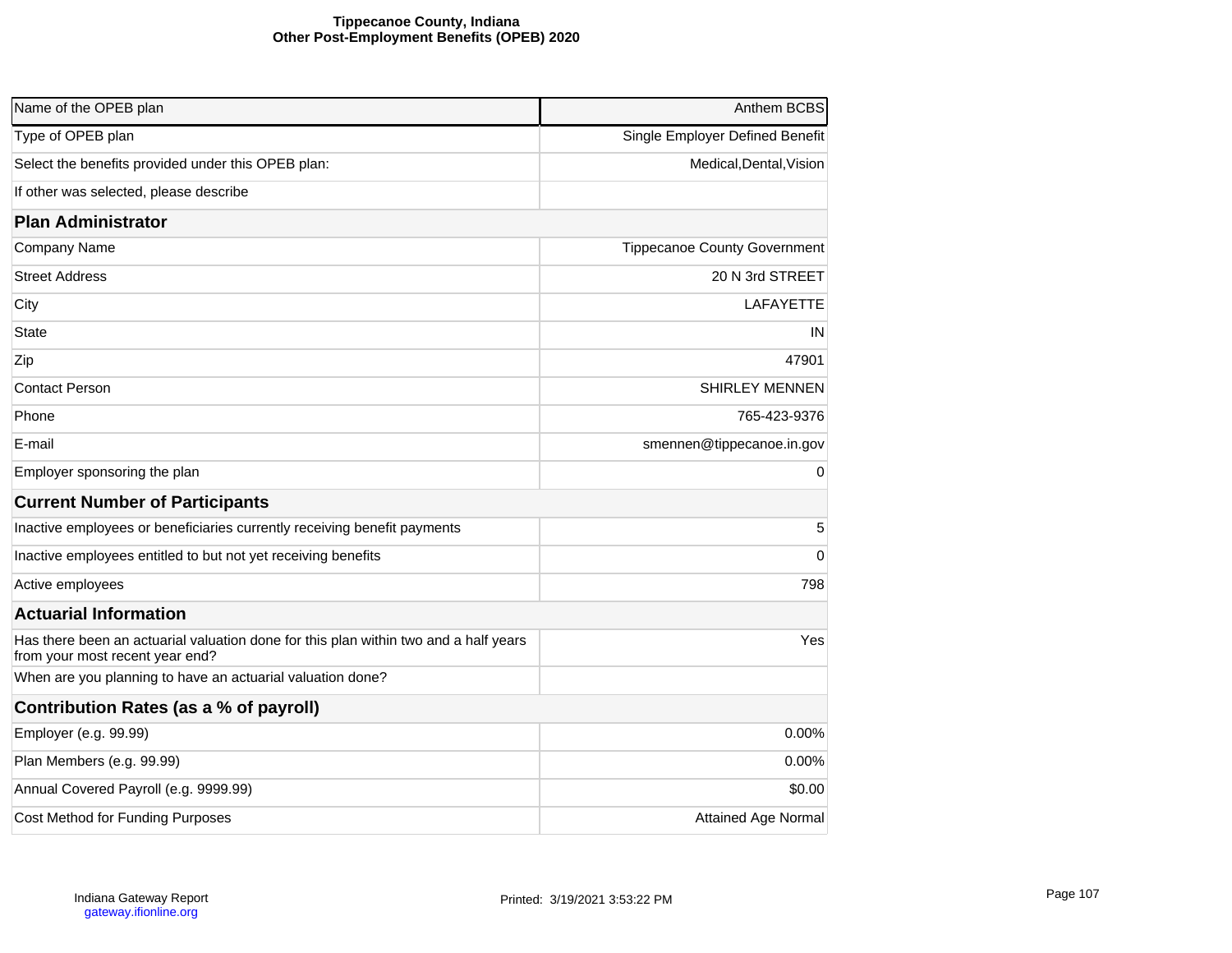# **Tippecanoe County, Indiana Transfers - 2020**

| Transfers Out<br>(Disbursements)      |                     |
|---------------------------------------|---------------------|
| <b>Fund</b>                           | Amount              |
| General                               | \$3,000,000.00      |
| <b>CEDIT County Share</b>             | \$1,560,000.00      |
| Cumulative Bridge                     | \$5,000.00          |
| General Drain Improvement             | \$361,858.15        |
| Motor Vehicle Highway                 | \$299,159.96        |
| County Self Insurance                 | \$1,000,000.00      |
| Drain Reconstruction Assistance       | \$544,319.73        |
| <b>CARES Act Provider Grant COVID</b> | \$6,259,849.37      |
| Sec of State CARES Act COVID          | \$34,210.81         |
| Juvenile Case Assessment Triage       | \$19,240.00         |
| <b>Total Transfers Out</b>            | \$13,083,638.0<br>2 |

| (Receipts)                                      |                 |
|-------------------------------------------------|-----------------|
| <b>Fund</b>                                     | Amount          |
| General                                         | \$7,225,516.14  |
| <b>CEDIT County Share</b>                       | \$46,326.82     |
| <b>Community Corrections</b>                    | \$4,375.59      |
| <b>Cumulative Capital Development</b>           | \$6,932.77      |
| <b>Cumulative Voting Equipment Fund</b>         | \$100,000.00    |
| General Drain Improvement                       | \$1,794,319.73  |
| Motor Vehicle Restricted                        | \$299,159.96    |
| Motor Vehicle Highway                           | \$101.28        |
| <b>Local Health Department Trust</b><br>Account | \$42.04         |
| <b>Adult Probation Administrative</b>           | \$876.25        |
| User Fee / Pre-trial Diversion                  | \$290.60        |
| Drainage Maintenance                            | \$361,858.15    |
| Phase II Storm Water Donation                   | \$154.99        |
| Local Health Trust Carryover                    | \$8,576.36      |
| Law Enforcement Warrant Fund                    | \$867.34        |
| Public Officials Self Insurance                 | \$30,000.00     |
| Commissioners Self Insurance                    | \$60,000.00     |
| <b>Highway Self Insurance</b>                   | \$5,000.00      |
| Sheriff Self Insurance                          | \$30,000.00     |
| Inmate Medical                                  | \$25,000.00     |
| <b>TEMA Hazard Warning Fund</b>                 | \$40,000.00     |
| <b>Firearms Range Support</b>                   | \$25,000.00     |
| Local Income Tax Rainy Day                      | \$3,000,000.00  |
| <b>CASA Capacity Building Grant</b>             | \$19,240.00     |
| <b>Total Transfers In</b>                       | \$13,083,638.02 |
|                                                 |                 |

**Transfers In**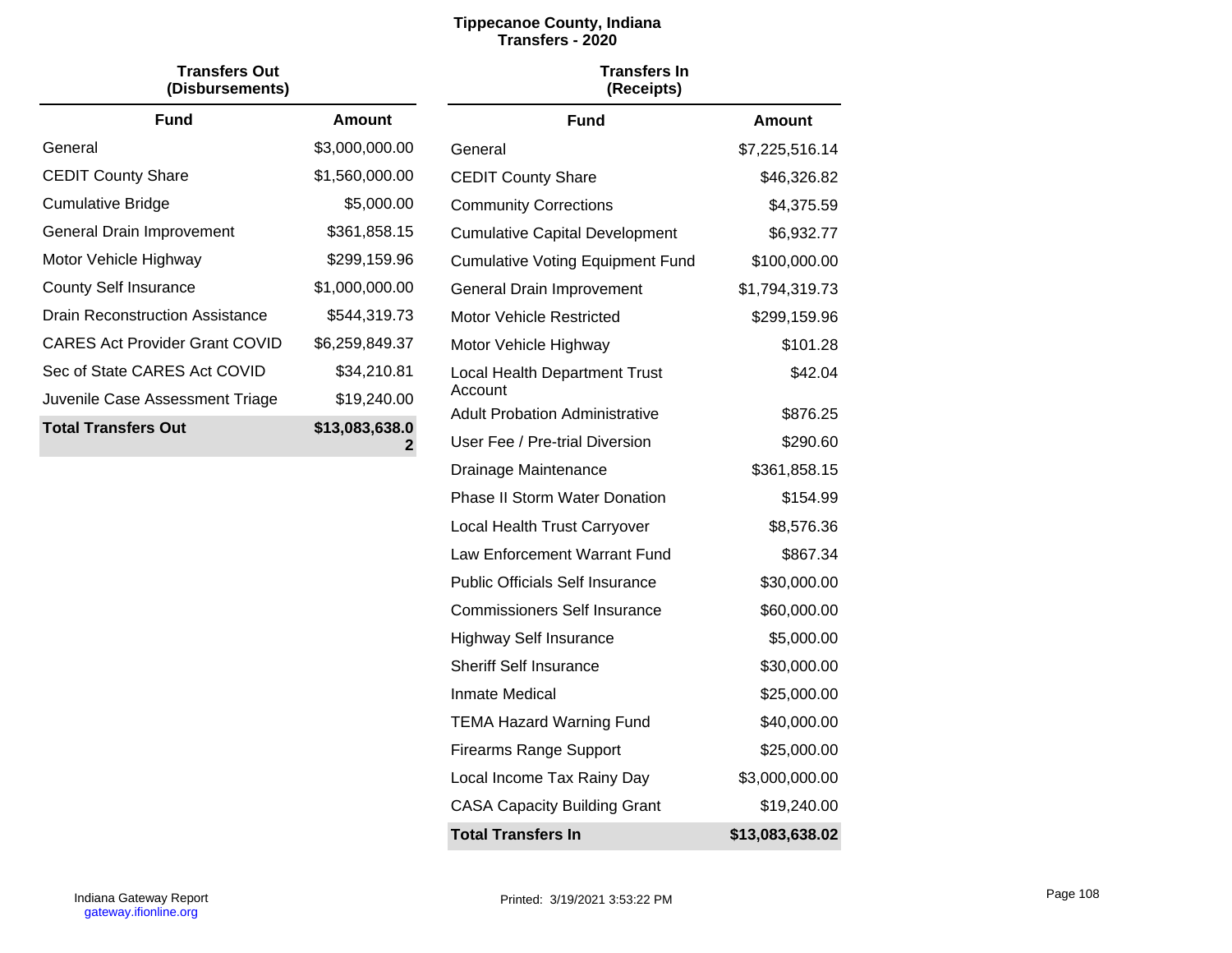#### **Fund Transfer To**

| <b>Fund Transfer From</b>              |                          |                          |                           | 1122 - Community         | 1138 - Cumulative Capital |
|----------------------------------------|--------------------------|--------------------------|---------------------------|--------------------------|---------------------------|
|                                        |                          | 1000 - General           | 1112 - CEDIT County Share | <b>Corrections</b>       | Development               |
| $\sim$                                 | $\overline{\phantom{a}}$ | $\overline{\phantom{a}}$ | ٠                         | $\overline{\phantom{a}}$ |                           |
| 1000 - General                         |                          |                          |                           |                          |                           |
| 1112 - CEDIT County Share              |                          |                          | ۰                         |                          |                           |
| 1135 - Cumulative Bridge               |                          |                          | ٠                         |                          |                           |
| 1158 - General Drain Improvement       | $\overline{\phantom{a}}$ |                          | $\sim$                    | $\overline{\phantom{a}}$ |                           |
| 1176 - Motor Vehicle Highway           | $\overline{\phantom{a}}$ |                          | $\overline{\phantom{a}}$  | $\overline{\phantom{a}}$ |                           |
| 4710 - County Self Insurance           |                          | 1,000,000                | ٠                         |                          |                           |
| 4935 - Drain Reconstruction Assistance |                          |                          | ۰                         |                          |                           |
| 8900 - CARES Act Provider Grant COVID  |                          | 6,203,383                | 34,249                    | 4,376                    | 6,933                     |
| 8904 - Sec of State CARES Act COVID    |                          | 22,133                   | 12,077                    |                          |                           |
| 9114 - Juvenile Case Assessment Triage |                          |                          | $\overline{\phantom{a}}$  |                          |                           |
| <b>Total</b>                           |                          | \$7,225,516              | 46,327                    | 4,376                    | 6,933                     |

For each transfer that did not occur on a routine basis or was inconsistent with the activities of the fund making the transfer that is identified in the above schedule, provide a general description of the principal purpose of the interfund transfer. One general description can be provided even if multiple funds are impacted or more than one transfer occurred. (An example of a non-routine transfer: a transfer to a wastewater enterprise fund for the local match of a federal pollution control grant, an example of a transfer that is an inconsistent activity of the fund: a transfer from a capital projects fund to the general fund.)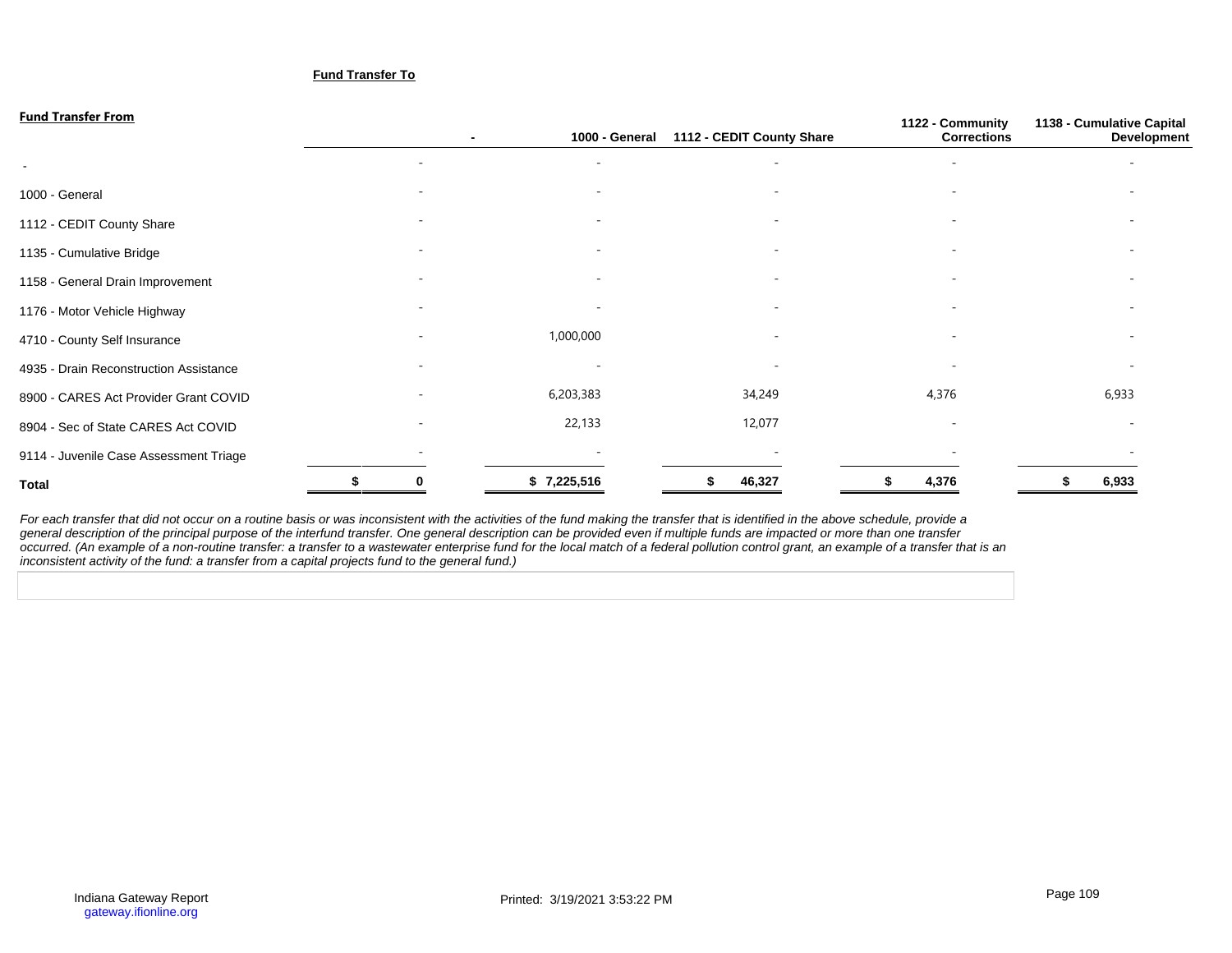| <b>Fund Transfer From</b>              | 1143 - Cumulative Voting<br><b>Equipment Fund</b> | 1158 - General Drain<br>Improvement | 1173 - Motor Vehicle<br><b>Restricted</b> | 1176 - Motor Vehicle<br>Highway | 1206 - Local Health<br><b>Department Trust Account</b> |
|----------------------------------------|---------------------------------------------------|-------------------------------------|-------------------------------------------|---------------------------------|--------------------------------------------------------|
|                                        |                                                   |                                     |                                           |                                 |                                                        |
| 1000 - General                         |                                                   |                                     |                                           |                                 |                                                        |
| 1112 - CEDIT County Share              | 100,000                                           | 1,250,000                           |                                           |                                 |                                                        |
| 1135 - Cumulative Bridge               |                                                   |                                     |                                           |                                 |                                                        |
| 1158 - General Drain Improvement       |                                                   |                                     | $\sim$                                    | ۰                               |                                                        |
| 1176 - Motor Vehicle Highway           |                                                   | $\overline{\phantom{0}}$            | 299,160                                   | $\overline{\phantom{a}}$        |                                                        |
| 4710 - County Self Insurance           |                                                   |                                     |                                           |                                 |                                                        |
| 4935 - Drain Reconstruction Assistance |                                                   | 544,320                             |                                           |                                 |                                                        |
| 8900 - CARES Act Provider Grant COVID  |                                                   |                                     |                                           | 101                             | 42                                                     |
| 8904 - Sec of State CARES Act COVID    |                                                   |                                     |                                           |                                 |                                                        |
| 9114 - Juvenile Case Assessment Triage |                                                   |                                     |                                           |                                 |                                                        |
| <b>Total</b>                           | 100,000                                           | \$1,794,320                         | 299,160                                   | 101                             | 42                                                     |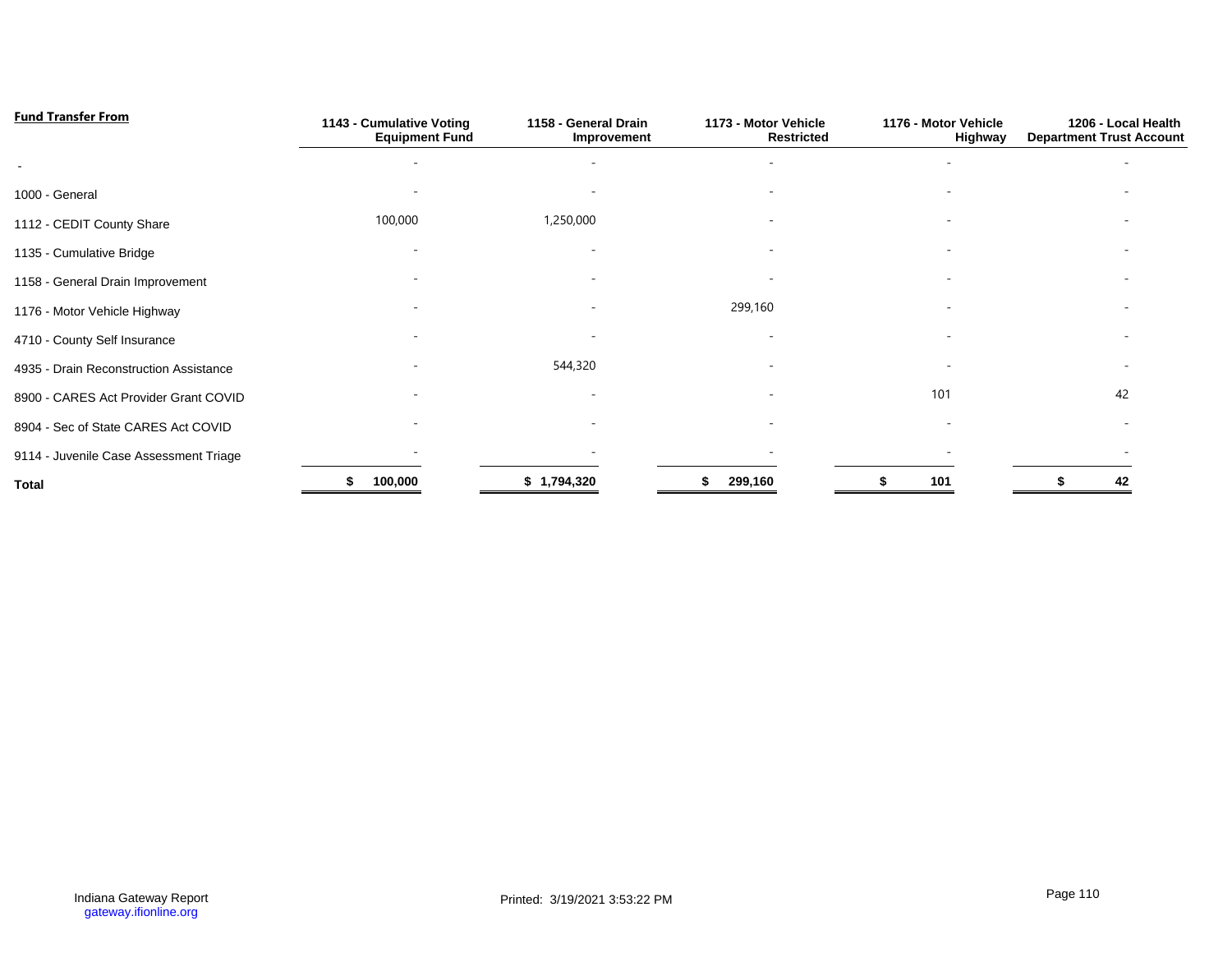| <b>Fund Transfer From</b>              | 2000 - Adult Probation<br>Administrative | 2560 - User Fee / Pre-trial | Diversion 2700 - Drainage Maintenance | 4128 - Phase II Storm Water<br><b>Donation</b> | 4206 - Local Health Trust<br>Carryover |
|----------------------------------------|------------------------------------------|-----------------------------|---------------------------------------|------------------------------------------------|----------------------------------------|
| $\overline{\phantom{a}}$               |                                          |                             |                                       |                                                |                                        |
| 1000 - General                         |                                          |                             |                                       |                                                |                                        |
| 1112 - CEDIT County Share              |                                          |                             |                                       |                                                |                                        |
| 1135 - Cumulative Bridge               |                                          |                             |                                       |                                                |                                        |
| 1158 - General Drain Improvement       |                                          |                             | 361,858                               |                                                |                                        |
| 1176 - Motor Vehicle Highway           |                                          |                             |                                       |                                                |                                        |
| 4710 - County Self Insurance           |                                          |                             |                                       |                                                |                                        |
| 4935 - Drain Reconstruction Assistance |                                          |                             |                                       |                                                |                                        |
| 8900 - CARES Act Provider Grant COVID  | 876                                      | 291                         |                                       | 155                                            | 8,576                                  |
| 8904 - Sec of State CARES Act COVID    |                                          |                             |                                       |                                                |                                        |
| 9114 - Juvenile Case Assessment Triage |                                          |                             |                                       |                                                |                                        |
| <b>Total</b>                           | 876                                      | 291                         | 361,858                               | 155                                            | 8,576                                  |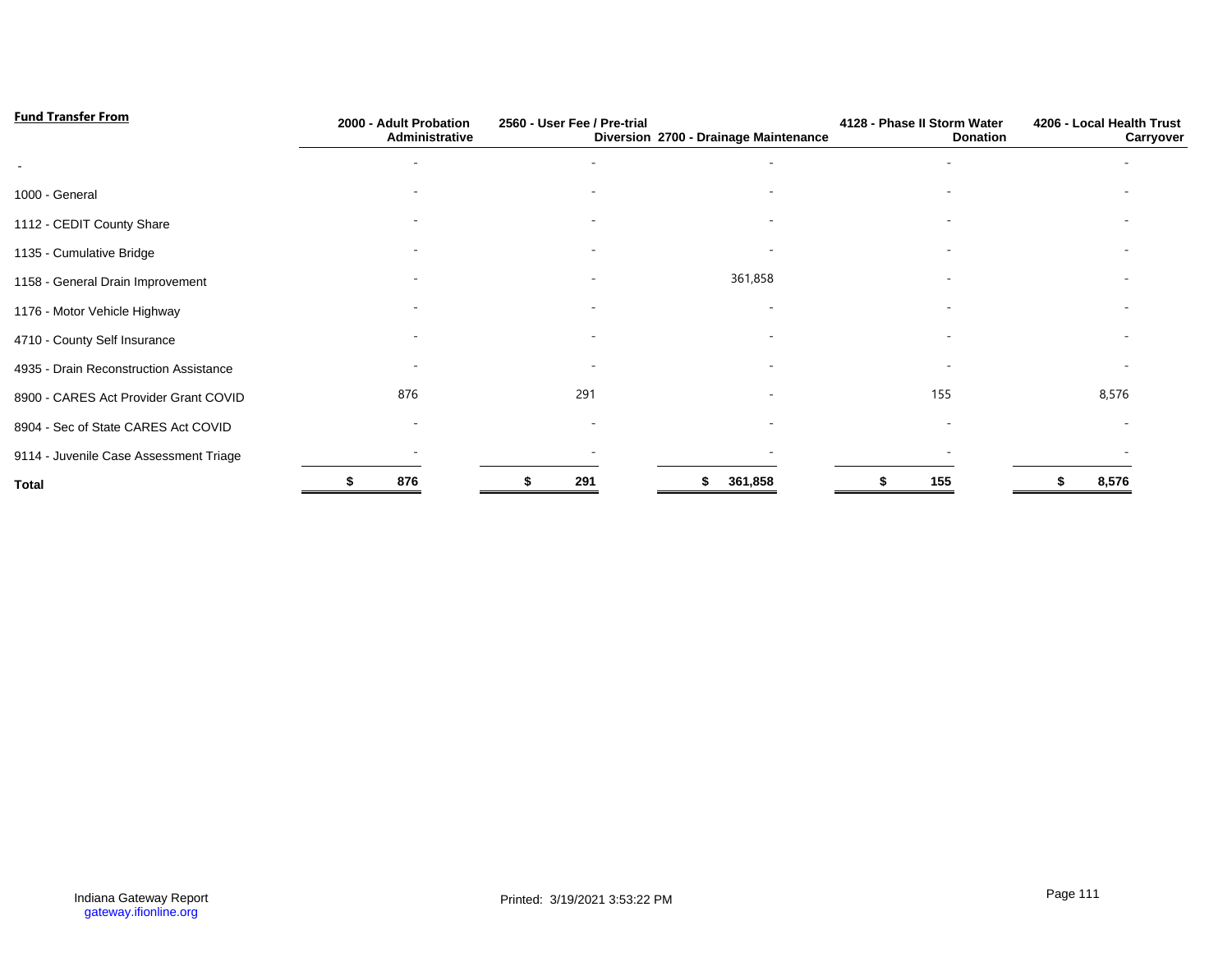| <b>Fund Transfer From</b>              | 4266 - Law Enforcement<br><b>Warrant Fund</b> | 4711 - Public Officials Self<br>Insurance | 4712 - Commissioners Self<br>Insurance | 4713 - Highway Self      | Insurance 4714 - Sheriff Self Insurance |  |  |
|----------------------------------------|-----------------------------------------------|-------------------------------------------|----------------------------------------|--------------------------|-----------------------------------------|--|--|
|                                        |                                               |                                           |                                        |                          |                                         |  |  |
| 1000 - General                         |                                               |                                           |                                        |                          |                                         |  |  |
| 1112 - CEDIT County Share              |                                               | 30,000                                    | 60,000                                 |                          | 30,000                                  |  |  |
| 1135 - Cumulative Bridge               |                                               |                                           | $\overline{\phantom{0}}$               | 5,000                    |                                         |  |  |
| 1158 - General Drain Improvement       |                                               |                                           | $\overline{\phantom{0}}$               | $\overline{\phantom{a}}$ |                                         |  |  |
| 1176 - Motor Vehicle Highway           |                                               |                                           |                                        |                          |                                         |  |  |
| 4710 - County Self Insurance           |                                               |                                           |                                        |                          |                                         |  |  |
| 4935 - Drain Reconstruction Assistance |                                               |                                           |                                        |                          |                                         |  |  |
| 8900 - CARES Act Provider Grant COVID  | 867                                           |                                           |                                        |                          |                                         |  |  |
| 8904 - Sec of State CARES Act COVID    |                                               |                                           |                                        |                          |                                         |  |  |
| 9114 - Juvenile Case Assessment Triage |                                               |                                           |                                        |                          |                                         |  |  |
| Total                                  | 867                                           | 30,000                                    | 60,000                                 | 5,000                    | 30,000                                  |  |  |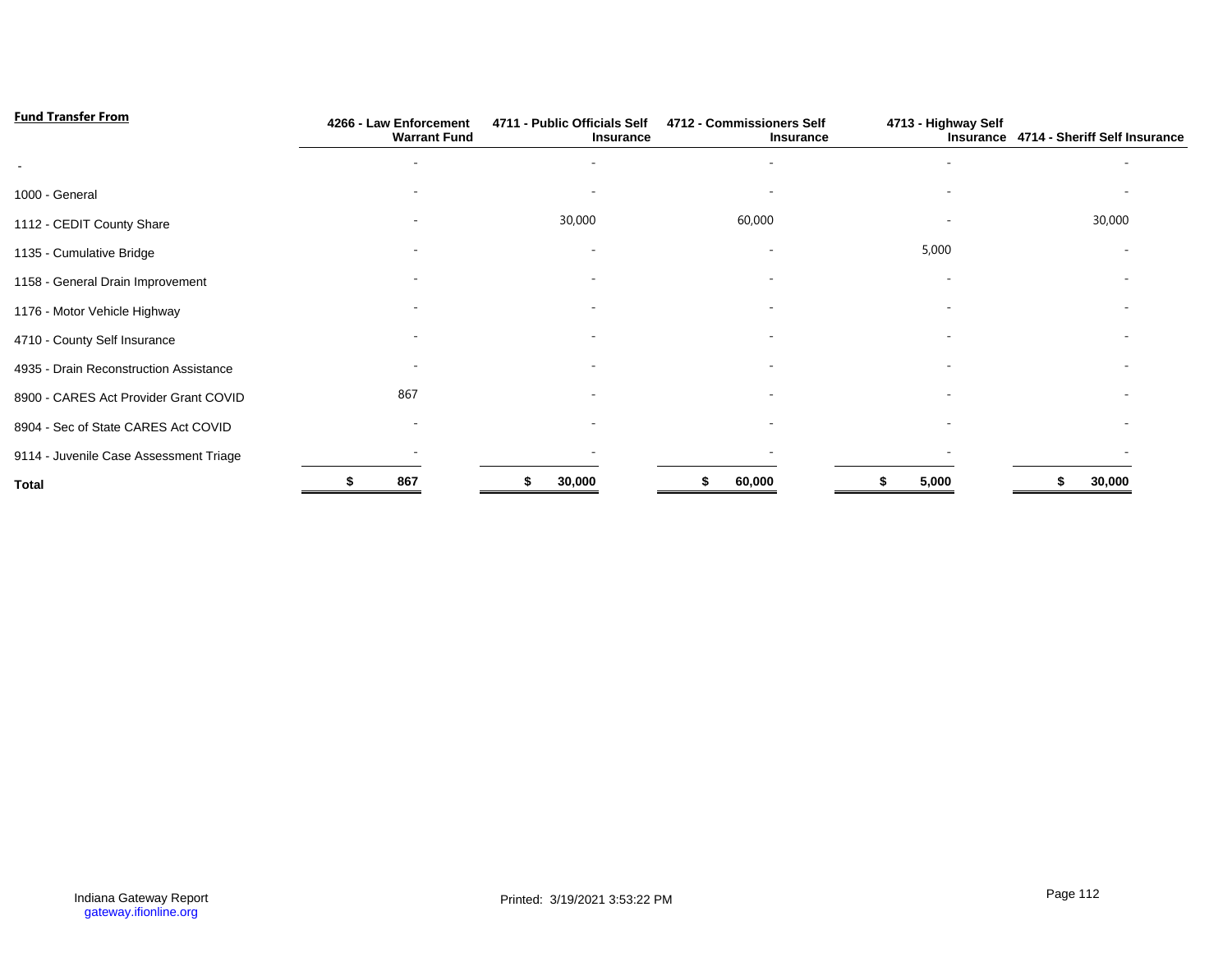| <b>Fund Transfer From</b>              | 4715 - Inmate Medical | 4940 - TEMA Hazard<br><b>Warning Fund</b> | 4956 - Firearms Range<br><b>Support</b> | 4986 - Local Income Tax<br><b>Rainy Day</b> | 9532 - CASA Capacity<br><b>Building Grant</b> |
|----------------------------------------|-----------------------|-------------------------------------------|-----------------------------------------|---------------------------------------------|-----------------------------------------------|
| $\overline{\phantom{a}}$               |                       |                                           |                                         |                                             |                                               |
| 1000 - General                         |                       |                                           |                                         | 3,000,000                                   |                                               |
| 1112 - CEDIT County Share              | 25,000                | 40,000                                    | 25,000                                  |                                             |                                               |
| 1135 - Cumulative Bridge               |                       |                                           |                                         |                                             |                                               |
| 1158 - General Drain Improvement       |                       |                                           |                                         |                                             |                                               |
| 1176 - Motor Vehicle Highway           |                       |                                           |                                         |                                             |                                               |
| 4710 - County Self Insurance           |                       |                                           |                                         |                                             |                                               |
| 4935 - Drain Reconstruction Assistance |                       |                                           |                                         |                                             |                                               |
| 8900 - CARES Act Provider Grant COVID  |                       |                                           |                                         |                                             |                                               |
| 8904 - Sec of State CARES Act COVID    |                       |                                           |                                         |                                             |                                               |
| 9114 - Juvenile Case Assessment Triage |                       |                                           |                                         |                                             | 19,240                                        |
| <b>Total</b>                           | 25,000                | 40,000                                    | 25,000                                  | \$3,000,000                                 | 19,240                                        |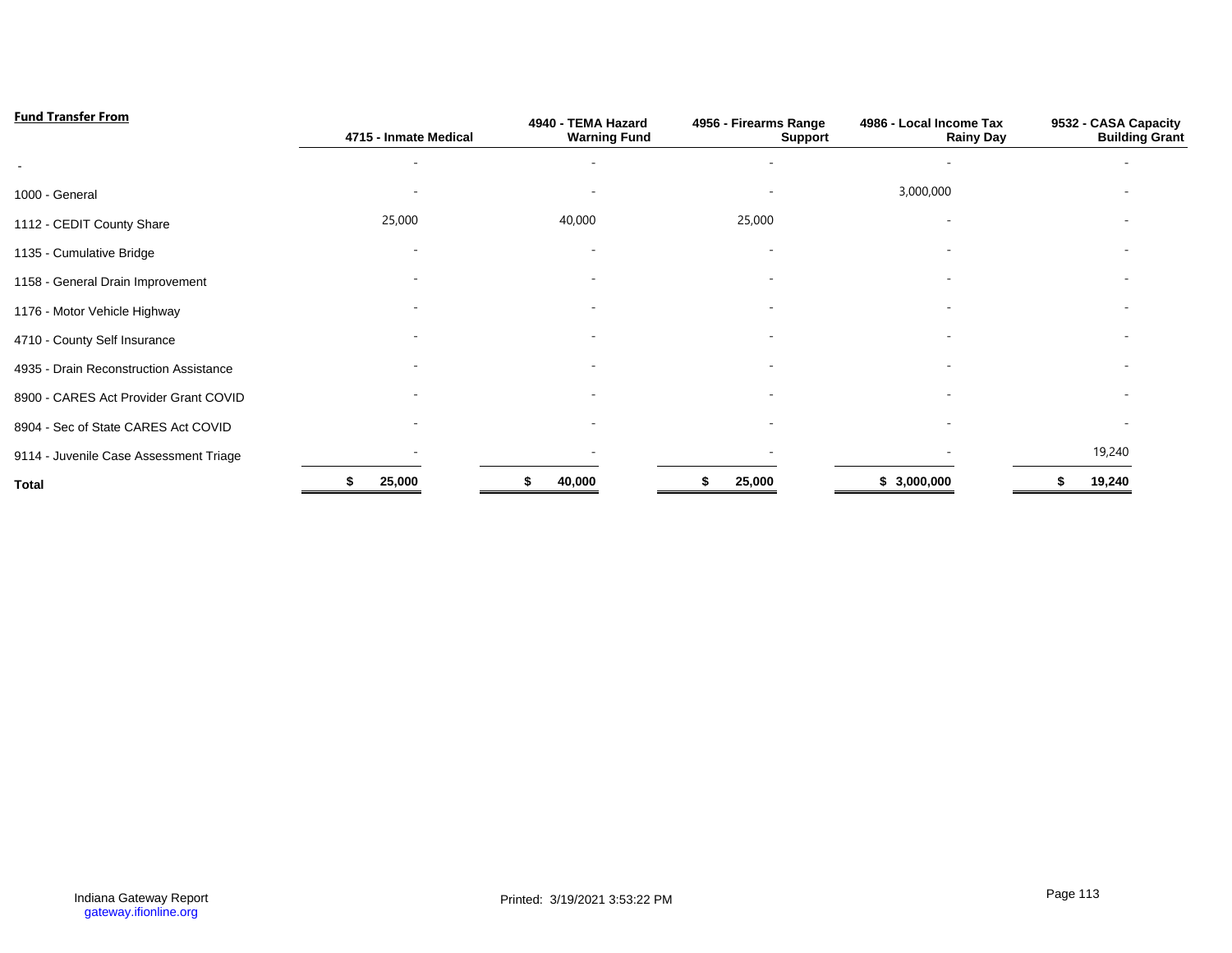# **Fund Transfer From**

|                                        | Total        |
|----------------------------------------|--------------|
|                                        |              |
| 1000 - General                         | 3,000,000    |
| 1112 - CEDIT County Share              | 1,560,000    |
| 1135 - Cumulative Bridge               | 5,000        |
| 1158 - General Drain Improvement       | 361,858      |
| 1176 - Motor Vehicle Highway           | 299,160      |
| 4710 - County Self Insurance           | 1,000,000    |
| 4935 - Drain Reconstruction Assistance | 544,320      |
| 8900 - CARES Act Provider Grant COVID  | 6,259,849    |
| 8904 - Sec of State CARES Act COVID    | 34,211       |
| 9114 - Juvenile Case Assessment Triage | 19,240       |
| <b>Total</b>                           | \$13,083,638 |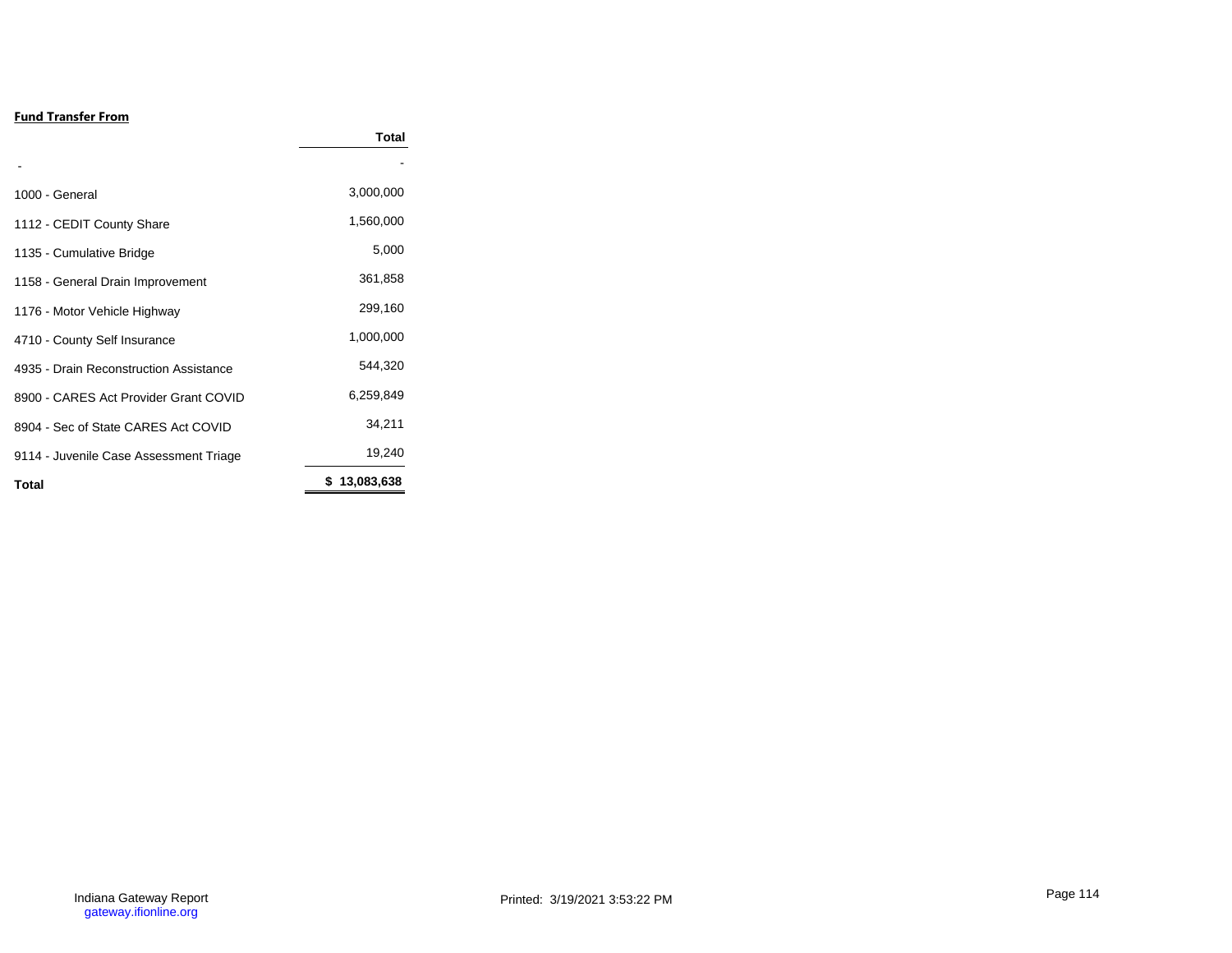# **Tippecanoe County, Indiana Grants - 2020**

| <b>Local Project Name/</b><br><b>Description</b> | Federal<br>Program<br>Name                                                   | Title/Project   Federal Agency                                                            | Pass<br><b>Through</b><br>Agency                                     | <b>CFDA</b><br><b>Number</b> | <b>Award Name</b>                                     | Award<br><b>Number</b>                         | Grant<br><b>Type</b>    | <b>Local Fund</b>                             | <b>Receipts</b> | Disburse-<br>ments | Amount of<br>Federal<br>Awards<br><b>Provided to</b><br><b>Subrecipients</b><br>During the<br>Year | Amount of<br>Loans<br>Outstandin<br>g at Year<br>End | Amount of<br>Federal<br>Noncash<br>Assistance<br>for the Year | Amount of<br>Insurance in<br><b>Effect During</b><br>the Year |
|--------------------------------------------------|------------------------------------------------------------------------------|-------------------------------------------------------------------------------------------|----------------------------------------------------------------------|------------------------------|-------------------------------------------------------|------------------------------------------------|-------------------------|-----------------------------------------------|-----------------|--------------------|----------------------------------------------------------------------------------------------------|------------------------------------------------------|---------------------------------------------------------------|---------------------------------------------------------------|
| 1119 IVD CLERK                                   | <b>Child Support</b><br>Enforcement                                          | Department of<br>Health and<br>Human Services                                             | Indiana<br>Department of<br><b>Child Services</b>                    | 93.563                       | <b>Child Support</b><br><b>Direct Award</b>           | <b>Bi-Annual</b><br>Cooperativ                 | Reimbursemen<br>t Grant | Clerk's<br>Records<br>Perpetuation            | \$10,129.95     | \$10,129.95        | \$0.00                                                                                             | \$0.00                                               | \$0.00                                                        | \$0.00                                                        |
| 8665CF21                                         | Comprehensi<br>ve Opioid<br>Abuse Site-<br>Based<br>Program                  | Department of<br>Justice Bureau<br>of Justice<br>Assistance                               | Indiana<br>Family and<br>Social<br><b>Services</b><br>Administration | 16.838                       | Comprehensiv<br>e Opioid<br>Abuse<br>Program<br>CFY21 | <b>INFSSA</b><br>#00033085<br>2018-AB-<br>BY-K | Reimbursemer<br>t Grant | Comprehensi<br>ve Opioid<br>Abuse<br>Program  | \$432.641.90    | \$169,305.38       | \$0.00                                                                                             | \$0.00                                               | \$0.00                                                        | \$0.00                                                        |
| 1000 APC MPO                                     | Highway<br>Planning and<br>Construction                                      | Department of<br>Transportation<br>Fed Hwy Admin<br>(FHWA)                                | Indiana<br>Department of<br>Transportation                           | 20.205                       | Metropolitan<br><b>Planning Grant</b>                 | FY2019/FY<br>2020<br>PO#20001<br>875           | Reimbursemen<br>: Grant | General                                       | \$382,407.03    | \$382,407.03       | \$0.00                                                                                             | \$0.00                                               | \$0.00                                                        | \$0.00                                                        |
| 1173_FHWA                                        | Highway<br>Planning and<br>Construction                                      | Department of<br>Transportation<br>Fed Hwy Admin<br>(FHWA)                                | Indiana<br>Department of<br>Transportation                           | 20.205                       | Yeager Road<br>N Realignment                          | <b>DES</b><br>#1401281;<br>001780144           | Reimbursemen<br>Grant   | Motor<br>Vehicle<br>Restricted                | \$82,648.30     | \$82,648.30        | \$0.00                                                                                             | \$0.00                                               | \$0.00                                                        | \$0.00                                                        |
| 8463CF18                                         | HIV Care<br>Formula<br>Grants                                                | Department of<br>Health and<br><b>Human Services</b>                                      | Indiana<br>Department of<br>Health                                   | 93.917                       | HIV<br>Prevention<br>CFY18                            | X08HA312<br>47: ISDH<br>#00023702              | Reimbursemen<br>Grant   | <b>STD</b><br>Prevention<br>Grant             | \$13,851.42     | \$25,057.16        | \$0.00                                                                                             | \$0.00                                               | \$0.00                                                        | \$0.00                                                        |
| 4805_FHWA                                        | Highway<br>Planning and<br>Construction                                      | Department of<br>Transportation<br>Fed Hwy Admin<br>(FHWA)                                | Indiana<br>Department of<br>Transportation                           | 20.205                       | Morehouse<br>Road Recon:<br>Sag Pkwy to<br>500N       | <b>DES</b><br>#1401280;<br>001781245           | Reimbursemen<br>: Grant | County<br><b>Share Surtax</b>                 | \$57,762.00     | \$57,762.00        | \$0.00                                                                                             | \$0.00                                               | \$0.00                                                        | \$0.00                                                        |
| 8271CF20                                         | <b>Edward Byrne</b><br>Memorial<br>Justice<br>Assistance<br>Grant<br>Program | Department of<br>Justice Bureau<br>of Justice<br>Assistance                               | Indiana<br>Criminal<br>Justice<br>Institute                          | 16.738                       | <b>High Tech</b><br>Crime Unit<br>CFY20               | 2019-DJ-<br>BX-0018                            | Reimbursemen<br>t Grant | Prosecutor<br><b>ICJI HTCU</b>                | \$61,595.34     | \$84,969.26        | \$0.00                                                                                             | \$0.00                                               | \$0.00                                                        | \$0.00                                                        |
| 1229 FHWA                                        | Highway<br>Planning and<br>Construction                                      | Department of<br>Transportation<br>Fed Hwy Admin<br>(FHWA)                                | Indiana<br>Department of<br>Transportation                           | 20.205                       | CR 500N &<br>North River<br>Road                      | <b>DES</b><br>#1401279;<br>001781747           | Reimbursemen<br>t Grant | <b>LOIT Special</b><br><b>Distribution</b>    | \$45,049.50     | \$45,049.50        | \$0.00                                                                                             | \$0.00                                               | \$0.00                                                        | \$0.00                                                        |
| 1000_SSA                                         | Supplemental<br>Security<br>Income                                           | Social Security<br>Administration                                                         | SSA Incentive 96.006<br>Payments                                     |                              | <b>SSA Incentive</b>                                  | <b>SSA</b><br>Incentive<br>Payments            | Advance Grant           | General                                       | \$6,000.00      | \$6,000.00         | \$0.00                                                                                             | \$0.00                                               | \$0.00                                                        | \$0.00                                                        |
| 8482CF20                                         | HIV<br>Prevention<br>Activities<br>Health<br>Department<br>Based             | Department of<br>Health and<br>Human Services                                             | Indiana<br>Department of<br>Health                                   | 93.940                       | HIV<br><b>PREVENTION</b><br>2020                      | <b>NU62PS92</b><br>4556; ISDH<br>#00039901     | Reimbursemen<br>Grant   | <b>HIV</b><br>Prevention<br>Health<br>Program | \$11,986.78     | \$13,003.18        | \$0.00                                                                                             | \$0.00                                               | \$0.00                                                        | \$0.00                                                        |
| 8438HS16                                         | Homeland<br>Security<br>Grant<br>Program                                     | Department of<br>Homeland<br>Security Federal<br>Emergency<br>Management<br>Agency (FEMA) | Indiana<br>Department of<br>Homeland<br>Security                     | 97.067                       | <b>TEMA SHSP</b><br>HAZMAT TQP<br>FFY16               | DHS-16-<br>GDP-067-<br>$00-01$ ;<br>EMW-2016   | Reimbursemen<br>t Grant | <b>TEMA SHSP</b><br><b>Hazmat TQP</b>         | \$13,500.00     | \$0.00             | \$0.00                                                                                             | \$0.00                                               | \$0.00                                                        | \$0.00                                                        |
| 4805 FHWA                                        | Highway<br>Planning and<br>Construction                                      | Department of<br>Transportation<br>Fed Hwy Admin<br>(FHWA)                                | Indiana<br>Department of<br>Transportation                           | 20.205                       | Yeager Road<br>N Realignment                          | <b>DES</b><br>#1401281;<br>001780144           | Reimbursemen<br>t Grant | County<br>Share Surtax                        | \$16,848.00     | \$16,848.00        | \$0.00                                                                                             | \$0.00                                               | \$0.00                                                        | \$0.00                                                        |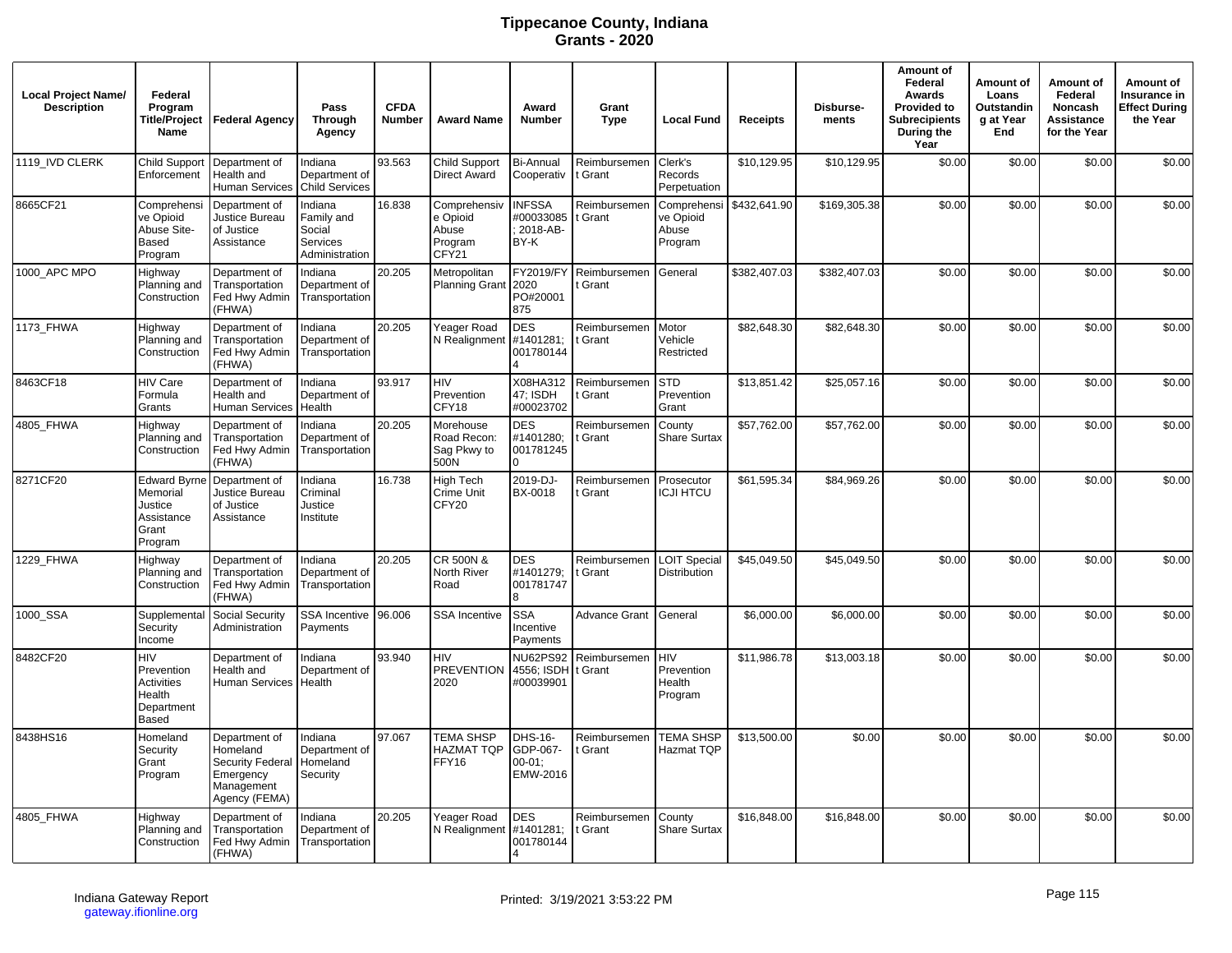| <b>Local Project Name/</b><br><b>Description</b> | Federal<br>Program<br><b>Title/Proiect</b><br>Name                                                 | <b>Federal Agency</b>                                                     | Pass<br><b>Through</b><br>Agency                  | <b>CFDA</b><br>Number | <b>Award Name</b>                                                   | Award<br><b>Number</b>                           | Grant<br><b>Type</b>    | <b>Local Fund</b>                          | <b>Receipts</b> | Disburse-<br>ments | Amount of<br>Federal<br>Awards<br><b>Provided to</b><br><b>Subrecipients</b><br>During the<br>Year | Amount of<br>Loans<br>Outstandin<br>a at Year<br>End | Amount of<br>Federal<br>Noncash<br>Assistance<br>for the Year | Amount of<br>Insurance in<br><b>Effect During</b><br>the Year |
|--------------------------------------------------|----------------------------------------------------------------------------------------------------|---------------------------------------------------------------------------|---------------------------------------------------|-----------------------|---------------------------------------------------------------------|--------------------------------------------------|-------------------------|--------------------------------------------|-----------------|--------------------|----------------------------------------------------------------------------------------------------|------------------------------------------------------|---------------------------------------------------------------|---------------------------------------------------------------|
| 8272FF20                                         | Crime Victim<br>Assistance                                                                         | Department of<br>Justice Office for<br>Victims of Crime                   | Indiana<br>Criminal<br>Justice<br>Institute       | 16.575                | Prosecutor<br>VOCA FY19-<br>20                                      | 2016-VA-<br>GX-0017<br>2017-VA-<br>GX-000        | Reimbursemen<br>Grant   | Prosecutor<br><b>ICJI VOCA</b>             | \$163,092.80    | \$125,227.34       | \$0.00                                                                                             | \$0.00                                               | \$0.00                                                        | \$0.00                                                        |
| 1000_EMPG                                        | Emergency<br>Management<br>Performance<br>Grant                                                    | Department of<br>Homeland<br>Security                                     | Indiana<br>Department of<br>Homeland<br>Security  | 97.042                | Emergency<br>Management<br>Performance<br>Grant                     | EMC-2019-<br>EP-00003-<br>S01; FY<br>2019        | Reimbursemen<br>: Grant | General                                    | \$77,163.45     | \$77,163.45        | \$0.00                                                                                             | \$0.00                                               | \$0.00                                                        | \$0.00                                                        |
| 1229_FHWA                                        | Highway<br>Planning and<br>Construction                                                            | Department of<br>Transportation<br>Fed Hwy Admin<br>(FHWA)                | Indiana<br>Department of<br>Transportation        | 20.205                | Storm Sewer<br>Construction<br><b>East County</b><br>Line Rd        | <b>EDS</b><br>#A249-19-<br>ON190065;<br>PO 0020  | Reimbursemen<br>: Grant | <b>LOIT Special</b><br><b>Distribution</b> | \$30,996.08     | \$30,996.08        | \$0.00                                                                                             | \$0.00                                               | \$0.00                                                        | \$0.00                                                        |
| 1173_FHWA                                        | Highway<br>Planning and<br>Construction                                                            | Department of<br>Transportation<br>Fed Hwy Admin<br>(FHWA)                | Indiana<br>Department of<br>Transportation        | 20.205                | Morehouse<br>Road Recon:<br>Sag Pkwy to<br>500N                     | <b>DES</b><br>#1401280;<br>001781245<br>$\Omega$ | Reimbursemen<br>: Grant | Motor<br>Vehicle<br>Restricted             | \$152,205.20    | \$152,205.20       | \$0.00                                                                                             | \$0.00                                               | \$0.00                                                        | \$0.00                                                        |
| 1173_FHWA                                        | Highway<br>Planning and<br>Construction                                                            | Department of<br>Transportation<br>Fed Hwy Admin<br>(FHWA)                | Indiana<br>Department of<br>Transportation        | 20.205                | CR 500N &<br>North River<br>Road                                    | <b>DES</b><br>#1401279;<br>001781747             | Reimbursemen<br>: Grant | Motor<br>Vehicle<br>Restricted             | \$65,434.35     | \$65,434.35        | \$0.00                                                                                             | \$0.00                                               | \$0.00                                                        | \$0.00                                                        |
| 8483FY19                                         | Injury<br>Prevention<br>and Control<br>Research and<br>State and<br>Community<br>Based<br>Programs | Department of<br>Health and<br>Human Services Health                      | Indiana<br>Department of                          | 93.136                | Prescription<br>Drug<br>Overdose<br>Prevention for<br><b>States</b> | <b>NU17CE00</b><br>2721; ISDH<br>#00029594       | Reimbursemen<br>t Grant | Quick<br>Response<br>Team                  | \$5,121.73      | \$0.00             | \$0.00                                                                                             | \$0.00                                               | \$0.00                                                        | \$0.00                                                        |
| 1000_IVD CLERK                                   | <b>Child Support</b><br>Enforcement                                                                | Department of<br>Health and<br>Human Services                             | Indiana<br>Department of<br><b>Child Services</b> | 93.563                | Child Support<br><b>Direct Award</b>                                | Bi-Annual<br>Cooperativ                          | Reimbursemen<br>t Grant | General                                    | \$139,451.98    | \$139,451.98       | \$0.00                                                                                             | \$0.00                                               | \$0.00                                                        | \$0.00                                                        |
| 1135_FHWA                                        | Highway<br>Planning and<br>Construction                                                            | Department of<br>Transportation<br>Fed Hwy Admin<br>(FHWA)                | Indiana<br>Department of<br>Transportation        | 20.205                | Bridge 65                                                           | <b>DES</b><br>#1802905;<br>002003683             | Reimbursemen<br>: Grant | Cumulative<br><b>Bridge</b>                | \$3,720.00      | \$3,720.00         | \$0.00                                                                                             | \$0.00                                               | \$0.00                                                        | \$0.00                                                        |
| 4805_FHWA                                        | Highway<br>Planning and<br>Construction                                                            | Department of<br>Transportation<br>Fed Hwy Admin<br>(FHWA)                | Indiana<br>Department of<br>Transportation        | 20.205                | US 231 at<br>McCutcheon<br><b>High School</b>                       | <b>DES</b><br>#1601028;<br>001881308             | Reimbursemen<br>Grant   | County<br><b>Share Surtax</b>              | \$13,105.80     | \$13,105.80        | \$0.00                                                                                             | \$0.00                                               | \$0.00                                                        | \$0.00                                                        |
| 1173_FHWA                                        | Highway<br>Planning and<br>Construction                                                            | Department of<br>Transportation<br>Fed Hwy Admin<br>(FHWA)                | Indiana<br>Department of<br>Transportation        | 20.205                | US 231 at<br>McCutcheon<br><b>High School</b>                       | <b>DES</b><br>#1601028:<br>001881308             | Reimbursemen<br>: Grant | Motor<br>Vehicle<br>Restricted             | \$4,805.10      | \$4,805.10         | \$0.00                                                                                             | \$0.00                                               | \$0.00                                                        | \$0.00                                                        |
| 1173_FHWA                                        | Highway<br>Planning and<br>Construction                                                            | Department of<br>Transportation<br>Fed Hwy Admin Transportation<br>(FHWA) | Indiana<br>Department of                          | 20.205                | US 231 at<br>McCutcheon<br><b>High School</b>                       | <b>DES</b><br>#1601028; t Grant<br>002003308     | Reimbursemen            | Motor<br>Vehicle<br>Restricted             | \$1,134.00      | \$1,134.00         | \$0.00                                                                                             | \$0.00                                               | \$0.00                                                        | \$0.00                                                        |
| 1173_FHWA                                        | Highway<br>Planning and<br>Construction                                                            | Department of<br>Transportation<br>Fed Hwy Admin Transportation<br>(FHWA) | Indiana<br>Department of                          | 20.205                | Yeager Road<br>N Realignment                                        | <b>DES</b><br>#1401281;<br>002003939<br>3        | Reimbursemen<br>t Grant | Motor<br>Vehicle<br>Restricted             | \$554.40        | \$554.40           | \$0.00                                                                                             | \$0.00                                               | \$0.00                                                        | \$0.00                                                        |
| 8637FY20                                         | <b>State Court</b><br>Improvement<br>Program                                                       | Department of<br>Health and<br>Human Services Court                       | Indiana<br>Supreme<br>Administration              | 93.586                | NCJFCJ Grant CIP-                                                   | GrahamF-<br>022720-<br>PDS                       | Reimbursemen<br>t Grant | <b>NCJFCJ</b><br>Grant                     | \$0.00          | \$845.00           | \$0.00                                                                                             | \$0.00                                               | \$0.00                                                        | \$0.00                                                        |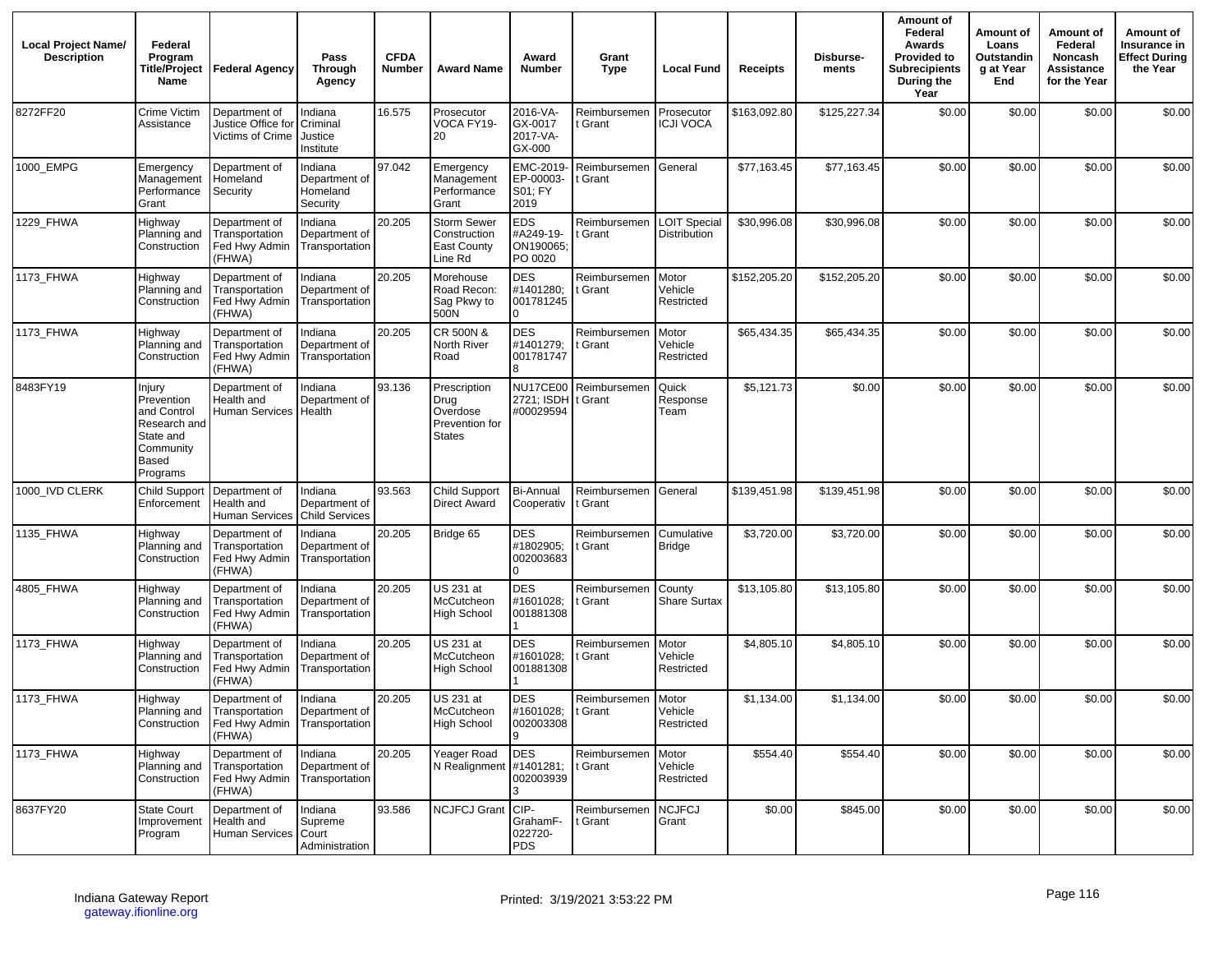| <b>Local Project Name/</b><br><b>Description</b> | Federal<br>Program<br>Name                                                                                                                                  | Title/Project Federal Agency                                  | Pass<br><b>Through</b><br>Agency                  | <b>CFDA</b><br><b>Number</b> | <b>Award Name</b>                                | Award<br><b>Number</b>                          | Grant<br><b>Type</b>    | <b>Local Fund</b>                                          | Receipts          | Disburse-<br>ments | Amount of<br>Federal<br>Awards<br><b>Provided to</b><br><b>Subrecipients</b><br>During the<br>Year | Amount of<br>Loans<br>Outstandin<br>g at Year<br>End | Amount of<br>Federal<br>Noncash<br>Assistance<br>for the Year | Amount of<br>Insurance in<br><b>Effect During</b><br>the Year |
|--------------------------------------------------|-------------------------------------------------------------------------------------------------------------------------------------------------------------|---------------------------------------------------------------|---------------------------------------------------|------------------------------|--------------------------------------------------|-------------------------------------------------|-------------------------|------------------------------------------------------------|-------------------|--------------------|----------------------------------------------------------------------------------------------------|------------------------------------------------------|---------------------------------------------------------------|---------------------------------------------------------------|
| 8880FF20                                         | Special<br>Supplemental<br>Nutrition<br>Program for<br>Women,<br>Infants, and<br>Children<br>(WIC)                                                          | Department of<br>Agriculture Food<br>and Nutrition<br>Service | Indiana<br>Department of<br>Health                | 10.557                       | <b>WIC NSA</b><br><b>GRANT</b><br>FFY20          | 202IN002<br>W1003;<br><b>ISDH</b><br>#00038152  | Reimbursemen<br>t Grant | <b>WIC</b>                                                 | \$1,018,820<br>60 | \$802,263.17       | \$0.00                                                                                             | \$0.00                                               | \$0.00                                                        | \$0.00                                                        |
| 1000 IVD IDC                                     | Child Support<br>Enforcement                                                                                                                                | Department of<br>Health and<br><b>Human Services</b>          | Indiana<br>Department of<br>Child Services        | 93.563                       | Child Support<br><b>Indirect Costs</b>           | <b>Bi-Annual</b><br>Cooperativ                  | Reimbursemen<br>t Grant | General                                                    | \$339,236.39      | \$339,236.39       | \$0.00                                                                                             | \$0.00                                               | \$0.00                                                        | \$0.00                                                        |
| 1000 IVD PROS                                    | <b>Child Support</b><br>Enforcement                                                                                                                         | Department of<br>Health and<br>Human Services                 | Indiana<br>Department of<br><b>Child Services</b> | 93.563                       | Child Support<br>Direct Award                    | <b>Bi-Annual</b><br>Cooperativ                  | Reimbursemen<br>t Grant | General                                                    | \$717,793.85      | \$717,793.85       | \$0.00                                                                                             | \$0.00                                               | \$0.00                                                        | \$0.00                                                        |
| 8464SF20                                         | Immunization<br>Cooperative<br>Agreements                                                                                                                   | Department of<br>Health and<br><b>Human Services</b>          | Indiana<br>Department of<br>Health                | 93.268                       | <b>IMMUNIZATIO</b><br>N SFY20                    | <b>ISDH</b><br>#00035484 t Grant                | Reimbursemen            | Immunization<br>Grant                                      | \$31,496.24       | \$28,836.35        | \$0.00                                                                                             | \$0.00                                               | \$0.00                                                        | \$0.00                                                        |
| 8476SF21                                         | Hospital<br>Preparedness Health and<br>Program<br>(HPP) and<br>Public Health<br>Emergency<br>Preparedness<br>(PHEP)<br>Aligned<br>Cooperative<br>Agreements | Department of<br>Human Services                               | Indiana<br>Department of<br>Health                | 93.069                       | HPP & PHEP<br><b>BASE Grant</b><br>SFY21         | NU90TP92<br>2052; ISDH<br>#00043978             | Reimbursemen<br>t Grant | Bio<br>Emergency<br>HPP & PHEP                             | \$0.00            | \$2,886.19         | \$0.00                                                                                             | \$0.00                                               | \$0.00                                                        | \$0.00                                                        |
| 8476SF20                                         | Hospital<br>Preparedness Health and<br>Program<br>(HPP) and<br>Public Health<br>Emergency<br>Preparedness<br>(PHEP)<br>Aligned<br>Cooperative<br>Agreements | Department of<br><b>Human Services</b>                        | Indiana<br>Department of<br>Health                | 93.069                       | HPP & PHEP<br><b>BASE Grant</b><br>SFY20         | NU90TP92<br>2052; ISDH<br>#00035449             | Reimbursemen<br>t Grant | <b>Bio</b><br>Emergency<br>HPP & PHEP                      | \$20,647.32       | \$23,864.99        | \$0.00                                                                                             | \$0.00                                               | \$0.00                                                        | \$0.00                                                        |
| 8897_IVD                                         | <b>Child Support</b><br>Enforcement                                                                                                                         | Department of<br>Health and<br>Human Services                 | Indiana<br>Department of<br><b>Child Services</b> | 93.563                       | <b>Child Support</b><br>Prospective<br>Incentive | <b>Bi-Annual</b><br>Cooperativ<br>Agreemen      | <b>Advance Grant</b>    | 93.563<br>Prosecutor<br>IV-D<br>Incentive-<br>Post Oct '99 | \$87,050.00       | \$87,157.56        | \$0.00                                                                                             | \$0.00                                               | \$0.00                                                        | \$0.00                                                        |
| 8899 IVD                                         | Enforcement   Health and                                                                                                                                    | Child Support Department of<br>Human Services Child Services  | Indiana<br>Department of                          | 93.563                       | Child Support<br>Prospective<br>Incentive        | <b>Bi-Annual</b><br>Cooperativ<br>e<br>Agreemen | <b>Advance Grant</b>    | 93.563 Clerk<br>IV-D<br>Incentive-<br>Post Oct '99         | \$57,858.00       | \$40,900.93        | \$0.00                                                                                             | \$0.00                                               | \$0.00                                                        | \$0.00                                                        |
| 1000 IVD COURT                                   | <b>Child Support</b><br>Enforcement                                                                                                                         | Department of<br>Health and<br><b>Human Services</b>          | Indiana<br>Department of<br><b>Child Services</b> | 93.563                       | Child Support<br>Direct Award                    | <b>Bi-Annual</b><br>Cooperativ                  | Reimbursemen<br>t Grant | General                                                    | \$123,572.83      | \$123,572.83       | \$0.00                                                                                             | \$0.00                                               | \$0.00                                                        | \$0.00                                                        |
| 4880 FHWA                                        | Highway<br>Planning and<br>Construction                                                                                                                     | Department of<br>Transportation<br>Fed Hwy Admin<br>(FHWA)    | Indiana<br>Department of<br>Transportation        | 20.205                       | Concord Rd @<br>CR 430 S                         | <b>DES</b><br>#1401282;<br>002001492            | Reimbursemen<br>t Grant | Project<br>(Revolving)                                     | \$24,642.74       | \$24,642.74        | \$0.00                                                                                             | \$0.00                                               | \$0.00                                                        | \$0.00                                                        |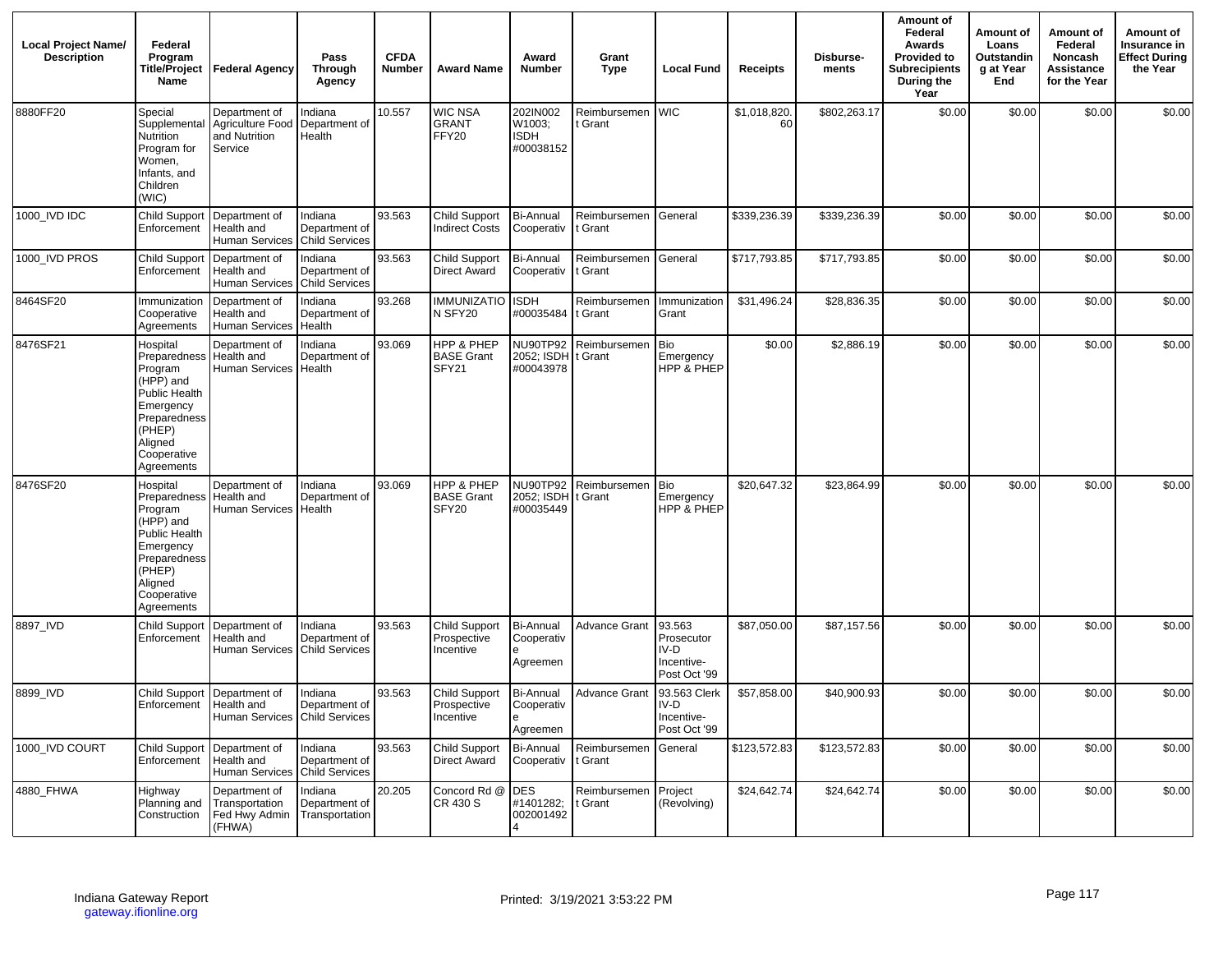| <b>Local Project Name/</b><br><b>Description</b> | Federal<br>Program<br>Name                                                                         | Title/Project Federal Agency                                                                     | Pass<br><b>Through</b><br>Agency              | <b>CFDA</b><br>Number | <b>Award Name</b>                                           | Award<br><b>Number</b>                         | Grant<br><b>Type</b>    | <b>Local Fund</b>                             | <b>Receipts</b> | Disburse-<br>ments | Amount of<br>Federal<br>Awards<br><b>Provided to</b><br><b>Subrecipients</b><br>During the<br>Year | Amount of<br>Loans<br>Outstandin<br>g at Year<br>End | Amount of<br>Federal<br>Noncash<br>Assistance<br>for the Year | Amount of<br>Insurance in<br><b>Effect During</b><br>the Year |
|--------------------------------------------------|----------------------------------------------------------------------------------------------------|--------------------------------------------------------------------------------------------------|-----------------------------------------------|-----------------------|-------------------------------------------------------------|------------------------------------------------|-------------------------|-----------------------------------------------|-----------------|--------------------|----------------------------------------------------------------------------------------------------|------------------------------------------------------|---------------------------------------------------------------|---------------------------------------------------------------|
| 8634FF21                                         | <b>State Court</b><br>Improvement<br>Program                                                       | Department of<br>Health and<br>Human Services                                                    | Indiana<br>Supreme<br>Court<br>Administration | 93.586                | Court<br>Improvement<br>Project                             | Tippecano<br>e-CIP-DT                          | Reimbursemen<br>t Grant | Court<br>Improvement<br>Project               | \$0.00          | \$7,500.00         | \$0.00                                                                                             | \$0.00                                               | \$0.00                                                        | \$0.00                                                        |
| 1000 APC MPO                                     | Highway<br>Planning and<br>Construction                                                            | Department of<br>Transportation<br>Fed Hwy Admin<br>(FHWA)                                       | Indiana<br>Department of<br>Transportation    | 20.205                | Metropolitan<br>Planning Grant PO#20023                     | FY2020<br>022                                  | Reimbursemen<br>t Grant | General                                       | \$82,551.98     | \$82,551.98        | \$0.00                                                                                             | \$0.00                                               | \$0.00                                                        | \$0.00                                                        |
| 8653FY20                                         | Opioid STR                                                                                         | Department of<br>Health and<br><b>Human Services</b>                                             | Indiana<br>Supreme<br>Court<br>Administration | 93.788                | Justice<br>Partners<br>Addiction<br>Response<br><b>FY20</b> | 20-5JC89-<br>C79-016                           | <b>Advance Grant</b>    | JPAR Grant                                    | \$0.00          | \$51,218.08        | \$0.00                                                                                             | \$0.00                                               | \$0.00                                                        | \$0.00                                                        |
| 8482CF18                                         | <b>HIV</b><br>Prevention<br><b>Activities</b><br>Health<br>Department<br><b>Based</b>              | Department of<br>Health and<br>Human Services                                                    | Indiana<br>Department of<br>Health            | 93.940                | <b>HIV</b><br>PREVENTION #00024603 t Grant<br>2018          | <b>ISDH</b>                                    | Reimbursemen            | <b>HIV</b><br>Prevention<br>Health<br>Program | \$1,800.76      | \$1,068.97         | \$0.00                                                                                             | \$0.00                                               | \$0.00                                                        | \$0.00                                                        |
| 8507FY20                                         | Crime Victim<br>Assistance                                                                         | Department of<br>Justice Office for<br>Victims of Crime                                          | Indiana<br>Criminal<br>Justice<br>Institute   | 16.575                | <b>CASA ICJI</b><br>VOCA FY19-<br>20                        | 2017-VA-<br>GX-0004;<br>2016-VA-<br>$GX-00$    | Reimbursemen<br>t Grant | CASA ICJI<br><b>VOCA</b>                      | \$172,728.28    | \$132,411.80       | \$0.00                                                                                             | \$0.00                                               | \$0.00                                                        | \$0.00                                                        |
| 8507FF22                                         | Crime Victim<br>Assistance                                                                         | Department of<br>Justice Office for<br>Victims of Crime                                          | Indiana<br>Criminal<br>Justice<br>Institute   | 16.575                | <b>CASA ICJI</b><br>VOCA FY21-<br>22                        | 2018-V2-<br>GX-0031;<br>2019-V2-<br>GX-00      | Reimbursemen<br>t Grant | <b>CASA ICJI</b><br><b>VOCA</b>               | \$0.00          | \$46,690.22        | \$0.00                                                                                             | \$0.00                                               | \$0.00                                                        | \$0.00                                                        |
| 8726 EM DEPLOY                                   | <b>Disaster</b><br>Grants -<br>Public<br>Assistance<br>(Presidentiall<br>y Declared<br>Disasters)  | Department of<br>Homeland<br><b>Security Federal</b><br>Emergency<br>Management<br>Agency (FEMA) | <b>Direct Federal</b><br>Award                | 97.036                | D4 Emergency<br>Deployment                                  | INV#82820<br>19                                | Reimbursemen<br>t Grant | $D-4$<br>Emergency<br>Deployment              | \$4,590.19      | \$207.15           | \$0.00                                                                                             | \$0.00                                               | \$0.00                                                        | \$0.00                                                        |
| 8880FF21                                         | Special<br>Supplemental<br>Nutrition<br>Program for<br>Women.<br>Infants, and<br>Children<br>(WIC) | Department of<br>Agriculture Food<br>and Nutrition<br>Service                                    | Indiana<br>Department of<br>Health            | 10.557                | <b>WIC NSA</b><br><b>GRANT</b><br>FFY21                     | 212IN002<br>W1003:<br><b>ISDH</b><br>#00046342 | Reimbursemen<br>t Grant | <b>WIC</b>                                    | \$0.00          | \$234,200.63       | \$0.00                                                                                             | \$0.00                                               | \$0.00                                                        | \$0.00                                                        |
| 8464SF21                                         | Immunization<br>Cooperative<br>Agreements                                                          | Department of<br>Health and<br><b>Human Services</b>                                             | Indiana<br>Department of<br>Health            | 93.268                | <b>IMMUNIZATIO</b><br>N SFY21                               | NH23IP922<br>631; ISDH<br>#00044069            | Reimbursemen<br>t Grant | Immunization<br>Grant                         | \$9,636.60      | \$12,559.73        | \$0.00                                                                                             | \$0.00                                               | \$0.00                                                        | \$0.00                                                        |
| 8271CF19                                         | <b>Edward Byrne</b><br>Memorial<br>Justice<br>Assistance<br>Grant<br>Program                       | Department of<br>Justice Bureau<br>of Justice<br>Assistance                                      | Indiana<br>Criminal<br>Justice<br>Institute   | 16.738                | High Tech<br>Crime Unit<br>CFY19                            | <b>ICJI</b><br>#00033057                       | Reimbursemen<br>t Grant | Prosecutor<br><b>ICJI HTCU</b>                | \$53,451.24     | \$435.62           | \$0.00                                                                                             | \$0.00                                               | \$0.00                                                        | \$0.00                                                        |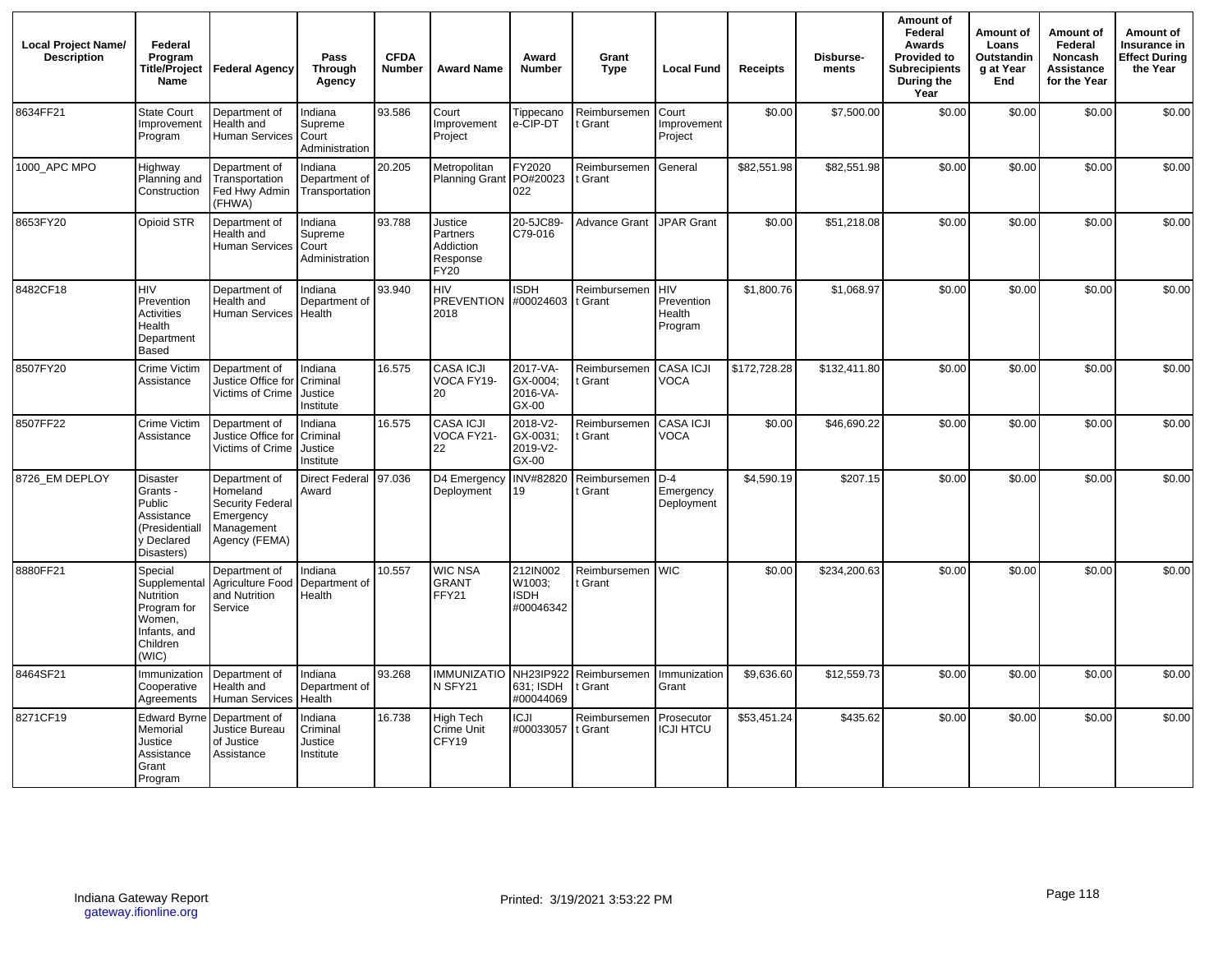| <b>Local Project Name/</b><br><b>Description</b> | Federal<br>Program<br><b>Name</b>                                                                         | Title/Project   Federal Agency                                | Pass<br><b>Through</b><br>Agency                 | <b>CFDA</b><br>Number | <b>Award Name</b>                                          | Award<br><b>Number</b>                               | Grant<br><b>Type</b>    | <b>Local Fund</b>                 | <b>Receipts</b> | Disburse-<br>ments | Amount of<br>Federal<br>Awards<br><b>Provided to</b><br><b>Subrecipients</b><br>During the<br>Year | Amount of<br>Loans<br>Outstandin<br>g at Year<br>End | Amount of<br>Federal<br><b>Noncash</b><br>Assistance<br>for the Year | Amount of<br>Insurance in<br><b>Effect During</b><br>the Year |
|--------------------------------------------------|-----------------------------------------------------------------------------------------------------------|---------------------------------------------------------------|--------------------------------------------------|-----------------------|------------------------------------------------------------|------------------------------------------------------|-------------------------|-----------------------------------|-----------------|--------------------|----------------------------------------------------------------------------------------------------|------------------------------------------------------|----------------------------------------------------------------------|---------------------------------------------------------------|
| 8431FF20                                         | Interagency<br>Hazardous<br>Materials<br><b>Public Sector</b><br>Training and<br>Planning<br>Grants       | Department of<br>Transportation                               | Indiana<br>Department of<br>Homeland<br>Security | 20.703                | <b>TEMA LEPC</b><br>HMEP FY2020                            | 693JK3194<br>0014HMEP<br>STIND<br>#0003              | Reimbursemen<br>t Grant | <b>TEMA LEPC</b><br><b>HMEP</b>   | \$15,000.00     | \$15,000.00        | \$0.00                                                                                             | \$0.00                                               | \$0.00                                                               | \$0.00                                                        |
| 8882FF21                                         | Special<br>Supplemental<br>Nutrition<br>Program for<br>Women,<br>Infants, and<br>Children<br>(WIC)        | Department of<br>Agriculture Food<br>and Nutrition<br>Service | ndiana<br>Department of<br>Health                | 10.557                | WIC PC<br><b>GRANT</b><br>FFY21                            | 202IN012<br>W5003:<br><b>ISDH</b><br>#00046342       | Reimbursemen<br>t Grant | <b>WIC PEER</b><br>COUNSELO<br>R. | \$0.00          | \$8,582.13         | \$0.00                                                                                             | \$0.00                                               | \$0.00                                                               | \$0.00                                                        |
| 8882FF20                                         | Special<br>Supplemental<br><b>Nutrition</b><br>Program for<br>Women,<br>Infants, and<br>Children<br>(WIC) | Department of<br>Agriculture Food<br>and Nutrition<br>Service | Indiana<br>Department of<br>Health               | 10.557                | WIC PC<br><b>GRANT</b><br>FFY20                            | 192IN012<br>W5003;<br><b>ISDH</b><br>#00038152       | Reimbursemen<br>t Grant | <b>WIC PEER</b><br>COUNSELO<br>R  | \$36,274.41     | \$28,293.20        | \$0.00                                                                                             | \$0.00                                               | \$0.00                                                               | \$0.00                                                        |
| 8895_IVD                                         | <b>Child Support</b><br>Enforcement                                                                       | Department of<br>Health and<br>Human Services Child Services  | Indiana<br>Department of                         | 93.563                | <b>Child Support</b><br>Prospective<br>Incentive           | Bi-Annual<br>Cooperativ<br>Agreemen                  | <b>Advance Grant</b>    | 93.563 Title<br>IV-D<br>Incentive | \$57,858.00     | \$39,964.26        | \$0.00                                                                                             | \$0.00                                               | \$0.00                                                               | \$0.00                                                        |
| 1135 FHWA                                        | Highway<br>Planning and<br>Construction                                                                   | Department of<br>Transportation<br>Fed Hwy Admin<br>(FHWA)    | Indiana<br>Department of<br>Transportation       | 20.205                | Bridge 64                                                  | <b>DES</b><br>#1802907;<br>002003683                 | Reimbursemen<br>t Grant | Cumulative<br><b>Bridge</b>       | \$4,000.00      | \$4,000.00         | \$0.00                                                                                             | \$0.00                                               | \$0.00                                                               | \$0.00                                                        |
| 1135 FHWA                                        | Highway<br>Planning and<br>Construction                                                                   | Department of<br>Transportation<br>Fed Hwy Admin<br>(FHWA)    | Indiana<br>Department of<br>Transportation       | 20.205                | <b>VAVARI</b><br>Countywide<br><b>Bridge</b><br>Inspection | <b>DES</b><br>#1500252;<br>002000468<br>R            | Reimbursemen<br>t Grant | Cumulative<br><b>Bridge</b>       | \$45,109.06     | \$45,109.06        | \$0.00                                                                                             | \$0.00                                               | \$0.00                                                               | \$0.00                                                        |
| 1135 FHWA                                        | Highway<br>Planning and<br>Construction                                                                   | Department of<br>Transportation<br>Fed Hwy Admin<br>(FHWA)    | ndiana<br>Department of<br>Transportation        | 20.205                | Storm Sewer<br>Construction<br>East County<br>Line Rd      | <b>EDS</b><br>#A249-19-<br>ON190065<br>PO 0020       | Reimbursemen<br>t Grant | Cumulative<br><b>Bridge</b>       | \$31,260.77     | \$31,260.77        | \$0.00                                                                                             | \$0.00                                               | \$0.00                                                               | \$0.00                                                        |
| 1169 FHWA                                        | Highway<br>Planning and<br>Construction                                                                   | Department of<br>Transportation<br>Fed Hwy Admin<br>(FHWA)    | Indiana<br>Department of<br>Transportation       | 20.205                | Morehouse<br>Road Recon:<br>Sag Pkwy to<br>500N            | <b>DES</b><br>#1401280;<br>001781245<br><sup>n</sup> | Reimbursemen<br>t Grant | Local Road<br>and Street          | \$27,678.00     | \$27,678.00        | \$0.00                                                                                             | \$0.00                                               | \$0.00                                                               | \$0.00                                                        |
| 8181FY18                                         | Bulletproof<br>Vest<br>Partnership<br>Program<br>(BVP)                                                    | Department of<br>Justice Bureau<br>of Justice<br>Assistance   | Indiana<br>Criminal<br>Justice<br>Institute      | 16.607                | FY 2018<br>Bulletproof<br>Vest<br>Partnership<br>(BVP)     | Not<br>Provided                                      | Reimbursemen<br>t Grant | <b>Bullet Proof</b><br>Vest Grant | \$2,535.52      | \$2,535.53         | \$0.00                                                                                             | \$0.00                                               | \$0.00                                                               | \$0.00                                                        |
| 8198FF18                                         | Missing and<br>Exploited<br>Children<br>(MEC)<br>Program                                                  | Department of<br>Justice Office of<br>Justice<br>Programs     | Indiana State<br>Police ICAC<br>Task Force       | 16.543                | ICAC 2017-<br>MC-FX-K008                                   | <b>STIND</b><br>#00024809                            | Reimbursemer<br>t Grant | <b>ICAC Task</b><br>Force         | \$19,969.35     | \$19,969.35        | \$0.00                                                                                             | \$0.00                                               | \$0.00                                                               | \$0.00                                                        |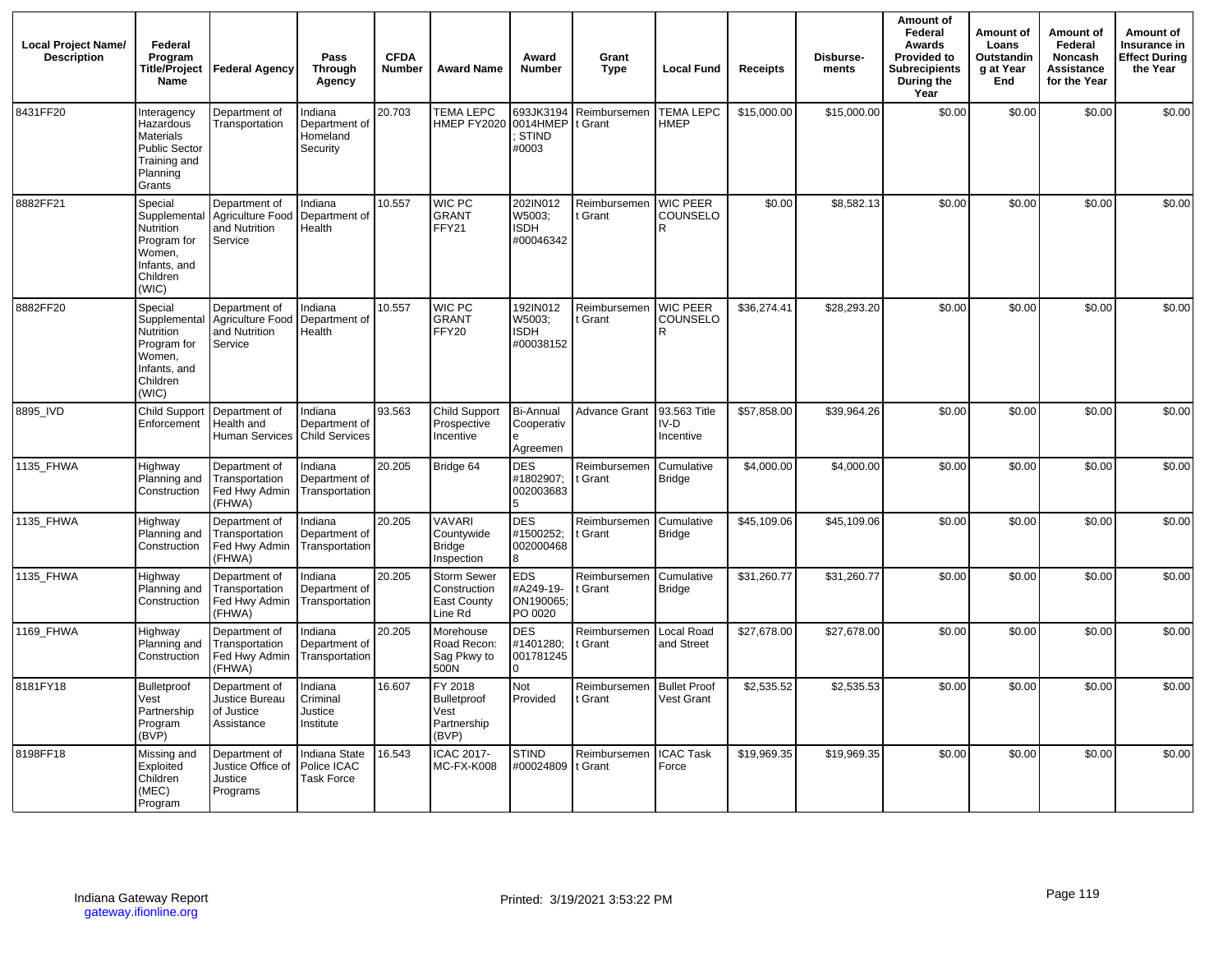| <b>Local Project Name/</b><br><b>Description</b> | Federal<br>Program<br>Title/Project<br>Name                                                                               | Federal Agency                                                                             | Pass<br><b>Through</b><br>Agency                                                    | <b>CFDA</b><br><b>Number</b> | <b>Award Name</b>                                    | Award<br><b>Number</b>                              | Grant<br><b>Type</b>                 | <b>Local Fund</b>                                       | Receipts                       | Disburse-<br>ments | Amount of<br>Federal<br>Awards<br><b>Provided to</b><br><b>Subrecipients</b><br>During the<br>Year | Amount of<br>Loans<br>Outstandin<br>g at Year<br>End | Amount of<br>Federal<br>Noncash<br>Assistance<br>for the Year | Amount of<br>Insurance in<br>Effect During<br>the Year |
|--------------------------------------------------|---------------------------------------------------------------------------------------------------------------------------|--------------------------------------------------------------------------------------------|-------------------------------------------------------------------------------------|------------------------------|------------------------------------------------------|-----------------------------------------------------|--------------------------------------|---------------------------------------------------------|--------------------------------|--------------------|----------------------------------------------------------------------------------------------------|------------------------------------------------------|---------------------------------------------------------------|--------------------------------------------------------|
| 8209SF23                                         | <b>Public Safetv</b><br>Partnership<br>and<br>Community<br>Policing<br>Grants                                             | Department of<br>Justice Office of<br>Community<br>Oriented<br>Policing<br><b>Services</b> | Department of<br>Justice Office<br>of Community<br>Oriented<br>Policing<br>Services | 16.710                       | FY 2020<br><b>COPS Hiring</b><br>Program<br>(CHP)    | 2020UMW<br>X0345;<br>ORI<br><b>IN07900</b>          | Reimbursemen<br>: Grant              | Cops Hiring<br>Program                                  | \$0.00                         | \$21,479.79        | \$0.00                                                                                             | \$0.00                                               | \$0.00                                                        | \$0.00                                                 |
| 8272FF22                                         | Crime Victim<br>Assistance                                                                                                | Department of<br>Justice Office for<br>Victims of Crime                                    | Indiana<br>Criminal<br>Justice<br>Institute                                         | 16.575                       | Prosecutor<br>VOCA FY21-<br>22                       | VOCA-<br>2020-<br>00166; ICJI<br>#0004865           | Reimbursemen<br>: Grant              | Prosecutor<br><b>ICJI VOCA</b>                          | \$0.00                         | \$45,407.29        | \$0.00                                                                                             | \$0.00                                               | \$0.00                                                        | \$0.00                                                 |
| 8668CF20                                         | Formula<br>Grants for<br><b>Rural Areas</b><br>(5311)                                                                     | Department of<br>Transportation                                                            | Indiana<br>Department of<br>Transportation                                          | 20.509                       | <b>Federal Transit</b><br>Administration             | <b>EDS</b><br>#A249-20-<br>G190086;<br>IN-2019-     | Reimbursemen<br>: Grant              | Area IV<br><b>AACAP</b>                                 | \$24,340.00                    | \$24,340.00        | \$0.00                                                                                             | \$0.00                                               | \$0.00                                                        | \$0.00                                                 |
| 8463FY21                                         | <b>HIV Care</b><br>Formula<br>Grants                                                                                      | Department of<br>Health and<br>Human Services                                              | Indiana<br>Department of<br>Health                                                  | 93.917                       | <b>HIV</b><br>Prevention<br>FY21                     | X07HA000<br>33; ISDH<br>#00041646                   | Reimbursemen<br>: Grant              | <b>STD</b><br>Prevention<br>Grant                       | \$66,130.77                    | \$79,831.17        | \$0.00                                                                                             | \$0.00                                               | \$0.00                                                        | \$0.00                                                 |
| 8653FY21                                         | Opioid STR                                                                                                                | Department of<br>Health and<br>Human Services                                              | Indiana<br>Supreme<br>Court<br>Administration                                       | 93.788                       | Justice<br>Partners<br>Addiction<br>Response<br>FY21 | 21-5JC89-<br>C70-001                                | Advance Grant                        | <b>JPAR Grant</b>                                       | \$60,000.00                    | \$299.22           | \$0.00                                                                                             | \$0.00                                               | \$0.00                                                        | \$0.00                                                 |
| 8900 CARES                                       | Coronavirus<br><b>Relief Fund</b><br>(CRF)                                                                                | Department of<br>the Treasury                                                              | Indiana<br>Finance<br>Authority                                                     | 21.019                       | Coronavirus<br>Relief Fund<br>(CRF)                  | Not<br>Provided                                     | Reimbursemen<br>t Grant              | <b>CARES Act</b><br>Provider<br><b>Grant COVID</b>      | \$6,263,207<br>00 <sub>1</sub> | \$6,263,207.00     | \$0.00                                                                                             | \$0.00                                               | \$0.00                                                        | \$0.00                                                 |
| 8901FY21                                         | Community<br>Development<br><b>Block Grants</b><br>' State's<br>Program and<br>Non-<br>Entitlement<br>Grants in<br>Hawaii | Department of<br>Housing and<br>Urban<br>Development<br>(HUD)                              | Indiana Office<br>of Community<br>and Rural<br>Affairs<br>(OCRA)                    | 14.228                       | State<br>Administered<br>CDBG<br>Program             | A192-20-<br>CV-19-103;<br>B19DC180<br>001           | Reimbursemen<br>t Grant              | <b>CDBG Covid</b><br>19 OCRA                            | \$2,005.21                     | \$9,835.13         | \$0.00                                                                                             | \$0.00                                               | \$0.00                                                        | \$0.00                                                 |
| 8902FY22                                         | Coronavirus<br>Emergency<br>Supplemental<br>Funding<br>Program                                                            | Department of<br>Justice Office of<br>Justice<br>Programs                                  | Bureau of<br>Justice<br>Assistance                                                  | 16.034                       | Tippecanoe<br>County<br>COVID19<br>Response          | 2020-VD-<br>BX-0465                                 | Reimbursemen<br>: Grant              | <b>CESFP</b><br>Covid-19<br><b>Relief BJA</b>           | \$58,008.00                    | \$17,971.86        | \$0.00                                                                                             | \$0.00                                               | \$0.00                                                        | \$0.00                                                 |
| 8903 AREA IV                                     | Formula<br>Grants for<br><b>Rural Areas</b><br>(5311)                                                                     | Department of<br>Transportation                                                            | Indiana<br>Department of<br>Transportation                                          | 20.509                       | <b>Federal Transit</b><br>Administration             | IN-2020-<br>020-00;<br><b>EDS</b><br>#A249-20-<br>G | Reimbursemen<br>: Grant              | <b>FTA CARES</b><br><b>Act Provider</b><br><b>COVID</b> | \$28,556.00                    | \$0.00             | \$0.00                                                                                             | \$0.00                                               | \$0.00                                                        | \$0.00                                                 |
| 8904_HAVA                                        | <b>2018 HAVA</b><br>Election<br>Security<br>Grants                                                                        | Election<br>Assistance<br>Commission                                                       | Indiana<br>Secretary of<br>State                                                    | 90.404                       | <b>2020 CARES</b><br>Act                             | Not<br>Provided                                     | Reimbursemen Sec of State<br>t Grant | <b>CARES Act</b><br>COVID                               | \$34,210.81                    | \$34,210.81        | \$0.00                                                                                             | \$0.00                                               | \$0.00                                                        | \$0.00                                                 |
| 8401_FHWA                                        | Highway<br>Planning and<br>Construction                                                                                   | Department of<br>Transportation<br>Fed Hwy Admin<br>(FHWA)                                 | Indiana<br>Department of<br>Transportation                                          | 20.205                       | <b>MPO FY2020</b><br><b>SURP</b>                     | 20029185                                            | Reimbursemen<br>t Grant              | Traffic / Area<br>Plan                                  | \$17,002.32                    | \$17,002.32        | \$0.00                                                                                             | \$0.00                                               | \$0.00                                                        | \$0.00                                                 |
| 8401_FHWA                                        | Highway<br>Planning and<br>Construction                                                                                   | Department of<br>Transportation<br>Fed Hwy Admin Transportation<br>(FHWA)                  | Indiana<br>Department of                                                            | 20.205                       | FY2021 Q1<br><b>Special Billing</b>                  | <b>DES</b><br>#2001084;<br>20044229                 | Reimbursemen<br>t Grant              | Traffic / Area<br>Plan                                  | \$1,200.00                     | \$1,200.00         | \$0.00                                                                                             | \$0.00                                               | \$0.00                                                        | \$0.00                                                 |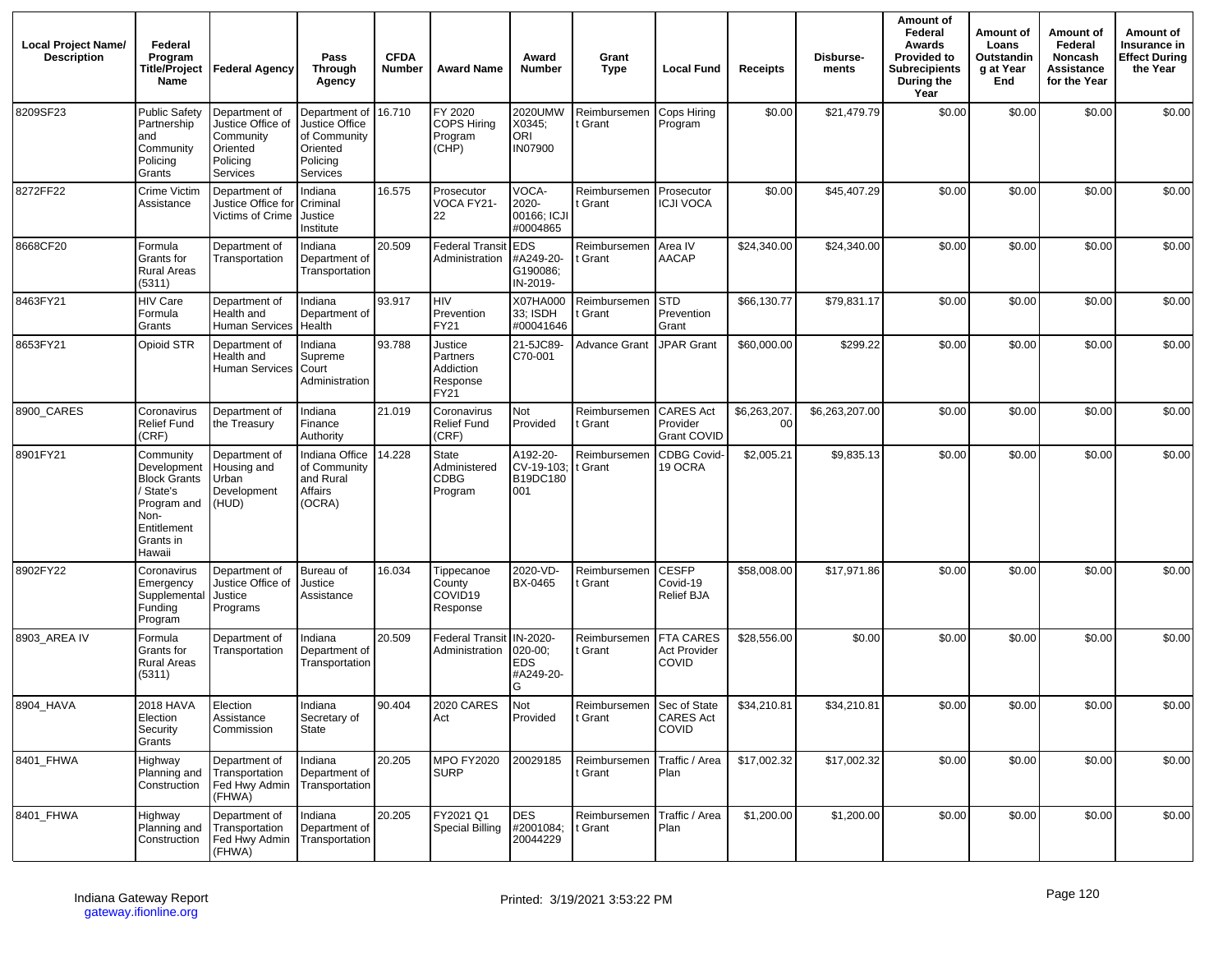| <b>Local Project Name/</b><br><b>Description</b> | Federal<br>Program<br>Name | Title/Project   Federal Agency                                                         | Pass<br><b>Through</b><br>Agency | <b>CFDA</b><br><b>Number</b> | <b>Award Name</b>                               | Award<br><b>Number</b>  | Grant<br><b>Type</b>        | <b>Local Fund</b> | <b>Receipts</b> | Disburse-<br>ments | Amount of<br>Federal<br>Awards<br><b>Provided to</b><br><b>Subrecipients</b><br>During the<br>Year | Amount of<br>Loans<br>Outstandin<br>g at Year<br>End | Amount of<br>Federal<br><b>Noncash</b><br>Assistance<br>for the Year | Amount of<br>Insurance in<br><b>Effect During</b><br>the Year |
|--------------------------------------------------|----------------------------|----------------------------------------------------------------------------------------|----------------------------------|------------------------------|-------------------------------------------------|-------------------------|-----------------------------|-------------------|-----------------|--------------------|----------------------------------------------------------------------------------------------------|------------------------------------------------------|----------------------------------------------------------------------|---------------------------------------------------------------|
| 8401 FHWA                                        | Highway<br>Planning and    | Department of<br>Transportation<br>Construction Fed Hwy Admin Transportation<br>(FHWA) | Indiana<br>Department of         | 20.205                       | FY2020 Q1<br>Special Billing #1801323; It Grant | <b>IDES</b><br>20023022 | Reimbursemen Traffic / Area | l Plan            | \$1,200.00      | \$1,200.00         | \$0.00                                                                                             | \$0.00                                               | \$0.00                                                               | \$0.00                                                        |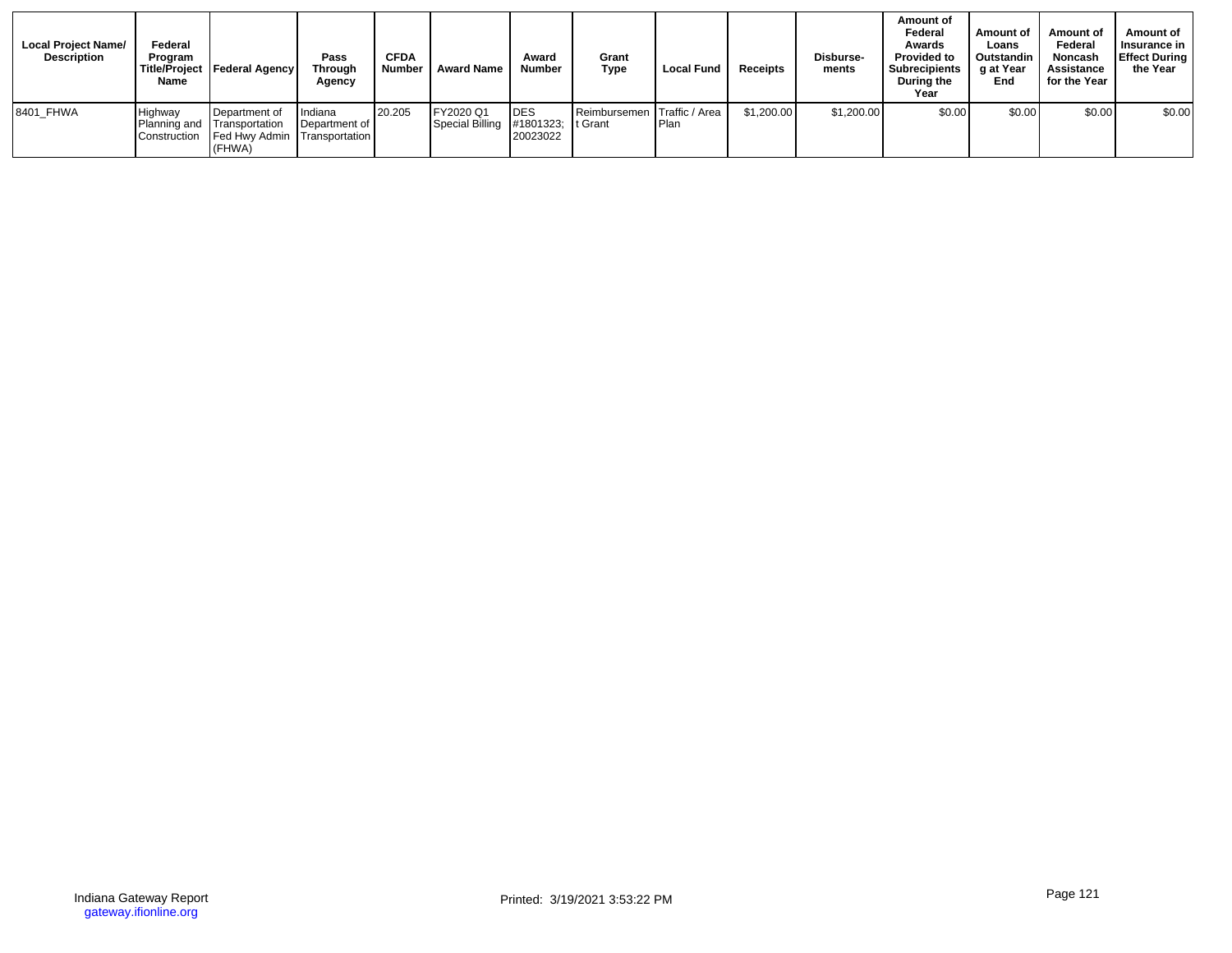### **Tippecanoe County, Indiana Capital Assets 2020**

|                                           | <b>Asset Type</b> | <b>Beginning</b><br><b>Balance</b> | <b>Additions</b> |                          | <b>Reductions Ending Balance</b> |
|-------------------------------------------|-------------------|------------------------------------|------------------|--------------------------|----------------------------------|
|                                           | Land              | \$4,311,730.00                     | \$465.00         | $\overline{\phantom{a}}$ | \$4,312,195.00                   |
|                                           | Infrastructure    | \$420,007,457.00                   | \$12,685,352.00  | $\overline{\phantom{a}}$ | \$432,692,809.00                 |
|                                           | <b>Building</b>   | \$75,778,758.00                    | \$571,381.00     | $\overline{\phantom{a}}$ | \$76,350,139.00                  |
|                                           | Improvement       | \$1,791,573.00                     | \$92,911.00      | $\overline{\phantom{a}}$ | \$1,884,484.00                   |
|                                           | Machinery         | \$33,426,414.00                    | \$2,250,526.00   | \$84,550.00              | \$35,592,390.00                  |
|                                           | Construction      | \$17,438,145.00                    | \$18,304,002.00  | \$1,803,097.00           | \$33,939,050.00                  |
|                                           | <b>Books</b>      |                                    |                  |                          |                                  |
| Governmental<br><b>Activities - Total</b> |                   | \$552,754,077.00                   | \$33,904,637.00  | \$1,887,647.00           | \$584,771,067.00                 |
| <b>Unit Total</b>                         |                   | \$552,754,077.00                   | \$33,904,637.00  | \$1,887,647.00           | \$584,771,067.00                 |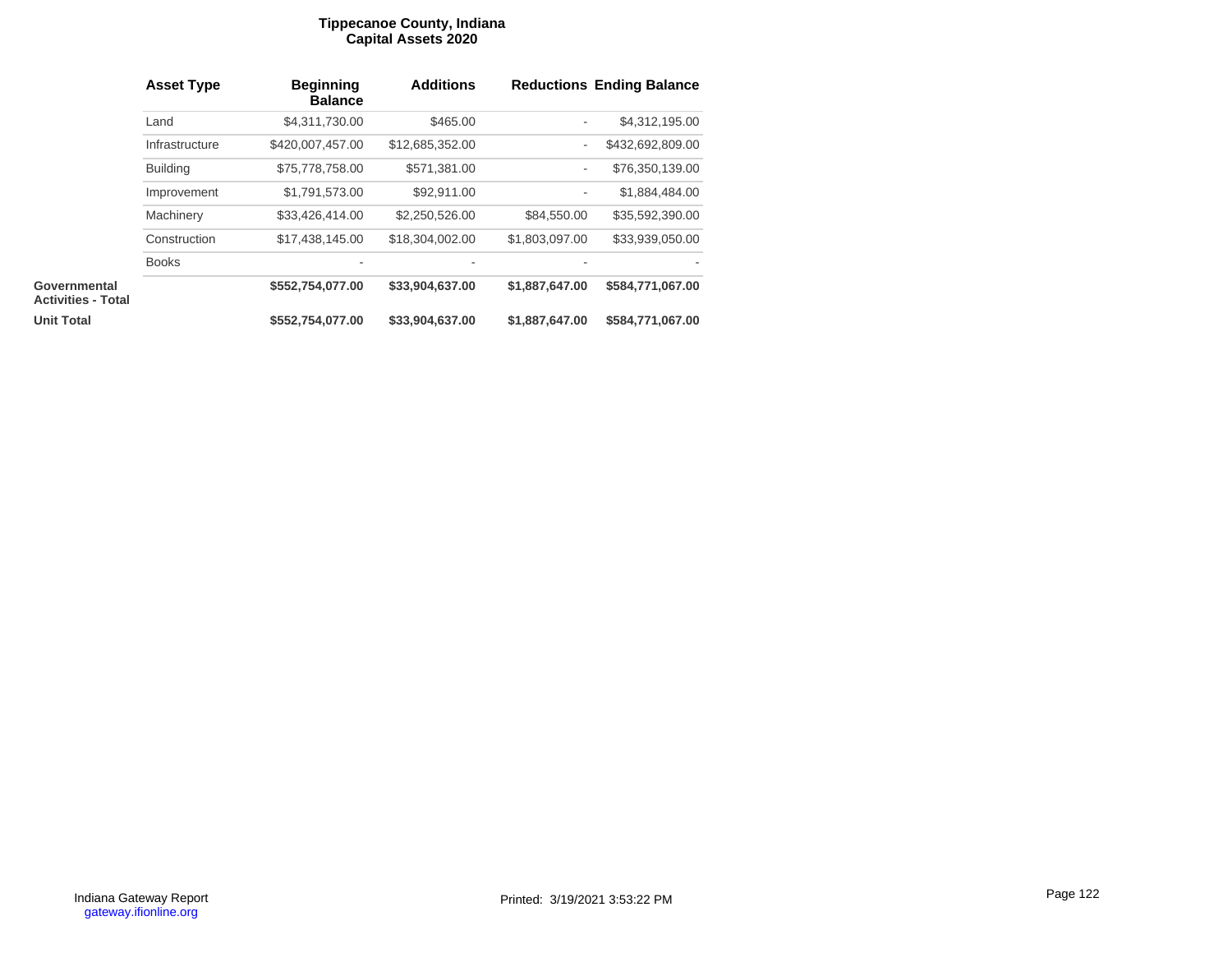| <b>Tippecanoe County, Indiana</b><br>Accounts Payable/Receivable Statement - 2020 |                                   |                               |  |  |
|-----------------------------------------------------------------------------------|-----------------------------------|-------------------------------|--|--|
| <b>Government or Enterprise</b>                                                   | <b>Accounts</b><br><b>Pavable</b> | <b>Accounts</b><br>Receivable |  |  |
| Governmental Activities                                                           | \$4,453,438.36                    | \$3,255,415.09                |  |  |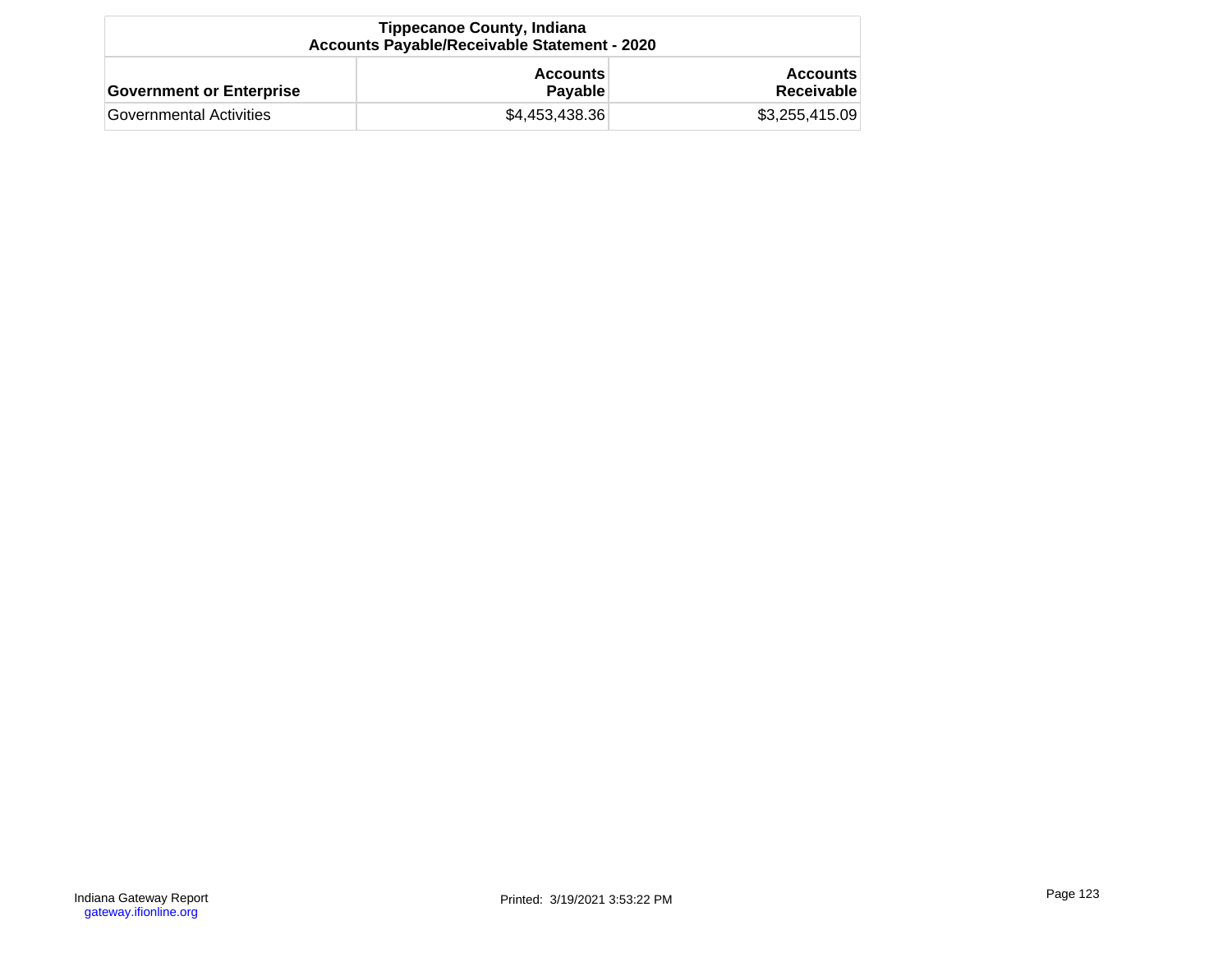## **Tippecanoe County, Indiana Financial Assistance to Non Governmental Entities - 2020**

| Name                                              | Federal<br><b>Tax ID</b> | <b>Street Address</b>  | <b>City/State</b>          | County     | Operating<br><b>Officer Name</b> | Phone | <b>Description</b>          | <b>Amount Type</b>                                                     |
|---------------------------------------------------|--------------------------|------------------------|----------------------------|------------|----------------------------------|-------|-----------------------------|------------------------------------------------------------------------|
| <b>Battle Ground Golf Club</b>                    |                          | 5505 Pretty Prairie Rd | <b>Battle Ground</b><br>IN | Tippecanoe |                                  |       | State or Local Grant        | \$25,000.00 OTHER NOT-FOR-<br><b>PROFIT</b>                            |
| City Of Lafayette                                 | 35-6001080               | 20 N 6th Str           | Lafayette IN               | Tippecanoe |                                  |       | <b>State or Local Grant</b> | \$18,483.00 HUMANE SOCIETY                                             |
| Crystal Creek B Animal<br>Shelter                 | 30-5584276               | 7109 Goldsberry Road   | <b>Battle Ground</b><br>IN | Tippecanoe |                                  |       | <b>State or Local Grant</b> | \$102,600.00 HUMANE SOCIETY                                            |
| Franciscan St Elizabeth-<br>Ambulance             |                          | 1501 Hartford Street   | Lafayette IN               | Tippecanoe | M. Evans                         |       | <b>State or Local Grant</b> | \$100,000.00 EMERGENCY<br><b>MEDICAL SERVICES</b>                      |
| Greater Lafayette Commerce 30-0363760             |                          | 337 Columbia Street    | Lafayette IN               | Tippecanoe |                                  |       | <b>State or Local Grant</b> | \$501,030.00 TOURISM &<br><b>PROMOTION BUREAU</b>                      |
| Lafayette Urban Enterprise<br>Assoc               |                          | PO Box 348             | Lafayette IN               | Tippecanoe |                                  |       | <b>State or Local Grant</b> | \$25,000.00 EMPLOYMENT &<br><b>TRAINING CORP.</b>                      |
| <b>Riggs Community Health</b><br>Clinic           |                          | 1716 Hartford Street   | Lafayette IN               | Tippecanoe |                                  |       | <b>State or Local Grant</b> | \$131,932.00 HEALTH SERVICE<br><b>ORG</b>                              |
| Stars & Stripes                                   |                          | PO Box 962             | Lafayette IN               | Tippecanoe |                                  |       | State or Local Grant        | \$10,000,00 ORCH./SYMPHONY/TH<br><b>EATRE</b>                          |
| <b>Tippecanoe Arts Federation</b>                 | 31-0094526               | 638 North Street       | Lafayette IN               | Tippecanoe |                                  |       | <b>State or Local Grant</b> | \$60,000.00 ART<br>FOUNDATIONS/CENTE<br><b>RS</b>                      |
| Tippecanoe County 4-H<br>Exhibit                  | 28-7307207               | 6413 State Rd 25 S     | Westpoint IN               | Tippecanoe | <b>Billy Synesael</b>            |       | <b>State or Local Grant</b> | \$5,000.00 4H-CLUB                                                     |
| Tippecanoe County Historical 35-0890908<br>Associ |                          | 1001 South Street      | Lafayette IN               | Tippecanoe | Craig Hadley                     |       | <b>State or Local Grant</b> | \$7,500.00 HISTORICAL SOCIETY                                          |
| <b>United Way</b>                                 | 35-0891621               | 1114 E State Street    | Lafayette IN               | Tippecanoe |                                  |       | Federal Pass Thru           | \$23,075.00 UNITED WAY                                                 |
| <b>Wabash Center</b>                              | 35-1115916               | 2000 Greenbush Street  | Lafayette IN               | Tippecanoe |                                  |       | State or Local Grant        | \$789,537.00 MENTALLY<br><b>HANDICAPPED</b><br><b>CITIZENS CENTERS</b> |
| Wabash River Enhance Corp 20-1337891              |                          | 200 North 2nd Street   | Lafayette IN               | Tippecanoe | Stan Lambert                     |       | <b>State or Local Grant</b> | \$49,500.00 ECONOMIC<br>DEVELOPMENT CORP.                              |
| Wabash Valley Alliance Inc                        | 35-0988724               | 415 N 26th Street      | Lafayette IN               | Tippecanoe |                                  |       | <b>State or Local Grant</b> | \$120,441.00 MENTAL HEALTH ORG                                         |
| <b>YWCA Of Greater Lafayette</b>                  | 35-0868224               | 605 N 6th Street       | Lafayette IN               | Tippecanoe |                                  |       | State or Local Grant        | \$22,000.00 YMCA/YWCA                                                  |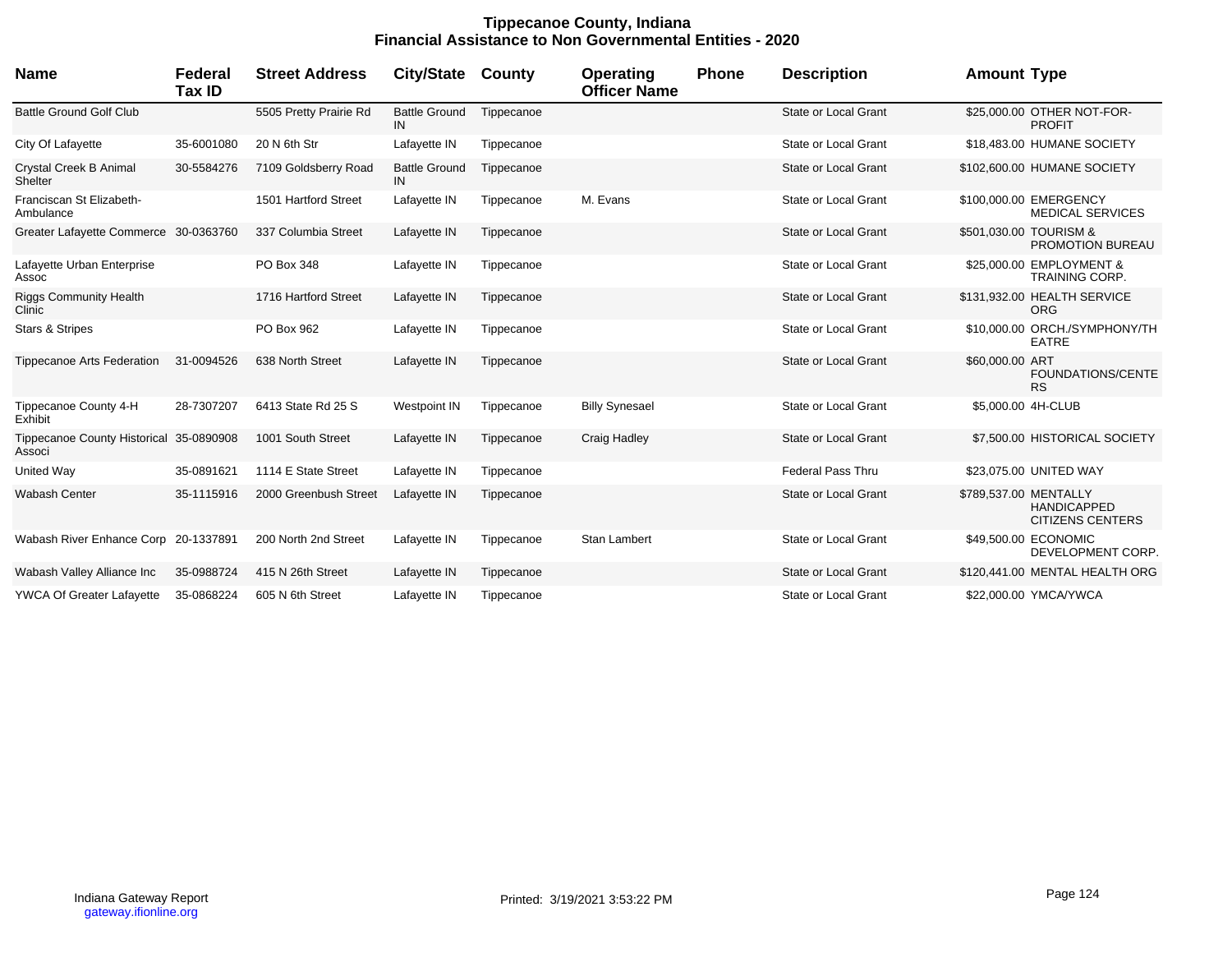# **Tippecanoe County, Indiana Pensions - 2020**

| 1. Please indicate if your unit offers any of these pension plans to your<br>Employees. Check all that apply.                           | <b>YES</b> | <b>NO</b> |
|-----------------------------------------------------------------------------------------------------------------------------------------|------------|-----------|
| <b>Public Employees Retirement Fund</b>                                                                                                 | X          |           |
| <b>Teachers Retirement Fund</b>                                                                                                         |            | $\times$  |
| Police Pension Fund - First Class Cities                                                                                                |            | X         |
| 1925 Police Pension Fund                                                                                                                |            | X         |
| 1937 Firefighter's Pension Fund                                                                                                         |            | X         |
| 1977 Police and Firefighter's Pension Fund                                                                                              |            | X         |
| 2. Does your unit have any other pension plans where the employer makes<br>contributions to the plan or funds any part of the benefits? | X          |           |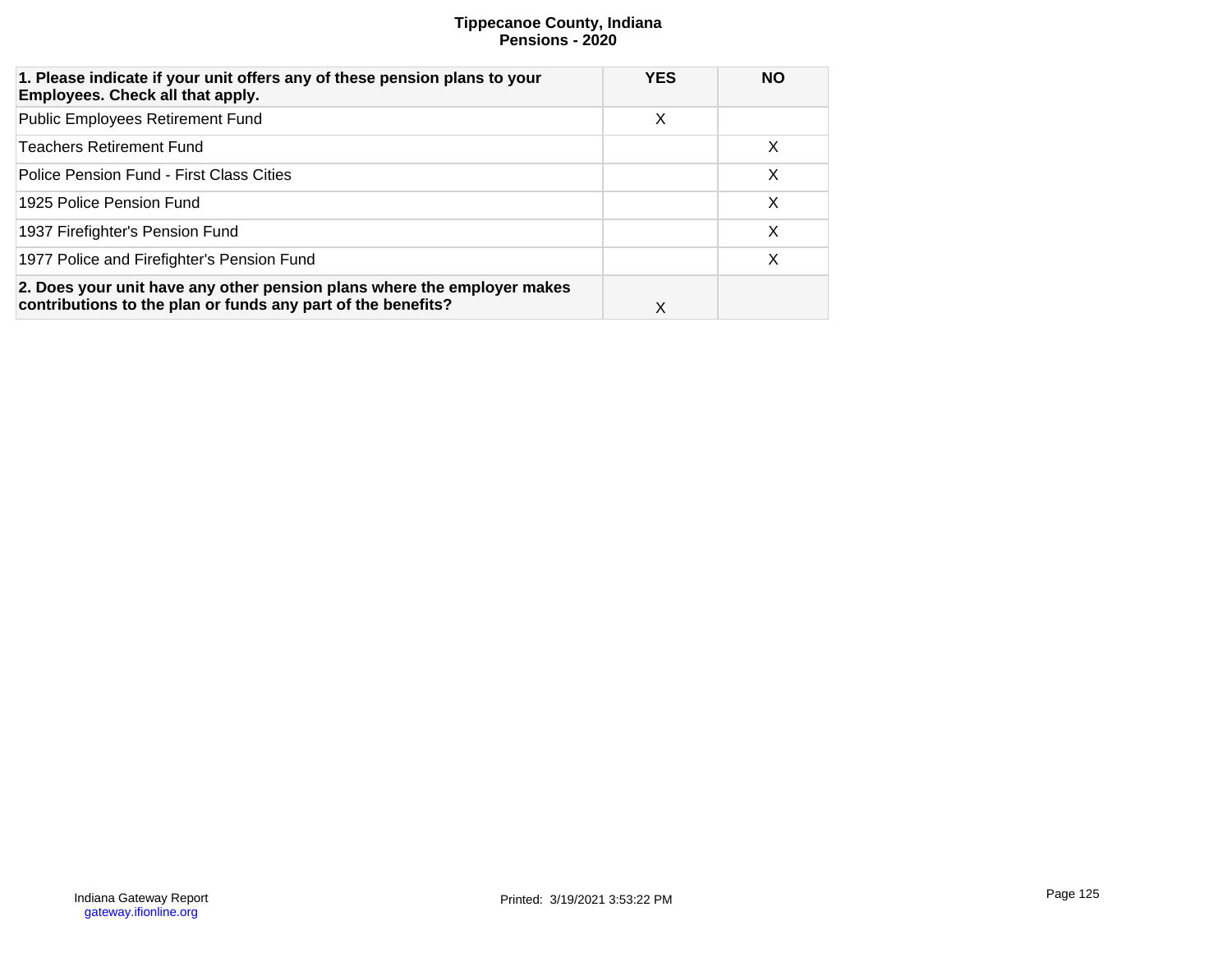| <b>Name of the Pension Plan</b>                                                                                                                                       | <b>Tippecanoe County Police Retirement Plan</b>                                                                   |
|-----------------------------------------------------------------------------------------------------------------------------------------------------------------------|-------------------------------------------------------------------------------------------------------------------|
| Type or class of employees covered by the Plan                                                                                                                        | <b>Merit Employees</b>                                                                                            |
| Type of Pension Plan                                                                                                                                                  | Single Employer Defined Benefit                                                                                   |
| IN Code that applied to this Plan                                                                                                                                     | County Police Pension Trust IC 36-8-10-12                                                                         |
| Does the Plan have terms related to vesting?                                                                                                                          | Yes                                                                                                               |
| If Yes, list the terms that must be met to vest                                                                                                                       | 10-15 year graded vesting                                                                                         |
| Does the Plan have any terms related to forfeitures (i.e.<br>benefits payable to a plan member must be forfeited in<br>the event the member is convicted of a crime)? | Yes                                                                                                               |
| If Yes, latest file uploaded                                                                                                                                          | 1_960_1443_2020_20210318124549_Tippecanoe_Count<br>y_Police_Forfeiture_Language_Letter_01012017_Amend<br>ment.pdf |
| Benefits provided under this Plan                                                                                                                                     | Disability Benefits Death Benefits Retirement Income                                                              |
| <b>Plan Administrator</b>                                                                                                                                             |                                                                                                                   |
| <b>Company Name</b>                                                                                                                                                   | Tippecanoe County Sheriff's Merit Board                                                                           |
| <b>Street Address</b>                                                                                                                                                 | 2640 Duncan Road                                                                                                  |
| City                                                                                                                                                                  | <b>LAFAYETTE</b>                                                                                                  |
| <b>State</b>                                                                                                                                                          | IN                                                                                                                |
| Zip (e.g. 99999)                                                                                                                                                      | 47904                                                                                                             |
| <b>Contact Person</b>                                                                                                                                                 | <b>Robert Goldsmith</b>                                                                                           |
| Phone (e.g. 999-999-9999)                                                                                                                                             | 765-423-9388                                                                                                      |
| e-mail (e.g. example@example.com)                                                                                                                                     | rgoldsmith@tippecanoe.in.gov                                                                                      |
| <b>Employer Sponsoring the Plan</b>                                                                                                                                   | <b>Tippecanoe County Sheriff's Department</b>                                                                     |
| <b>Current Number of Participants</b>                                                                                                                                 |                                                                                                                   |
| Active Employees that are Vested (e.g. 9999)                                                                                                                          | 32                                                                                                                |
| Active Employees that are Not Vested (e.g. 9999)                                                                                                                      | 20                                                                                                                |
| Separated Employees But are Vested (e.g. 9999)                                                                                                                        | 6                                                                                                                 |
| Current Number of Retirees (e.g. 9999)                                                                                                                                | 42                                                                                                                |
| Please enter the information below from the most recent actuarial valuation.                                                                                          |                                                                                                                   |
| Has there been an actuarial valuation done for this<br>Plan?                                                                                                          | Yes                                                                                                               |
| <b>Contribution Rates (as a Percentage of Payroll)</b>                                                                                                                |                                                                                                                   |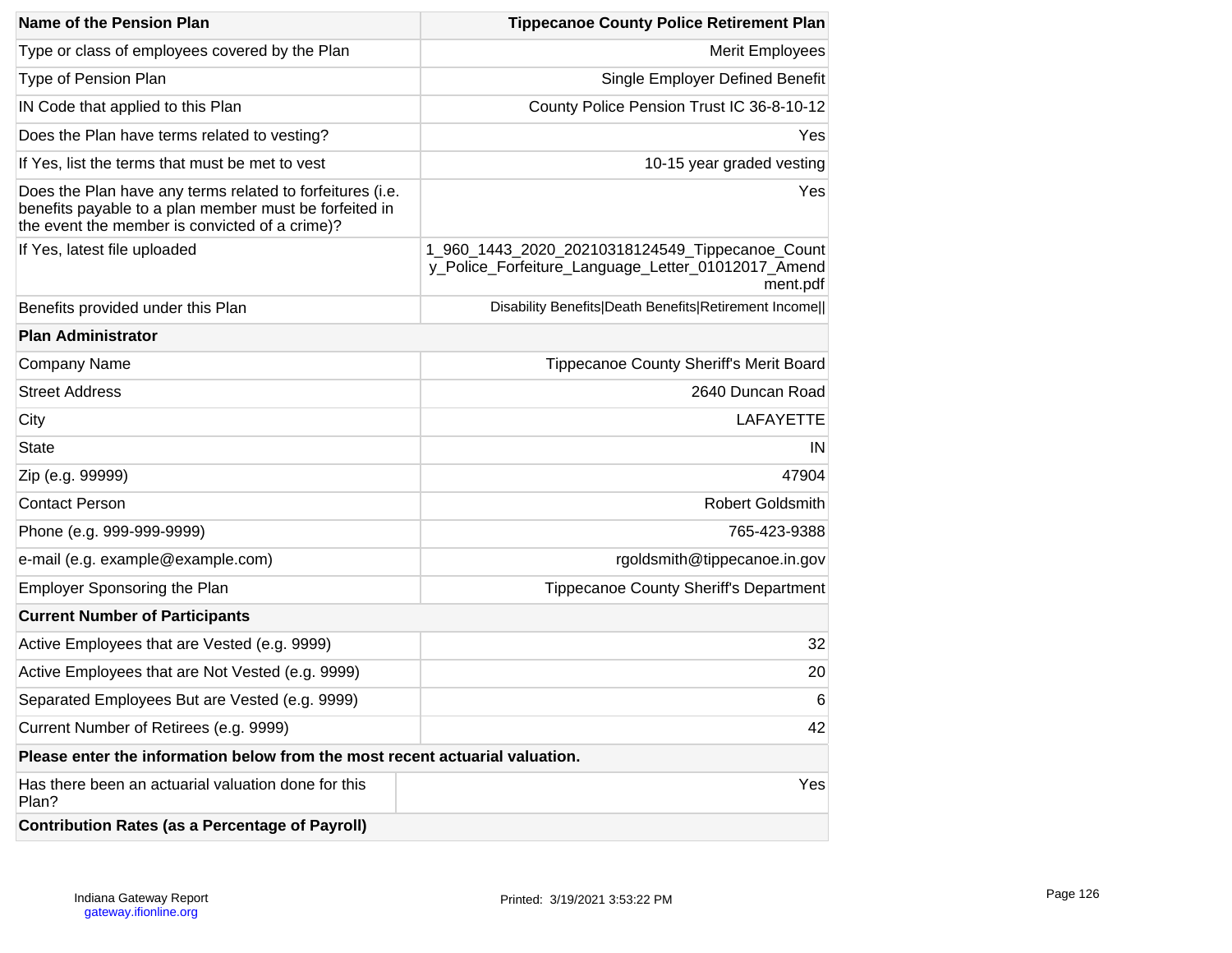| Employer (e.g. 99.99)                                               | 32.90%                                  |
|---------------------------------------------------------------------|-----------------------------------------|
| Plan Members (e.g. 99.99)                                           | 4.00%                                   |
| Annual Covered Payroll (e.g. 9999.99)                               | \$3,265,012.00                          |
| <b>Actuarial Cost Method for Funding Purposes</b>                   | Frozen Initial Liability                |
| Remaining Amortization Period in years (e.g. 99)                    | 25                                      |
| <b>Amortization Begin Date</b>                                      | 01/01/2019                              |
|                                                                     |                                         |
| <b>Standardized Plan Name</b>                                       | <b>County Police Retirement Plan</b>    |
| Name of Actuarial Firm                                              | OneAmerica                              |
| <b>Contact Person</b>                                               | Stan Brown                              |
| <b>Email Address</b>                                                | stan.brown@oneamerica.com               |
| Actuarial valuation date                                            | 01/01/2019                              |
| <b>Actuarial Assumptions</b>                                        |                                         |
| Investment Rate of Return (e.g. 99.99)                              | 6.75%                                   |
| Projected Future Salary Increases (e.g. 99.99)                      | 4.00%                                   |
| Cost of Living Adjustments (e.g. 99.99)                             | 2.00%                                   |
| <b>Mortality Table</b>                                              | RP-2014 adjusted to 2006, if applicable |
| <b>Mortality Projection Scale</b>                                   | MP-2018                                 |
| Generational or Static Projection                                   | Generational                            |
| <b>Plan Status</b>                                                  | Open                                    |
| <b>Plan Benefits</b>                                                | Accruing                                |
| <b>Accrual Formula</b>                                              | Final average earnings                  |
| <b>Additional Information</b>                                       |                                         |
| Plan's Funding Percentage Ratio (Market Value Only)<br>(e.g. 99.99) | 71.60                                   |
| Actual Investment Return for Last Year (e.g. 99.99)                 | $-6.20%$                                |
| Actual Benefit Payments for Last Year (e.g. 9999.99)                | \$1,256,715.00                          |
| Percentage of Assets Invested in (as of Valuation Date)             |                                         |
| Equities (e.g. 99.99)                                               | 61.40%                                  |
| Fixed Income (e.g. 99.99)                                           | 31.24%                                  |
| Cash (e.g. 99.99)                                                   | 7.36%                                   |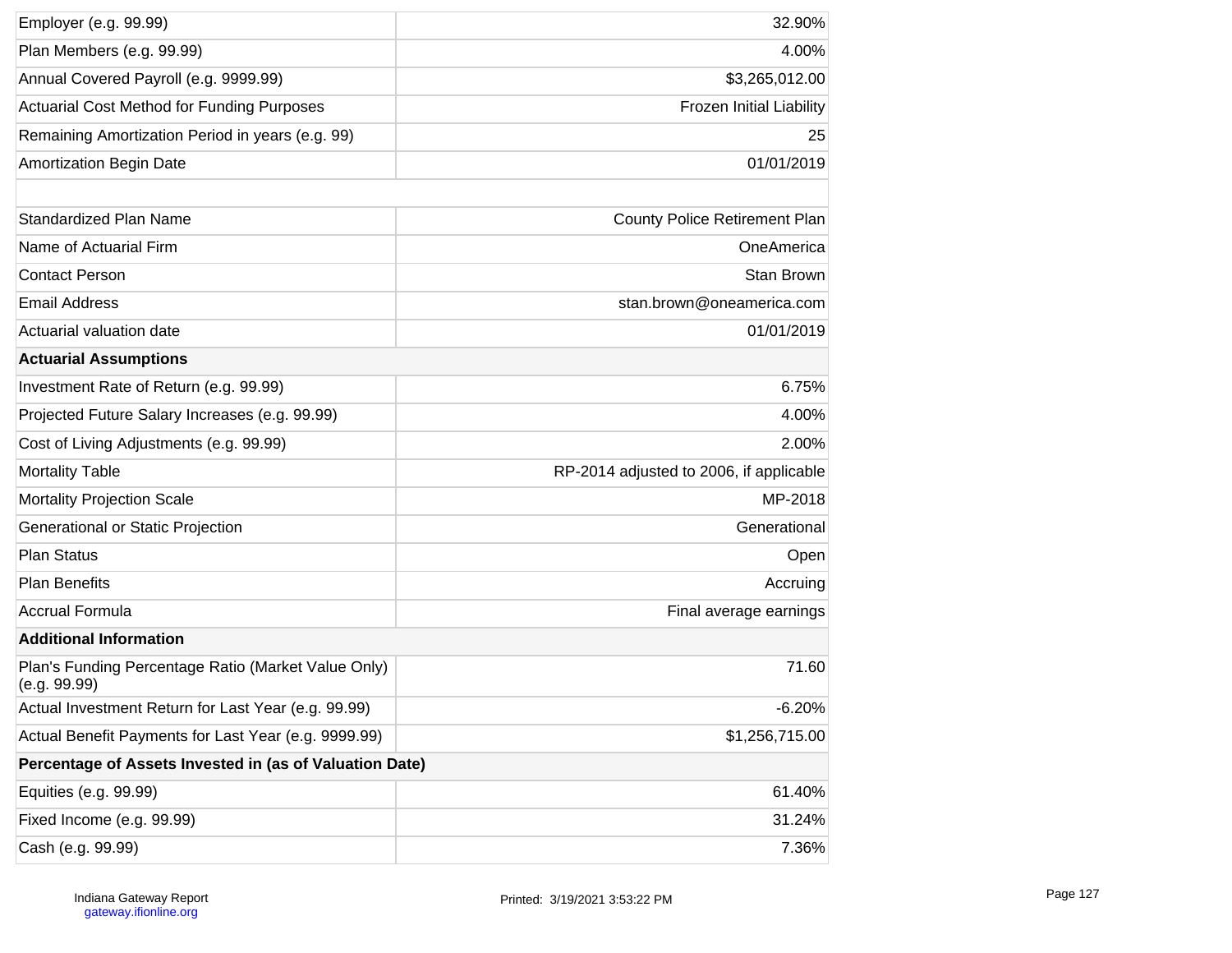| Other (e.g. 99.99)                                                                           | 0.00%           |
|----------------------------------------------------------------------------------------------|-----------------|
| Total                                                                                        | 100.00%         |
| <b>Pension Liability</b>                                                                     |                 |
| Actuarial Present Value of Projected Benefit<br>Payments (e.g. 9999.99)                      | \$31,489,841.00 |
| Service Cost (e.g. 9999.99)                                                                  | \$642,429.00    |
| Actuarially Determined Contribution (e.g. 9999.99)                                           | \$841,614.00    |
| Employer Contributions (e.g. 9999.99)                                                        | \$921,876.00    |
| Total Pension Liability (e.g. 9999.99)                                                       | \$26,856,132.00 |
| Plan's Fiduciary Net Position (e.g. 9999.99)                                                 | \$19,229,171.00 |
| Net Pension Liability/(Asset)(e.g. 9999.99)                                                  | \$7,626,961.00  |
| Plan's Fiduciary Net Position as a Percentage of the<br>Total Pension Liability (e.g. 99.99) | 71.60%          |

| <b>Files Uploaded</b>                                                                                            | <b>Upload Date</b>    |
|------------------------------------------------------------------------------------------------------------------|-----------------------|
| 2_960_1443_2020_20210318124625_T130_Tippecanoe_County_Police_1.1.2<br>020_Valuation_Report_for_Auditor (002).pdf | 3/18/2021 12:46:00 PM |
| 2_960_1443_2020_20210318124641_T130_Tippecanoe_County_Police_12.3<br>1.2019_GASB_Report (003).pdf                | 3/18/2021 12:47:00 PM |
| 2_960_1443_2020_20210318124653_T130_Tippecanoe_County_Police_12.3<br>1.2020_GASB_Report.pdf                      | 3/18/2021 12:47:00 PM |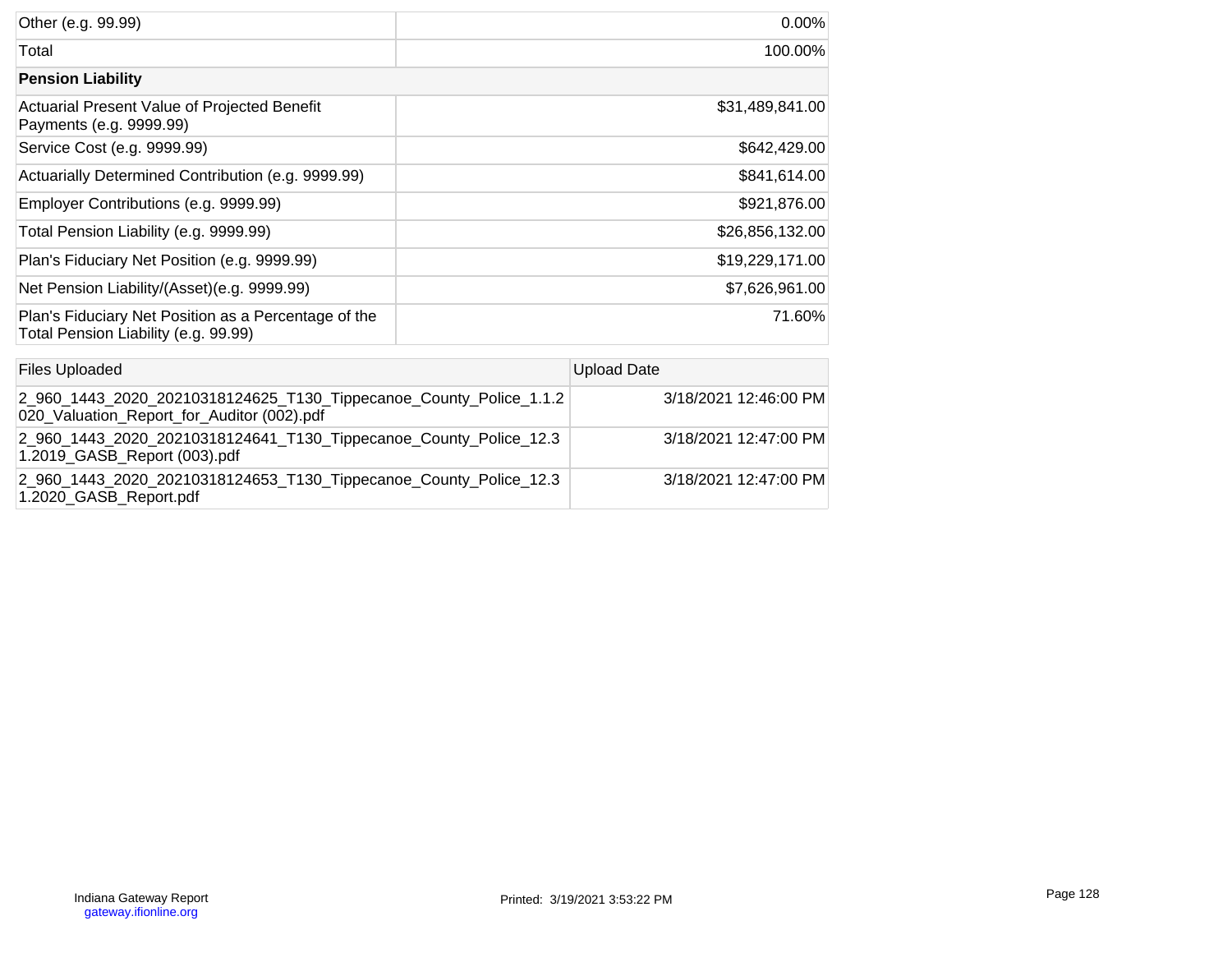| Name of the Pension Plan                                                                                                                                              | <b>Tippecanoe County Police Benefit Plan</b>  |  |  |
|-----------------------------------------------------------------------------------------------------------------------------------------------------------------------|-----------------------------------------------|--|--|
| Type or class of employees covered by the Plan                                                                                                                        | <b>Merit Employees</b>                        |  |  |
| Type of Pension Plan                                                                                                                                                  | <b>Single Employer Defined Benefit</b>        |  |  |
| IN Code that applied to this Plan                                                                                                                                     | County Police Benefit Fund IC 36-8-10-17      |  |  |
| Does the Plan have terms related to vesting?                                                                                                                          | No.                                           |  |  |
| If Yes, list the terms that must be met to vest                                                                                                                       |                                               |  |  |
| Does the Plan have any terms related to forfeitures (i.e.<br>benefits payable to a plan member must be forfeited in<br>the event the member is convicted of a crime)? | No                                            |  |  |
| Benefits provided under this Plan                                                                                                                                     | Life Insurance Retirement Income              |  |  |
| <b>Plan Administrator</b>                                                                                                                                             |                                               |  |  |
| Company Name                                                                                                                                                          | Tippecanoe County Sheriff's Merit Board       |  |  |
| <b>Street Address</b>                                                                                                                                                 | 2640 Duncan Road                              |  |  |
| City                                                                                                                                                                  | <b>LAFAYETTE</b>                              |  |  |
| <b>State</b>                                                                                                                                                          | IN                                            |  |  |
| Zip (e.g. 99999)                                                                                                                                                      | 47904                                         |  |  |
| <b>Contact Person</b>                                                                                                                                                 | <b>Robert Goldsmith</b>                       |  |  |
| Phone (e.g. 999-999-9999)                                                                                                                                             | 765-423-9388                                  |  |  |
| e-mail (e.g. example@example.com)                                                                                                                                     | rgoldsmith@tippecanoe.in.gov                  |  |  |
| Employer Sponsoring the Plan                                                                                                                                          | <b>Tippecanoe County Sheriff's Department</b> |  |  |
| <b>Current Number of Participants</b>                                                                                                                                 |                                               |  |  |
| Active Employees that are Vested (e.g. 9999)                                                                                                                          | 52                                            |  |  |
| Active Employees that are Not Vested (e.g. 9999)                                                                                                                      | 0                                             |  |  |
| Separated Employees But are Vested (e.g. 9999)                                                                                                                        | $\mathbf 0$                                   |  |  |
| Current Number of Retirees (e.g. 9999)                                                                                                                                | 5                                             |  |  |
| Please enter the information below from the most recent actuarial valuation.                                                                                          |                                               |  |  |
| Has there been an actuarial valuation done for this<br>Plan?                                                                                                          | Yes                                           |  |  |
| <b>Contribution Rates (as a Percentage of Payroll)</b>                                                                                                                |                                               |  |  |
| Employer (e.g. 99.99)                                                                                                                                                 | 0.30%                                         |  |  |
| Plan Members (e.g. 99.99)                                                                                                                                             | 0.00%                                         |  |  |
| Annual Covered Payroll (e.g. 9999.99)                                                                                                                                 | \$3,265,012.00                                |  |  |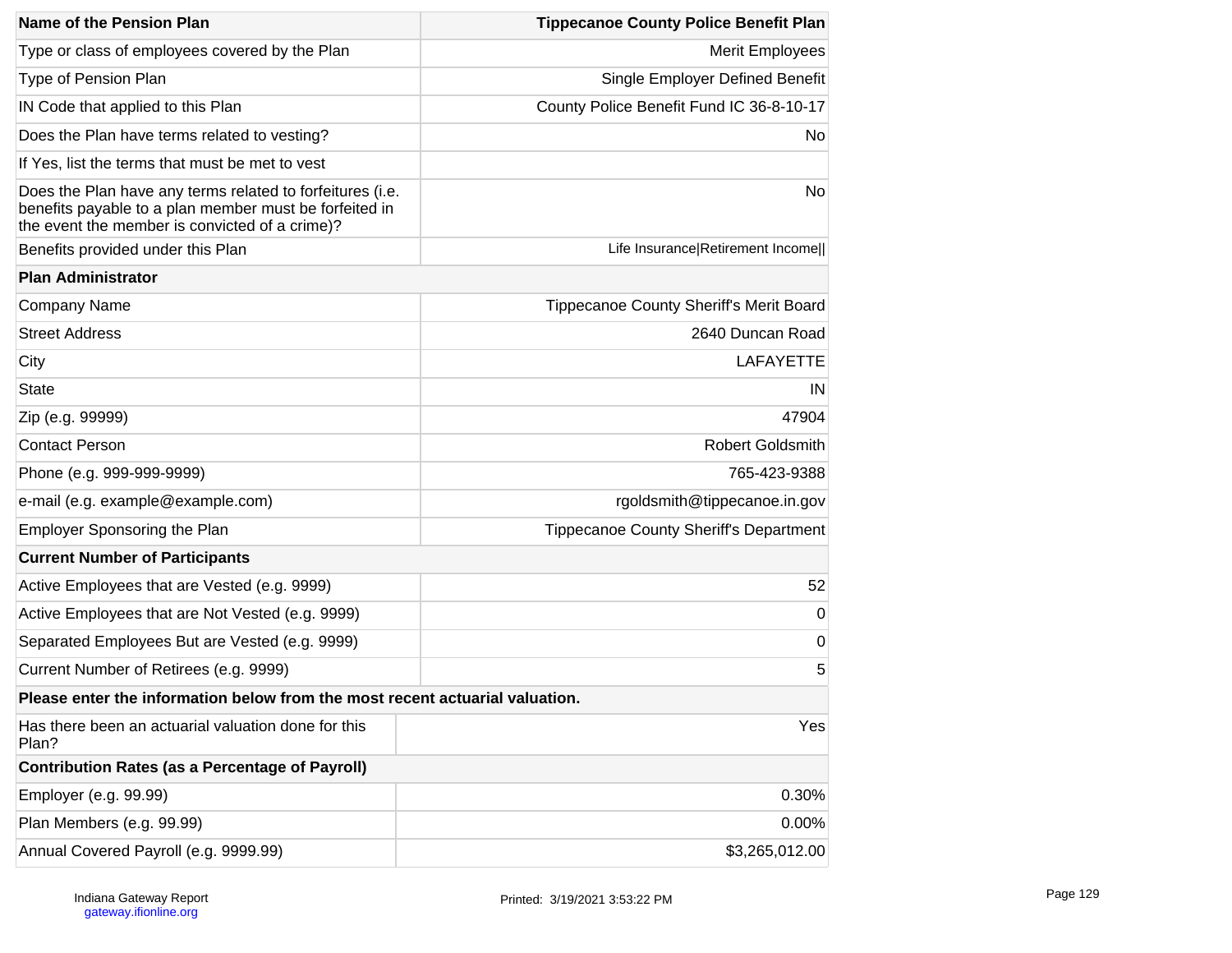| <b>Actuarial Cost Method for Funding Purposes</b>                   | Aggregate                               |
|---------------------------------------------------------------------|-----------------------------------------|
| Remaining Amortization Period in years (e.g. 99)                    | 0                                       |
| <b>Amortization Begin Date</b>                                      | 01/01/2019                              |
|                                                                     |                                         |
| Standardized Plan Name                                              | County Police Benefit Plan              |
| Name of Actuarial Firm                                              | OneAmerica                              |
| <b>Contact Person</b>                                               | Stan Brown                              |
| <b>Email Address</b>                                                | stan.brown@oneamerica.com               |
| Actuarial valuation date                                            | 01/01/2019                              |
| <b>Actuarial Assumptions</b>                                        |                                         |
| Investment Rate of Return (e.g. 99.99)                              | 6.75%                                   |
| Projected Future Salary Increases (e.g. 99.99)                      | 4.00%                                   |
| Cost of Living Adjustments (e.g. 99.99)                             | 0.00%                                   |
| <b>Mortality Table</b>                                              | RP-2014 adjusted to 2006, if applicable |
| <b>Mortality Projection Scale</b>                                   | MP-2018                                 |
| Generational or Static Projection                                   | Generational                            |
| <b>Plan Status</b>                                                  | Open                                    |
| <b>Plan Benefits</b>                                                | Accruing                                |
| <b>Accrual Formula</b>                                              | Final average earnings                  |
| <b>Additional Information</b>                                       |                                         |
| Plan's Funding Percentage Ratio (Market Value Only)<br>(e.g. 99.99) | 197.74                                  |
| Actual Investment Return for Last Year (e.g. 99.99)                 | $-5.75%$                                |
| Actual Benefit Payments for Last Year (e.g. 9999.99)                | \$12,000.00                             |
| Percentage of Assets Invested in (as of Valuation Date)             |                                         |
| Equities (e.g. 99.99)                                               | 67.83%                                  |
| Fixed Income (e.g. 99.99)                                           | 28.27%                                  |
| Cash (e.g. 99.99)                                                   | 2.46%                                   |
| Other (e.g. 99.99)                                                  | 1.44%                                   |
| Total                                                               | 100.00%                                 |
| <b>Pension Liability</b>                                            |                                         |